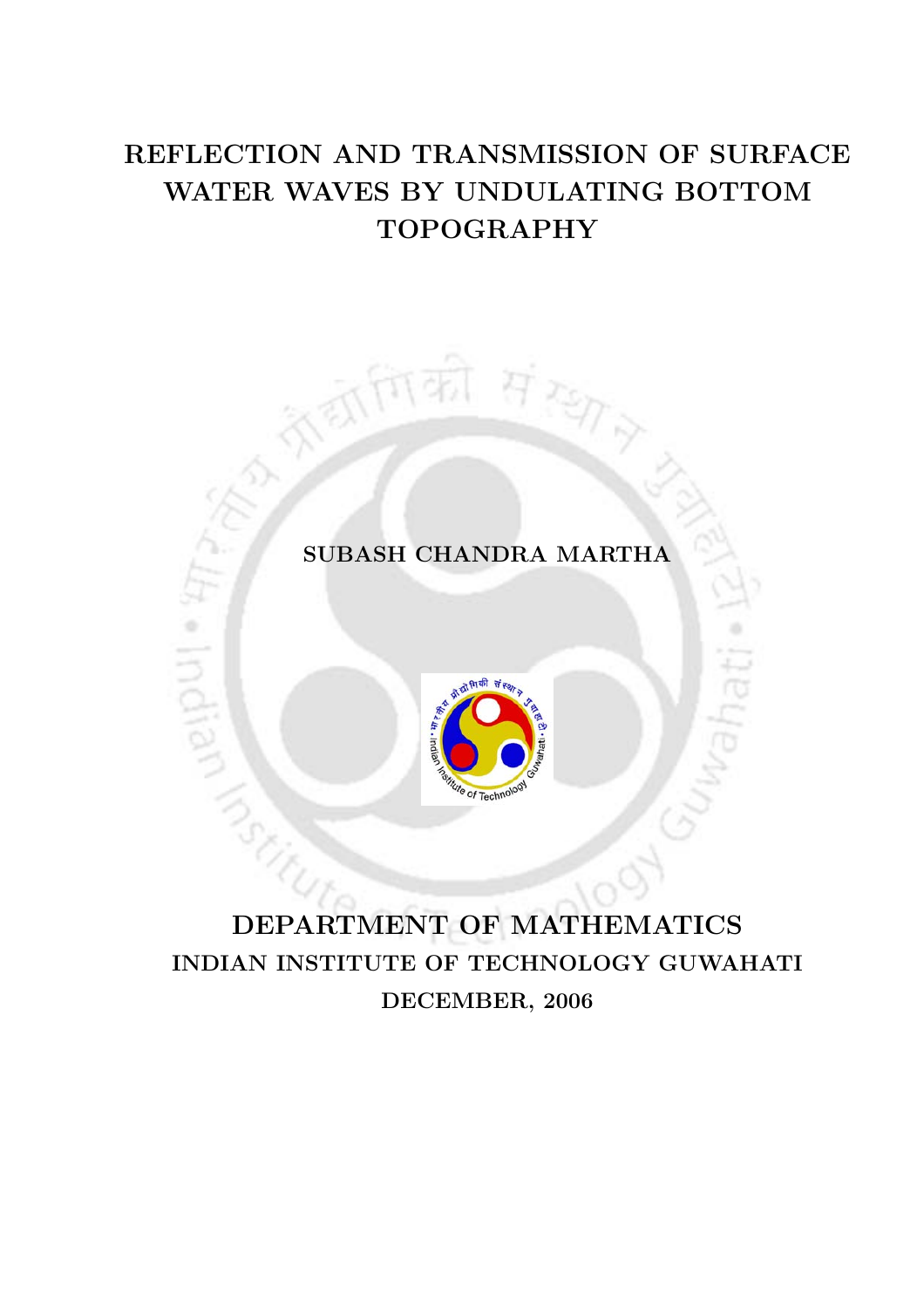### REFLECTION AND TRANSMISSION OF SURFACE WATER WAVES BY UNDULATING BOTTOM TOPOGRAPHY

Submitted in partial fulfillment of the requirements for the degree of DOCTOR OF PHILOSOPHY

*Thesis* 

by

### Subash Chandra Martha

(Roll Number: 02612305)



to the

**TONITATE O** 

### DEPARTMENT OF MATHEMATICS INDIAN INSTITUTE OF TECHNOLOGY GUWAHATI

December, 2006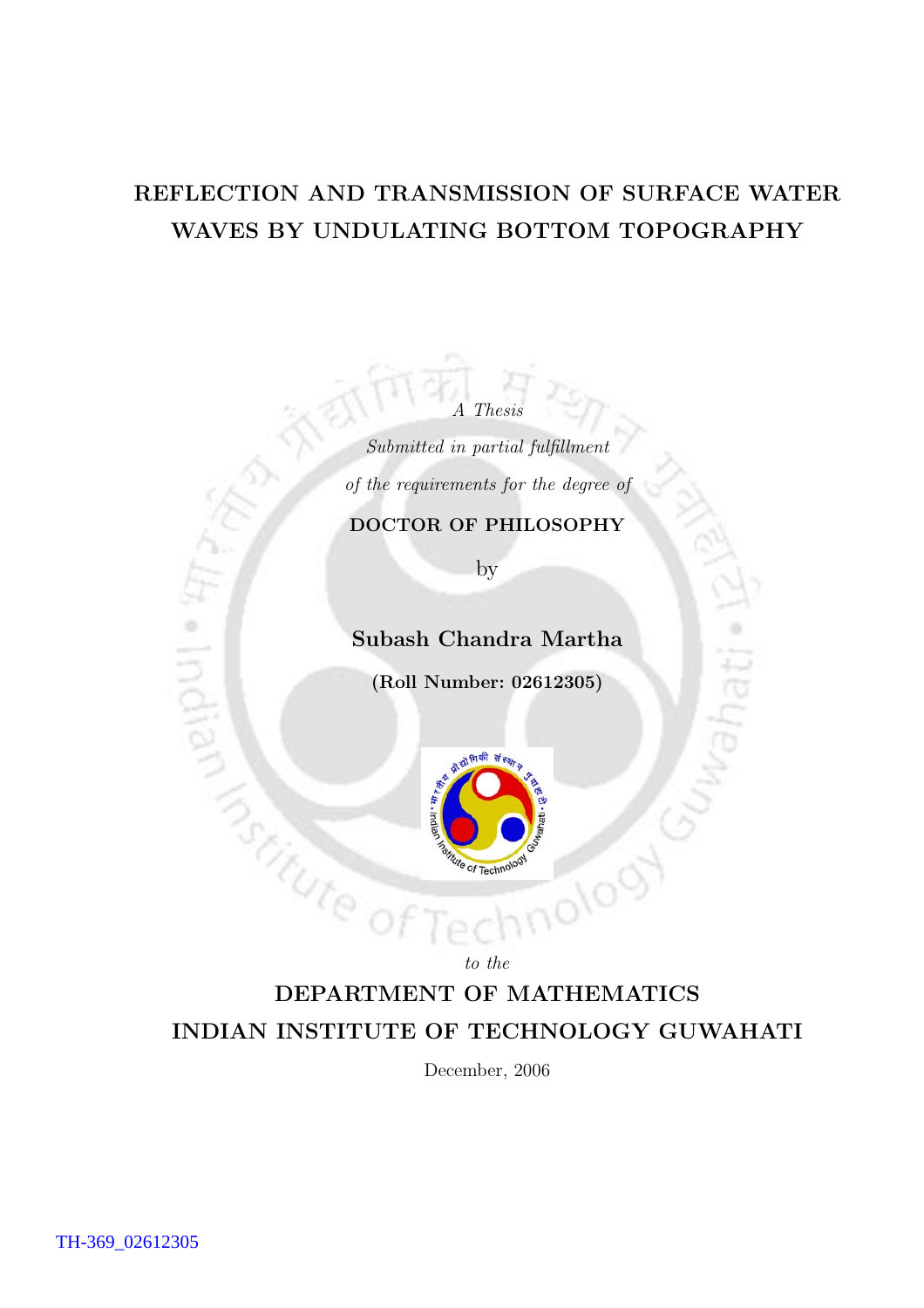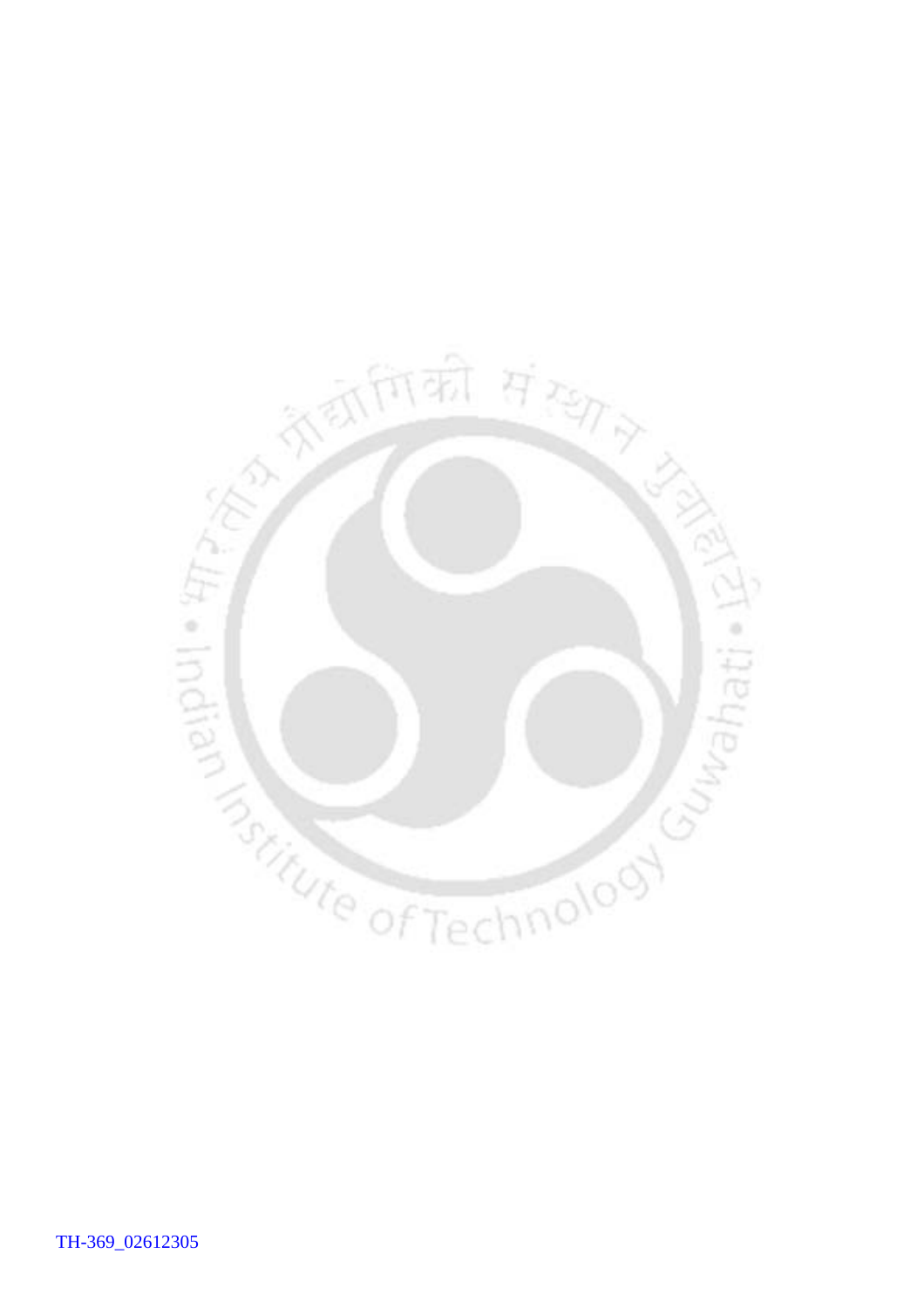### **Certificate**

It is certified that the work contained in this thesis entitled "Reflection and Transmission of Surface Water Waves by Undulating Bottom Topography" by Subash Chandra Martha, a student of Department of Mathematics, Indian Institute of Technology Guwahati, for the award of the degree of Doctor of Philosophy has been carried out under my supervision and that this work has not been submitted elsewhere for a degree.

ch L

润

**Indian** 

**Solivie of Tec** 

December, 2006 Dr. Swaroop Nandan Bora Associate Professor Department of Mathematics Indian Institute of Technology Guwahati

hnolooy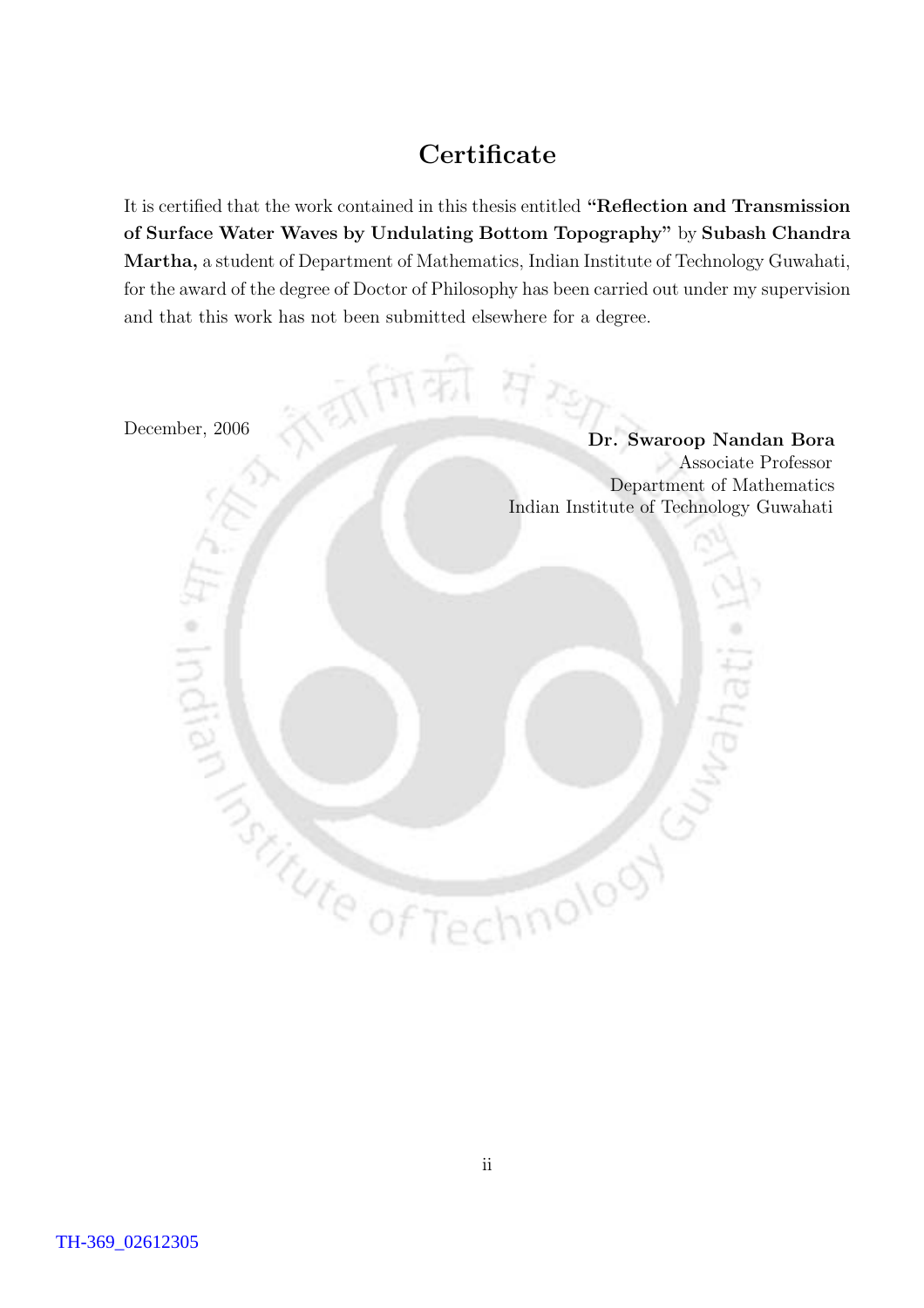Dedicated to

त्री संश्

## My Father Satrughna Martha

and

My Mother Snehalata Martha

noloot

ndian

**Solidate Of Tec**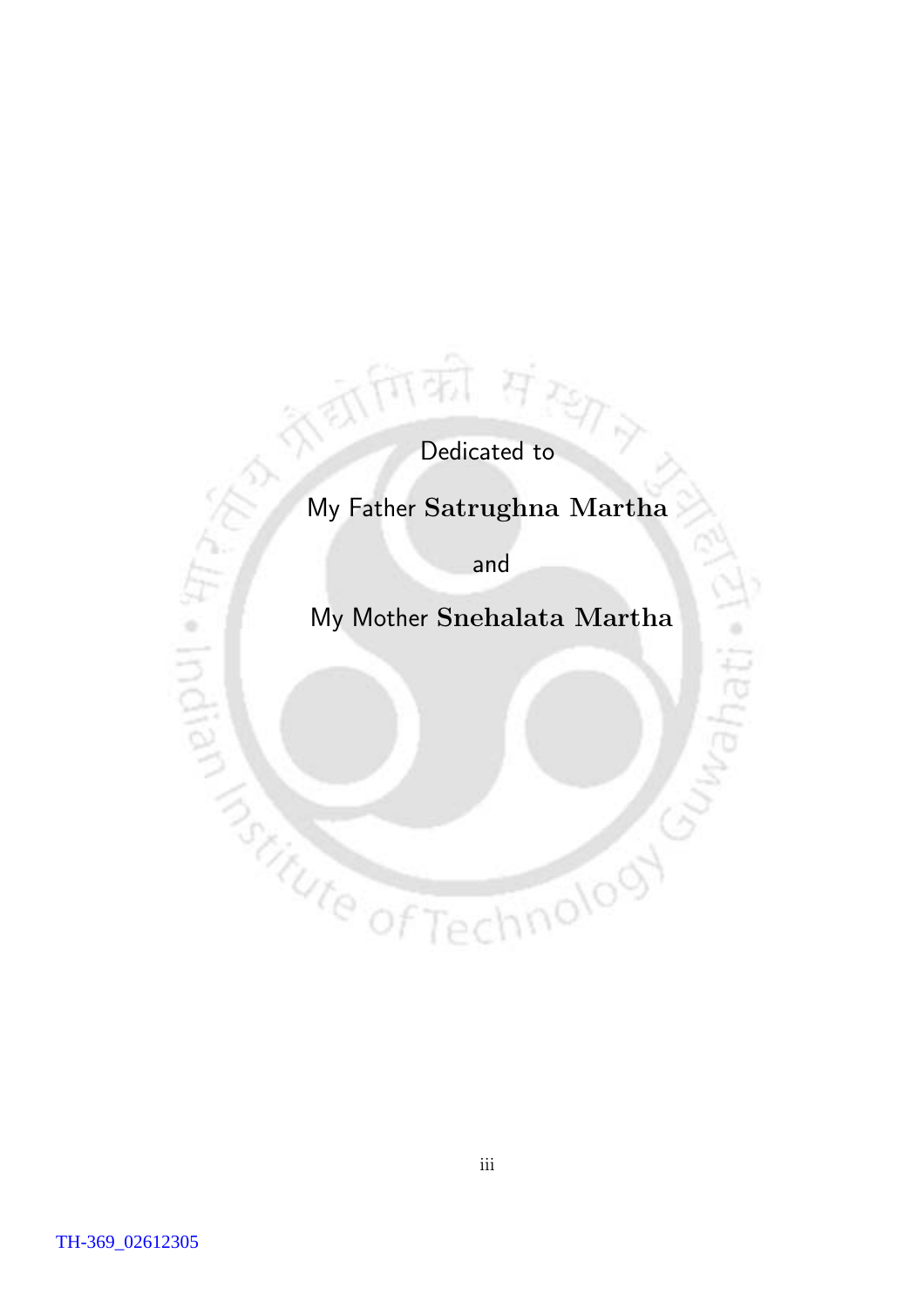### Acknowledgements

It is a great pleasure and privilege to express my deep sense of gratitude and everlasting indebtedness to my thesis supervisor, Dr. Swaroop Nandan Bora who introduced me to the area of research in water waves and other related areas of applied mathematics and their applications. I am deeply indebted to him for his enthusiasm, continuous encouragement, brotherly affection and guidance which have been the main source of inspiration during the preparation of this thesis.

I am grateful to our coauthor Prof. Aloknath Chakrabarti, Department of Mathematics, Indian Institute of Science, Bangalore for his guidance and valuable discussions regarding some of my research problems without which it would not have been possible to complete my research work.

I am also grateful to Prof. B. N. Mandal, Physics and Applied Mathematics Unit, Indian Statistical Institute, Kolkata who suggested to modify my research problem from the multiple scattering problem to the simple scattering one.

I express my sincere thanks to Dr. D. C. Dalal, Chairman of my doctoral committee and the other doctoral committee members Dr. J. C. Kalita and Dr. G. Barua for their cooperation and useful comments during the progress of my research work.

My special thanks are also due to Mr. S. S. Panda, Department of Mechanical Engineering, IIT Guwahati for his help in some of the computational works during my research work.

I am grateful to my elder brother Surendra Nana who not only encouraged me but also helped me by sending soft and hard copies of research materials during his stint at IISc, Bangalore.

I owe my thankfulness to the former Heads of the Department of Mathematics, IIT Guwahati, Dr. M. Bhattacharjee and Dr. D. C. Dalal, and the present Head of the Department, Dr. R. Alam for providing me with the necessary facilities during my research work.

I also take this opportunity to express my gratitude to all the faculty members of the Department of Mathematics, IIT Guwahati for their help on various occasions. Thanks are due to our former Computing Lab Assistant Mr. Brijesh Nishad and the present Lab Assistant Mr. Santanu Mazumdar for their co-operation related to computer matters. I would also like to thank office staff Mr. Sridhar Samal, Mr. Souvik Choudhury and Mr. Manoj Boro for their help during my research work.

I also extend my special thanks to Dr. S. Mishra, Dr. S. Natesan, Dr. R.K. Sinha, Dr. S. Pati, Dr. B.K. Sarma of our department and Dr. S. Dash of Department of Civil Engineering for their constant encouragement.

I am grateful to Prof. S. Pattanayak, Director, Institute of Mathematics and Application, Bhubaneswar and formerly Professor, Department of Mathematics, Sambalpur University for inspiring me to pursue research. I also express my gratitude to Prof. S. Ponnusamy, Department of Mathematics, IIT Madras for bringing me to the research front initially by offering a project job during 2001-2002. The experience of working under him for a year helped me to garner immense knowledge.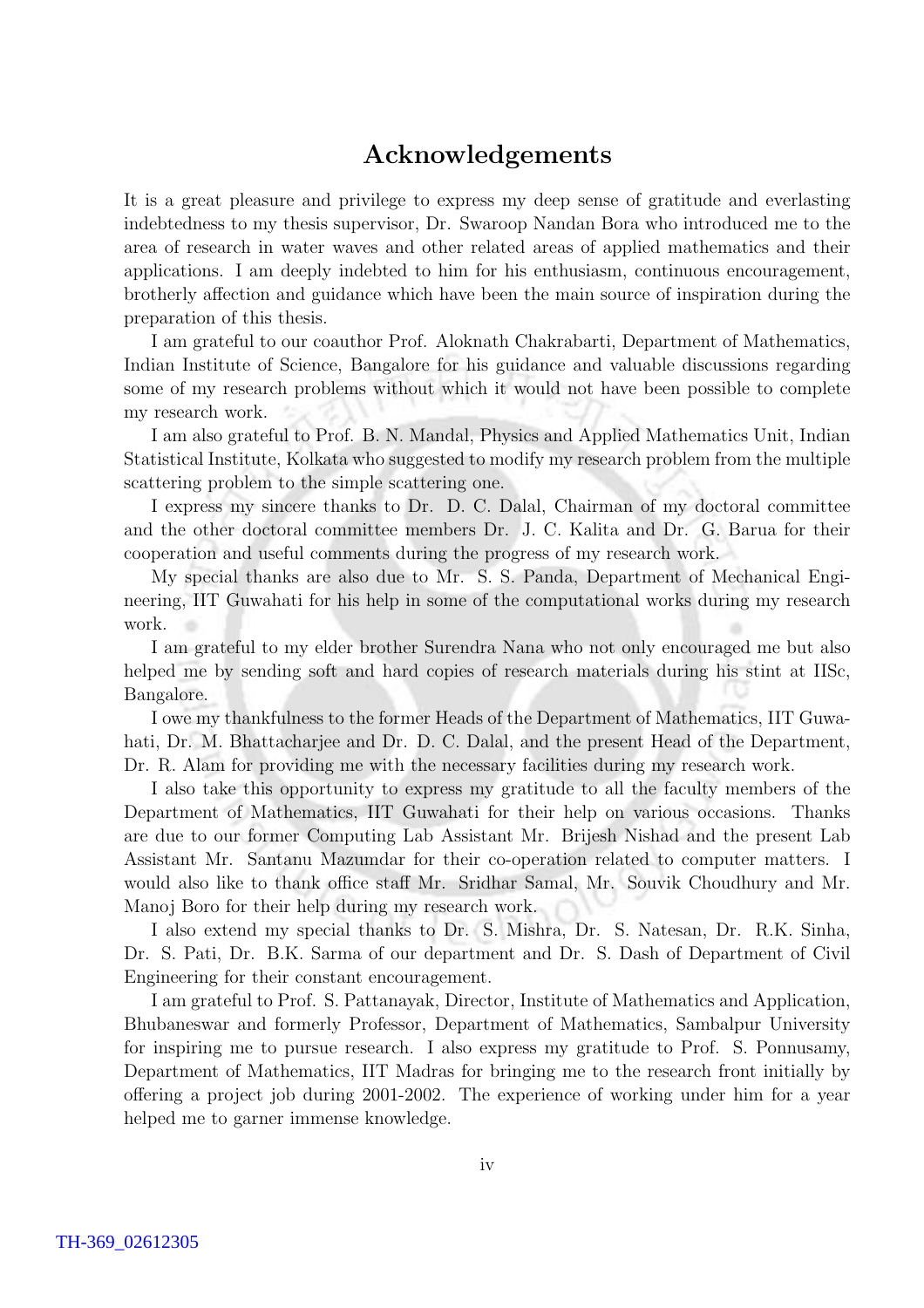I would like to thank Rupanwita Didi, Dillip and Soumen, Research Scholars, ISI Kolkata and P. Suresh Kumar and D. Karmakar, Research Scholars, IIT Kharagpur and my friend Dipti, Reserach Scholar, IISc Bangalore who helped me while collecting literatures from their respective institute libraries.

I would like to thank my department batch mates Sasmita, Madhusmita, Safique, Swapan, Milan, seniors Bhupen, Tarakanta and juniors Prabhanjan, Koushik, Akhilesh, Rajendra, Rajesh, Bibhas, Jugal, Smruti, Cosmika, Raju, Rupam and Debajit for all the memorable moments. The time spent with them has always been full of fruitful discussion along with excitement and fun.

I thank my well-wishers S. Dash, P. Das, D. Sahoo, P. Sahu and Drs. M. Rout, S. Naik, P. Sahoo, A. Swaminathan, M. Mishra, S.R. Manam, L. Sahu, S.K. Naik, R.C. Mallik, A. Pattanayak, M. Kar, A.S. Patra and R. Kanna for their help and encouragement.

I am deeply indebted to my dearest friends Sudhansu Bhai, Prabin Bhai, Mano Bhai and Bhauja, Pramoda Bhai, Sraban, Mamata, Sarala, Laxmi, Atal, Bitta, Vinod, Sachin, Jila, Purnananda, Sivasankar and Durgaprasad for all their support, help, encouragement and company throughout my stay at IITG. I take pleasure in thanking Biswa Panda, Nigam, Biswa Rout, Biswa Meher, Sumanta, Subash, Debu, Sanjeeb, Biswa Samantaray and others for the pleasant time I had spent with them. I also thank all the members of IITG Oriya Sansad "Utakalika" for some pleasant occasions during welcome ceremony and picnics.

It is my great pleasure to thank my M. Sc. and M. Phil. batch mates Ajit, Rajendra, Sanjaya, Siba, Maku, Suresh Bhai, Umesh, Rakesh, Sudhamohan, Bijaya and juniors, Debasish, Jayanta, Bikash, Kedar and Brunda for their affectionate encouragement since my PG days.

I am very much thankful to Indian Institute of Technology Guwahati for providing me with financial assistance during the first three years of my research career and a truly wonderful academic atmosphere and facilities for pursuing research. I am thankful to Council of Scientific and Industrial Research (CSIR), New Delhi for awarding senior research fellowship during the fourth and fifth years of my research. I acknowledge Indian Institute of Science, Bangalore for providing a visiting fellowship for three weeks in the summer of 2005.

My heartfelt gratitude is due to my family members, especially Bapa-Bou, Nana, Bhauja, Nani, Sanju, Ranju, Mami, Sisir, Dazy, Binayak Bhai and Sarat Bhai for their abundant love, affection, constant encouragement and moral support for everything throughout my life.

Without the help from all these people, this thesis would not have seen the light of the day.

December, 2006 Subash Chandra Martha Department of Mathematics Indian Institute of Technology Guwahati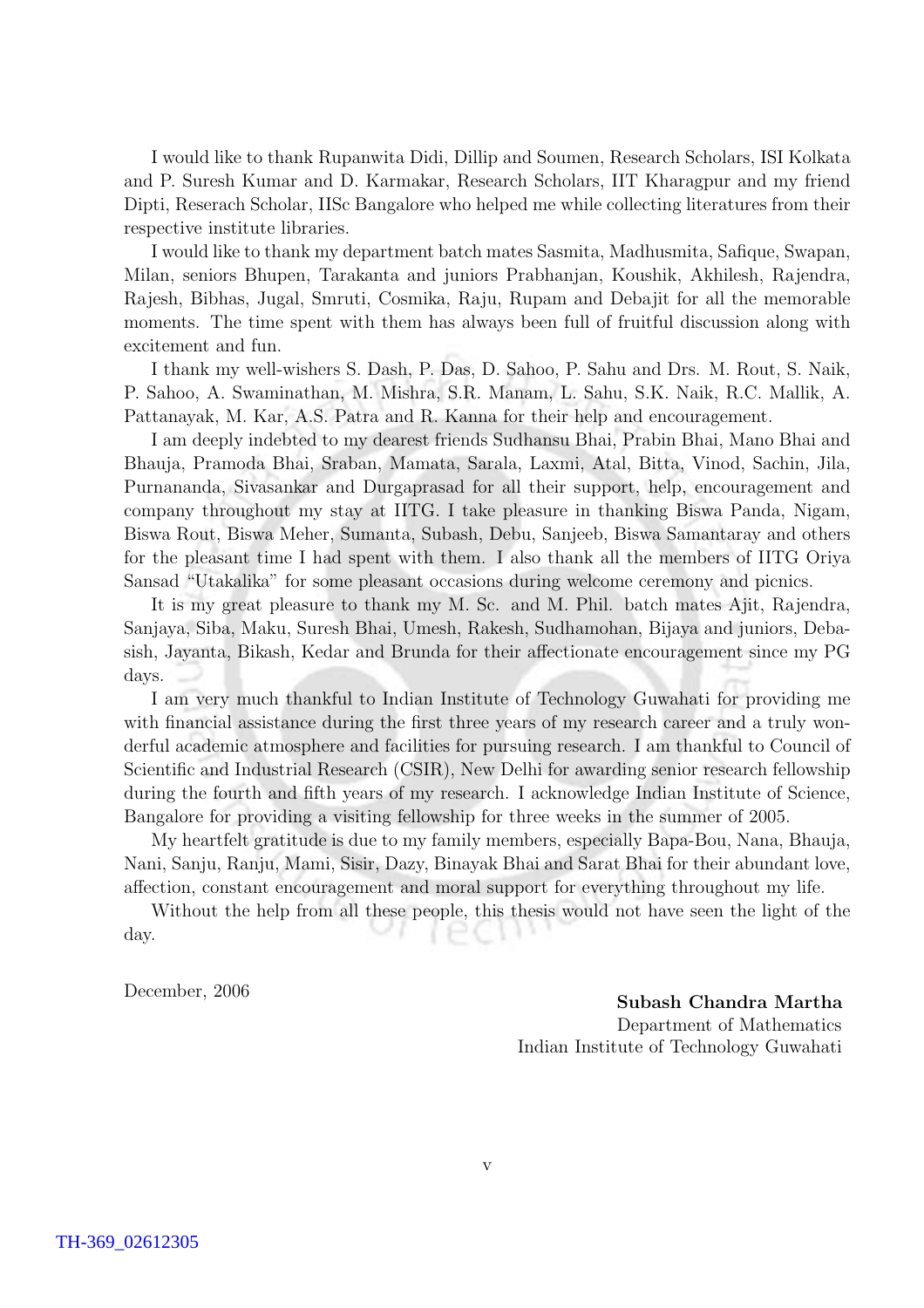#### Abstract

The objective of this thesis is to investigate the scattering of a train of small amplitude harmonic surface water waves by small undulation of a sea-bed for both normal and oblique incidence.

In this study of scattering, mixed boundary value problems are set up for the determination of a velocity potential where the governing partial differential equation happens to be Laplace's equation in two dimensions for normal incidence and in three dimensions for oblique incidence within the fluid with a mixed boundary condition on the free surface and a condition on the bottom boundary. As the fluid domain extends to infinity, a far-field condition or an infinity condition arises to ensure uniqueness of the problem.

Applying a perturbation analysis, which involves a small parameter  $\varepsilon$  present in the representation of the small undulation of the sea-bed, directly to the boundary value problem the original problem is reduced to a simpler boundary value problem for the first order correction of the potential.

The mathematical tools utilised in the first part of the thesis in obtaining the solution of the simpler boundary value problems are (I) Green's function technique, and application of Green's integral theorem, (II) Fourier transform technique and application of residue theorem, and (III) Finite cosine transform. From the solutions of the velocity potential the reflection and transmission coefficients are evaluated approximately up to the first order of  $\varepsilon$ in terms of integrals involving the shape function  $c(x)$  representing the bottom undulation.

Different special forms of the shape functions are considered to evaluate the integrals explicitly for these coefficients. Out of those shape functions, the particular case of a patch of sinusoidal ripples has considerable significance due to the ability of an undulating bed to reflect incident wave energy which is important in respect of both coastal protection, and of possible ripple growth if the bed is erodable. For this ripple patch it is observed that if the bed wave number is twice the surface wave number then there is a resonant Braggtype interaction between the surface waves and the bed forms as observed earlier in the literature. At this resonance a large amount of reflection of the incident wave energy occurs which may be useful in the construction of an effective reflector of the incident wave energy for protecting coastal areas from the rough sea in the arctic regions. The same observation can be made even when the ripples do not have the same wavelength. The evaluation of the reflection and transmission coefficients for these different bed forms allow us to observe the behaviour of the scattered field associated with each undulation.

A direct method, namely eigenfunction expansion method, which includes both decaying and progressive wave mode terms, is also considered later in the thesis to solve the boundary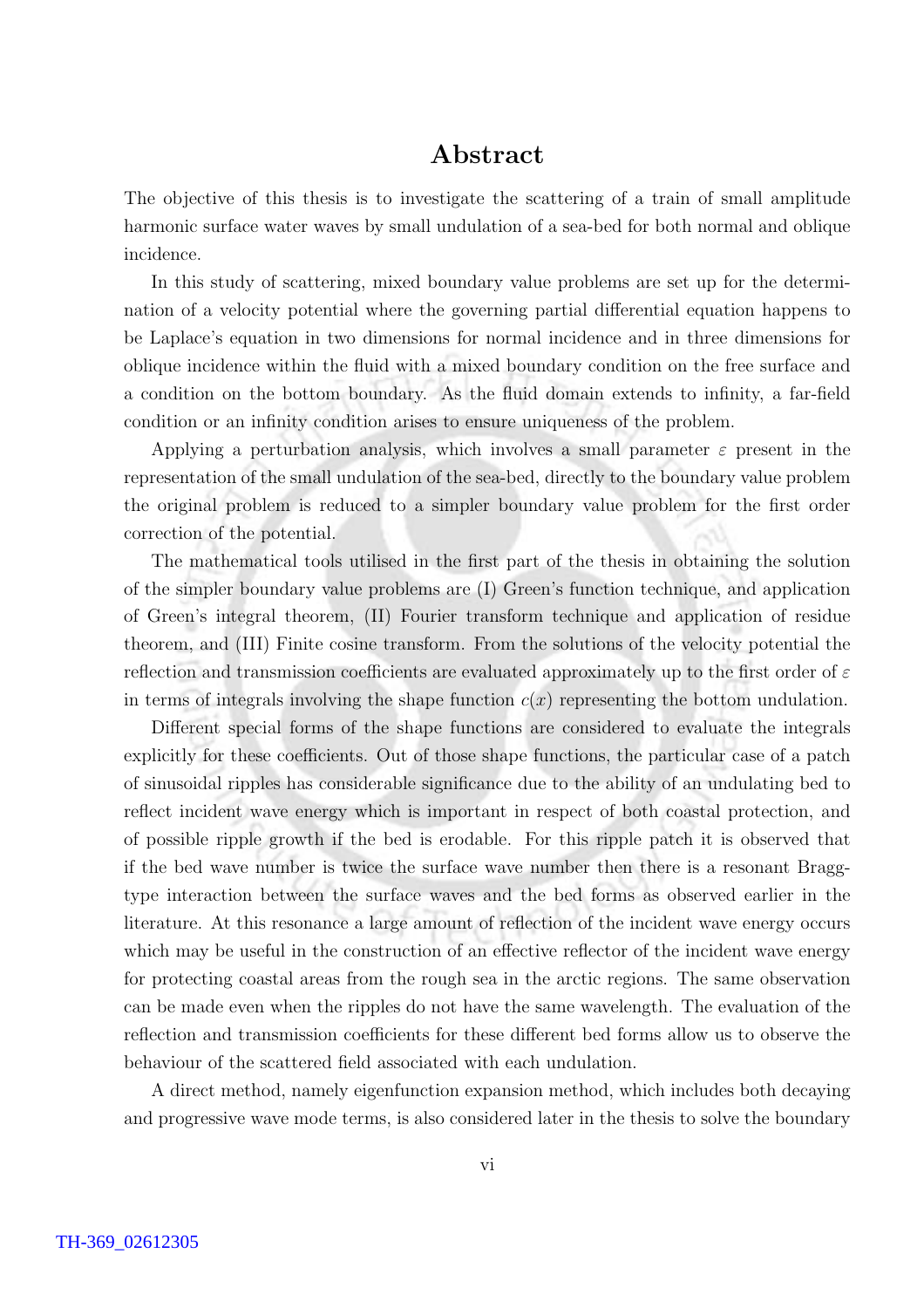value problem. It is worthwhile to note that the analytical results obtained for the reflection and transmission coefficients by this method are quite different from the results obtained by previous methods employed in the thesis. This difference is due to the solution approach of this direct method containing an appropriate set of orthogonal eigenfunctions which depends upon a single parameter. However, while considering a patch of sinusoidal undulations on the bottom, when the results are computed and compared with the results obtained by other methods, excellent agreement is observed between the numerical estimates obtained by the present method and those by the known method.

In the concluding part of the thesis the problem of scattering of surface water waves by small undulation on a sea-bed of finite depth is investigated by assuming the sea-bed to be composed of porous material of specific type. Fourier transform technique is employed to obtain the complete solution of the mixed boundary value problem from which the reflection and transmission coefficients are determined which involve the shape function  $c(x)$ . It is observed that with negligible porosity, the results for these coefficients may be interpreted as the results obtained earlier in the thesis without porosity on the bed. These results are applied to the case of a patch of sinusoidal undulations on the bed to evaluate the coefficients numerically and the results are suitably presented graphically.

It is observed that the methods presented in the thesis in obtaining the first order potential, and hence the reflection and transmission coefficients, reduce the workload to a large extent. These methods lead to a computationally more tractable form of the solution for the scattered field.

**Solivite of Tec**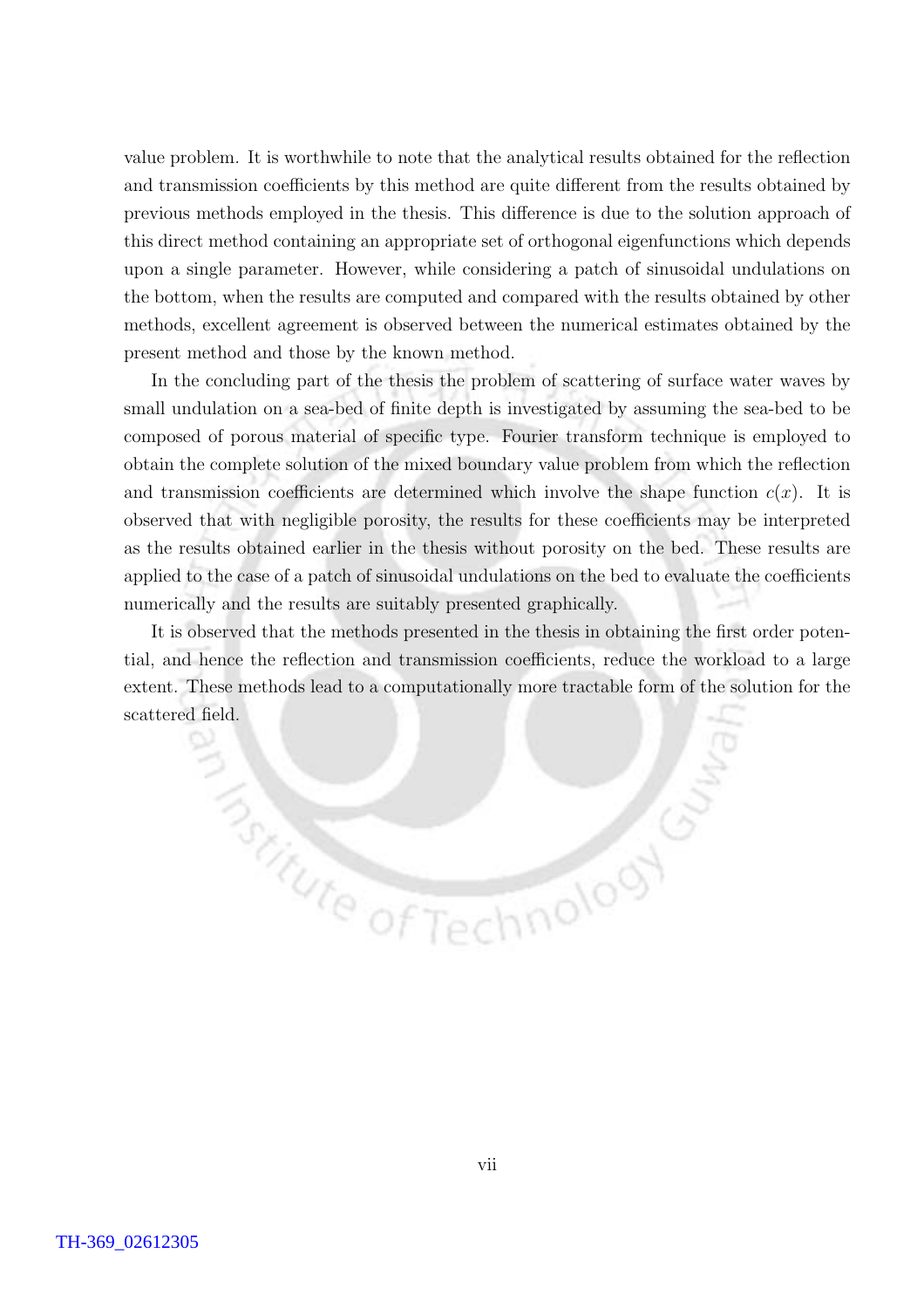## **Contents**

|                |     | List of Figures |                                                                                           |  |  | хi             |
|----------------|-----|-----------------|-------------------------------------------------------------------------------------------|--|--|----------------|
|                |     | List of Tables  |                                                                                           |  |  | xii            |
|                |     | Nomenclature    |                                                                                           |  |  | xiii           |
| 1              |     | Introduction    |                                                                                           |  |  | $\mathbf{1}$   |
|                | 1.1 | Preamble        |                                                                                           |  |  | 1              |
|                | 1.2 |                 |                                                                                           |  |  | $\overline{4}$ |
|                | 1.3 |                 | Basic equations in linearised theory of water waves                                       |  |  | 13             |
|                | 1.4 |                 |                                                                                           |  |  | 19             |
|                |     |                 |                                                                                           |  |  |                |
| $\overline{2}$ |     |                 | Formulation for Scattering of Water Waves by Small Undulation of a Sea-                   |  |  |                |
|                | bed |                 |                                                                                           |  |  | 22             |
|                | 2.1 |                 |                                                                                           |  |  | 22             |
|                | 2.2 |                 |                                                                                           |  |  | 22             |
|                | 2.3 |                 |                                                                                           |  |  | 24             |
| 3              |     |                 | Solution to the Scattering Problem for Normal Incidence                                   |  |  | 27             |
|                | 3.1 |                 |                                                                                           |  |  | 27             |
|                | 3.2 |                 | Solution by Green's function technique $\dots \dots \dots \dots \dots \dots \dots \dots$  |  |  | 27             |
|                |     | 3.2.1           |                                                                                           |  |  | 28             |
|                |     | 3.2.2           |                                                                                           |  |  | 29             |
|                | 3.3 |                 |                                                                                           |  |  | 30             |
|                |     | 3.3.1           |                                                                                           |  |  | 31             |
|                |     | 3.3.2           |                                                                                           |  |  | 33             |
|                | 3.4 |                 | Solution by finite cosine transform technique $\dots \dots \dots \dots \dots \dots \dots$ |  |  | 34             |
|                |     | 3.4.1           |                                                                                           |  |  | 35             |
|                |     | 3.4.2           | Reflection and transmission coefficients $\ldots \ldots \ldots \ldots \ldots \ldots$      |  |  | 36             |
|                | 3.5 |                 |                                                                                           |  |  | 36             |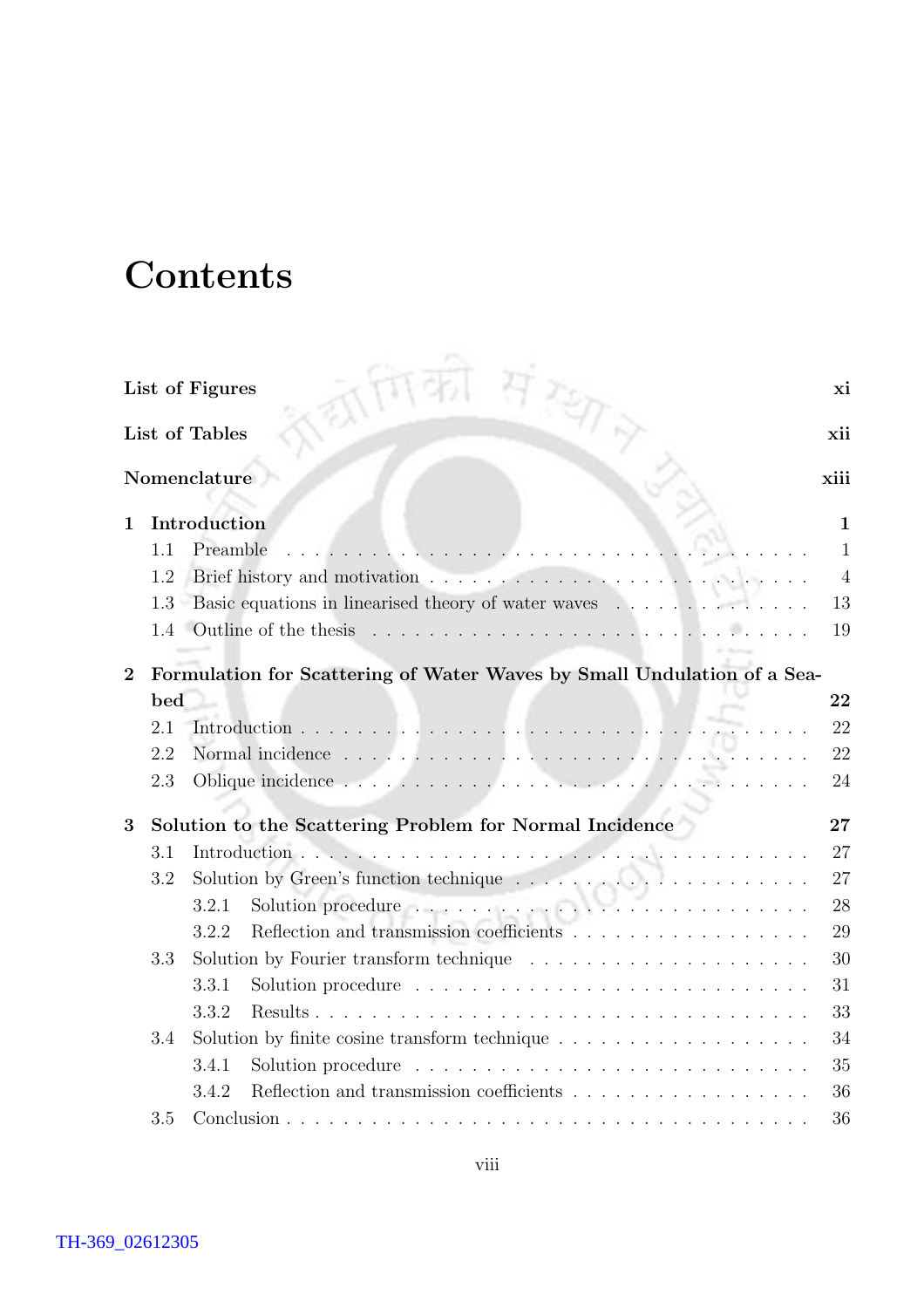| $\overline{4}$ |     |            | Solution to the Scattering Problem for Oblique Incidence                            | 38 |
|----------------|-----|------------|-------------------------------------------------------------------------------------|----|
|                | 4.1 |            |                                                                                     | 38 |
|                | 4.2 |            |                                                                                     | 38 |
|                |     | 4.2.1      |                                                                                     | 39 |
|                |     | 4.2.2      |                                                                                     | 40 |
|                | 4.3 |            | Solution by Fourier transform technique $\ldots \ldots \ldots \ldots \ldots \ldots$ | 41 |
|                |     | 4.3.1      |                                                                                     | 41 |
|                |     | 4.3.2      |                                                                                     | 43 |
|                | 4.4 |            | Solution by finite cosine transform technique $\dots \dots \dots \dots \dots \dots$ | 44 |
|                |     | 4.4.1      |                                                                                     | 44 |
|                |     | 4.4.2      |                                                                                     | 46 |
|                | 4.5 |            |                                                                                     | 46 |
| $\bf{5}$       |     |            | Different Bed Forms and Evaluation of Coefficients                                  | 48 |
|                | 5.1 |            |                                                                                     | 48 |
|                | 5.2 |            |                                                                                     | 48 |
|                |     | 5.2.1      |                                                                                     | 48 |
|                |     | 5.2.2      |                                                                                     | 50 |
|                |     | 5.2.3      |                                                                                     | 50 |
|                |     | 5.2.4      |                                                                                     | 51 |
|                |     | 5.2.5      |                                                                                     | 52 |
|                |     | 5.2.6      |                                                                                     | 57 |
|                | 5.3 |            |                                                                                     | 59 |
| 6              |     |            | Eigenfunction Expansion Method for Scattering of Surface Waves by Small             |    |
|                |     | Undulation |                                                                                     | 61 |
|                | 6.1 |            |                                                                                     | 61 |
|                | 6.2 |            |                                                                                     | 62 |
|                |     | 6.2.1      | Statement and formulation $\ldots \ldots \ldots \ldots \ldots \ldots \ldots \ldots$ | 62 |
|                |     | 6.2.2      |                                                                                     | 62 |
|                |     | 6.2.3      |                                                                                     | 66 |
|                |     | 6.2.4      | Comparison of expansion form of solution with the previous results                  |    |
|                |     |            |                                                                                     | 66 |
|                |     | 6.2.5      |                                                                                     | 67 |
|                | 6.3 |            |                                                                                     | 68 |
|                |     | 6.3.1      |                                                                                     | 68 |
|                |     | 6.3.2      |                                                                                     | 68 |
|                |     | 6.3.3      |                                                                                     | 71 |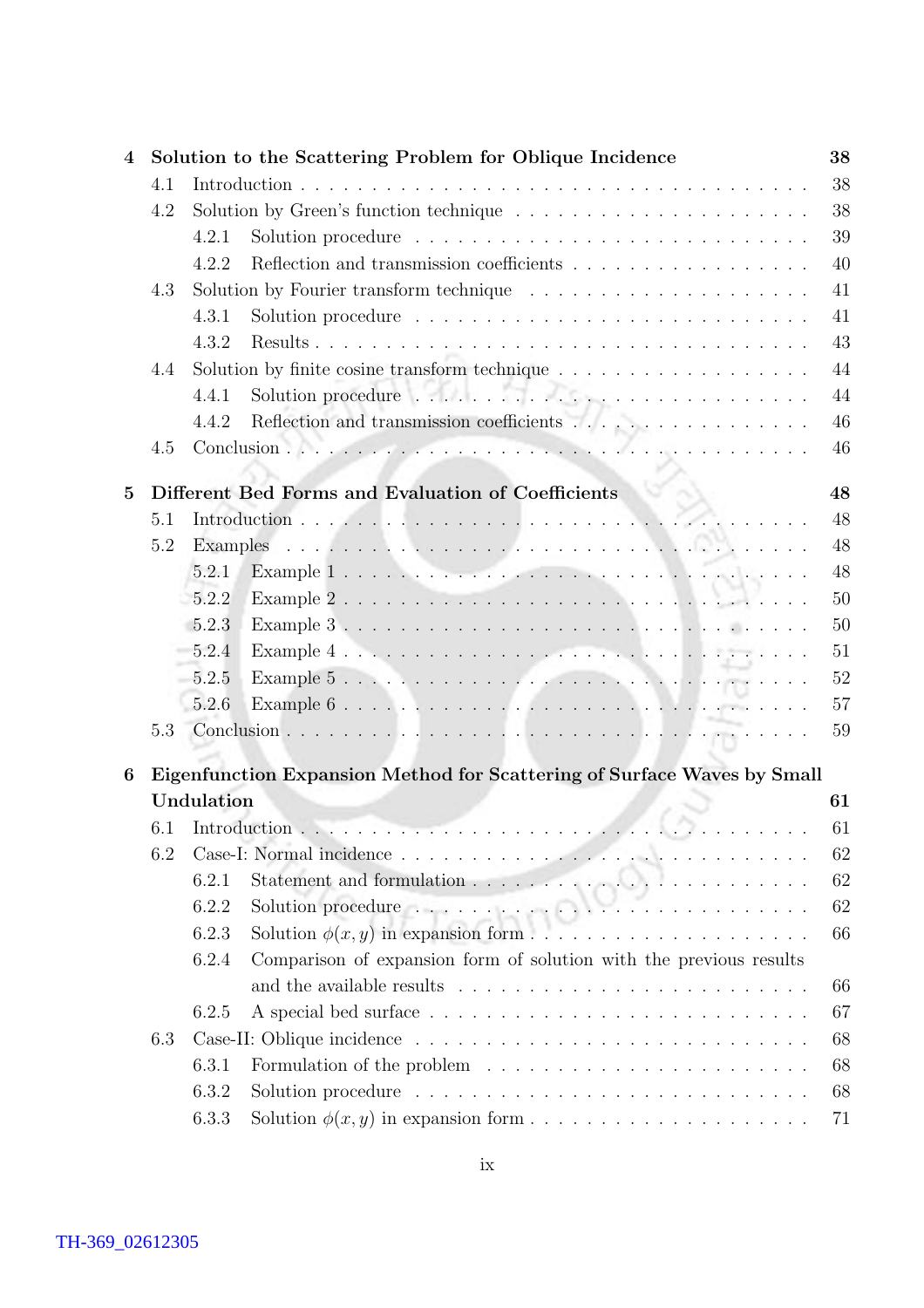|           |                                                | 6.3.4               | Comparison with previous results and extended results of Davies and                  |     |  |
|-----------|------------------------------------------------|---------------------|--------------------------------------------------------------------------------------|-----|--|
|           |                                                |                     | Heathershaw (1984) for oblique case $\ldots \ldots \ldots \ldots \ldots \ldots$      | 72  |  |
|           |                                                | 6.3.5               |                                                                                      | 72  |  |
|           | 6.4                                            |                     |                                                                                      | 73  |  |
|           | 6.5                                            |                     |                                                                                      | 74  |  |
| 7         |                                                |                     | Scattering of Surface Waves by Small Undulation on a Porous Sea-bed                  | 76  |  |
|           | 7.1                                            |                     |                                                                                      | 76  |  |
|           | 7.2                                            |                     |                                                                                      | 76  |  |
|           |                                                | 7.2.1               | Formulation of the problem $\ldots \ldots \ldots \ldots \ldots \ldots \ldots \ldots$ | 76  |  |
|           |                                                | 7.2.2               |                                                                                      | 77  |  |
|           |                                                | 7.2.3               |                                                                                      | 82  |  |
|           | 7.3                                            |                     |                                                                                      | 84  |  |
|           |                                                | 7.3.1               |                                                                                      | 84  |  |
|           |                                                | 7.3.2               |                                                                                      | 84  |  |
|           |                                                | 7.3.3               |                                                                                      | 89  |  |
|           | 7.4                                            |                     |                                                                                      | 90  |  |
|           | 7.5                                            |                     |                                                                                      | 91  |  |
| 8         |                                                |                     | <b>Summary and Further Work</b>                                                      | 94  |  |
|           | 8.1                                            |                     |                                                                                      | 94  |  |
|           | 8.2                                            |                     |                                                                                      | 96  |  |
|           |                                                |                     |                                                                                      |     |  |
|           |                                                | <b>Bibliography</b> |                                                                                      | 97  |  |
|           |                                                | <b>APPENDICES</b>   |                                                                                      | 103 |  |
| I         |                                                |                     | Derivation of Bernoulli's Equation for Potential Flow                                | 103 |  |
|           |                                                |                     |                                                                                      |     |  |
| ${\bf J}$ | Derivation of Bottom Boundary Condition<br>106 |                     |                                                                                      |     |  |
|           |                                                |                     | List of Published/Accepted/Communicated Papers                                       | 107 |  |
|           |                                                |                     |                                                                                      |     |  |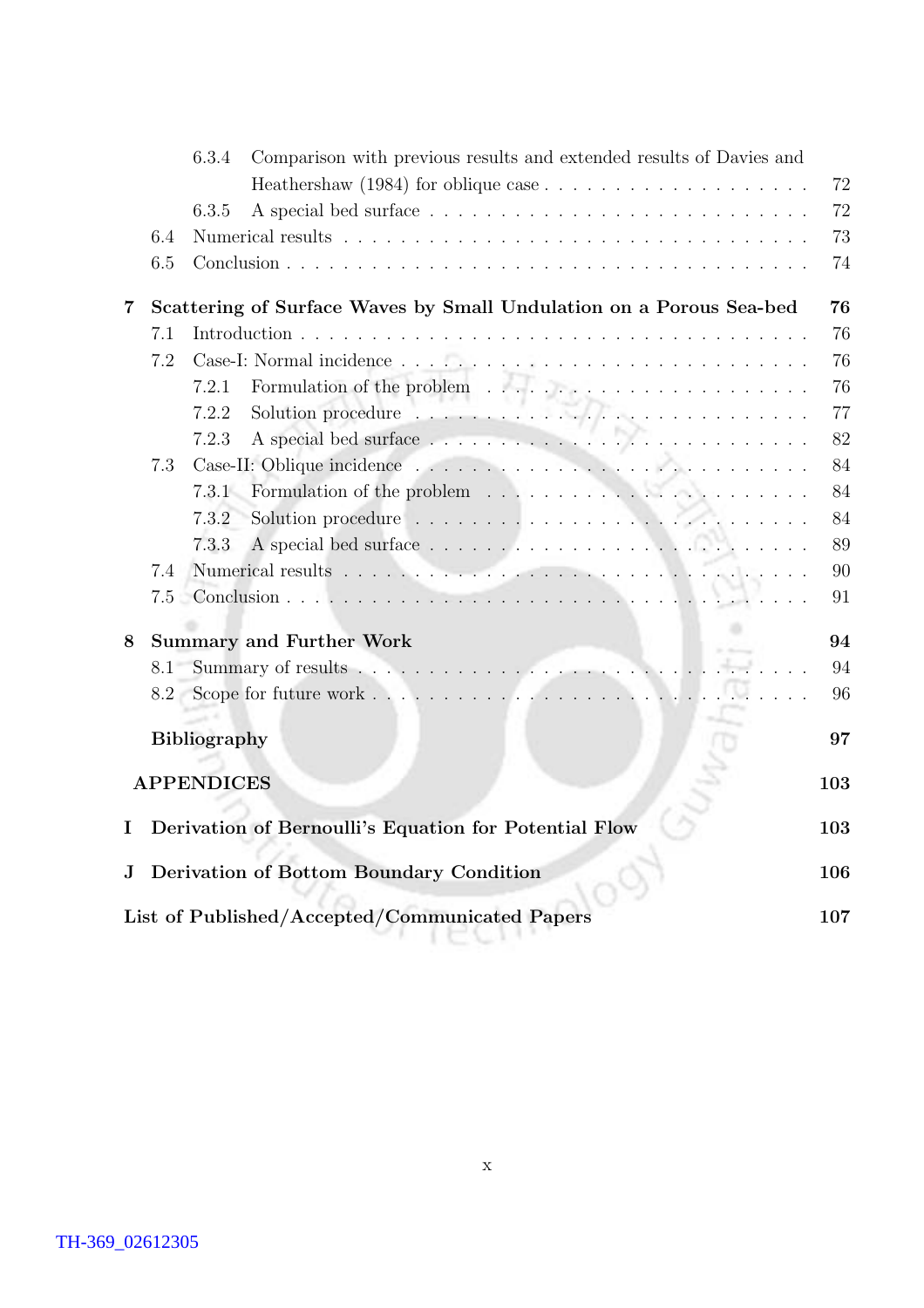# List of Figures

| 1.1  | Roots of k tanh $kh = K$ when $Kh = 1$                                                                                                           | 17 |
|------|--------------------------------------------------------------------------------------------------------------------------------------------------|----|
| 1.2  | Roots of $K + \kappa \tan \kappa h = 0$ when $Kh = 1$<br>$\mathbf{r}$ , $\mathbf{r}$ , $\mathbf{r}$ , $\mathbf{r}$ , $\mathbf{r}$ , $\mathbf{r}$ | 17 |
| 2.1  | The problem domain $\ldots \ldots \ldots \ldots \ldots \ldots$                                                                                   | 23 |
| 3.1  | $Contour Integration \dots \dots \dots \dots \dots \dots \dots \dots$                                                                            | 29 |
| 5.1  | Reflection and transmission coefficients against the wave number $k_0 h$ for $\theta =$                                                          |    |
|      | $0; b/h = 0.1; a_0 h = 1$<br><u> 1999 - Francisco III, marchiel al III (1999)</u>                                                                | 49 |
| 5.2  | Reflection and transmission coefficients against the wave number $k_0 h$ for $\theta =$                                                          |    |
|      | $0; d/h = 0.0001$                                                                                                                                | 51 |
| 5.3  |                                                                                                                                                  | 53 |
| 5.4  | Reflection coefficient against the wave number $k_0 h$ for $\theta = 0$ ; $c_0/h = 0.1$ ; $lh =$                                                 |    |
|      |                                                                                                                                                  | 55 |
| 5.5  | Reflection coefficient against the wave number $k_0 h$ for $\theta = 0$ ; $c_0/h = 0.1$ ; $lh =$                                                 |    |
|      | $1; m = 2$ .                                                                                                                                     | 55 |
| 5.6  | Reflection coefficient against the wave number $k_0 h$ for $\theta = 0$ ; $c_0/h = 0.1$ ; $lh =$                                                 |    |
|      |                                                                                                                                                  | 56 |
| 5.7  | Reflection coefficient against the wave number $k_0 h$ for $\theta = 0$ ; $c_0/h = 0.1$ ; $lh =$                                                 |    |
|      | $1; m = 1, 3, and 5 \ldots  \ldots  \ldots  \ldots  \ldots  \ldots $                                                                             | 56 |
| 5.8  | Reflection coefficient against the angle of incidence $\theta$ for $k_0 h = 0.03163$ ; $c_0/h =$                                                 |    |
|      | $0.1; lh = 1; m = 1, 2, and 6 \ldots \ldots \ldots$<br>.                                                                                         | 57 |
| 5.9  | Reflection coefficient against the angle of incidence $\theta$ for $k_0 h = 0.03163$ ; $c_0/h =$                                                 |    |
|      | $0.1; lh = 1; m = 1, 3 \text{ and } 5$                                                                                                           | 57 |
| 5.10 | Reflection coefficient R <sub>1</sub> against the wave number $k_0 h$ for $\theta = 0; a/h =$                                                    |    |
|      | $0.1; l_1h = 2; l_2h = 1; n = 4; m = 2; \ldots; \ldots; \ldots; \ldots; \ldots; \ldots; \ldots; \ldots$                                          | 58 |
|      | 5.11 Reflection coefficient R <sub>1</sub> against the wave number $k_0 h$ for $\theta = 0$ ; $a/h =$                                            |    |
|      | $0.1; l_1h = 2; l_2h = 1; n = 8; m = 4.$                                                                                                         | 58 |
|      | 5.12 Reflection coefficient R <sub>1</sub> against the wave number $k_0 h$ for $\theta = 0$ ; $a/h =$                                            |    |
|      | $0.1; l_1h = 1; l_2h = 2; n = 2; m = 4. \ldots \ldots \ldots \ldots \ldots \ldots \ldots \ldots \ldots$                                          | 59 |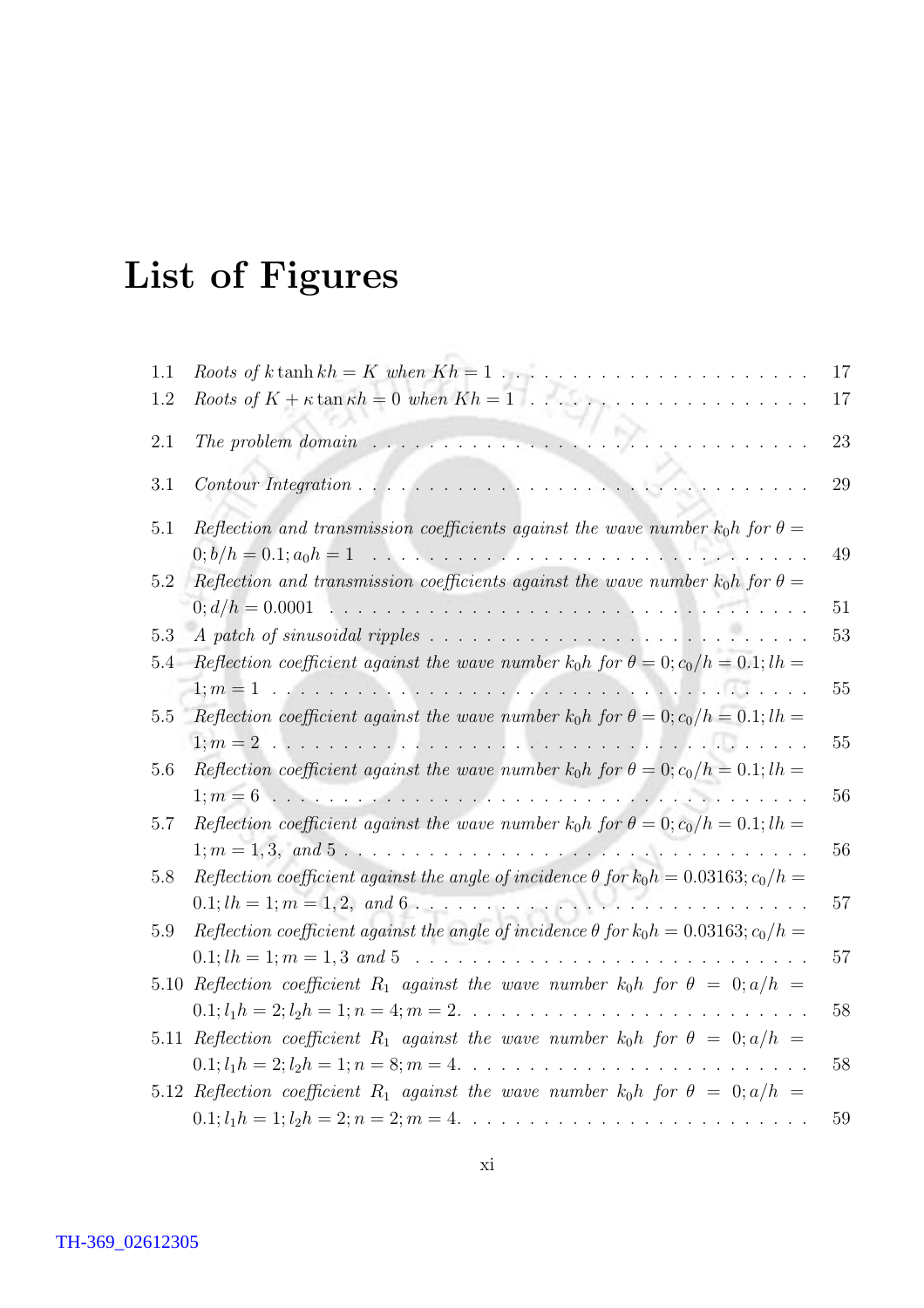|     | 5.13 Reflection coefficient $R_1$ against the wave number $k_0 h$ for $\theta = 0; a/h =$                        |    |
|-----|------------------------------------------------------------------------------------------------------------------|----|
|     | $0.1; l_1 h = 1; l_2 h = 2; n = 4; m = 8. \ldots \ldots \ldots \ldots \ldots \ldots \ldots \ldots \ldots \ldots$ | 59 |
| 6.1 | Reflection coefficient $ R_1 $ against the wave number Kh for $m = 1$ ; $c_0/h =$                                |    |
|     |                                                                                                                  | 73 |
| 6.2 | Reflection coefficient against the wave number Kh for $m = 2$ ; $c_0/h = 0.1$ ; $lh = 1$                         | 73 |
| 6.3 | Reflection coefficient $ R_1 $ against the angle of incidence $\theta$ for $Kh = 0.001; kh =$                    |    |
|     | $0.0316; k_n h = 4.5613; c_0/h = 0.1; lh = 1; m = 1. \ldots \ldots \ldots \ldots \ldots \ldots$                  | 74 |
| 6.4 | Reflection coefficient $ R_1 $ against the angle of incidence $\theta$ for $Kh = 0.001; kh =$                    |    |
|     | $0.0316; k_n h = 4.5613; c_0/h = 0.1; lh = 1; m = 3. \ldots \ldots \ldots \ldots \ldots$                         | 74 |
| 7.1 | <i>Roots of the equation</i> $K + G' = (k + G'K/k) \tanh kh$ for given $Kh = 1; G = 0.1$ 79                      |    |
| 7.2 | Reflection coefficient against the wave number $k_0 h$ for $\theta = 0$ ; $a/h = 0.1$ ; $lh =$                   |    |
|     |                                                                                                                  | 90 |
| 7.3 | Reflection coefficient against the wave number $k_0 h$ for $\theta = 0$ ; $a/h = 0.1$ ; $lh =$                   |    |
|     |                                                                                                                  | 91 |
| 7.4 | Reflection coefficient against the angle of incidence $\theta$ for $Kh = 0.1; a/h = 0.1$                         |    |
|     |                                                                                                                  | 92 |
| 7.5 | Reflection coefficient against the angle of incidence $\theta$ for $Kh = 0.1; a/h = 0$                           |    |
|     | $0.1; lh = 1; m = 1. \ldots \ldots \ldots \ldots \ldots \ldots \ldots \ldots \ldots \ldots \ldots \ldots$        | 92 |
| 7.6 | Reflection coefficient against the angle of incidence $\theta$ for $Kh = 0.1; a/h = 0.1$                         |    |
|     |                                                                                                                  | 93 |
|     |                                                                                                                  |    |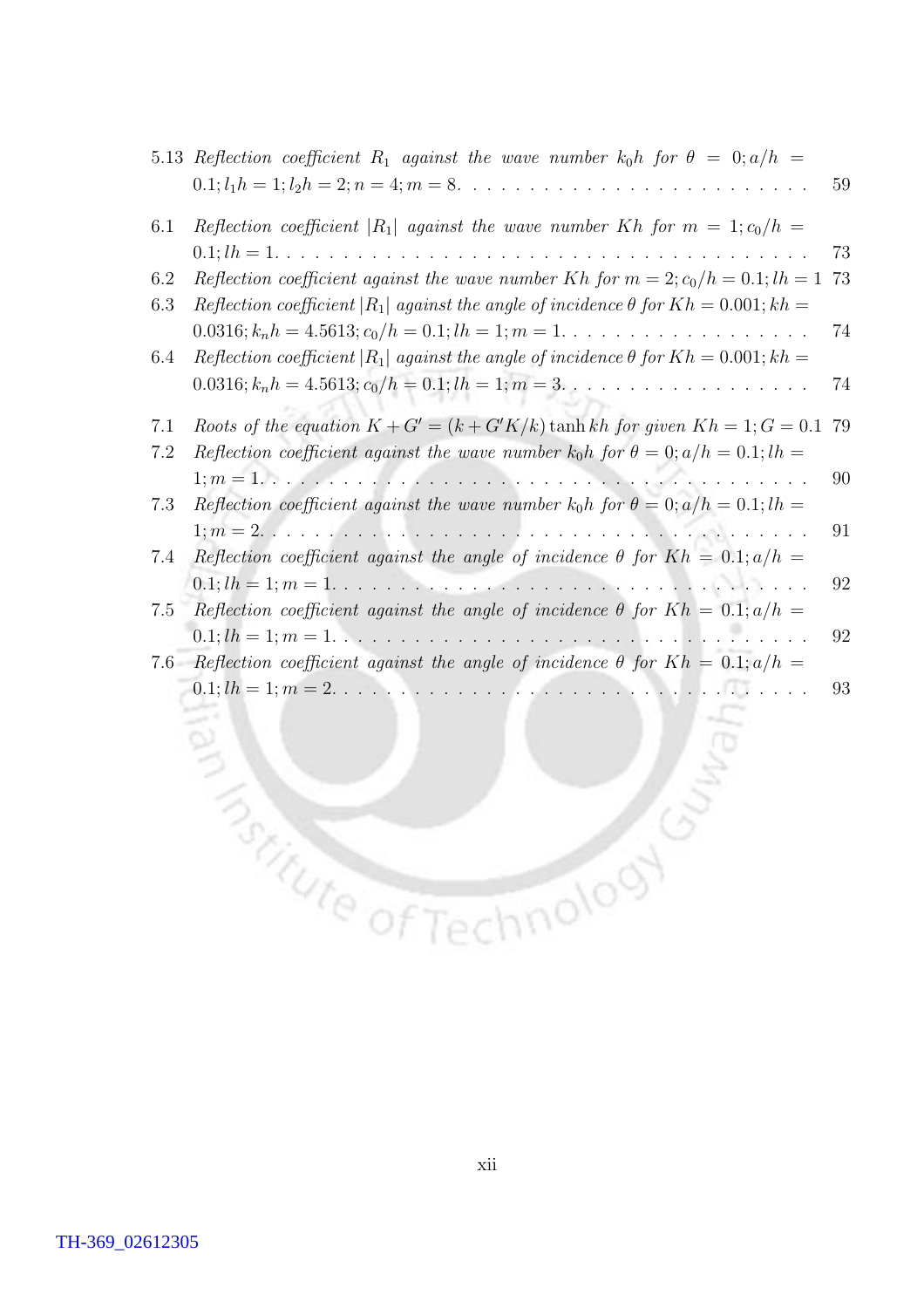## List of Tables

- 1.1 Roots of kh tanh(kh) Kh = 0 for different values of Kh  $\ldots \ldots \ldots$  . 18
- 1.2 Roots of  $k_n h \tan(k_n h) + Kh = 0$  for  $Kh = 0.4$  . . . . . . . . . . . . . . . . . 18
- 1.3 Roots of  $k_n h \tan(k_n h) + Kh = 0$  for  $Kh = 1$  . . . . . . . . . . . . . . . . . . 18
- 7.1 Roots of  $K + G' = (k + G'K/k)$  tanh kh for different values of Kh when  $G=0.1$  79

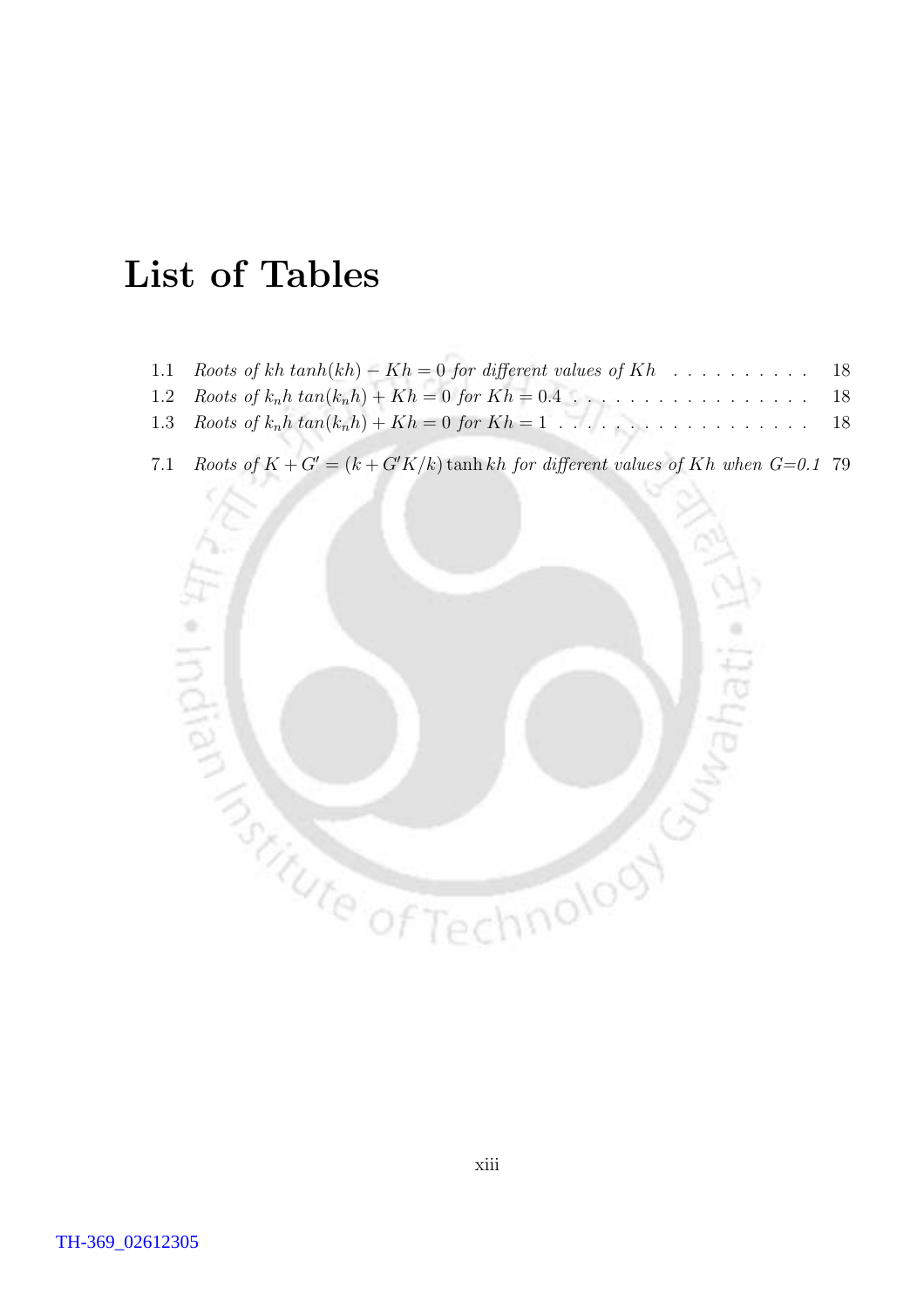### Nomenclature

| $\sigma$ :              | frequency of the incoming water wave     |
|-------------------------|------------------------------------------|
| $g$ :                   | acceleration due to gravity              |
| $h$ :                   | uniform finite depth of water            |
| $t% \boldsymbol{\mu}$ : | time                                     |
| K:                      | $=\sigma^2/q$                            |
| $\Phi$ :                | real velocity potential                  |
| $\psi, \phi$ :          | complex velocity potential               |
| $\psi_0$ :              | complex incident velocity potential      |
| $(x, y, z)$ :           | Cartesian coordinates                    |
| $k_0$                   | wave number of the wave                  |
| $\theta$ :              | angle of the incidence of the wave train |
| $\mu$ :                 | x-component of $k_0$                     |
| $\nu:$                  | z-component of $k_0$                     |
| $a$ :                   | amplitude of the sinusoidal ripples      |
| l:                      | wave number of the sinusoidal ripples    |
| $\delta'$ :             | phase angle                              |
|                         |                                          |
|                         |                                          |
|                         |                                          |
|                         |                                          |
|                         |                                          |
|                         |                                          |
|                         |                                          |
|                         |                                          |
|                         |                                          |
|                         | <sub>100</sub>                           |
|                         | <b>Britate of T</b>                      |
|                         |                                          |

lati»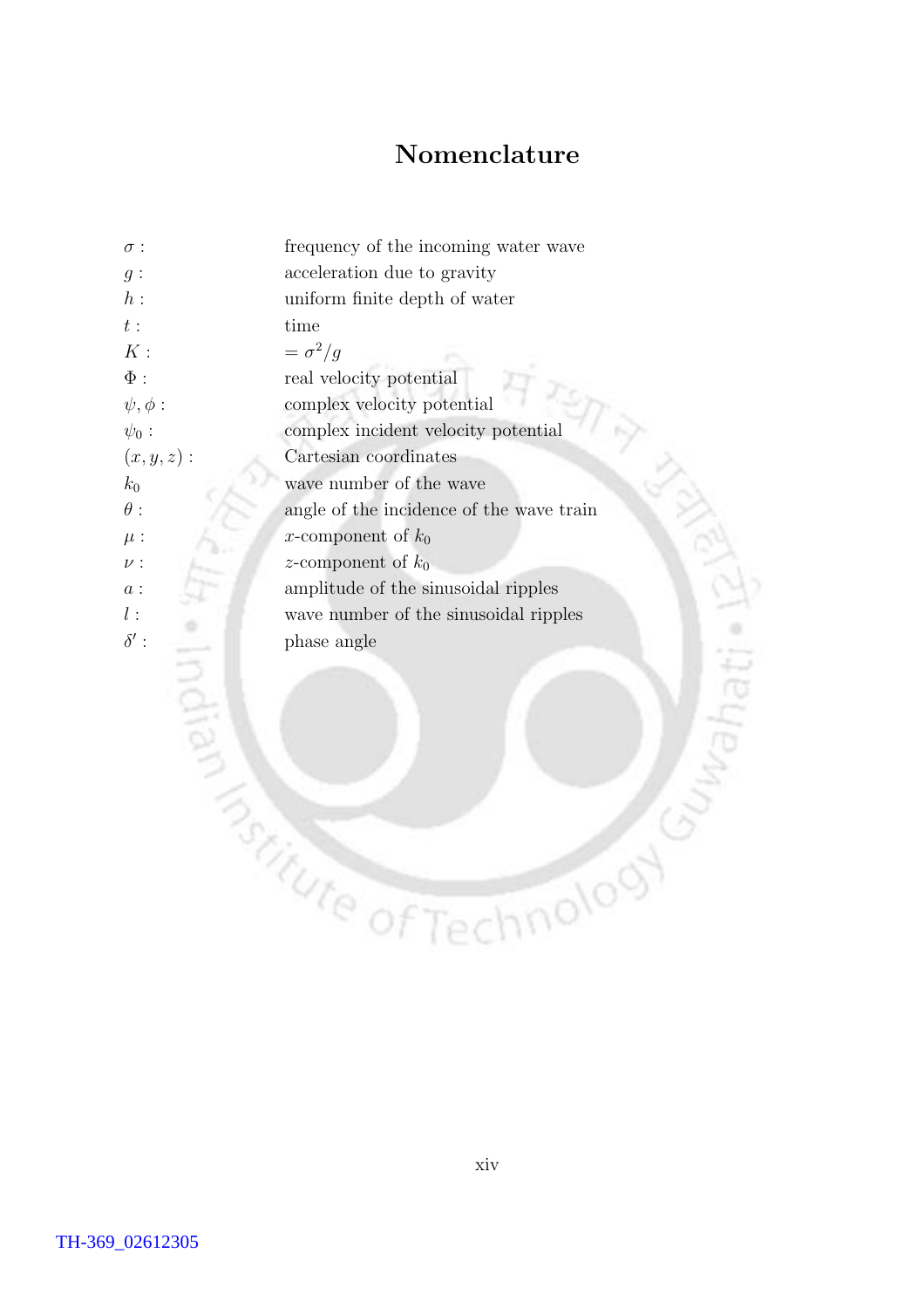## Chapter 1

## Introduction

### 1.1 Preamble

"Fluid dynamics" is one of the most important part of the recent interdisciplinary activities concerning engineering and science, especially in applied mathematics. Fluid dynamics or hydrodynamics is the branch of science which is concerned with the study of the motion of fluid or that of bodies in contact with fluids.

की संस्था

Wave propagation and its applications are encountered in many areas of physical interest, including the fields of water waves, acoustics and electromagnetic waves. A wave is a disturbance such that when it propagates through a medium, energy is transmitted to distant points without any displacement of the particle of the medium. The energy from the sun is transmitted by waves through the ether. When some musical instrument is played upon in a room, sound waves spread through the room. If we throw a stone in a pond we observe waves in the pond which start from the point of striking of the stone and spread in all directions. Such water waves are also produced by pressure of wind upon the surface of water, by the relative motion of bodies like a ship moving in sea and by obstacles in the bed of the stream. These are some examples of wave motion.

Ever since studies on waves became central in science and engineering, water waves began serving as important models for investigation. Due to this water wave phenomena have attracted the attention of applied mathematicians and physicists since long back. The study of different kinds of water waves is of importance for various applications. For example, it is required for predicting the behaviour of floating structures (immersed totally or partially) such as ships, submarines, and tension leg plat forms, and for describing flows over bottom topography.

The wave motion in water may be classified into two categories: in one category the wave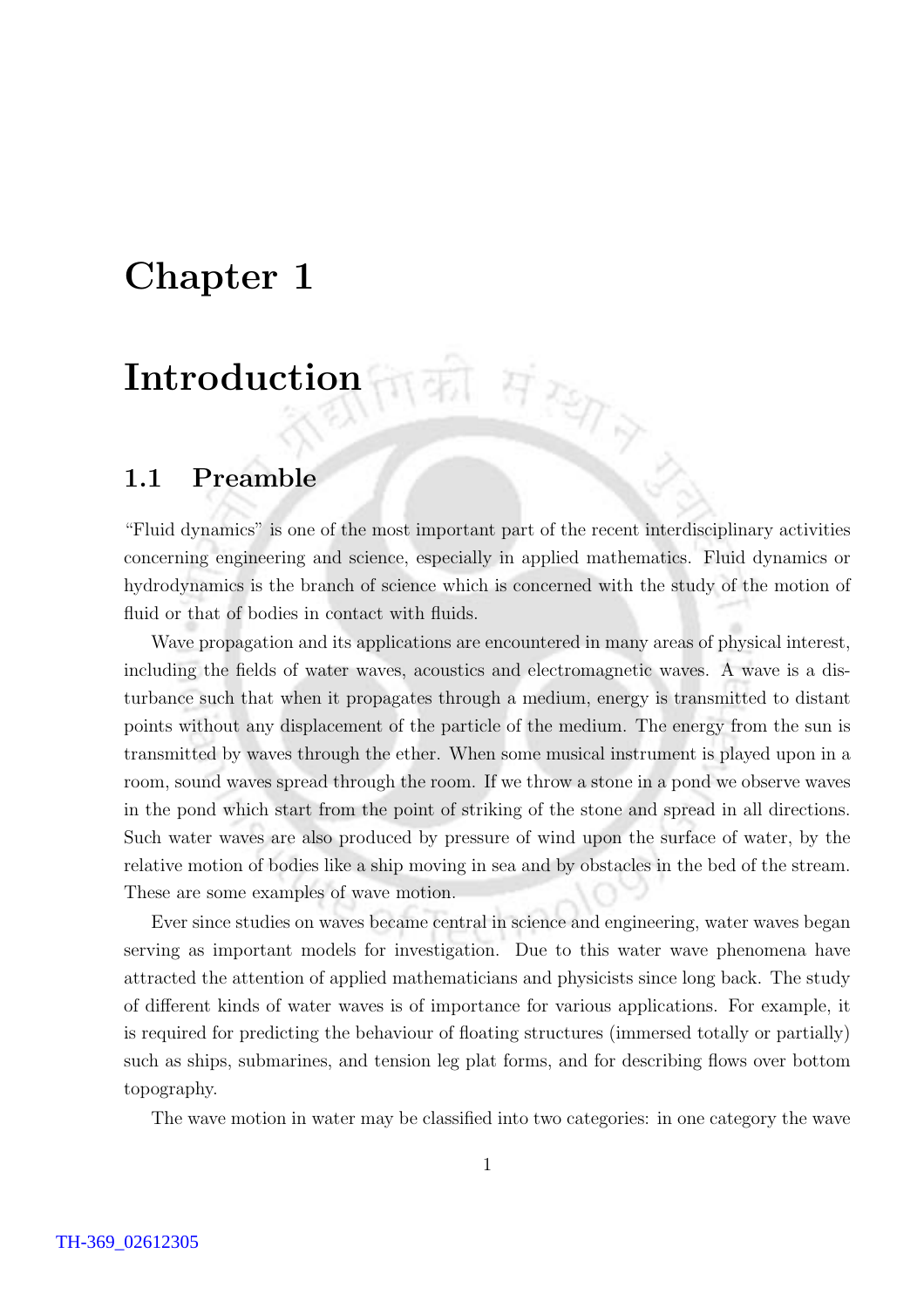length is assumed to be greater than the depth of water and the study is called shallow water wave theory. The waves belonging to this category are tidal waves and long waves in shallow water. In the other category the wavelength is assumed to be much smaller than the depth of water so that the effect of the disturbance diminishes gradually as one goes downwards away from the free surface. Waves belonging to this category are named as surface water waves. In this case, if it is assumed that the amplitude of the wave is small compared to the wave length then the theory is called linearised theory of water waves. This theory has been derived as an approximation of the general theory on the basis of the assumption that the components of the velocities of water particles, the free surface elevation or depression and their derivatives are small quantities i.e. the motion is assumed to be very small. Though the ocean waves or surface waves are often nonlinear, the analysis in many physical problems is restricted to small amplitude waves mainly because consideration of linear theory is sufficient in offshore engineering and other related studies in handling most of the problems. Due to this reason, many scientists, researchers and ocean technologists use linearised theory of water waves to model mathematically various physical problems related to wave phenomena arising in costal engineering. In the present thesis the problems are formulated and solved on the basis of linearised theory of water waves.

Water waves (the terms *surface waves* and *gravity waves* are also in use) are created normally by a gravitational force in the presence of the free surface along which pressure is constant. Water is assumed to occupy a certain domain bounded by one or more moving or fixed surfaces that separate water from some other medium. Actually we consider boundaries of two types: the above mentioned free surface separating water from the atmosphere, and a rigid surface including the bottom and surface of bodies floating in and/or beneath the free surface.

Many physical problems arising in applied mathematics or mathematical physics can be formulated as mixed boundary value problems of elliptic partial differential equations. In the study of scattering or radiation of surface harmonic water waves under the assumption of the linearised theory, the partial differential equation happens to be Laplace's equation in either two or three dimensions, the domain is unbounded, some of the boundary conditions are of mixed type and the behaviour of the function is not known completely at large distances, and the third or fourth order derivative may occur in some of the boundary conditions in certain physical problems etc.

A long-standing but persistent problem in the area of wave theory is the determination of the effect of the bed topography and the obstacle(s) on a given wave field. An example of a practical problem faced by coastal engineers is to predict the amplitude of waves in harbours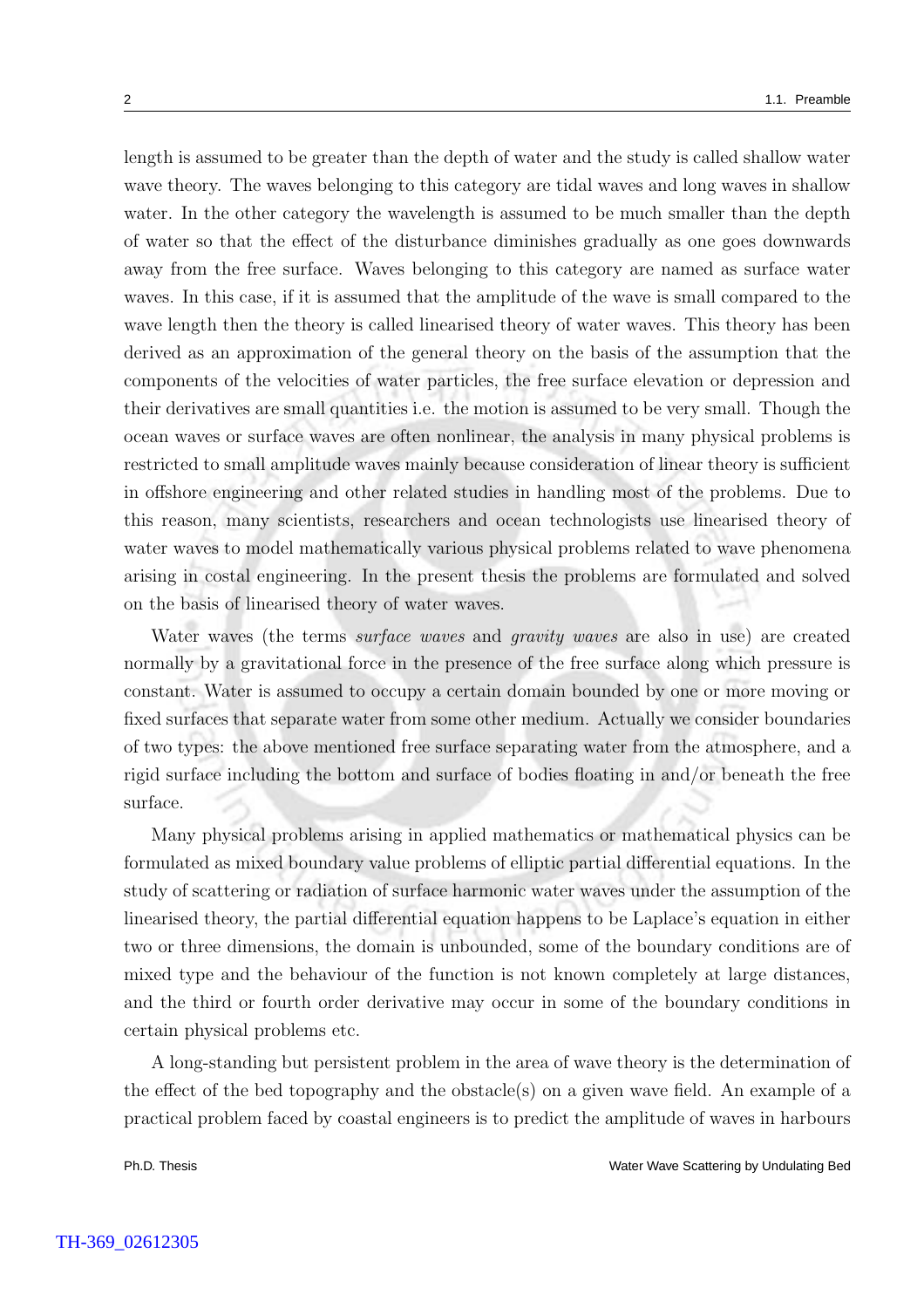where both man-made break waters and the shape of the sea-bed affect wave behaviour. Such problems involve scattering, diffraction and refraction of waves and are mathematically formidable for linearised theory, even with relatively simple beds and/or obstacle geometries.

When a train of surface waves travelling from a large distance is incident on an obstacle submerged or partially immersed in water, some parts of the wave is reflected back by the obstacle and some part is transmitted over or below it. The waves which is reflected back is known as "reflected wave" and the wave which is transmitted is known as "transmitted wave". The reflected waves and transmitted waves are called outgoing waves as they go away from the obstacle after striking. This process is known as scattering. In this scattering process the incoming or the incident wave modifies and produces scattered waves which are nothing but outgoing waves such that a combination of incident wave and outgoing wave results from which the outgoing wave can be determined. The process of determining an outgoing wave for a given incoming wave is known as the mathematical problem of scattering. In the scattering theory, the reflected wave is accompanied by a constant, known as the "reflection coefficient" and the transmitted wave is accompanied by another constant, known as the "transmission coefficient". These two physical quantities play a vital role in the mathematical study of water wave scattering problem since they provide a measure for the amount of reflected and transmitted waves. This information is useful in the construction of offshore structures or in the problem of generation of surface waves by obstacles known as the wave-maker problem. Due to the complicacy, sometimes many researchers emphasise on the determination of these quantities directly instead of going into details of the solution.

Scattering problems involving barriers of different configurations have practical importance for various engineering applications. Modelling breakwaters constructed to protect the offshore areas from hazards of the rough sea is one of them. Also this class of problems is useful for designing ships, submarines, offshore structures etc. The other class of problem which studies the problem of free surface flow over a geometrical disturbance at the bottom of an ocean are important for their possible applications in the areas of coastal and marine engineering. The problem of reflection of surface waves by patches of large bottom undulations has received an increasing amount of attention recently as its mechanism is important in the development of shore-parallel bars. The work presented in this thesis is solely concerned with the effect of bed topography on an incident wave train.

With this preamble we now give a brief history of various problems investigated by researchers over the last few decades.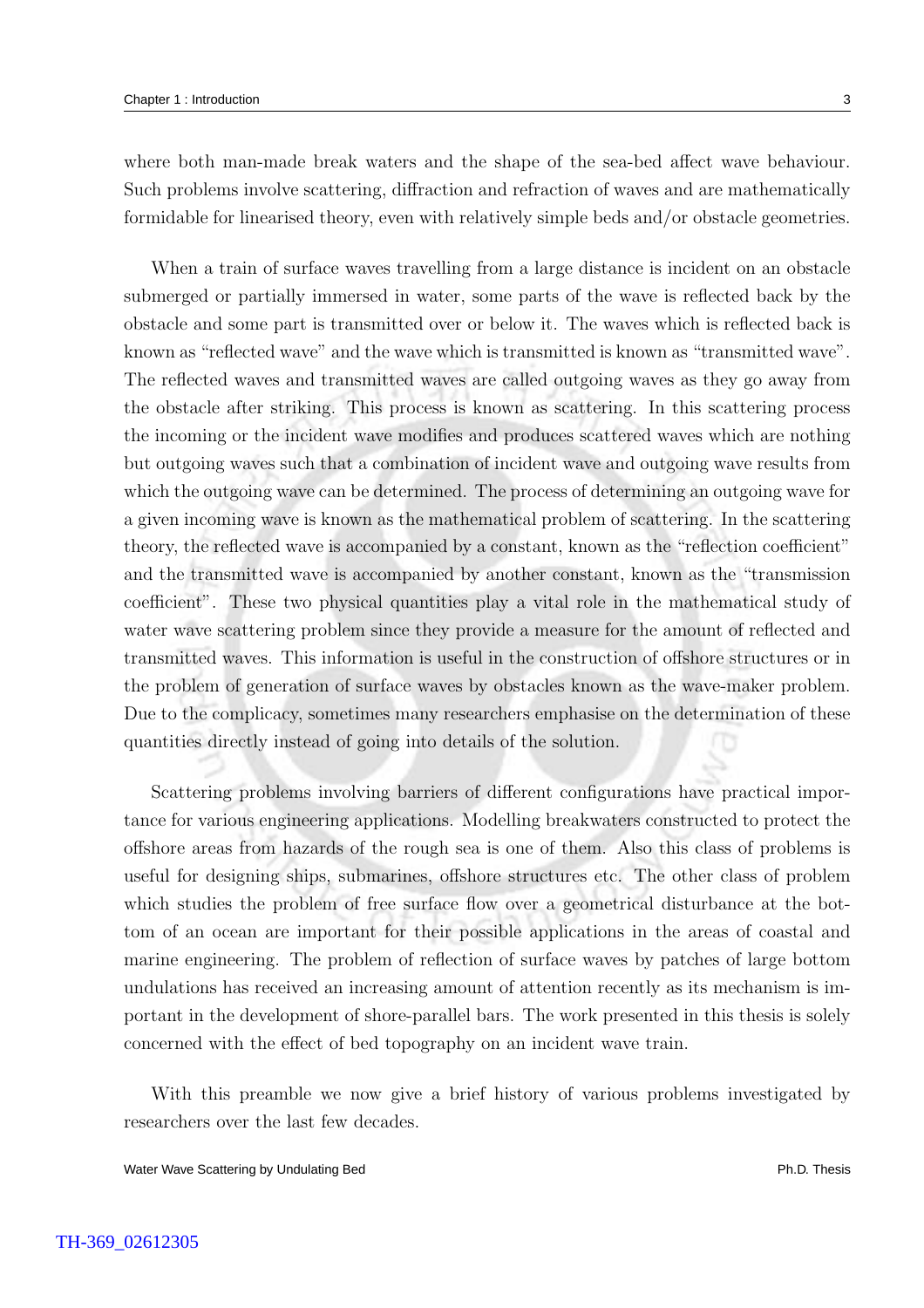### 1.2 Brief history and motivation

The problems of free surface flow over an obstacle or a pre-existing (fixed) pattern of undulation on an otherwise flat bed are important for their possible applications in the areas of coastal and marine engineering, and as such these are being studied by scientists and engineers for a long time. The scattering of linear water waves by bed topography is governed by Laplace's equation together with appropriate boundary and radiation conditions. Such boundary value problems are, in general, somewhat difficult to solve, and explicit analytic expressions for the velocity potential are rare and occur only for certain special configurations usually involving vertical or horizontal strips as boundaries. Although the analytical solutions are rare for such boundary value problems, but by using various approximate mathematical techniques the quantities of physical interests, namely the reflection and transmission coefficients, can be estimated numerically. For example, Mei and Black [63] used a variational formulation of the problem of wave scattering by a bottom-standing rectangular thick vertical barrier to obtain numerical estimates for the reflection coefficient. Kanoria et.al [36] employed Galerkin approximations involving ultraspherical Gegenbauer polynomials for solving the integral equations arising in the integral equation formulation for the same problem and obtained very accurate numerical estimates for the reflection coefficient.

Due to the great mathematical complexity of linearised free surface flow in water of variable quiescent depth, a number of approximations to the boundary value problem has been proposed. In one class of approximation the vertical coordinate is removed by performing integration over the depth, thus reducing the dimension of the problem by one. Berkhoff [5, 6] developed a vertical integrated refraction-diffraction equation, known as *mild-slope equation*, which was the result of such a procedure. It was based on the assumption of a mild-slope bottom. Smith and Sprinks [85] gave another derivation of the mild-slope equation, similar to that of Berkhoff but more succinct, and the mild-slope approximation has since been used to produce other equations which model the effect of the bed topography on wave propagation. Booij [7] examined the accuracy of the mild-slope equation as a function of the bottom slope and showed that acceptable results could be achieved even though the bottom slope was not moderate. Kirby [39] derived the mild-slope equation for the linear surface wave-current interaction over slowly varying topography. Copeland [15] solved the mild-slope equation in the form of a pair of first-order equations (which consisted of a hyperbolic system) using a simple finite difference scheme. This offered the advantages of reduced computing time compared with the solution of a boundary value problem and incorporated useful features.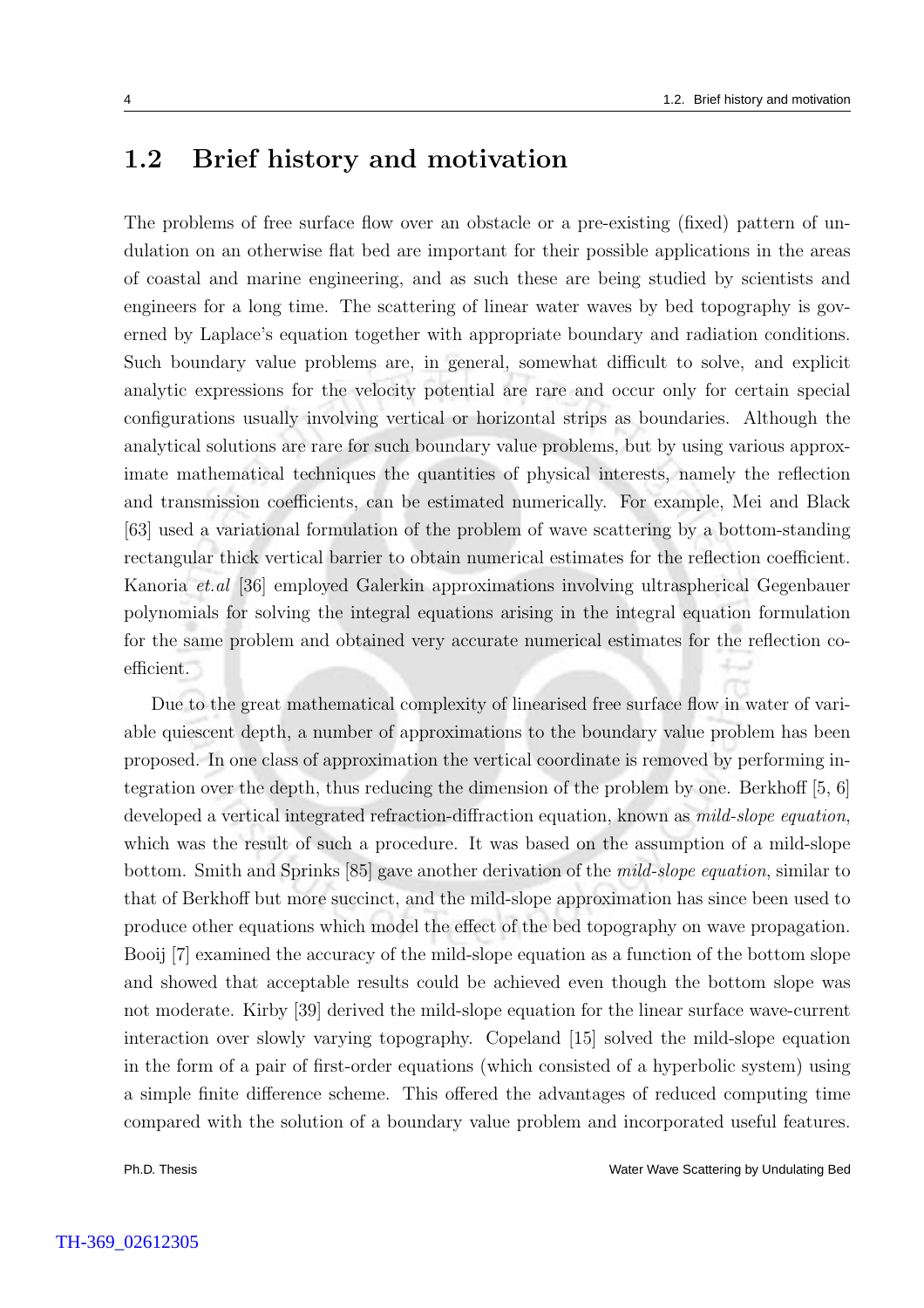By recasting the mild-slope equation as a system of first-order differential equations, which were similar to the system of equations governing nearly horizontal flow in shallow water, a highly efficient algorithm for the later was used iteratively by Madsen and Larsen [50] to find the stationary solution. O'Hare and Davies [74] considered the propagation of monochromatic surface waves over a region of arbitrary, one-dimensional bottom topography. The smoothly varying bed topography was divided into a series of horizontal shelves and the surface wave field was calculated by successive approximation of Miles [66] scattering matrix at each of the intervening steps. Chamberlain [10] examined the scattering of a train of small amplitude harmonic waves on water by one-dimensional topography, using the mildslope equation. The associated boundary value problem was converted into a pair of integral equations whose solutions were approximated by variational techniques. Chamberlain [11] showed that the reflection and transmission coefficients arising from the scattering of linear water waves by a one-dimensional topography were known to possess certain symmetry properties. He showed that the same relations hold in the mild-slope approximation to the full linear theory. These relations were used in the development of a decomposition method where solutions for relatively simple depth profiles might be combined to give solutions for complicated ones. The ideas and techniques used in the study of plane wave approximation over slowly varying depth were applied by Kellin and Johnson [38] to the axi-symmetric flow.

It was observed by a number of authors that the *mild-slope equation* could fail to produce adequate approximation for certain type of topography, such as ripple beds. These consist of a finite patch of periodic undulations or small amplitude sinusoidal ripples set in an otherwise horizontal bed. It is perhaps more accurate to refer to the bed perturbations as bars rather than ripples, but we follow what has become the standard terminology. To overcome the deficiency in the mild-slope equation, and Kirby [40] applied vertical integration process and developed a time-dependent extension of the reduced wave equation of Berkhoff for the case of waves propagating over the bed consisting of ripples superimposed on an otherwise slowly varying mean depth which satisfied the mild-slope assumption. The equation resulting out of Kirby's extension is known as extended mild-slope equation. Then Chamberlain and Porter [12] formalised the vertical averaging procedure by invoking a variational principle and returning to the relatively simple type of approximation, used by Berkhoff [5, 6] and Kirby [40], presented a new form (modified version) called *modified mild-slope equation* which contained the original mild-slope equation and its extended version as special cases. It was found that the *modified mild-slope equation* was capable of describing the scattering properties of singly and doubly periodic ripple beds, for which the mild-slope equation failed. Despite the marked improvement over the mild-slope equation which it produces for ripple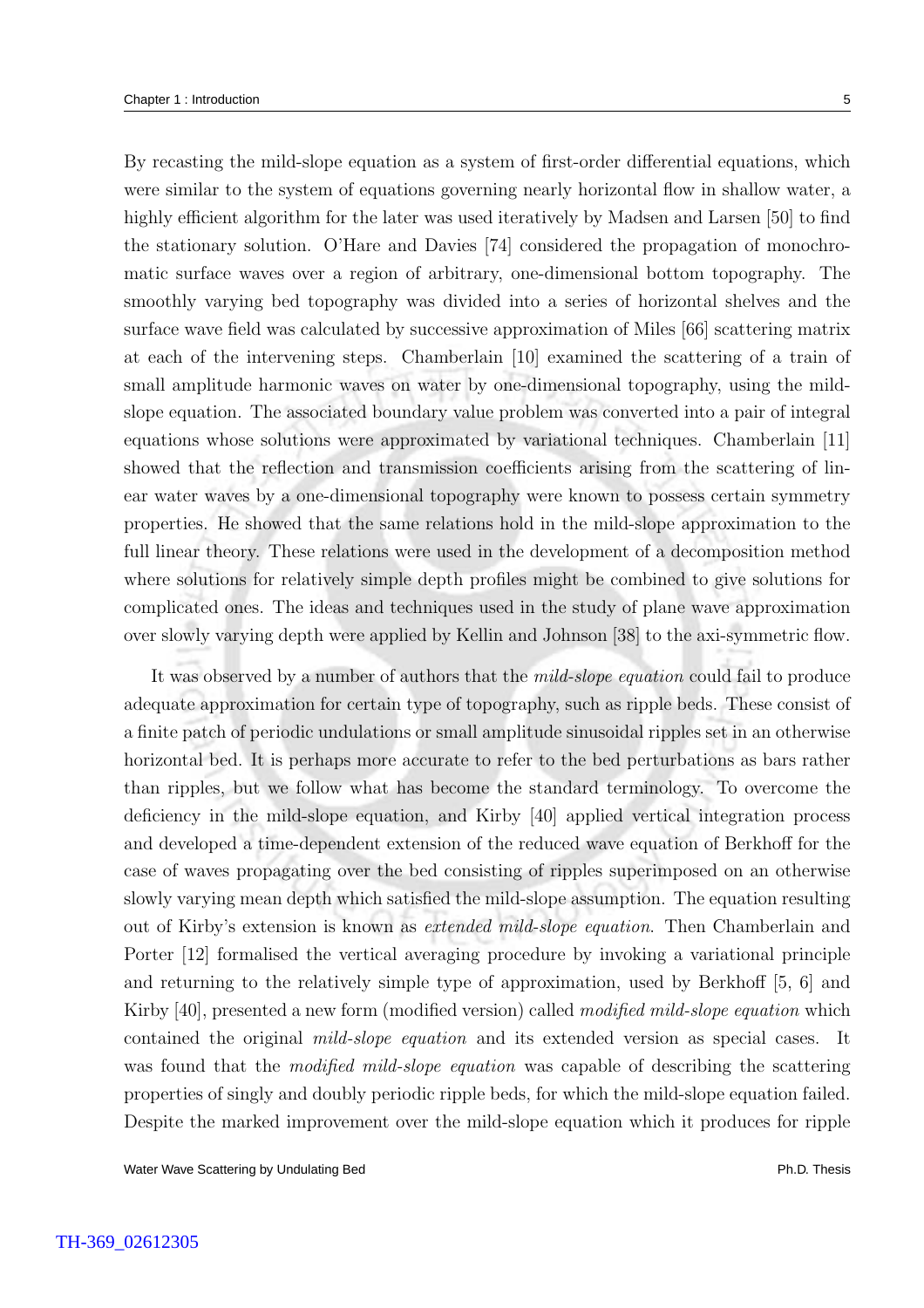bed scattering, Chamberlain and Porter [12] found that the modified mild-slope equation performed no better than its predecessor when used in Booij's problem [7]. Porter and Staziker [78] explained this result and, in the process, showed how approximations based on the original mild-slope equation could be significantly improved. The solutions which have been derived previously seem to be physically responsible in the sense they imply continuity of the approximation to the free surface and its slope. However such solutions were not consistent with the requirement of conservation of mass at locations where the bed profile had a discontinuous slope. Using the variational principle, Porter and Staziker [78] showed that the solutions of the mild-slope equation and its modified version must satisfy a jump condition where the bed slope was not continuous in order to ensure continuity of mass flow. Porter [76] re-examined the mild-slope equation and the modified mild-slope equation and resolved the discrepancies between their solutions. This was achieved by converting the above modified mild-slope equation in such a way that the reduced form of it, a new version of the mild-slope equation, contained all of the essential characteristics of the full modified mild-slope equation. A more complete review of linear water wave scattering by bed topography can be found in Porter and Chamberlain [77].

For several bed topographies consisting of horizontal and vertical sections, numerical solutions of integral equations arising from boundary value problems have been obtained. Staziker et al. [87] considered the problem of two-dimensional wave scattering by a local bed elevation of any shape on an otherwise horizontal bed (such bottom profiles are referred to as "humps") using linearised water wave theory. Green's function theory was used to convert the associated boundary value problem into a first kind integral equation and a variational approach was then used to obtain the approximations to the amplitude of the scattered wave. Miles and Chamberlain [71] developed a systematic hierarchy of partial differential equations of linear gravity waves in water of variable depth through the expansion of the average Lagrangian in powers of depth slope. For the propagation of small amplitude water waves over variable bathymetry regions, Athanassoulis and Belibassakis [1] derived a consistent coupled-mode theory from a variational formulation of the complete linear problem by representing the vertical distribution of the wave potential as a uniformly convergent series of local vertical modes at each horizontal position. Chamberlain and Porter [14] used the mild-slope equation to examine scattering and trapping by axisymmetric topography with the main emphasis on wholly submerged bed forms. Porter and Porter [80] considered the scattering and trapping of water waves by three dimensional submerged topography, infinite and periodic on one horizontal co-ordinate and of finite extent in the other, under the assumption of linearised theory. The mild-slope approximation was used to reduce the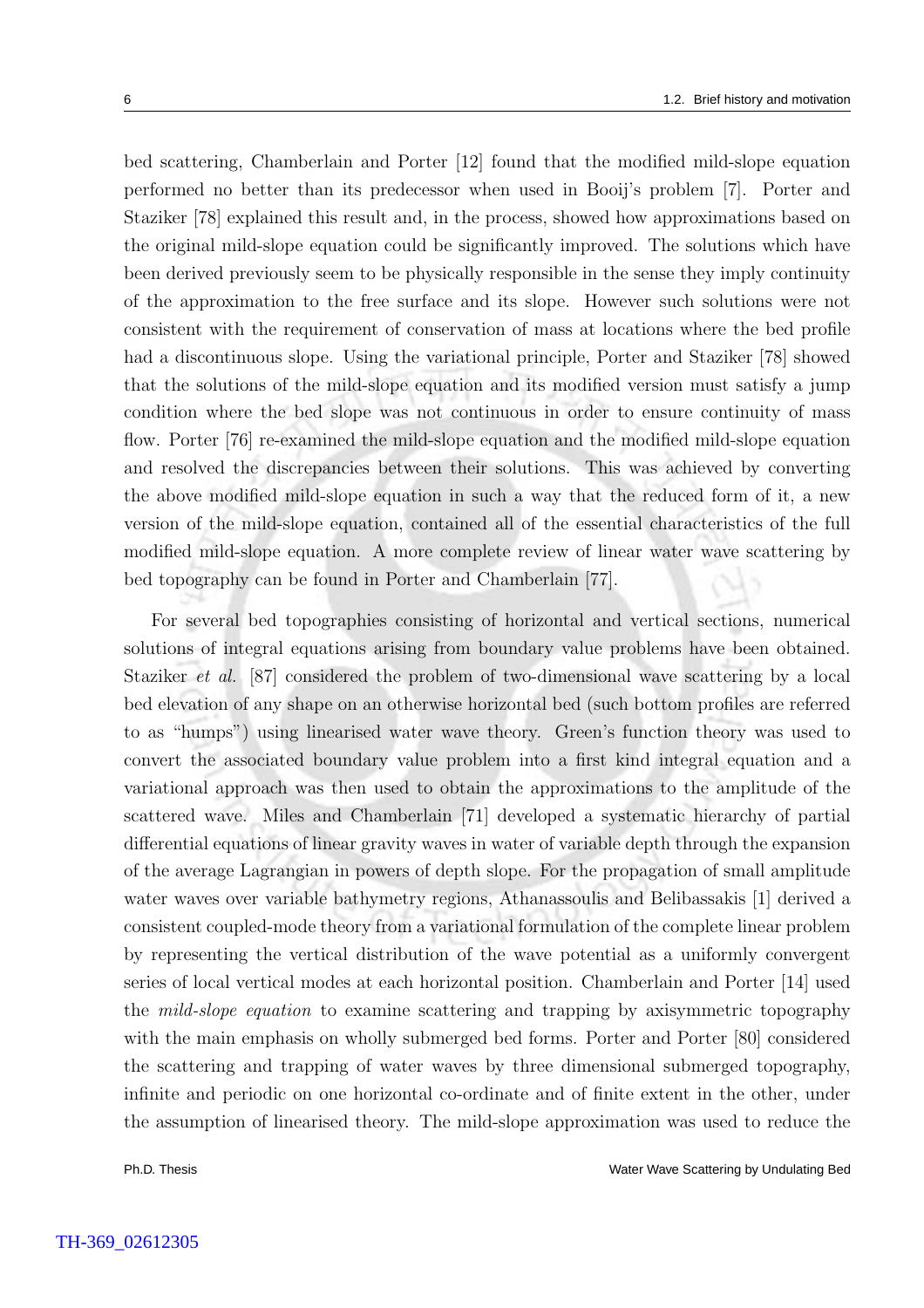governing boundary value problem to one involving a form of the Helmholtz equation in which the coefficients depended on the topography.

Also many mixed boundary value problems corresponding to the problems of surface water waves travelling in regions of varying depth have been presented under various geometrical assumptions. Kirby [41] derived coupled equations governing the forward- and back-scattered components of a linear wave propagating in a region of varying depth from a second order wave equation for linear wave motion. Evans [25] described two mechanisms for the generation of standing edge waves over a sloping beach using classical linear water wave theory. Devillard et al. [22] presented a theoretical study of the localisation phenomenon of surface gravity waves by a rough bottom in a one-dimensional channel. They developed a renormalised-transfer-matrix approach to this problem. A detailed description of its experimental set-up and the corresponding results could be found in Belzons *et al.* [4]. Tsay *et al.* [90] developed a finite element model to calculate the wave refraction, diffraction, reflection and dissipation. The governing equation was a two-dimensional depth-integrated linear wave equation which considered the effect of the topographical variations and energy dissipation. Johnson [35] presented a straight forward method that yielded explicit transmission amplitudes for Kelvin wave scattering by topography whose isobaths were parallel sufficiently far from the vertical, but not necessarily planner, wall supporting the incident wave. Miles [69] derived the Eckart's [23] second-order, self adjoint partial differential equation for the free surface displacement of monochromatic gravity waves in water of variable depth from variational formulation by approximating the vertical variation of the velocity potential in the average Lagrangian by that for deep water waves. It was compared with the mild-slope equation, which also was second-order and self adjoint, and might be obtained in a similar manner for uniform finite depth. Chamberlain and Porter [13] described a method for determining those approximations to wave scattering by bed topography which were based on second order ordinary differential equations. The development of a decomposition method allowed the scattering matrix for an extended section of varying topography to be assembled in a piecemeal fashion. DС

The propagation of surface water waves in a channel with a rough bottom is, in general, a very difficult problem to solve analytically. A number of authors have studied water wave propagation over an irregular bottom topography. In the classical work of Lamb [44], the free surface elevation for the two-dimensional problem of steady flow over the bottom irregularities was obtained assuming irrotational motion. The problem of determining the scattering of long crested gravity wave over a bottom of arbitrary shape has received considerable attention in the literature. For a survey up to 1960, the work of Wehausen and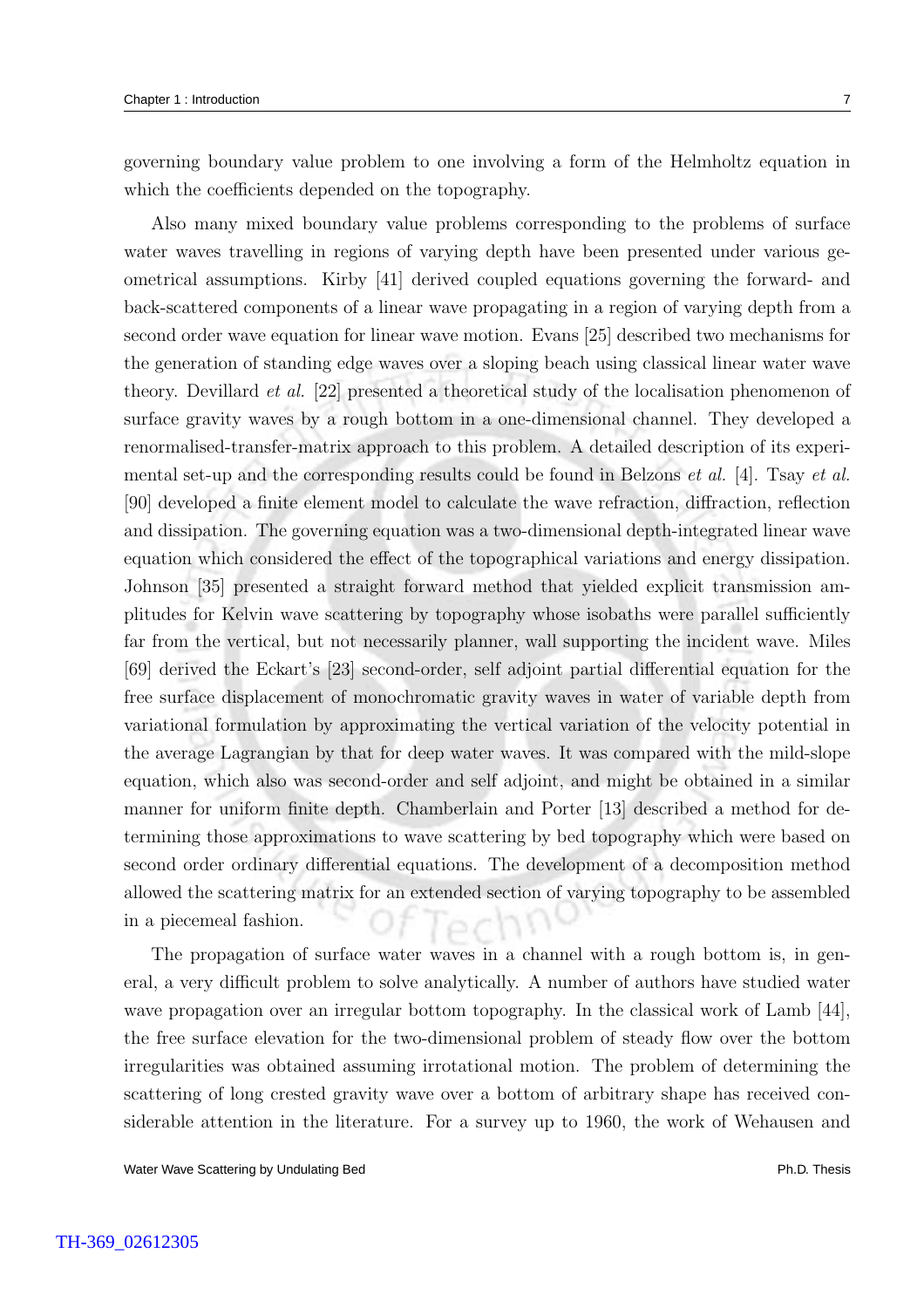Laitone [91] is referred.

Kreisel [43] considered the case of wave propagation over uneven bottom with obstacles and determined the reflection and transmission coefficients of the wave train from obstacles when the surface remained free using the conformal transformation. Mei and  $M\acute{e}$ haut $\acute{e}$ , [65] gave a note on the equations of long waves over an uneven bottom with the basic assumption that the depth was small in comparison with a horizontal length. Carrier [9] studied the propagation of gravity waves over a basin in which the propagation distance was large compared with the scale of the bottom topography which, in turn, was large compared with depth. Evans [24] constructed a new source of potential in the linearised theory of water waves and used this source potential to reduce the problem of the reflection and transmission waves by a shelf of arbitrarily profile to an integral equation. Restricting the shelf profile, he applied Fredholm theory to the integral equation so that, in general, a solution of the equation and hence to the problem, existed and was unique except possibly for certain discrete values of the parameter of the problem corresponding to trapping modes over the shelf. The general problem of wave-energy reflection by sea-bed topography was examined by Long [46].

A two-dimensional, irrotational, linear theory was used by Fitz-Gerald [27] to investigate the reflection of an incident surface gravity waves travelling over a region of varying depth. He used a Fourier transform procedure to convert the boundary value problem satisfied by the velocity potential into a pair of integro-differential equations. The required solution waves was then given by a linear combination of the solutions of the integro-differential equations. Since the uniqueness of the reflection and transmission coefficients has been proved by Kreisel [43] there was no corresponding result for the uniqueness of the velocity field. It remains an open question whether there exist solutions, tending to zero at infinity, which describes modes trapped on some topographical feature on the bottom profile. Fitz-Gerald was able to prove the existence and uniqueness of the velocity potential in two limiting cases and presented the associated asymptotic results. Hamilton [29] provided differential equations for long-period gravity waves on fluid of rapidly varying depth and he was able to calculate the reflection coefficient for long-period waves incident on a step change in depth and a half-depth barrier. A more complete set of reference is given by Mei [61]. Nachbin and Papanicolaou [73] analysed the linear water wave equations for shallow channels with arbitrary rapidly varying bottoms. They used the full, linear potential theory to study the reflection and transmission problem for time-harmonic (monochromatic) and pulse-shaped disturbances.

O'Hare and Davies [75] made comparisons between the predictions of the two models for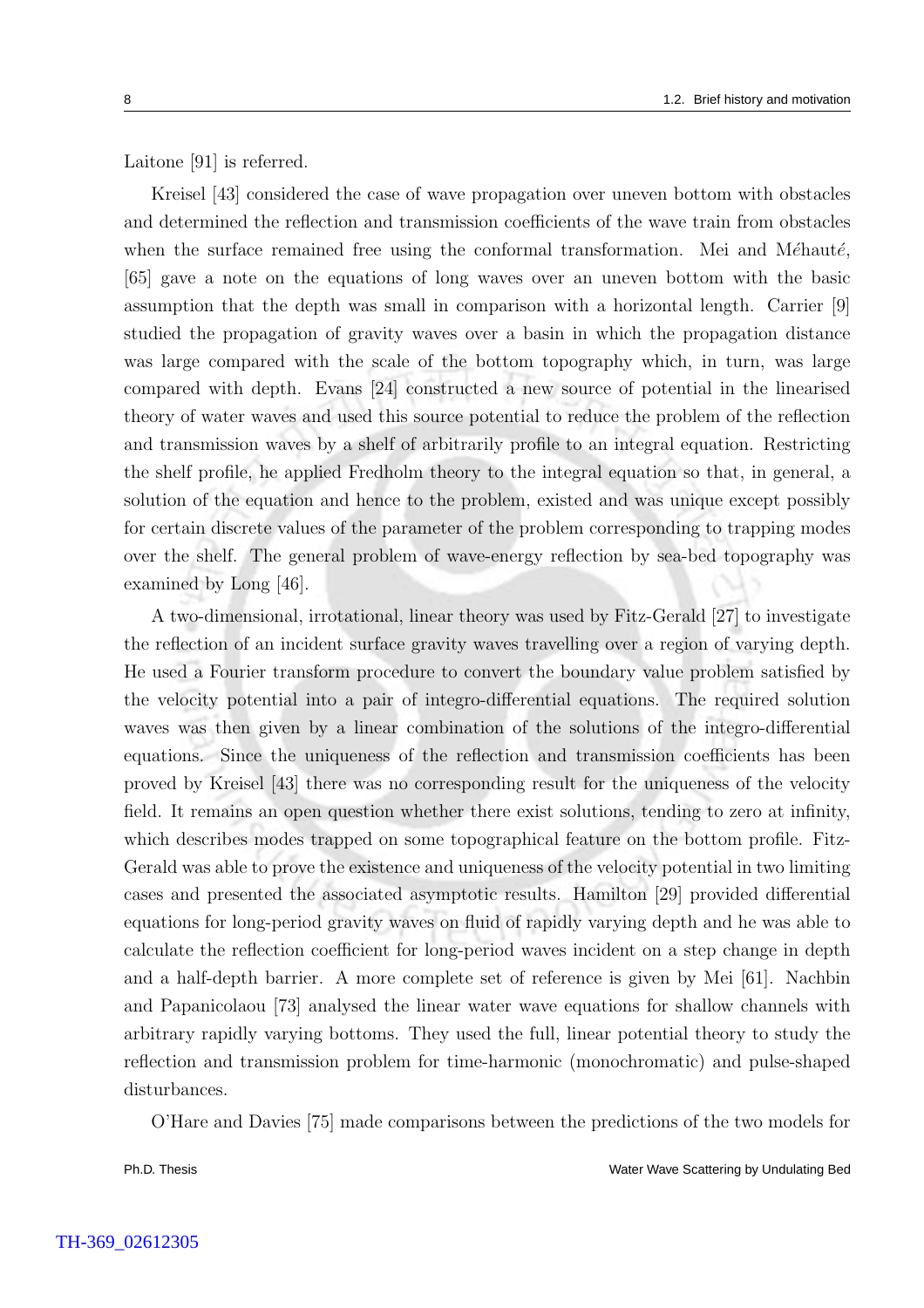surface wave propagation over rapidly-varying topography, one based on the extended mildslope equation derived by Kirby [40] and the other on the successive-application matrix model described by O'Hare and Davies [74]. The models were applied to two types of undulating topography, namely sinusoidal (Davies and Heathershaw [19]) and doubly-sinusoidal beds (Guazzelli et al. [30]) and comparisons were made with existing laboratory data. Using the two-dimensional linear water wave theory to the scattering of water waves by a varying bottom topography, Evans and Linton [26] adopted a new approach in which the problem was first transferred into a uniform strip resulting in a variable free surface boundary condition. This was then approximated by a finite number of sections on which the free surface boundary condition was assumed to be constant. They also developed a transition matrix theory which was used to relate the wave amplitudes at infinity.

The scattering problem in which an arbitrary profile joins two semi-infinite horizontal bed sections at different depths is more interesting, from the point of applications, than that of involving an elevation of bounded extent on a single horizontal bed. It is also a more difficult problem from the integral equation point of view, although the one to which all the methods such as the mild-slope equation, topography discretization and Evans and Linton [26] mapping method might be applied. Linking to the above idea Porter and Porter [79] considered the two-dimensional scattering of water waves over a finite region of arbitrarily varying topography linking two semi-infinite regions of constant depth using linear water wave theory. The reflected and transmitted wave amplitudes were related to the incoming wave amplitudes by a scattering matrix which was defined in terms of inner product involving the solution of the corresponding integral equation system. Keller [37] derived a new shallowwater theory valid for arbitrary bottom slope by a scaling method.

There have been many investigations of the reflection of short incident gravity waves by bottom standing obstacles on the sea-bed, such as engineering works, but rather few of reflection by naturally occurring obstacles, such as sand ripples, which can be assumed to be small in some sense for which some sort of perturbation technique can be employed to obtain the first order corrections to the reflection and transmission coefficients. A number of approximations have been devised to the scattering of water waves by a finite number of periodic ripples or sand bars on an otherwise horizontal, flat bed. Miles [68] approximated the reflection and transmission coefficients up to the first order in terms of integrals involving the shape function of the bottom deformation by using small perturbation theory when the wave train was obliquely incident.

Davies [17] considered the interaction of first order incident surface progressive waves with small sinusoidal undulations of infinite horizontal extent and then showed that this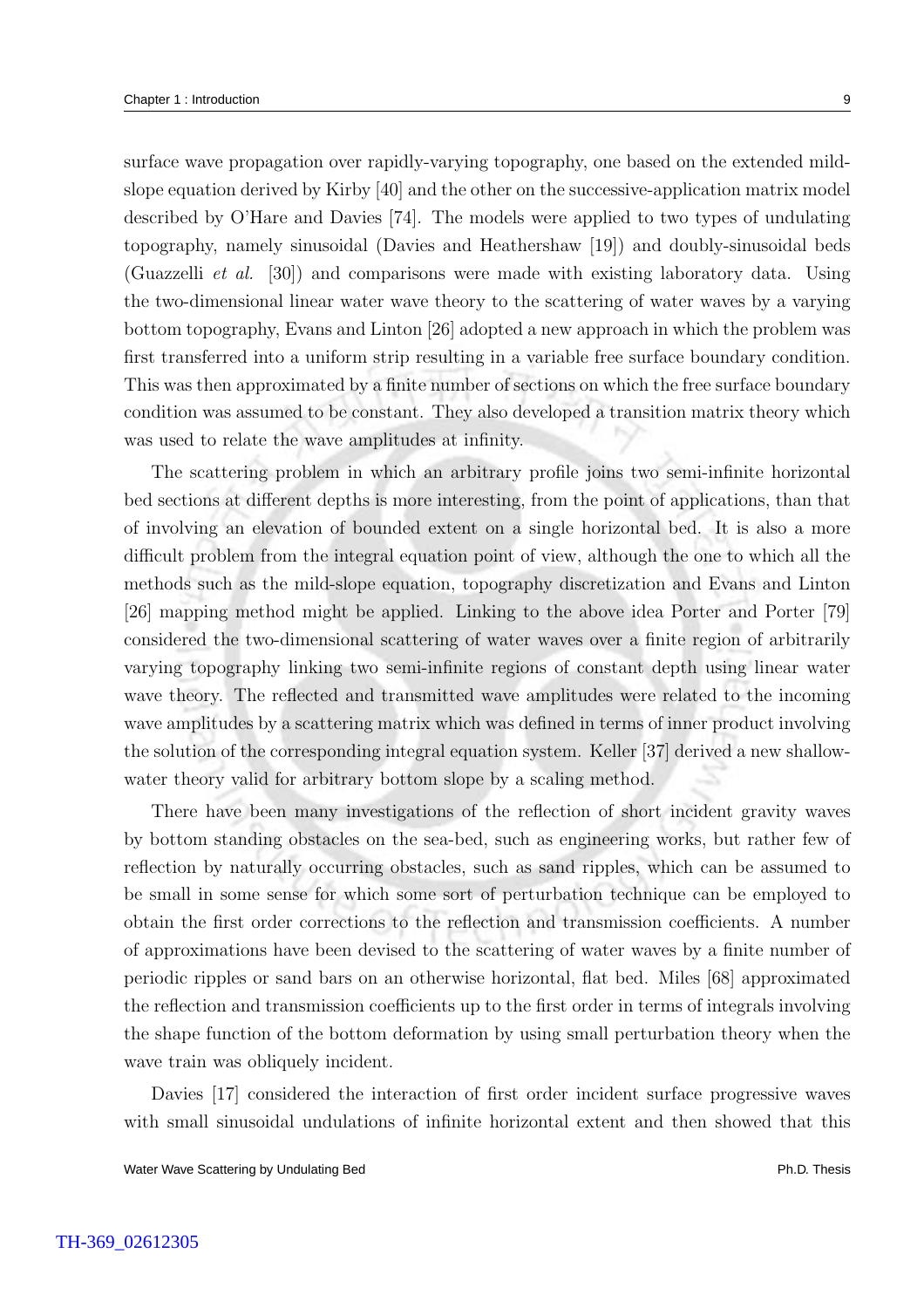interaction gave rise to two new waves with wave numbers which were the sum and difference of those of the surface waves and undulations. Davies [18] considered a sinusoidal undulation of small amplitude and finite horizontal extent in the sea-bed and used a somewhat elaborate method to handle the water wave scattering problem for normal incidence. Heathershaw [32] provided a supporting experimental proof to the theoretical results of reflection of wave energy due to the resonant interactions between surface water waves and undulating bed topography. Davies and Heathershaw [19] studied the problem both experimentally and theoretically for a horizontal bottom with sinusoidal undulation when the incidence was normal. Heathershaw and Davies [33] examined the case of wave interaction with a preexisting pattern of bedforms, such as shore parallel bars on beaches and the way in which this interaction may lead to further growth of the bed forms.

Mandal and Basu [53] generalized the problem of Miles [68] to include the effect of surface tension at the free surface. A perturbation analysis, somewhat similar to that employed by Mandal and Chakrabarti [52] in connection with water wave diffraction by nearly vertical barriers, was used directly to the governing partial differential equation and the boundary conditions describing the physical problem. This analysis reduced the original problem to a boundary value problem of first order whose solution was obtained by an application of Green's integral theorem and then using this solution, the reflection and transmission coefficients were obtained up to the first order in terms of the integral involving the shape function describing the bottom undulation. Mandal and Basu [54] considered the twodimensional problem of steady flow over a small two-dimensional geometrical disturbance at the bottom of a wide channel. They obtained the free surface elevation up to first order, in terms of an integral involving the shape of the channel bottom. Martha and Bora [57, 58] also considered water wave diffraction by small undulations on the sea-bed assuming linear water wave theory. A perturbation analysis and Green's integral theorem were used to evaluate the reflection and transmission coefficients for a patch of sinusoidal ripples.

Miles [70] calculated the reflection of straight-crested gravity waves by a non-secular perturbation in depth relative to an otherwise flat bottom of depth. Explicit results were developed up to second order for the sinusoidal patch and reduced for Bragg resonance. But Porter and Porter [80] investigated the case of interaction of linearized surface gravity water waves with three dimensional periodic topography. They considered the scattering and trapping of water waves by three dimensional submerged topography, infinite and periodic in one horizontal coordinate and of finite extent in the other, under the assumptions of linearized theory. Further, Porter and Porter [81] investigated the interactions between surface water waves over the periodic bed forms in three different situations: one of these was scattering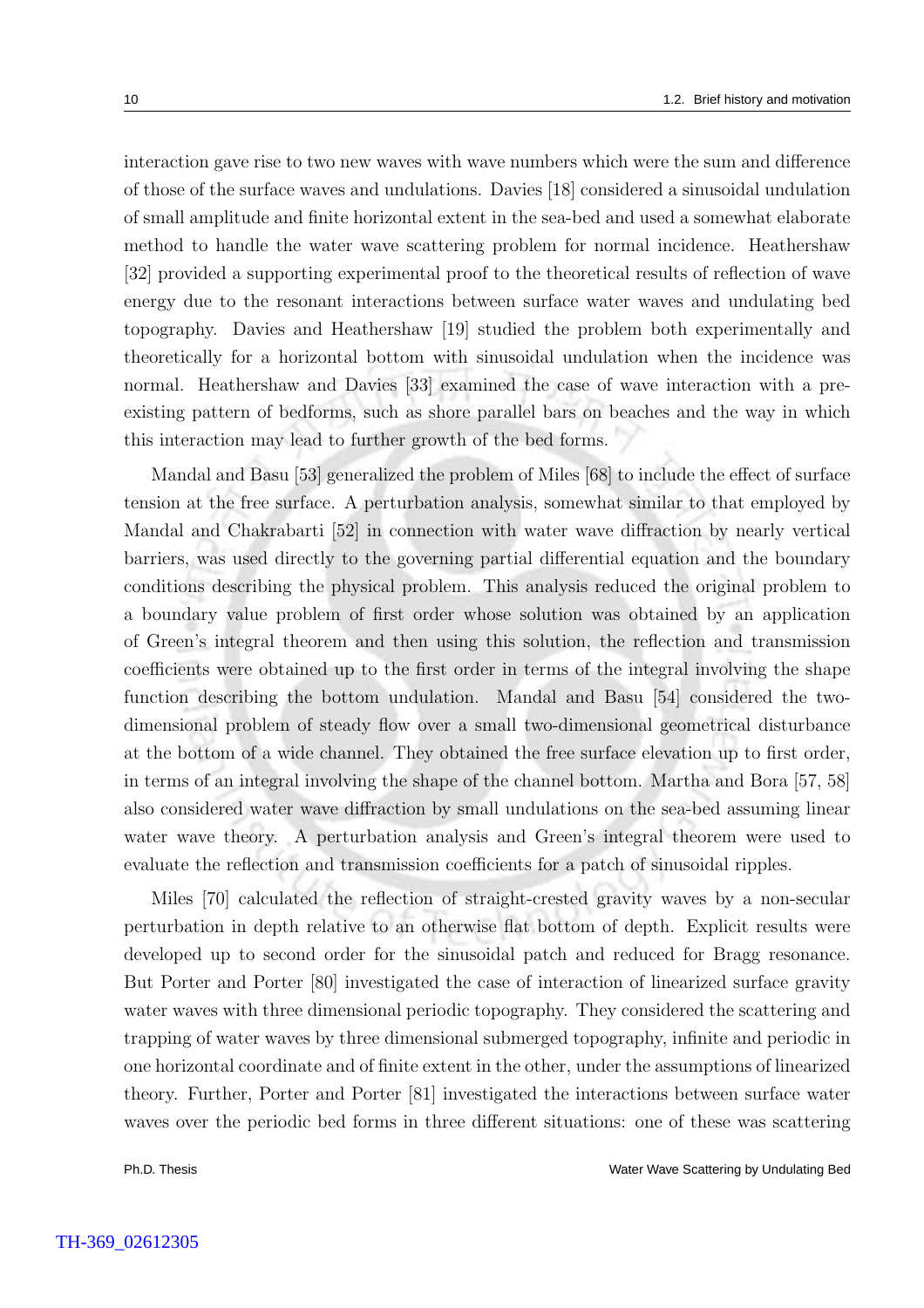of given incident waves by a finite section of periodic topography; the other two, in contrast, concern the existence of unforced waves over the periodically varying beds of infinite and finite extent.

Davies [18] and Davies and Heathershaw [19] highlighted that if the bottom contained periodic undulations Bragg resonance occurred when the wave length of the incident surface wave is twice that of the bottom undulation. As a result the Bragg scattered wave became resonant and could be greatly amplified. Such resonant wave interactions with bottom ripples play an important role in the evolution of nearshore surface waves. However, their theory breaks down near the Bragg resonance condition. To overcome this drawback, Mei [62] developed wave evolution and reflection theory at and near Bragg resonance condition for shore parallel sinusoidal bars. Studies on Bragg scattering by periodically spaced sand bars was given by Hara and Mei [31]. Further, Bragg scattering of surface waves by sinusoidal sand bars on a sea-bed and double periodic sea-bed, respectively, were studied by Mei et al. [64] and Naciri and Mei [72]. Davies et al. [20] considered the interaction of incident surface waves with a patch of sinusoidal ripples on an otherwise flat bed and obtained the solution for non-resonant and resonant cases. Kirby [42] also considered the reflection of linear surface waves by sinusoidal bottom undulations where the incident wave was not necessarily close to the resonant frequency.

It has been suggested that Bragg reflection, the combined coherent wave reflection from a few low-lying shore-parallel bars, might be used to protect a beach against storm-wave attack. Bailard et al. [2] used numerical models to examine issues relating to the feasibility of this concept. Guazzeli et al. [30] experimentally investigated higher order Bragg resonant interactions between linear gravity waves and doubly sinusoidal beds. Then Liu and Yue [47] studied the generalised Bragg scattering of surface waves over a wavy sea bottom. In their study, a nonlinear wave-wave interaction theory was imposed to analyse different Bragg resonance conditions for different combinations of waves and bottom undulations. Apparently, nonlinear wave-wave interaction theory could explain and predict the Bragg-scattering very accurately.

Further, Ting et al. [89] developed a time dependent wave equation for waves propagating with a current over permeable ripple beds. A one-dimensional wave field was solved numerically based on the derived equation to study the effect of current on the Bragg resonance condition. His numerical results indicated that the maximum reflection coefficient increases as current velocity increases from negative to positive value. Furthermore, the velocity of the current affected the position of the maximum reflection coefficient.

In coastal areas, porous structures are widely used as breakwaters to protect harbours,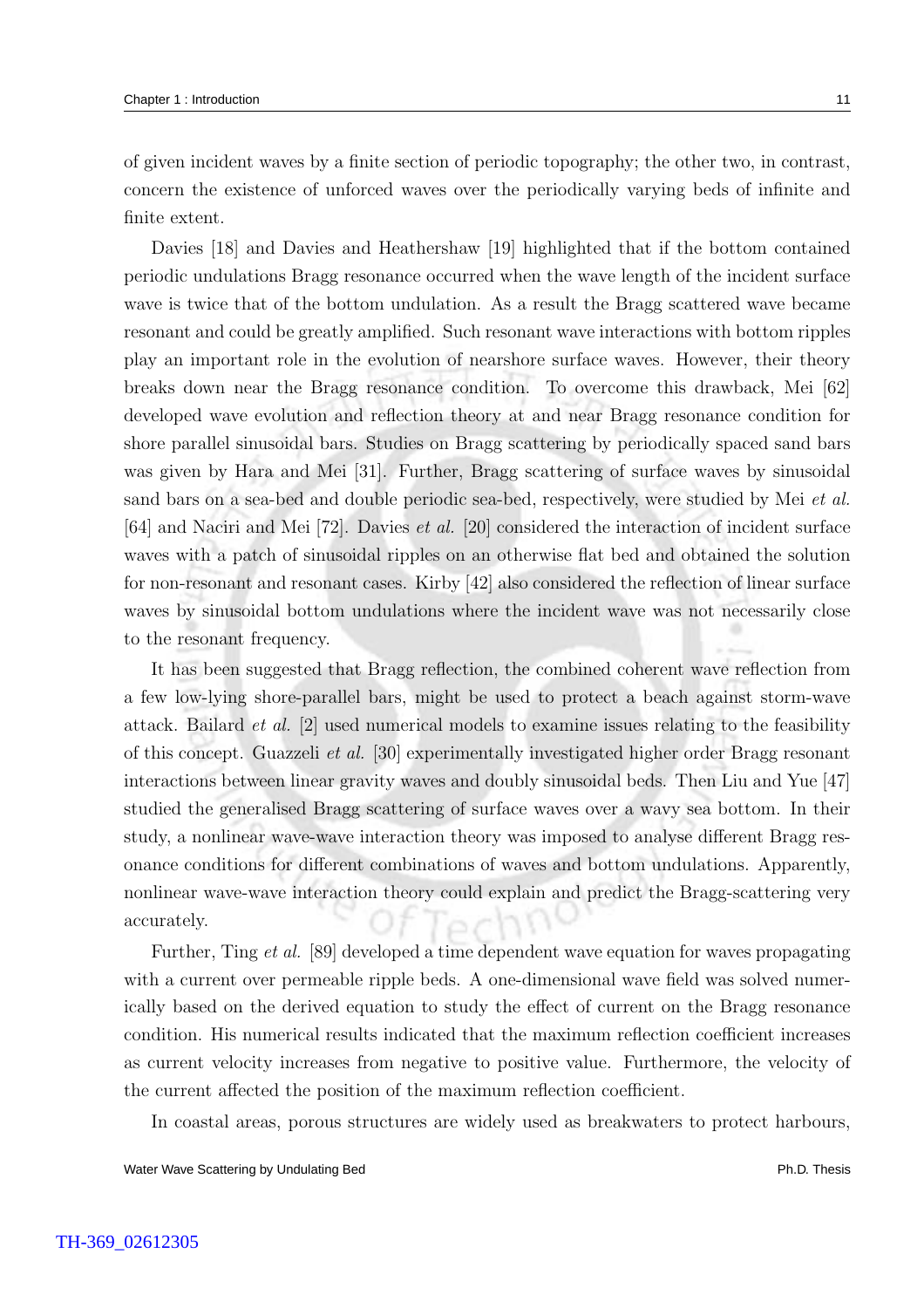inlets and beaches from wave action, and as dissipating sea walls to attenuate the wave energy in harbours. The most widely used model of wave-induced flow within a porous medium is the one developed by Sollitt and Cross [86]. According to their approach, dissipation of wave energy inside porous medium was taken into account through a linearised friction term. Thereafter, several authors carried series of theoretical and experimental investigations on the phenomenon of wave interaction with porous bodies. Madsen [48] derived a simple solution for reflection and transmission from a rectangular porous structure under normal incidence of long waves based on the linearised form of the governing equations and linearised form of the flow resistance formula. Madsen [49] presented a theoretical solution for the reflection of linear shallow-water waves from a vertical porous wave absorber on a horizontal bottom. Gu and Wang [28] investigated water wave interactions with porous seabeds of granular materials theoretically and experimentally. Dalrymple et al. [16] adopted the Sollitt and Cross approach to analyse the reflection and transmission of oblique incident waves from infinitely long porous structures. Yu and Chwang [92] investigated the wave motion through a two layer porous structure and derived theoretical solutions for the wave reflection and transmission from a two-layer porous breakwaters.

Almost all the above existing investigations on the wave reflection and/or transmission problem of porous structures are restricted by assuming a horizontal sea-bed. A few authors, such as Mallayachari and Sundar [51], took into account the effects of an uneven sea-bed. However, in practical coastal engineering, an undulating sea-bed is more likely to be encountered. Several numerical models have been developed to understand wave propagation due to the bottom change, some of which assume an impermeable or a finite porous bottom.

Several studies have been carried out on wave propagation over an impermeable bed of any configuration. One such configuration is slowly varying depth for which mild-slope equation has been derived by many authors. These investigators centred their interests only on the wave motion of free water region. They did not include the wave motion in porous media or wave interaction with porous structures. In another development, investigations have also been directed to model wave transformation over a submerged porous structure and porous media.

Based on the Sollitt and Cross approach and on the assumption of mild-slope bottom, an analytical derivation of the basic equation for breaking and non-breaking waves travelling over a general finite porous bed was given by Rojanakamthorn et al. [82, 83]. Mase and Takeba [59] derived a particular equation for waves propagating over rapidly varying porous rippled beds with small amplitude, superimposed on both a slowly varying mean water depth and a gently varying thickness of porous layer. Then Zhu and Chwang [94, 95] studied the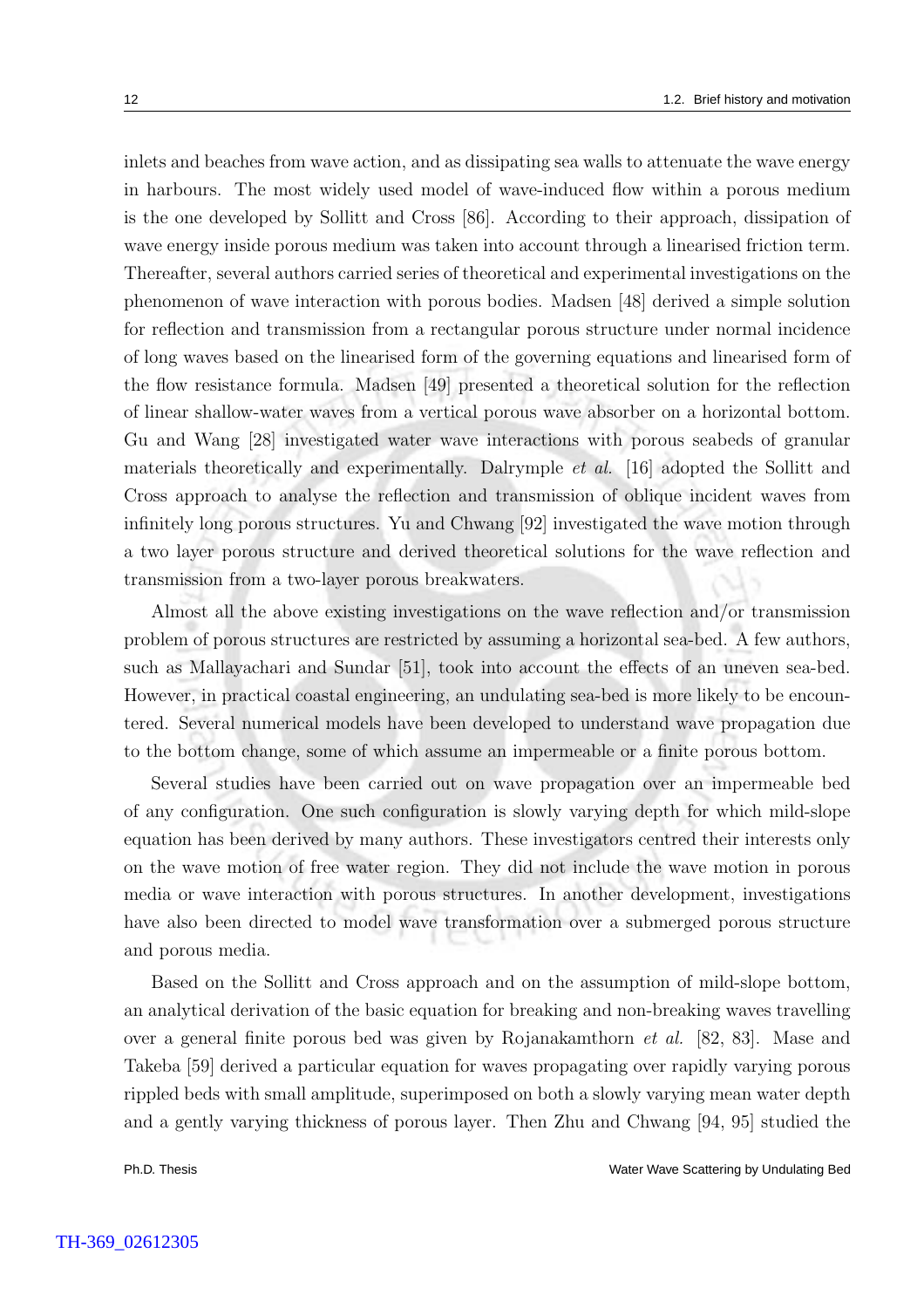wave reflection from a composite porous absorber lying on a solid foundation with seaward slope. They applied an extended mild-slope equation for surface waves (Porter and Staziker [78]) to the sloping region in front of the porous absorber. More recently, by applying the Sollitt and Cross approach and the Galerkin eigenfunction expansions, Zhu [93] presented an idealised model for the evaluation of water wave refraction-diffraction within a porous medium on an undulating sea-bed. For non-dissipative porous medium, his present model reduces to that of Massel [60] and Porter and Staziker [78].

Many submerged structures built with slopes may produce inaccuracies. So Silva *et al.* [84] derived the extension of the time-dependent and time-independent mild-slope equations based on the equation for waves travelling over a finite porous bed using Green's second identity. This new modified mild-slope equation was presented by extending the theory of Kirby [40] and Mase and Takeba [59], which was applicable to structures with sharp slopes. Their model also accurately predicted the results using the solution presented by Mase and Takeba [59].

In the present thesis, we study the mixed boundary value problems of two and three dimensional Laplace's equation arising out of the physical problems of scattering of linearised surface water waves by small undulation on the sea-bed, including porous ones, for the case of finite depth. We solve these physical problems by different mathematical techniques. Our emphasis is on the treatment of this class of surface water wave scattering problems and to find the analytical solutions for the reflection and transmission coefficients. All the methods presented here are observed to be most suitable to handle the class of scattering problems under consideration.

In the following section a brief description of the basic equations of linearised theory of water waves for the case of uniform finite depth are presented in consultation with the classic treatise of Lamb [44], Stoker [88], Lighthill [45], Crapper [8] and Dean and Dalrymple [21].

### 1.3 Basic equations in linearised theory of water waves

In this section, we derive the basic equations associated with the linearised theory of water waves that are relevant to this thesis. The various boundary conditions corresponding to the free surface (without surface tension effect) and uniform finite depth are derived in brief.

We consider the motion of a homogeneous, incompressible and inviscid fluid with irrotational flow with constant volume density  $\rho$  under the action of gravity only. A right-handed rectangular Cartesian coordinate system is chosen in which the positive y-axis is taken vertically downwards and the horizontal  $xz$ -plane is taken along the undisturbed free surface.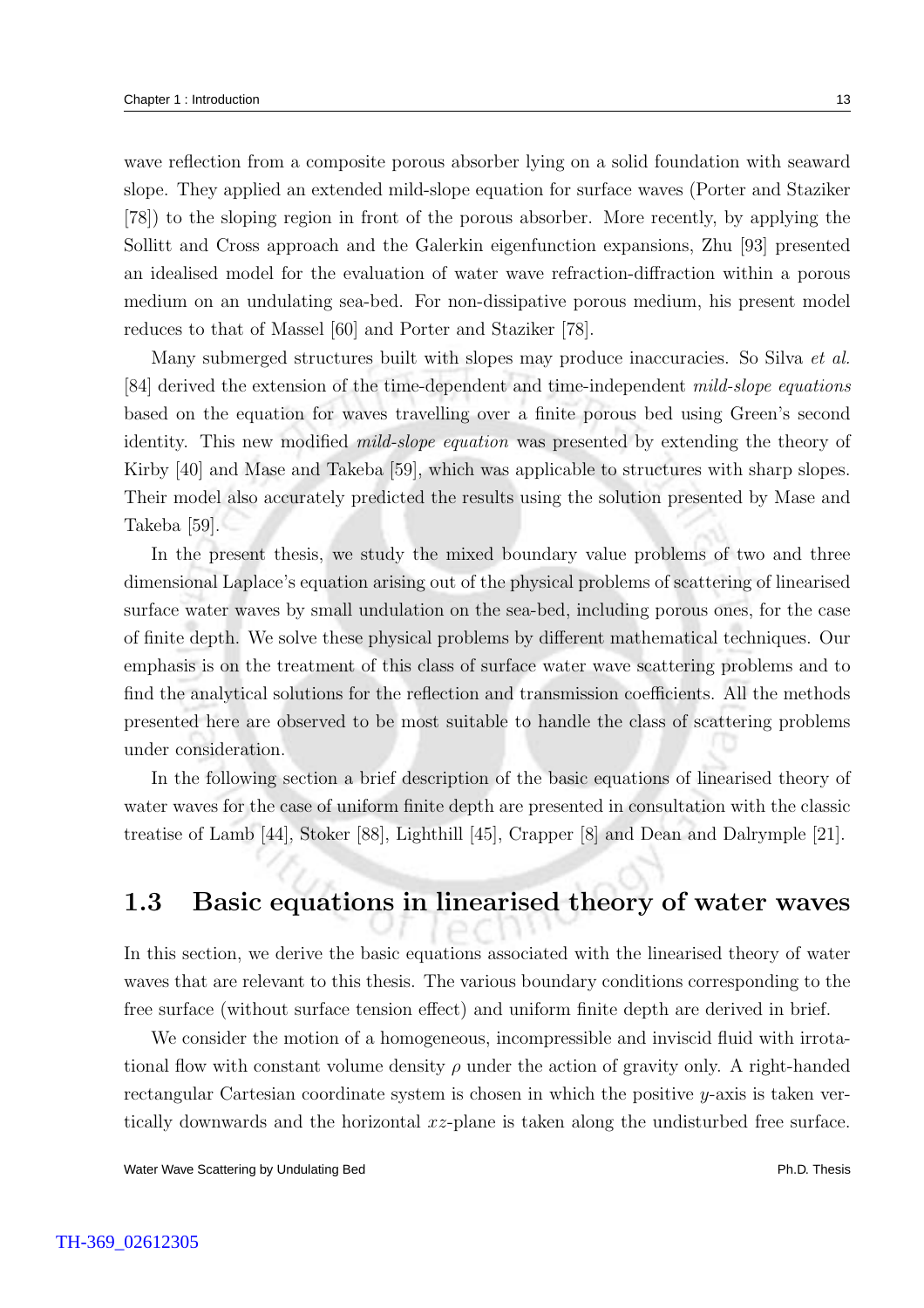The fluid occupies the region  $-\infty < x, z < \infty$ ,  $0 \le y \le h$ . In case of water of uniform finite depth h, the bottom surface is  $y = h$ . Since the motion is irrotational there exists a velocity potential  $\Phi(x, y, z, t)$  such that the fluid velocity  $\overrightarrow{q} = (u, v, w)$  can be expressed as

$$
\overrightarrow{q} = \nabla \Phi. \tag{1.1}
$$

The equation of continuity for such case is

$$
\nabla \cdot \overrightarrow{q} = 0 \tag{1.2}
$$

and the Euler's equation of motion is

$$
\frac{\partial \overrightarrow{q}}{\partial t} + (\overrightarrow{q} \cdot \nabla) \overrightarrow{q} = g - \frac{1}{\rho} \nabla p , \qquad (1.3)
$$

H Rep

where  $q$  is the gravitational constant and  $p$  is the pressure of the fluid. Using equation (1.1), the equation of continuity becomes

$$
\frac{\partial^2 \Phi}{\partial x^2} + \frac{\partial^2 \Phi}{\partial y^2} + \frac{\partial^2 \Phi}{\partial z^2} = 0
$$
 in the fluid region (1.4)

which is Laplace's equation.

After integration, Euler's equation of motion reduces to (Appendix I)

$$
\frac{\partial \Phi}{\partial t} + \frac{1}{2} [u^2 + v^2 + w^2] + \frac{p}{\rho} - gy = 0,
$$
\n(1.5)

which is known as Bernoulli's equation. Since the pressure at the free surface must be equal to the atmospheric pressure which is constant and may be taken to be equal to zero, the equation (1.5) gives rise to

$$
\frac{\partial \Phi}{\partial t} + \frac{1}{2} [u^2 + v^2 + w^2] - g\eta = 0 \quad \text{on} \quad y = \eta(x, z, t). \tag{1.6}
$$

This is known as the *dynamic boundary condition* at the free surface. The free surface is  $16T - \ln r$ given by equation

$$
F(x, y, z, t) = y - \eta(x, z, t) = 0,
$$
\n(1.7)

where  $\eta(x, z, t)$  denotes the free surface depression below mean water level  $y = 0$  (if y is vertically upward then  $\eta(x, z, t)$  will be the vertical displacement of free surface above mean water level  $y = 0$ ).

For small motion, the term  $|\vec{q}|^2$  is neglected so as to get the linearised form of the Bernoulli's equation as

$$
\frac{\partial \Phi}{\partial t}(x, y, z, t) = g\eta(x, z, t) \text{ on } y = \eta(x, z, t). \tag{1.8}
$$

Ph.D. Thesis Water Wave Scattering by Undulating Bed

TH-369\_02612305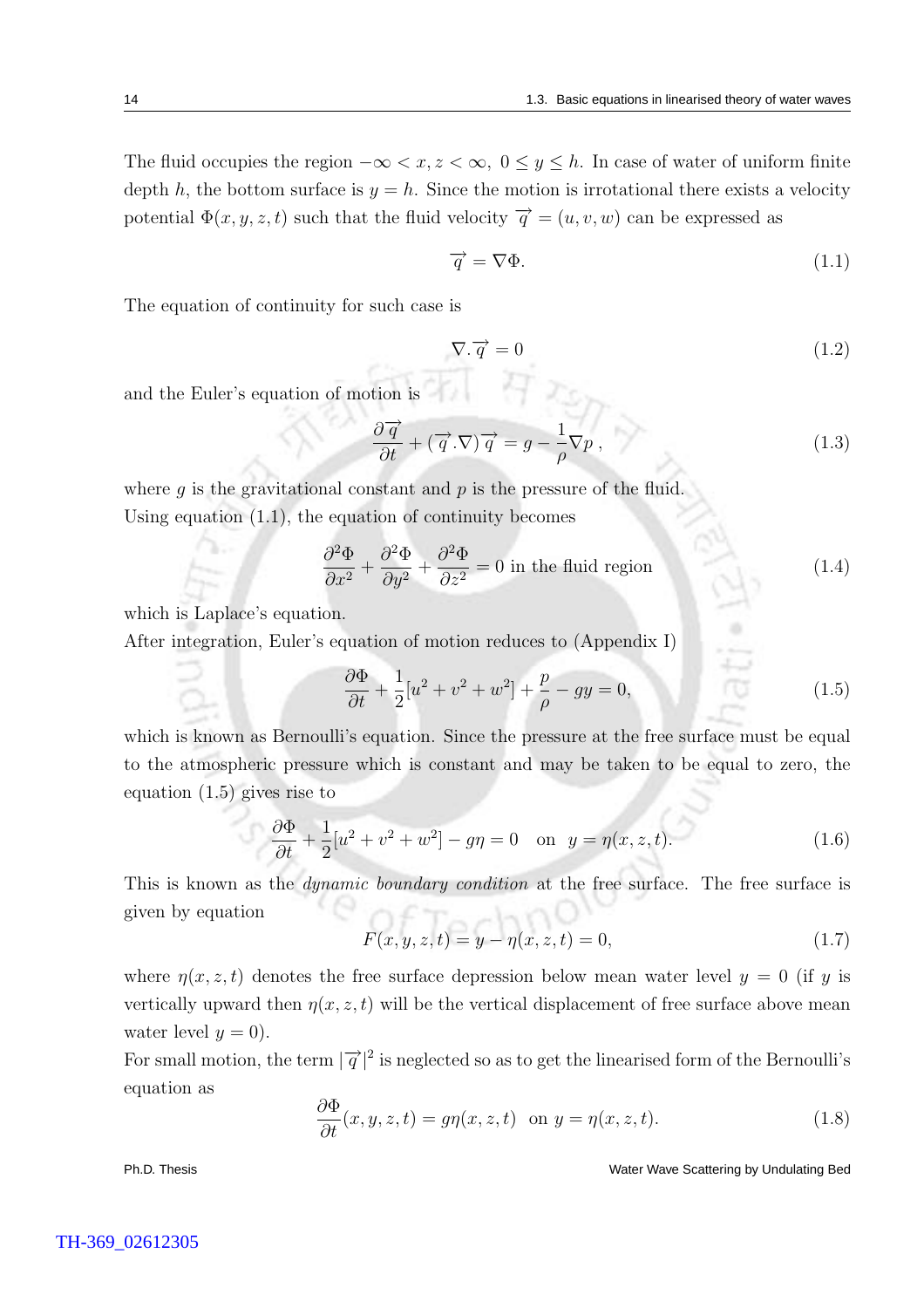٠

g

Expanding  $\frac{\partial \Phi}{\partial t}$  about  $y = 0$  by Taylor's series and neglecting the terms of second and higher orders of smallness, this reduces to the linearised dynamical boundary condition at the free surface given by

$$
\frac{\partial \Phi}{\partial t} = g\eta \quad \text{on } y = 0. \tag{1.9}
$$

If a fixed or moving surface varies with time, as would the water surface, then the total derivative of the surface with respect to time would be zero on the surface. In other words, if we move with the surface, it doesn't change (Dean and Dalrymple [21]). Hence,

$$
\frac{DF}{Dt}(x, y, z, t) = 0 \quad \text{on } F(x, y, z, t) = 0
$$

$$
\Leftrightarrow \frac{\partial F}{\partial t} + u \frac{\partial F}{\partial x} + v \frac{\partial F}{\partial y} + w \frac{\partial F}{\partial z} = 0.
$$
(1.10)

Substituting equation  $(1.7)$  in  $(1.10)$ , we get

$$
\frac{\partial \Phi}{\partial y}(x, y, z, t) = \frac{\partial \eta}{\partial t} + \frac{\partial \eta}{\partial x} \frac{\partial \Phi}{\partial x} + \frac{\partial \eta}{\partial z} \frac{\partial \Phi}{\partial z} \qquad \text{on } y = \eta(x, z, t). \tag{1.11}
$$

In other words, the vertical velocity component  $v$  is equal to the rate of rise of the water surface at any point. Mathematically

$$
v = \frac{d\eta}{dt}(x, z, t)
$$
  
\n
$$
\Rightarrow \frac{\partial \Phi}{\partial y} = \frac{\partial \eta}{\partial t} + u \frac{\partial \eta}{\partial x} + w \frac{\partial \eta}{\partial z} \quad \text{on} \quad y = \eta(x, z, t)
$$
  
\n
$$
\Rightarrow \frac{\partial \Phi}{\partial y} = \frac{\partial \eta}{\partial t} + \frac{\partial \eta}{\partial x} \frac{\partial \Phi}{\partial x} + \frac{\partial \eta}{\partial z} \frac{\partial \Phi}{\partial z} \quad \text{on} \quad y = \eta(x, z, t).
$$
 (1.12)

This is known as the *kinematic boundary condition* at the free surface.

Under the assumption of the linearised theory, the velocity components and the free surface depression together with their partial derivatives are small quantities, so their squares, higher powers and the products can be neglected so that this equation becomes

$$
\frac{\partial \Phi}{\partial y}(x, y, z, t) = \frac{\partial \eta}{\partial t} \quad \text{on } y = \eta(x, z, t). \tag{1.13}
$$

Again, expanding  $\frac{\partial \Phi}{\partial y}(x, y, z, t)$  about  $y = 0$  and neglecting terms of second and higher orders of smallness, the linearised kinematic boundary condition at the free surface is obtained as

$$
\frac{\partial \Phi}{\partial y} = \frac{\partial \eta}{\partial t} \quad \text{on} \quad y = 0. \tag{1.14}
$$

Eliminating  $\eta$  between equations (1.9) and (1.14), we obtain the linearised free surface condition as

$$
\frac{\partial^2 \Phi}{\partial t^2} - g \frac{\partial \Phi}{\partial y} = 0 \quad \text{on} \quad y = 0. \tag{1.15}
$$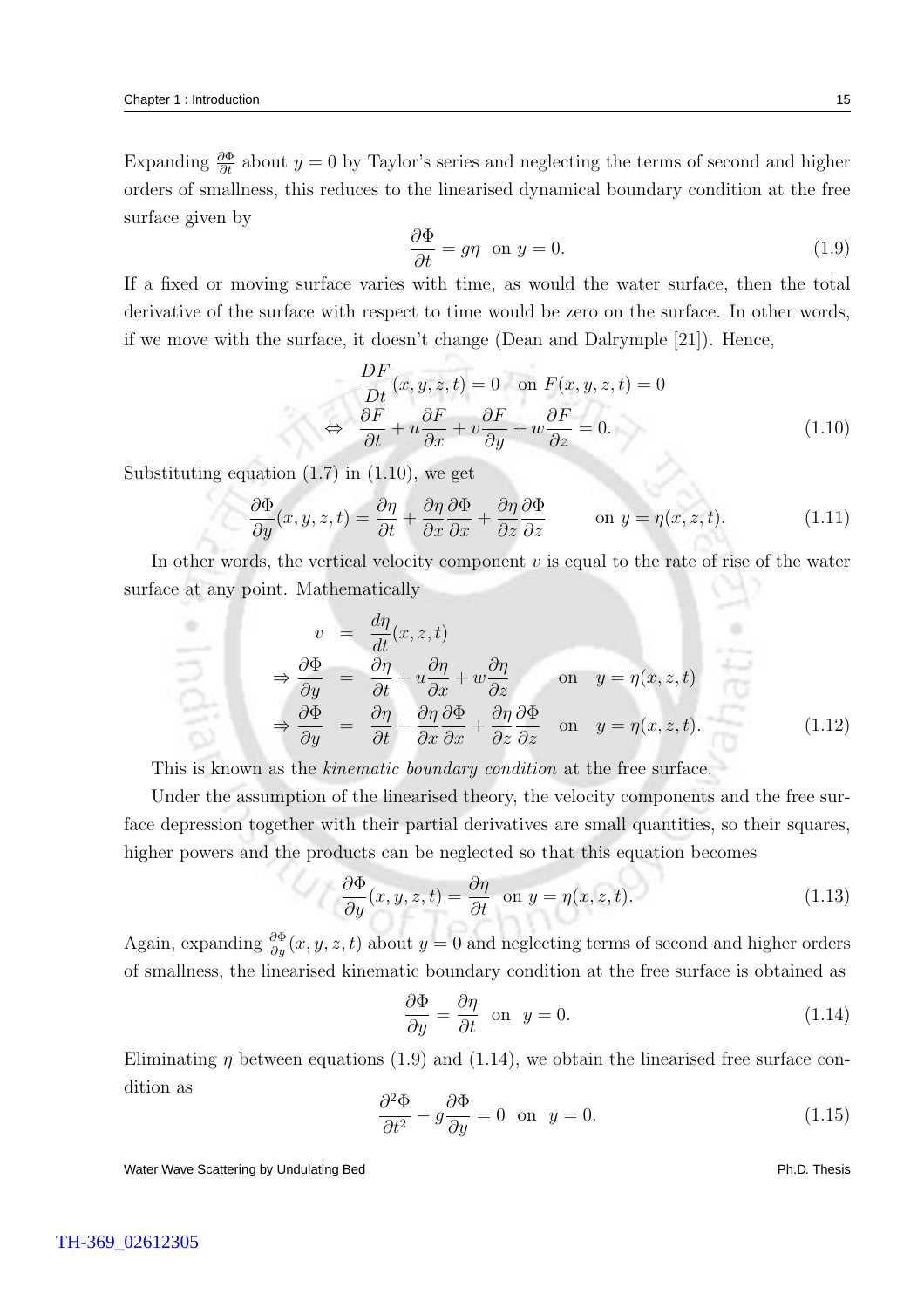Once  $\Phi$  is obtained the free surface depression  $\eta(x, z, t)$  can be obtained by using the relation

$$
\eta(x, z, t) = \frac{1}{g} \frac{\partial \Phi}{\partial t}(x, 0, z, t).
$$
\n(1.16)

Across any fixed impermeable obstacle, through which the fluid cannot pass, we have the condition that

$$
\frac{\partial \Phi}{\partial n} = 0 \quad \text{on } L,\tag{1.17}
$$

where L is the boundary of the obstacle and n is the outward normal to L and  $\partial/\partial n$  denotes the normal derivative at a point  $(x, y, z)$  on L. In case of water of uniform finite depth h below the mean free surface, we have the condition

$$
\frac{\partial \Phi}{\partial y} = 0 \quad \text{on} \quad y = h. \tag{1.18}
$$

The equations (1.4), (1.15) and (1.18) are the basic equations of the linearised theory of water waves.

If the motion is to be simple harmonic in time with angular frequency  $\sigma$ , then the velocity potential  $\Phi$  can be expressed as

$$
\Phi(x, y, z, t) = \mathbf{Re}[\phi(x, y, z)e^{-i\sigma t}], \qquad (1.19)
$$

where  $\phi$  is the complex-valued potential.

Under this assumption equations  $(1.4)$ ,  $(1.15)$  and  $(1.18)$  become

$$
\frac{\partial^2 \phi}{\partial x^2} + \frac{\partial^2 \phi}{\partial y^2} + \frac{\partial^2 \phi}{\partial z^2} = 0 \quad \text{in the fluid region,}
$$
 (1.20)

$$
\frac{\partial \phi}{\partial y} + K\phi = 0 \quad \text{on } y = 0,
$$
\n(1.21)

$$
\frac{\partial \phi}{\partial y} = 0 \quad \text{on } y = h,\tag{1.22}
$$

where  $K = \sigma^2/g$ .

Equations (1.20), (1.21) and (1.22) are also the basic equations of the linearised theory of water waves for time harmonic irrotational motion in the fluid.

The formulation for the two-dimensional problem can, similarly, be written as

$$
\frac{\partial^2 \phi}{\partial x^2} + \frac{\partial^2 \phi}{\partial y^2} = 0 \quad \text{in the fluid region}, \tag{1.23}
$$

$$
\frac{\partial \phi}{\partial y} + K\phi = 0 \quad \text{on } y = 0,
$$
\n(1.24)

$$
\frac{\partial \phi}{\partial y} = 0 \quad \text{on } y = h. \tag{1.25}
$$

Further, as far as Laplace's equation is concerned, it has two types of solutions: the wave part (the progressive wave solution) and the non wave part (local solution).

#### Ph.D. Thesis Water Wave Scattering by Undulating Bed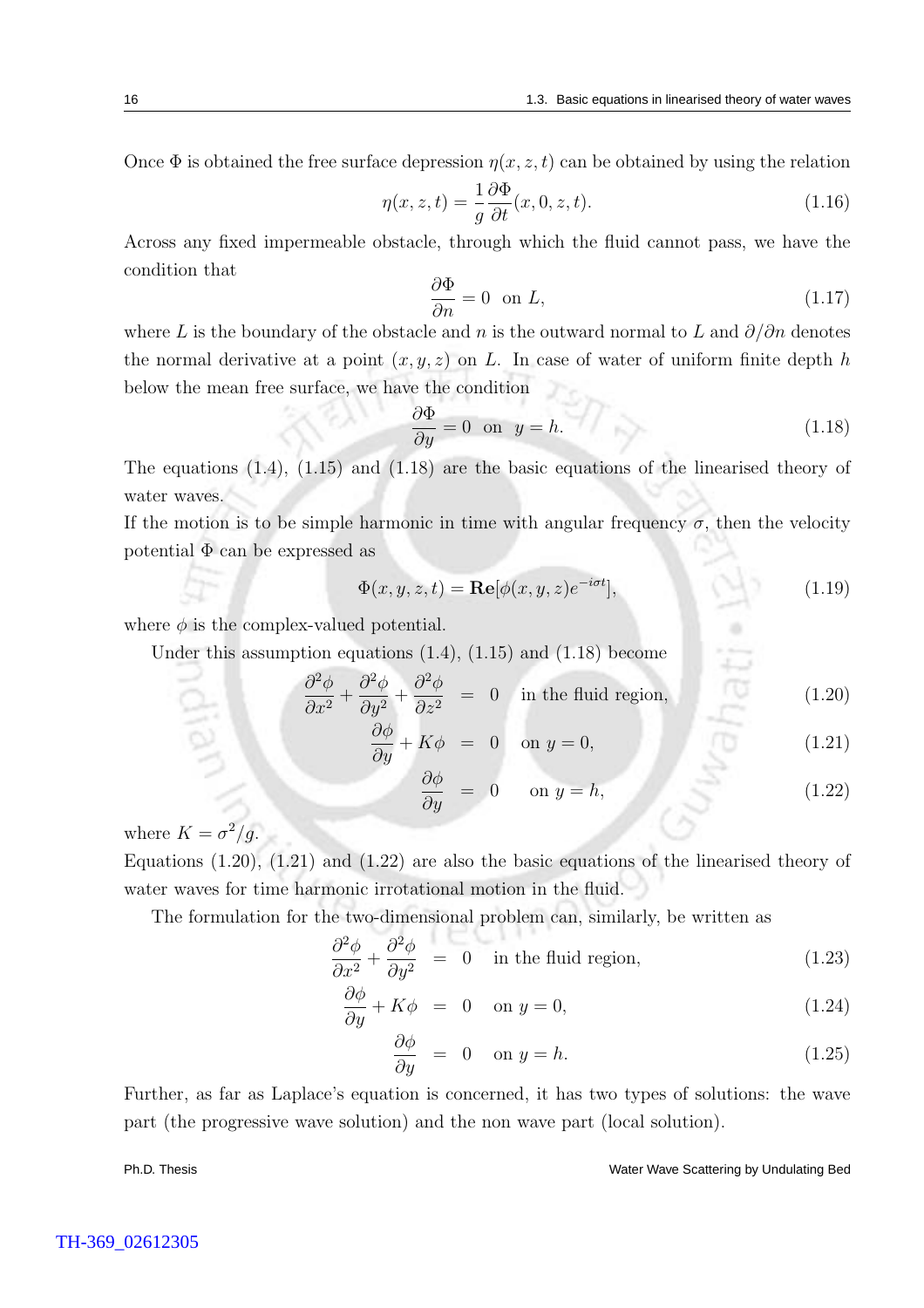#### Solution for the potential:

For two-dimensional motion, the solution of the Laplace equation representing progressive waves is given by

$$
\phi(x,y) = \cosh k_0 (h-y) e^{\pm ik_0 x},\tag{1.26}
$$

where  $k_0$  is the unique real and positive root of the transcendental equation

$$
K = k \tanh kh. \tag{1.27}
$$

The local solutions are given by

$$
\phi(x,y) = \cos k_n (h-y) e^{-k_n |x|}, \qquad (1.28)
$$

where  $k_n$  are the positive real roots of the transcendental equation

$$
K + \kappa \tan \kappa h = 0. \tag{1.29}
$$

These  $k_n$ 's  $(n = 1, 2, 3, ...)$  are nothing but the purely imaginary roots of equation (1.27). It may be noted that equation (1.27) has only the roots  $\pm k_0$  and  $\pm ik_n(n = 1, 2, 3, ...)$  and there is no other root.



Figure 1.1: *Roots of k* tanh  $kh = K$  when  $Kh = 1$ 

Figure 1.2: *Roots of*  $K + \kappa \tan \kappa h = 0$ when  $Kh = 1$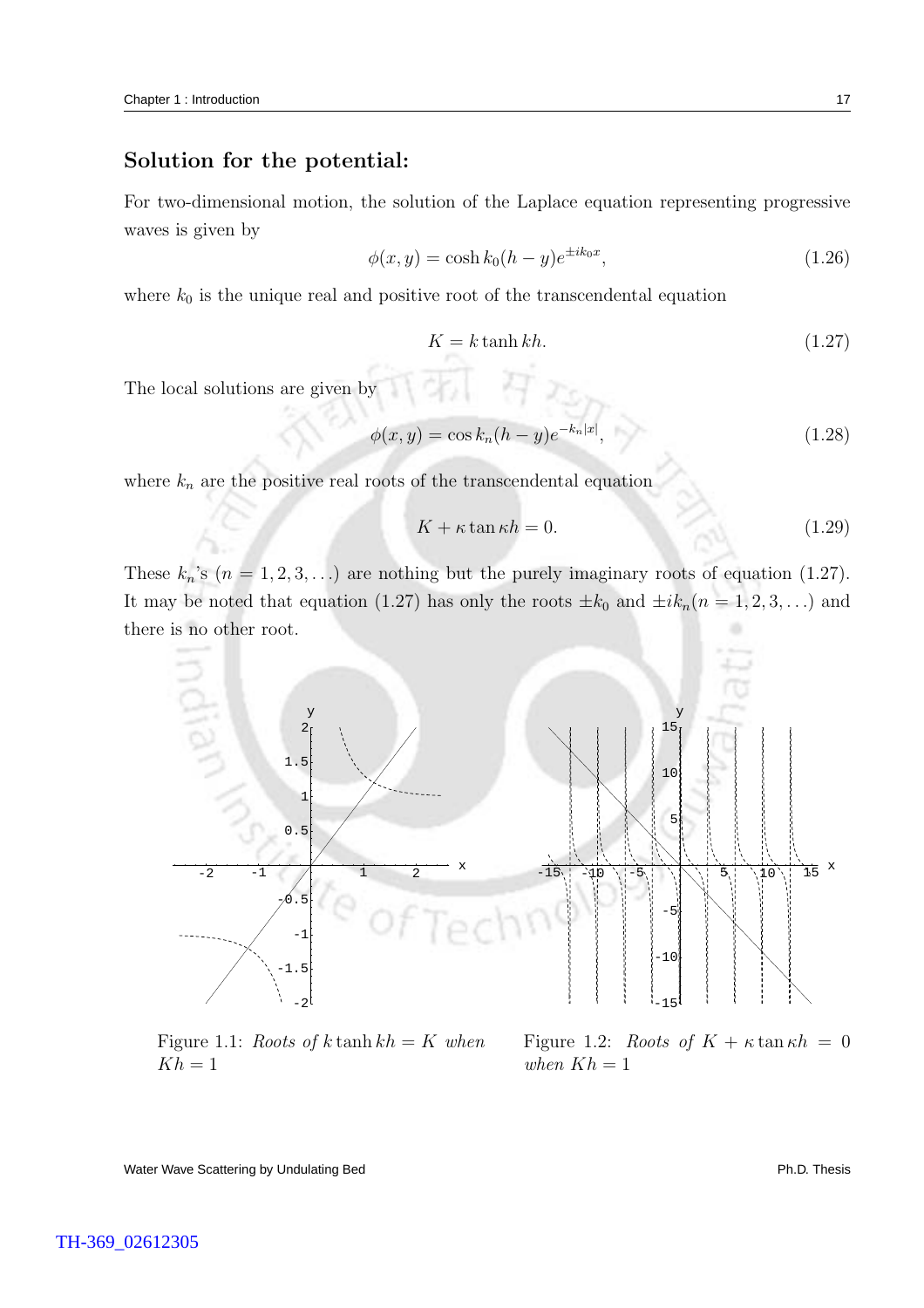| Value of $Kh$ | Roots of $kh \tanh(kh) - Kh = 0$ |
|---------------|----------------------------------|
| $Kh = 0.5$    | $0.7717, -0.7717$                |
| $Kh = 1.0$    | 1.1997, -1.1997                  |
| $Kh = 1.5$    | $1.6218, -1.6218$                |
| $Kh = 2.0$    | $2.0653, -2.0653$                |
| $Kh = 2.5$    | 2.5318, -2.5318                  |
| $Kh = 3.0$    | $3.0145, -3.0145$                |
| $Kh = 3.5$    | $3.5063, -3.5063$                |
| $Kh = 4.0$    | $4.0027, -4.0027$                |
| $Kh = 4.5$    | $4.5011, -4.5011$                |
| $Kh = 5.0$    | $5.0005, -5.0005$                |

Table 1.1: Roots of kh tanh(kh) – Kh = 0 for different values of Kh

| Value of $Kh$ | Roots of $k_n h \tan(k_n h) + Kh = 0$ |
|---------------|---------------------------------------|
| $Kh = 0.4$    | 3.0095                                |
|               | 6.2190                                |
|               | 9.3822                                |
|               | 12.5345                               |
|               | 15.6825                               |
|               |                                       |
|               |                                       |
|               |                                       |
| Value of Kh   | Roots of $k_n h \tan(k_n h) + Kh = 0$ |
| $Kh=1$        | 2.7984                                |

| Value of Kh   Roots of $k_n h \tan(k_n h) + Kh = 0$ |
|-----------------------------------------------------|
| 2.7984                                              |
| 6.1213                                              |
| 9.3179                                              |
| 12.4865                                             |
| 15.6441                                             |
|                                                     |

Table 1.3: Roots of  $k_n h \tan(k_n h) + Kh = 0$  for  $Kh = 1$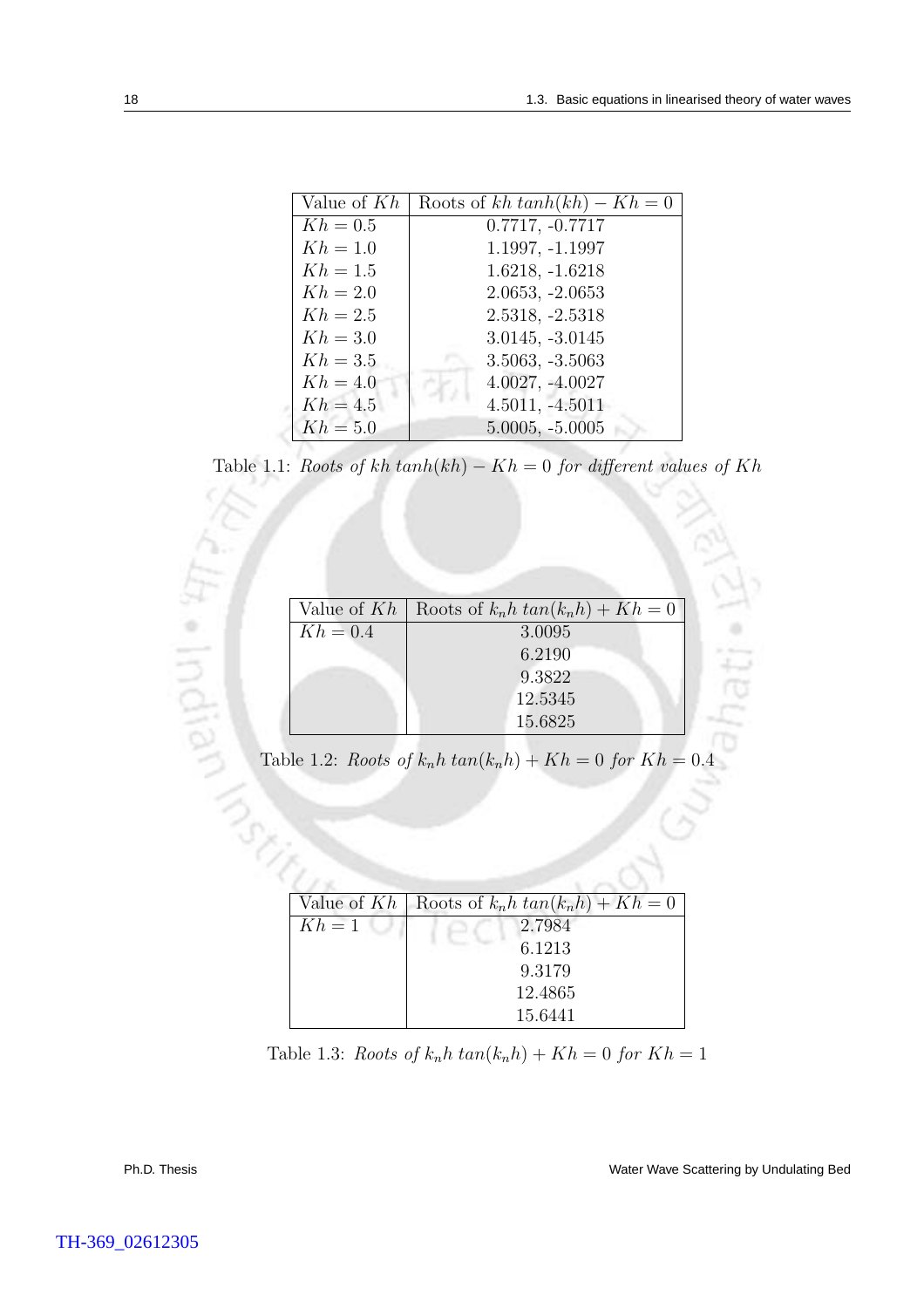For three-dimensional motion with harmonic variation along the z-direction, the velocity potential  $\Phi(x, y, z, t)$  can be represented as

$$
\Phi(x, y, z, t) = \text{Re}\left\{\phi(x, y)e^{i(\nu z - \sigma t)}\right\},\tag{1.30}
$$

where, now,  $\phi(x, y)$  satisfies the Helmholtz equation with parameter  $\nu$ , given by

$$
(\nabla^2 - \nu^2)\phi = 0, \text{ in the fluid region.} \tag{1.31}
$$

For water of uniform finite depth  $h$ , the progressive wave solutions are

$$
\phi(x,y) = \cosh k_0 (h-y) e^{\pm i(k_0^2 - \nu^2)^{1/2} x} \quad (\nu < k_0), \tag{1.32}
$$

and the local solutions are

$$
\phi(x,y) = \cos k_n (h-y) e^{-(k_n^2 + \nu^2)^{1/2} |x|} \,. \tag{1.33}
$$

As far as the scattering and reflection of surface water waves are concerned, the progressive wave solution plays an important role. The sign in the coefficient of  $x$  depends upon whether the wave is an incoming or an outgoing one. It is known that the potential function  $\phi$  behaves like a progressive wave at large distance (i.e. as  $|x| \to \infty$ ) on the surface and are known as the far-field conditions or infinity conditions in the surface water wave theory.

#### 1.4 Outline of the thesis

The work presented in the thesis is solely concerned with the effect of an undulating bed (including porous beds) on an incident wave train using linearised theory. We prescribe the incident wave train and the deviation in the still-water depth, and seek the additional waves, the scattered waves, caused by this deviation. A typical problem of this type requires the determination of a velocity potential satisfying Laplace's equation within the fluid, a mixed boundary condition on the free surface, and a given normal velocity on the rigid boundaries. If the fluid domain extends to infinity, a radiation condition is required to ensure uniqueness. This boundary value problem is well known and is formally presented in the subsequent chapters. We shall refer to the problem of finding a solution of the boundary value problem as the full linear problem. Analytical solutions of the full linear problem are rare for any deviation from the constant water depth case, that is, for any deviation from a flat sea-bed. Problems where analytical solutions exist are usually for a limited selection of straightforward geometries which include horizontal and/or vertical boundaries.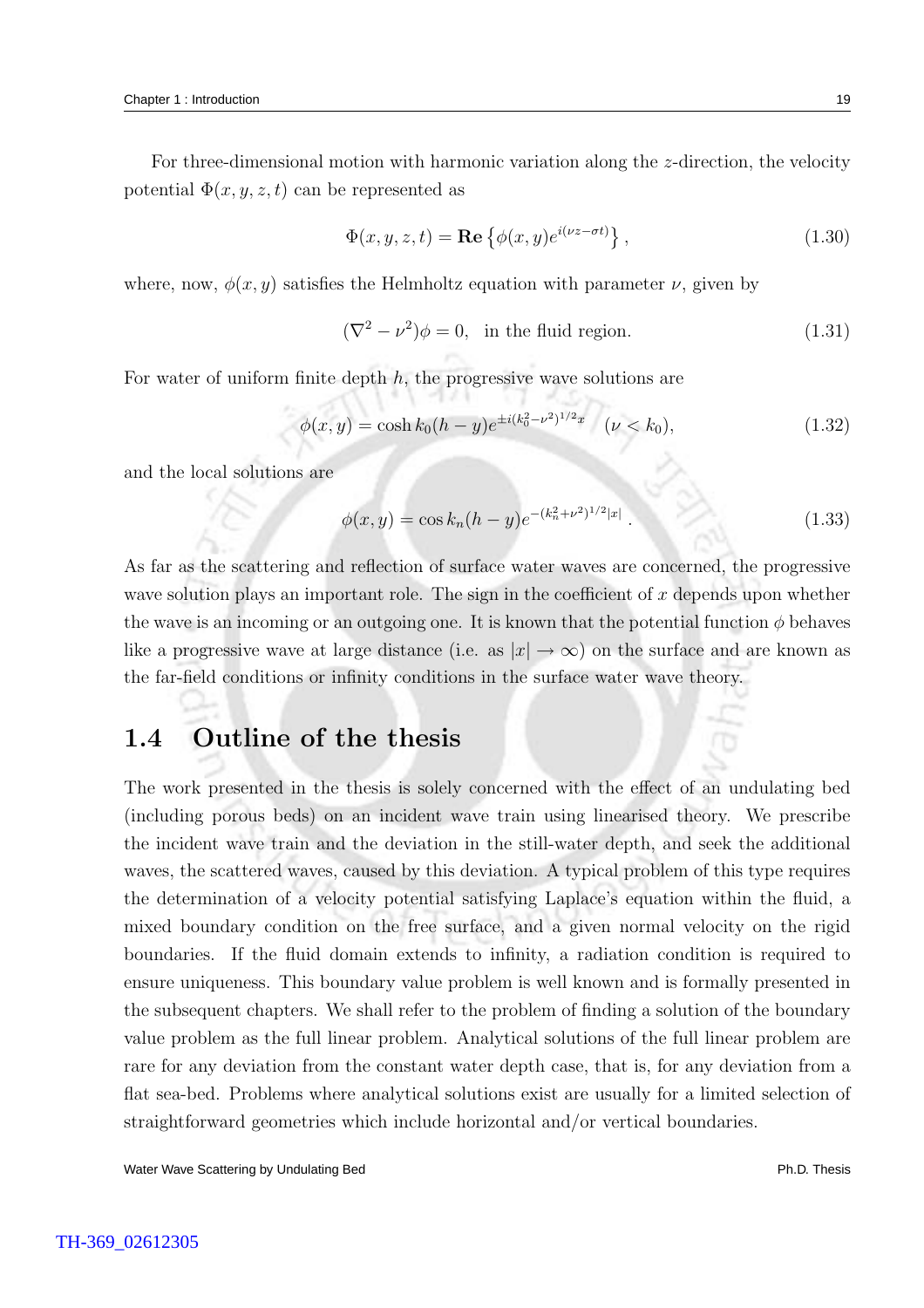The mathematical tools utilised in this thesis are (i) Green's function technique, and application of Green's integral theorem, (ii) Generalised Fourier transform technique and application of residue theorem, (iii) Finite cosine transform, (iv) The eigenfunction expansion method.

The content of the thesis is presented in the form of eight chapters. Chapter 1 is devoted to the general introduction along with the historical background of the work done in the scattering theory and the derivation of the basic hydrodynamic equations in the linearised theory of water waves that is utilised in the thesis. In Chapter 2, we formulate the problem for the scattering of surface waves by small undulation of the sea-bed for normal and oblique incidence. Then by using a perturbation analysis which involves the small parameter  $\varepsilon$ , the governing boundary value problem arising out from the physical problem under consideration is reduced first to a simpler boundary value problem for the first order correction of the potential for both cases of normal and oblique incidence.

In Chapter 3, we solve the reduced boundary value problem for the first order correction of the potential for normal incidence as formulated in Chapter 2, obtaining the solutions by using three different techniques, namely Green's function and a suitable application of Green's integral theorem; Fourier transform; and finite cosine transform. From this solution the quantities of physical interest, namely the reflection and transmission coefficients, are evaluated up to the first order of  $\varepsilon$  in terms of integrals involving the shape function representing the bottom undulation.

In Chapter 4, we solve the reduced boundary value problem for first order correction of the potential for oblique incidence as formulated in Chapter 2. The solution of the boundary value problem for the first-order correction is obtained by using the same three techniques as applied in Chapter 3. Using this solution the reflection and transmission coefficients are evaluated up to the first order of  $\varepsilon$  in terms of integrals involving the shape function representing the bottom undulation.

In Chapter 5, different special forms of the undulations such as an exponentially damped undulation, a finite single hump and a patch of sinusoidal ripples are considered to evaluate the integrals explicitly and numerically for the reflection and transmission coefficients obtained in Chapters 3 and 4.

Chapter 6 is concerned with the same physical problem the solution of which is obtained by eigenfunction expansion method where both propagating and non-propagating modes of the wave are considered in the solution approach. A patch of sinusoidal ripples, a special form of the bottom undulation, is considered in order to evaluate the integrals for the reflection and transmission coefficients, and the results are compared with the ones obtained in earlier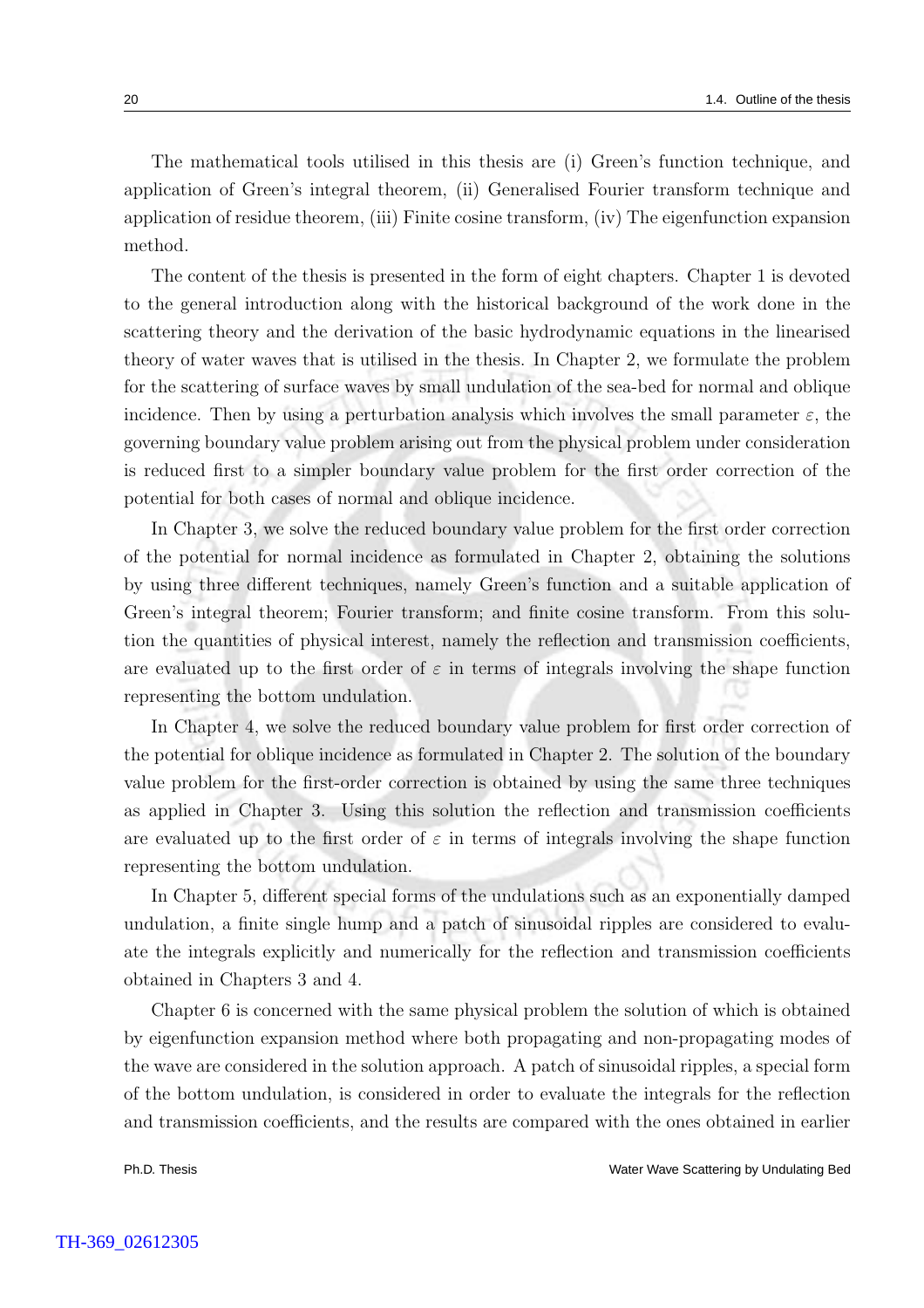chapters.

Chapter 7 is devoted to the problem involving the scattering of surface water waves by small undulation on a porous sea-bed for both normal and oblique incidences. Using a perturbation analysis, the governing boundary value problem is reduced to a simpler boundary value problem which involves a small parameter  $\varepsilon$  present in the representation of the small undulation of the porous sea-bed. Fourier transform technique is applied to the simpler boundary value problem from which the reflection and transmission coefficients are determined. A patch of sinusoidal ripples is considered as a shape function, to evaluate explicitly the integrals for the reflection and transmission coefficients.

Finally, Chapter 8 is concerned with a brief summary of results highlighting the contribution made by this thesis. It also provides information for the scope for future investigations.

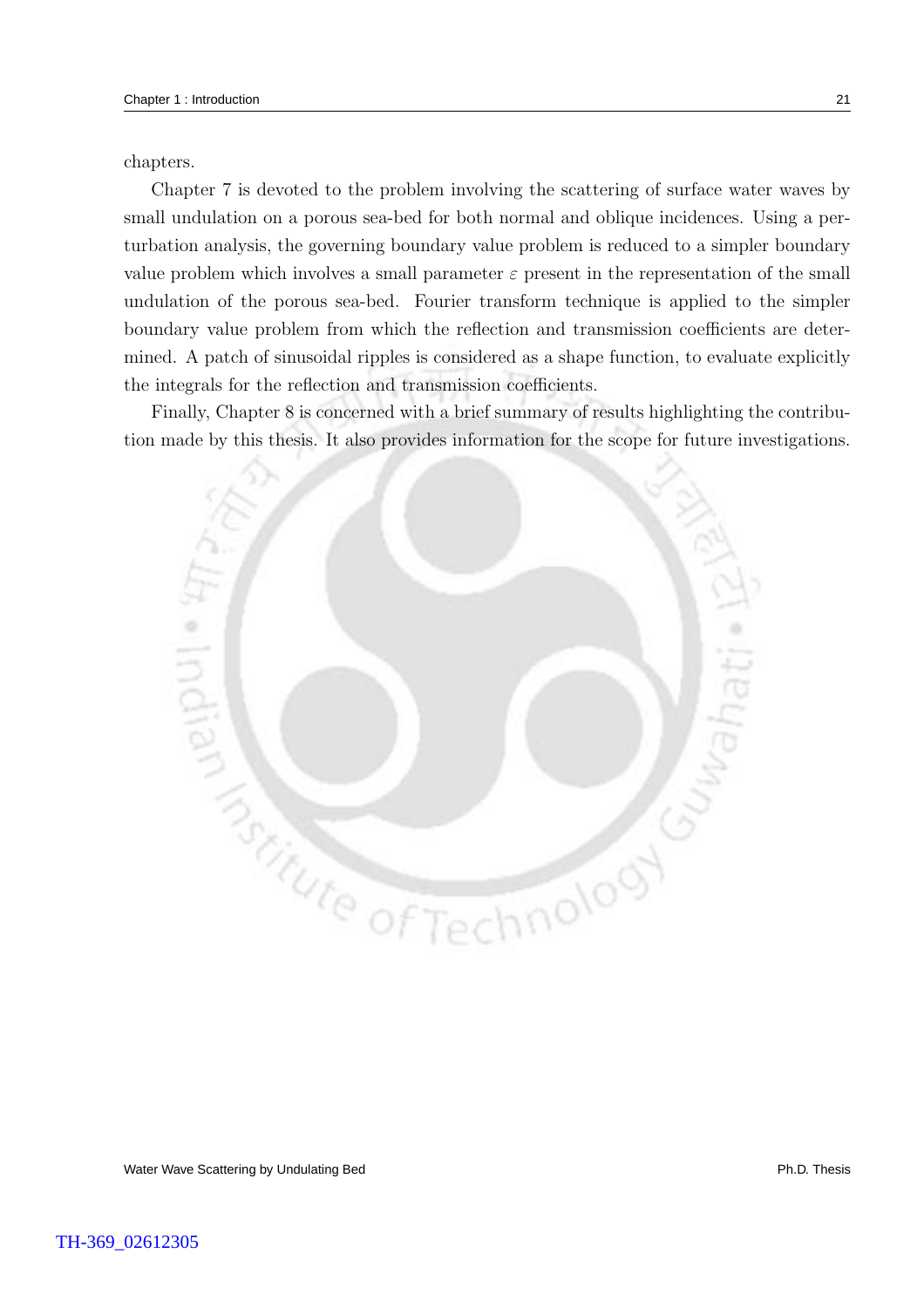# Chapter 2

# Formulation for Scattering of Water Waves by Small Undulation of a Sea-bed

## 2.1 Introduction

In this chapter, the statement and formulation for the problem of scattering of surface waves by small undulation of the bottom of a laterally unbounded sea, using linear water wave theory, for both normal and oblique incidence are presented. We use a regular perturbation expansion in terms of a small undulation parameter  $\varepsilon$  to solve the governing boundary value problem associated with Laplace's equation and mixed type boundary conditions. The original problem then gets reduced to a simpler boundary value problem for the first order correction of the velocity potential.

The mathematical treatment of a phenomenon always requires the removal of "natural arbitrariness", the replacement of natural conditions by their idealised counterparts, and water wave mechanics is also no exception. While setting up the boundary value problem here, some of the assumptions and boundary conditions are based on idealised conditions.

## 2.2 Normal incidence

A right-handed rectangular Cartesian co-ordinate system is considered in which  $x$ -axis is measured along the undisturbed free surface of the sea and  $y$ -axis is measured positive vertically downwards from the undisturbed free surface.

The bottom of the sea with small undulation is described by  $y = h + \varepsilon c(x)$  where  $c(x)$  is a function with compact support and describes the bottom undulation, h denotes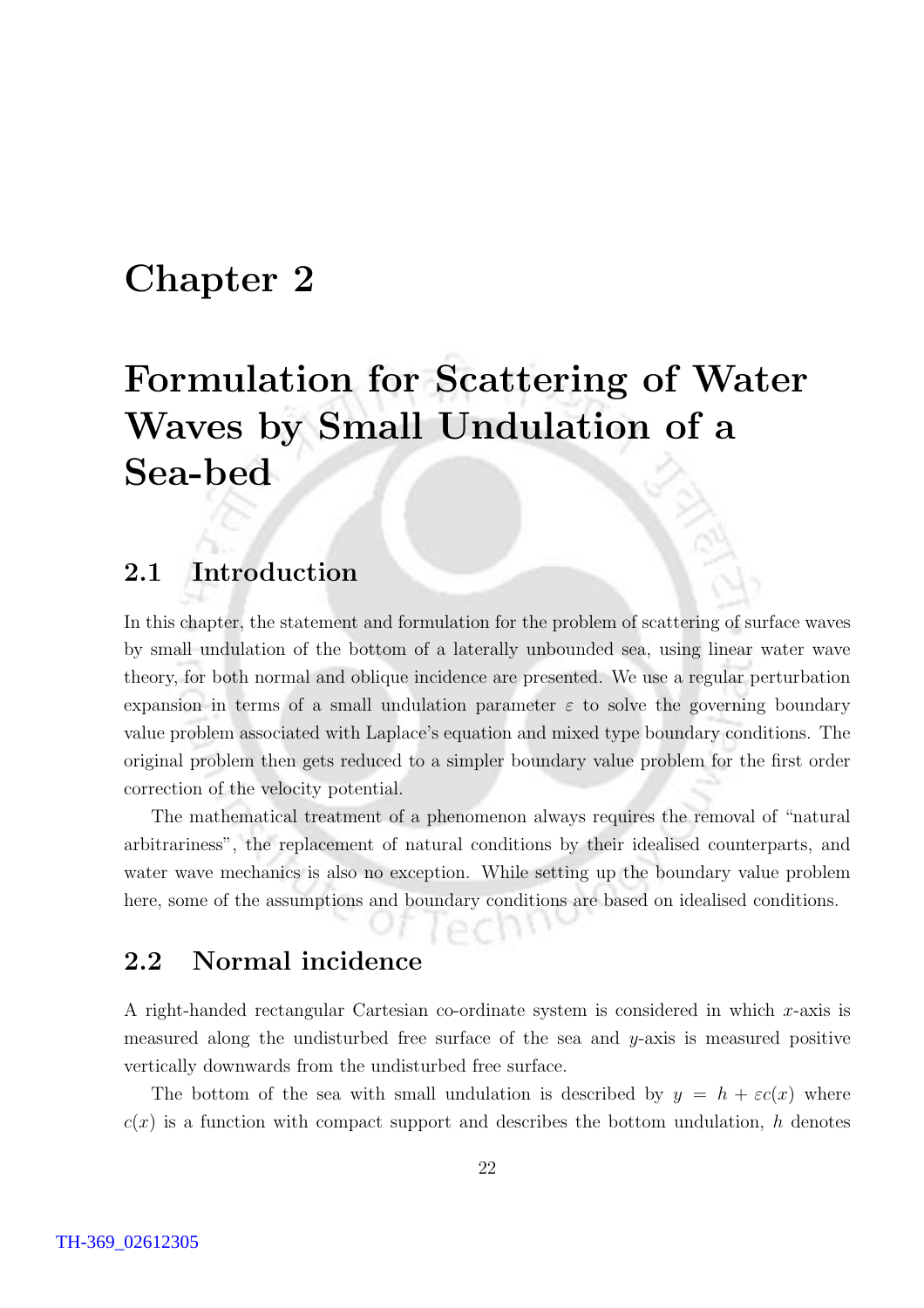

the uniform finite depth of sea far to either side of the undulation of the bottom so that  $c(x) \to 0$  as  $|x| \to \infty$  and the non-dimensional number  $\varepsilon(\ll 1)$  a measure of smallness of the

undulation. It is also assumed that the fluid is incompressible and inviscid, and the motion is irrotational. Assuming the linear theory, our interest is to solve for the complex-valued potential function  $\phi(x, y)$  describing the small motion in water satisfying

$$
\nabla^2 \phi = \frac{\partial^2 \phi}{\partial x^2} + \frac{\partial^2 \phi}{\partial y^2} = 0, \ -\infty < x < \infty, \quad 0 \le y \le h + \varepsilon c(x), \tag{2.1}
$$

$$
\frac{\partial \phi}{\partial y} + K\phi = 0, \quad y = 0,\tag{2.2}
$$

$$
\frac{\partial \phi}{\partial n} = 0, \quad y = h + \varepsilon c(x), \tag{2.3}
$$

where  $K = \sigma^2/g$ ,  $\sigma$  is the angular frequency of the incoming water wave train with time dependence  $e^{-i\sigma t}$ , g is the acceleration due to gravity, and  $\partial/\partial n$  denotes the normal derivative at a point  $(x, y)$  on the bottom. The time dependent term is dropped throughout the analysis.

It is assumed that a progressive wave train represented by the velocity potential

$$
\phi_0(x, y) = \cosh k_0 (h - y) e^{ik_0 x}, \qquad (2.4)
$$

is incident upon the bottom undulation from negative infinity where  $k_0$ , the wave number of the incident wave, is the unique positive root of the equation (1.27).

It is, then, partially reflected by and partially transmitted over the undulation so that  $\phi$ has far-field behaviour given by

$$
\phi(x,y) \sim \begin{cases} \phi_0(x,y) + R\phi_0(-x,y), & x \to -\infty, \\ T\phi_0(x,y), & x \to +\infty, \end{cases}
$$
\n(2.5)

Water Wave Scattering by Undulating Bed **Ph.D. Thesis** Ph.D. Thesis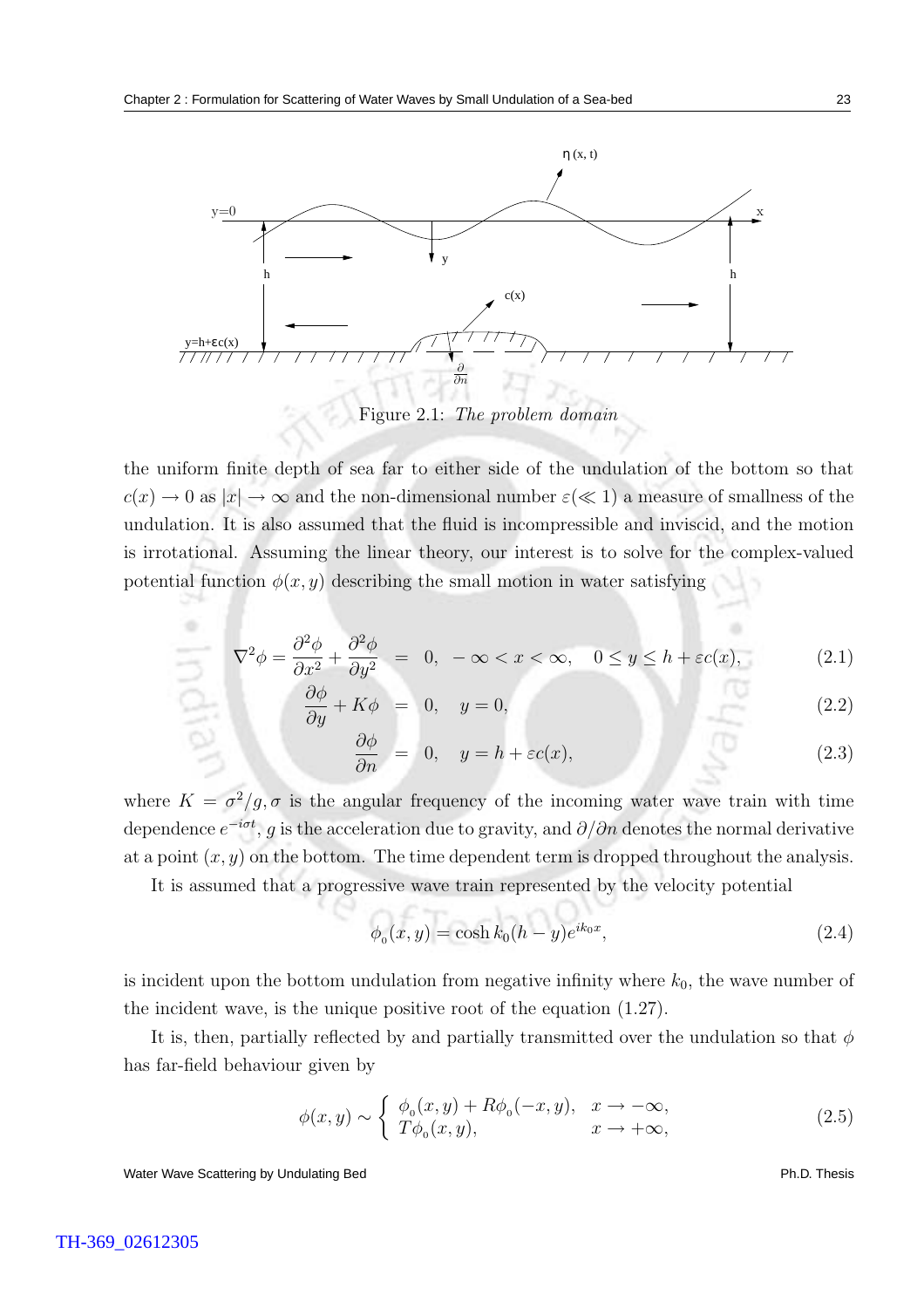where  $R$  and  $T$  are the usual reflection and transmission coefficients in water wave problems: the ratio of amplitudes of the reflected and transmitted waves respectively to that of the incident wave, and are to be determined. Hence,

$$
\phi(x,y) \sim \begin{cases}\n(e^{ik_0x} + Re^{-ik_0x})\cosh k_0(h-y), & x \to -\infty, \\
Te^{ik_0x}\cosh k_0(h-y), & x \to +\infty.\n\end{cases}
$$
\n(2.6)

The bottom condition  $\partial \phi / \partial n = 0$  on  $y = h + \varepsilon c(x)$  can be approximated up to the first order of the small parameter  $\varepsilon$  as (Appendix J)

$$
\frac{\partial \phi}{\partial y} - \varepsilon \frac{\partial}{\partial x} \left\{ c(x) \frac{\partial \phi}{\partial x} \right\} = 0 \quad \text{on} \quad y = h. \tag{2.7}
$$

The boundary condition (2.7) and the fact that a wave train propagating in a sea of uniform finite depth experiences no reflection, together suggest that  $\phi$ , R and T introduced above can be expressed in terms of the small parameter  $\varepsilon$  as

$$
\begin{aligned}\n\phi &= \phi_0 + \varepsilon \phi_1 + O(\varepsilon^2) \\
R &= \varepsilon R_1 + O(\varepsilon^2) \\
T &= 1 + \varepsilon T_1 + O(\varepsilon^2)\n\end{aligned}
$$
\n(2.8)

Using (2.8) in equations (2.1), (2.2), (2.7) and (2.6) we find that  $\phi_1(x, y)$  satisfies the following BVP described by

$$
\frac{\partial^2 \phi_1}{\partial x^2} + \frac{\partial^2 \phi_1}{\partial y^2} = 0 \quad \text{in } -\infty < x < \infty, \ 0 \le y \le h,\tag{2.9}
$$

$$
\frac{\partial \phi_1}{\partial y} + K\phi_1 = 0 \qquad \text{on} \quad y = 0,\tag{2.10}
$$

$$
\frac{\partial \phi_1}{\partial y} = ik_0 \frac{d}{dx} \{c(x)e^{ik_0 x}\} \equiv p(x) \quad \text{on} \quad y = h,\tag{2.11}
$$

and 
$$
\phi_1(x, y) \sim \begin{cases} R_1 e^{-ik_0 x} \cosh k_0 (h - y), & \text{as } x \to -\infty, \\ T_1 e^{ik_0 x} \cosh k_0 (h - y), & \text{as } x \to +\infty. \end{cases}
$$
 (2.12)

Consequently we are interested to solve the above BVP, given by equations  $(2.9)-(2.12)$ , instead of solving the BVP represented by equations  $(2.1)-(2.3)$  and  $(2.6)$ .

## 2.3 Oblique incidence

A right-handed rectangular Cartesian co-ordinate system is used in which xz-plane is the undisturbed free surface of the sea and  $y$ -axis is measured positive vertically downwards from the undisturbed free surface. The representation of the bottom of the sea with small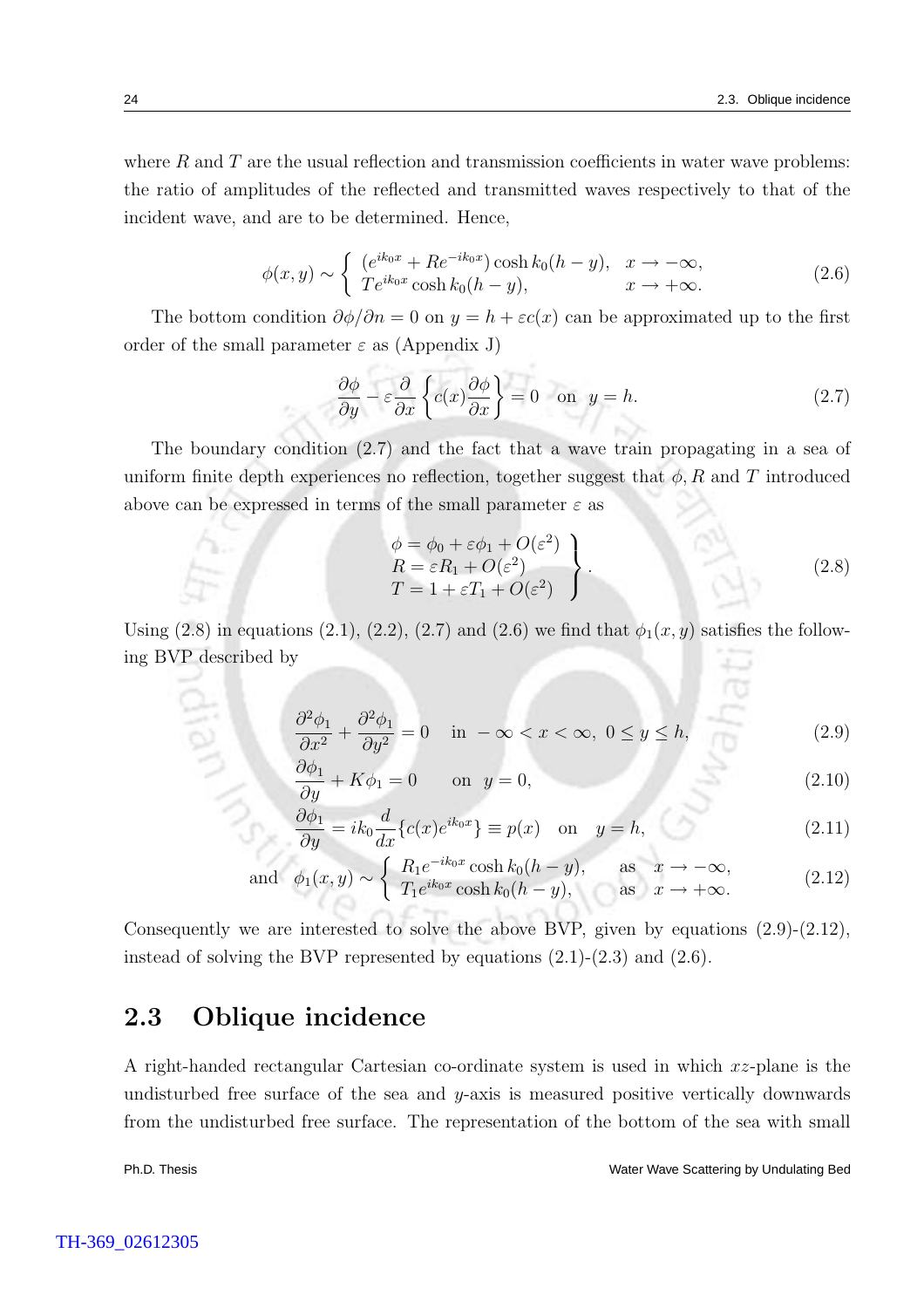undulation is the same as the one described in Section 2.2. Considering the same assumptions as described in Section 2.2 the complex-valued potential function  $\psi(x, y, z)$  describing the small motion in water satisfies

$$
\frac{\partial^2 \psi}{\partial x^2} + \frac{\partial^2 \psi}{\partial y^2} + \frac{\partial^2 \psi}{\partial z^2} = 0 \quad \text{in } 0 \le y \le h + \varepsilon c(x), \tag{2.13}
$$

$$
\frac{\partial \psi}{\partial y} + K\psi = 0 \quad \text{on} \quad y = 0,
$$
\n(2.14)

$$
\frac{\partial \psi}{\partial n} = 0 \quad \text{on} \quad y = h + \varepsilon c(x). \tag{2.15}
$$

Here,  $\partial/\partial n$  denotes the normal derivative at a point  $(x, y, z)$  on the bottom.

It can be assumed that a progressive wave train represented by the velocity potential

$$
\psi_0(x, y, z) = \cosh k_0 (h - y) e^{i(\mu x + \nu z)}
$$
\n(2.16)

is obliquely incident upon the bottom undulation from negative infinity, where

$$
\mu = k_0 \cos \theta, \quad \nu = k_0 \sin \theta,\tag{2.17}
$$

where  $\theta$  is the angle of incidence of the wave train  $(\theta = 0$  corresponds to normal incidence),  $\mu$  and  $\nu$  are, respectively, the x and z components of  $k_0$ , the wave number of the incident wave, which is the unique positive real root of equation  $(1.27)$ .

It is, then, partially reflected by and partially transmitted over the undulation so that  $\psi$ has the asymptotic behaviour given by

$$
\psi(x, y, z) \sim \begin{cases} \psi_0(x, y, z) + R\psi_0(-x, y, z) & \text{as } x \to -\infty, \\ T\psi_0(x, y, z) & \text{as } x \to +\infty, \end{cases}
$$
  
\n
$$
\Rightarrow \psi(x, y, z) \sim \begin{cases} (e^{i\mu x} + R e^{-i\mu x}) e^{i\nu z} \cosh k_0(h - y) & \text{as } x \to -\infty, \\ T e^{i(\mu x + \nu z)} \cosh k_0(h - y) & \text{as } x \to +\infty, \end{cases}
$$
\n(2.18)

where  $R$  and  $T$  have the usual meanings.

Assuming  $\varepsilon$  to be very small and neglecting  $O(\varepsilon^2)$  terms, the boundary condition  $\partial \psi / \partial n =$ 0 on  $y = h + \varepsilon c(x)$  can be expressed in an appropriate form as

$$
\frac{\partial \psi}{\partial y} - \varepsilon \left[ \frac{\partial}{\partial x} \left\{ c(x) \frac{\partial \psi}{\partial x} \right\} + c(x) \frac{\partial^2 \psi}{\partial z^2} \right] + O(\varepsilon^2) = 0 \quad \text{on} \quad y = h. \tag{2.19}
$$

Now, in view of the geometry of the problem, i.e, because of the uniformity in the z−direction,  $\psi(x, y, z)$  can be written as

$$
\psi(x, y, z) = \phi(x, y)e^{i\nu z}.\tag{2.20}
$$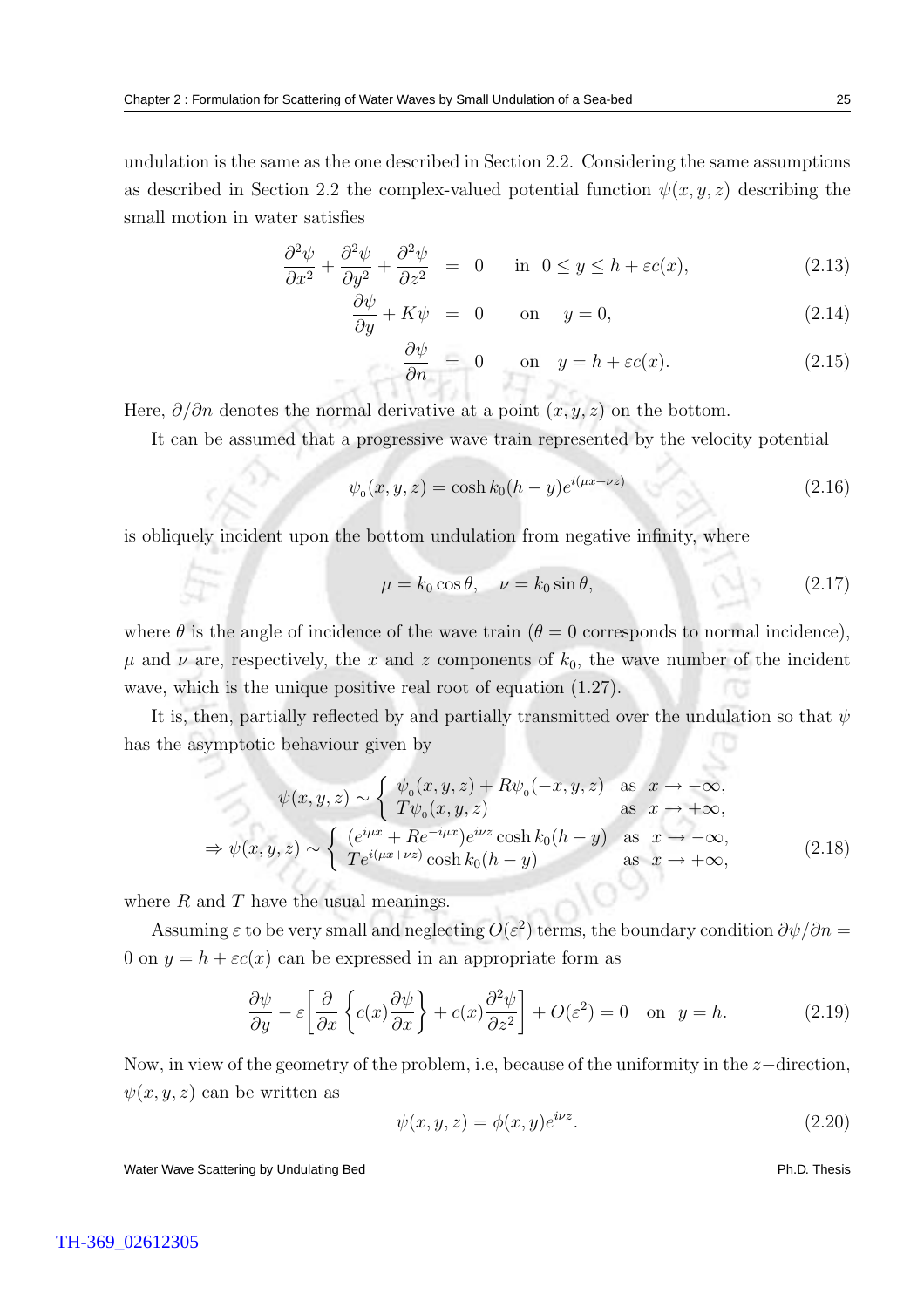Then  $\phi(x, y)$  satisfies the equations

$$
(\nabla^2 - \nu^2)\phi = 0 \quad \text{in} \quad -\infty < x < \infty, \ 0 \le y \le h,\tag{2.21}
$$

$$
\frac{\partial \phi}{\partial y} + K\phi = 0 \quad \text{on} \quad y = 0,
$$
\n(2.22)

$$
\frac{\partial \phi}{\partial y} - \varepsilon \left[ \frac{\partial}{\partial x} \left\{ c(x) \frac{\partial \phi}{\partial x} \right\} - \nu^2 c(x) \phi(x, y) \right] + O(\varepsilon^2) = 0 \quad \text{on} \quad y = h,
$$
 (2.23)

and

$$
\phi(x,y) \sim \begin{cases}\n(e^{i\mu x} + Re^{-i\mu x})\cosh k_0(h-y) & \text{as } x \to -\infty, \\
Te^{i\mu x}\cosh k_0(h-y) & \text{as } x \to +\infty,\n\end{cases}
$$
\n(2.24)

where  $\nabla^2$  is the two-dimensional Laplacian operator.

The form of the approximate boundary condition (2.23) and the fact that a wave train propagating in an sea of uniform finite depth experiences no reflection, together suggest that  $\phi$ , R and T introduced above can be expressed in terms of the small parameter  $\varepsilon$  as

$$
\begin{aligned}\n\phi &= \cosh k_0 (h - y) e^{i\mu x} + \varepsilon \phi_1 + O(\varepsilon^2) \\
R &= \varepsilon R_1 + O(\varepsilon^2) \\
T &= 1 + \varepsilon T_1 + O(\varepsilon^2)\n\end{aligned}
$$
\n(2.25)

Using equation (2.25) in equations (2.21)-(2.24) we find that  $\phi_1(x, y)$  satisfies the following BVP described by

$$
(\nabla^2 - \nu^2)\phi_1 = 0 \qquad \text{in } -\infty < x < \infty, \ 0 < y < h,\tag{2.26}
$$

$$
\frac{\partial \phi_1}{\partial y} + K\phi_1 = 0 \qquad \text{on } y = 0,
$$
\n(2.27)

$$
\frac{\partial \phi_1}{\partial y} = i\mu \frac{d}{dx} \left\{ c(x)e^{i\mu x} \right\} - \nu^2 c(x)e^{i\mu x} \equiv V(x) \text{ on } y = h,
$$
\n(2.28)

and 
$$
\phi_1(x, y) \sim \begin{cases} R_1 e^{-i\mu x} \cosh k_0 (h - y) & \text{as } x \to -\infty, \\ T_1 e^{i\mu x} \cosh k_0 (h - y) & \text{as } x \to +\infty. \end{cases}
$$
 (2.29)

Consequently we are interested to solve the above BVP given by equations (2.26)-(2.29) instead of solving the BVP represented by equations (2.13)-(2.15) and (2.18) for the case of oblique incidence.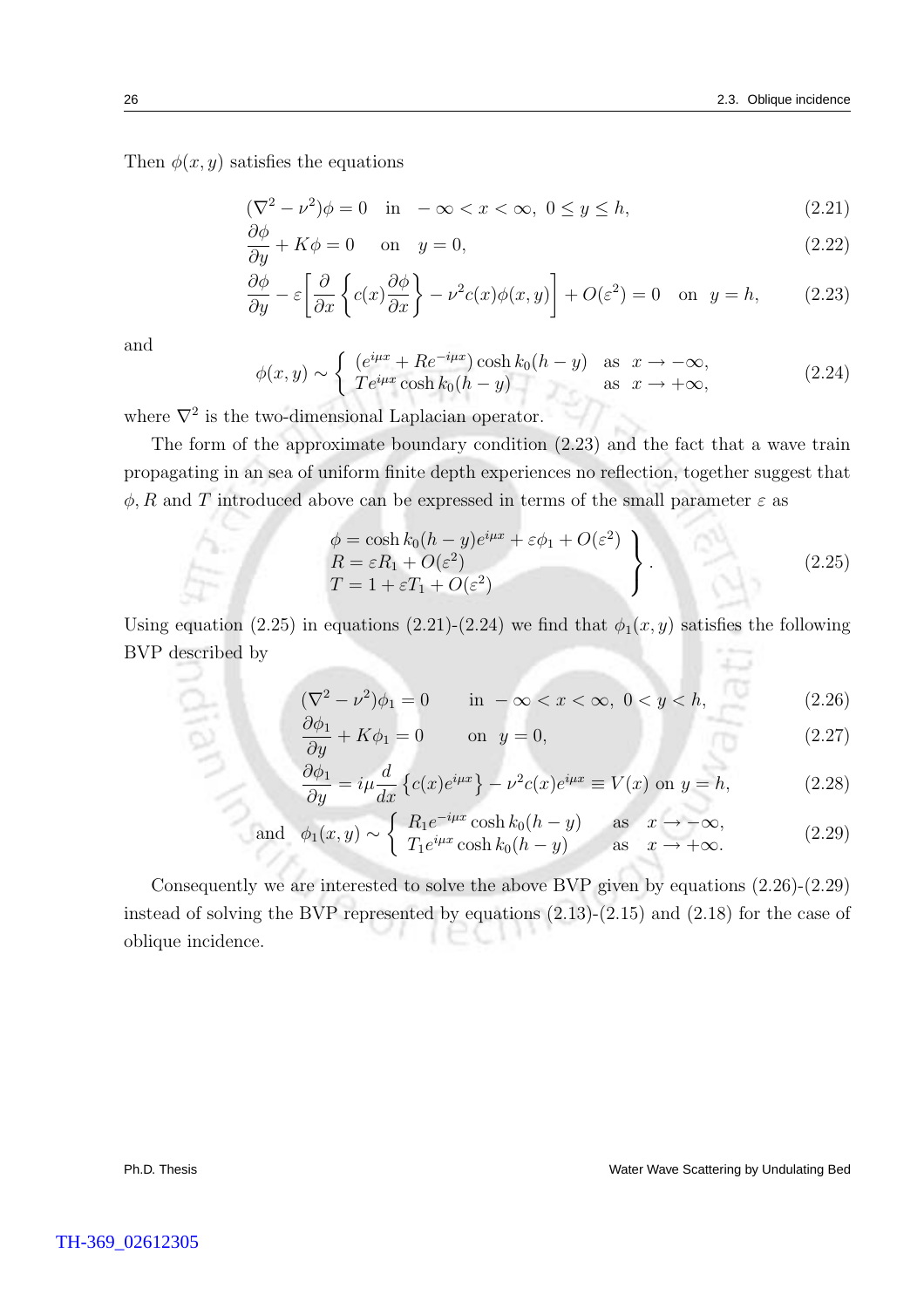# Chapter 3

# Solution to the Scattering Problem for Normal Incidence

Л Ни

## 3.1 Introduction

In the last chapter we formulated the problem for scattering of surface waves by small undulation of the bottom of a laterally unbounded sea using linear water wave theory for both normal and oblique incidences. In this chapter, we solve the BVP for normal incidence by using three different techniques, namely, Green's function and a suitable application of Green's integral theorem; Fourier transform and finite cosine transform. From the solution of the BVP, the quantities of physical interest, namely the reflection and transmission coefficients, are evaluated up to the first order of  $\varepsilon$  in terms of integrals involving the shape function of Techr  $c(x)$ .

# 3.2 Solution by Green's function technique

In this section, the simpler BVP for the normal incidence of surface waves is solved by using Green's function. The solution for the first order correction to the velocity potential is obtained from which the reflection and transmission coefficients are evaluated.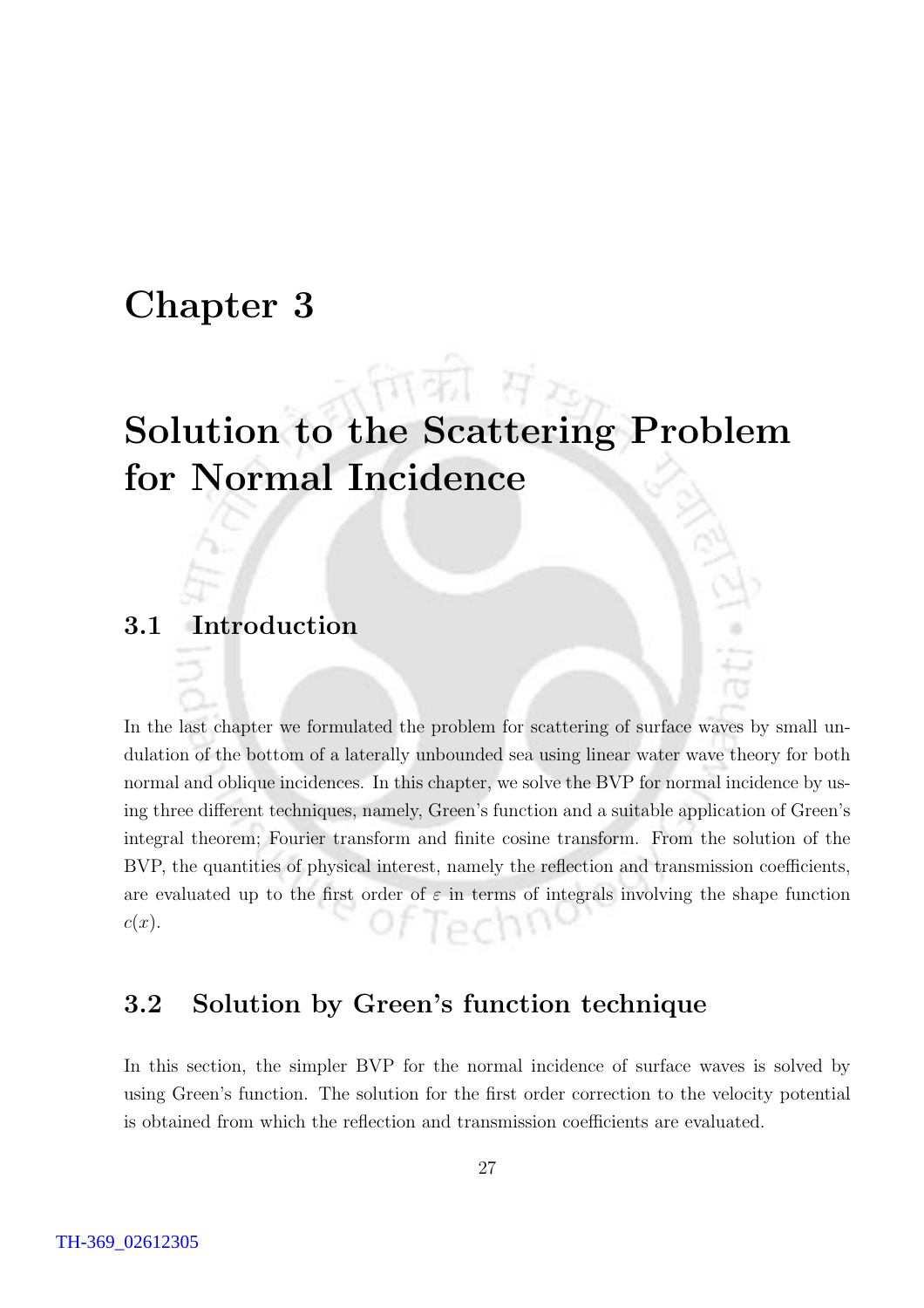#### 3.2.1 Solution procedure

∂G

To solve the above boundary value problem (equations  $(2.9)$  - $(2.12)$ ) we require the Green's function  $G(x, y; \xi, \eta)$  which satisfies the following equations:

$$
\nabla^2 G = 0 \qquad \text{in } -\infty < x < \infty, \ 0 \le y \le h,\tag{3.1}
$$

except at  $(\xi, \eta)$  where  $0 < \eta < h$ ,

$$
\frac{\partial G}{\partial y} + KG = 0 \quad \text{on} \quad y = 0,\tag{3.2}
$$

$$
\frac{\partial G}{\partial y} = 0 \qquad \text{on } y = h,\tag{3.3}
$$

$$
G \sim \ln r \qquad \text{as } r = \{ (x - \xi)^2 + (y - \eta)^2 \}^{1/2} \to 0,
$$
 (3.4)

$$
G \sim \text{multiple of } \cosh k_0 (y - h) e^{ik_0 |x - \xi|} \quad \text{as} \quad |x - \xi| \to \infty. \tag{3.5}
$$

The condition (3.5) implies that G represents an outgoing wave as  $|x - \xi| \to \infty$ . The solution of the above BVP (equations (3.1)-(3.5)) is given by Mandal and Chakrabarti [55] as,

$$
G(x, y; \xi, \eta) = \frac{-4\pi i \cosh k_0 (h - y) \cosh k_0 (h - \eta) e^{ik_0 |x - \xi|}}{2k_0 h + \sinh 2k_0 h} - \sum_{n=1}^{\infty} \frac{4\pi \cos k_n (h - y) \cos k_n (h - \eta) e^{-k_n |x - \xi|}}{2k_n h + \sin 2k_n h},
$$
(3.6)

where  $k_n$  are real and positive roots of  $(1.29)$ .

The behaviour of G when  $|x| \to \infty$  is given by the first term of equation (3.6). Now applying the Green's integral theorem to  $\phi_1(x, y)$  and  $G(x, y; \xi, \eta)$ , we get

$$
\int_C \left( \phi_1 \frac{\partial G}{\partial n} - G \frac{\partial \phi_1}{\partial n} \right) ds = 0,
$$
\n(3.7)

where C is a closed contour bounded externally by the lines  $y = 0, y = h \ (-X \le x \le y)$ X),  $x = \pm X$   $(0 \le y \le h)$  and internally by a small circle of radius  $\delta$  with centre at  $(\xi, \eta)$ , as shown in Figure 3.1, and ultimately letting  $X \to \infty$  and  $\delta \to 0$ .

Now the contribution to the integral in equation (3.7) from the small circle as its radius  $\delta \to 0$  is  $2\pi\phi_1(\xi, \eta)$  and the contribution from the line  $y = 0, -X \leq x \leq X$  (i.e. the free surface) is

$$
\int_{-X}^{X} \left( \phi_1 \frac{\partial G}{\partial y} - G \frac{\partial \phi_1}{\partial y} \right)_{y=0} dx = 0.
$$

Ph.D. Thesis Water Wave Scattering by Undulating Bed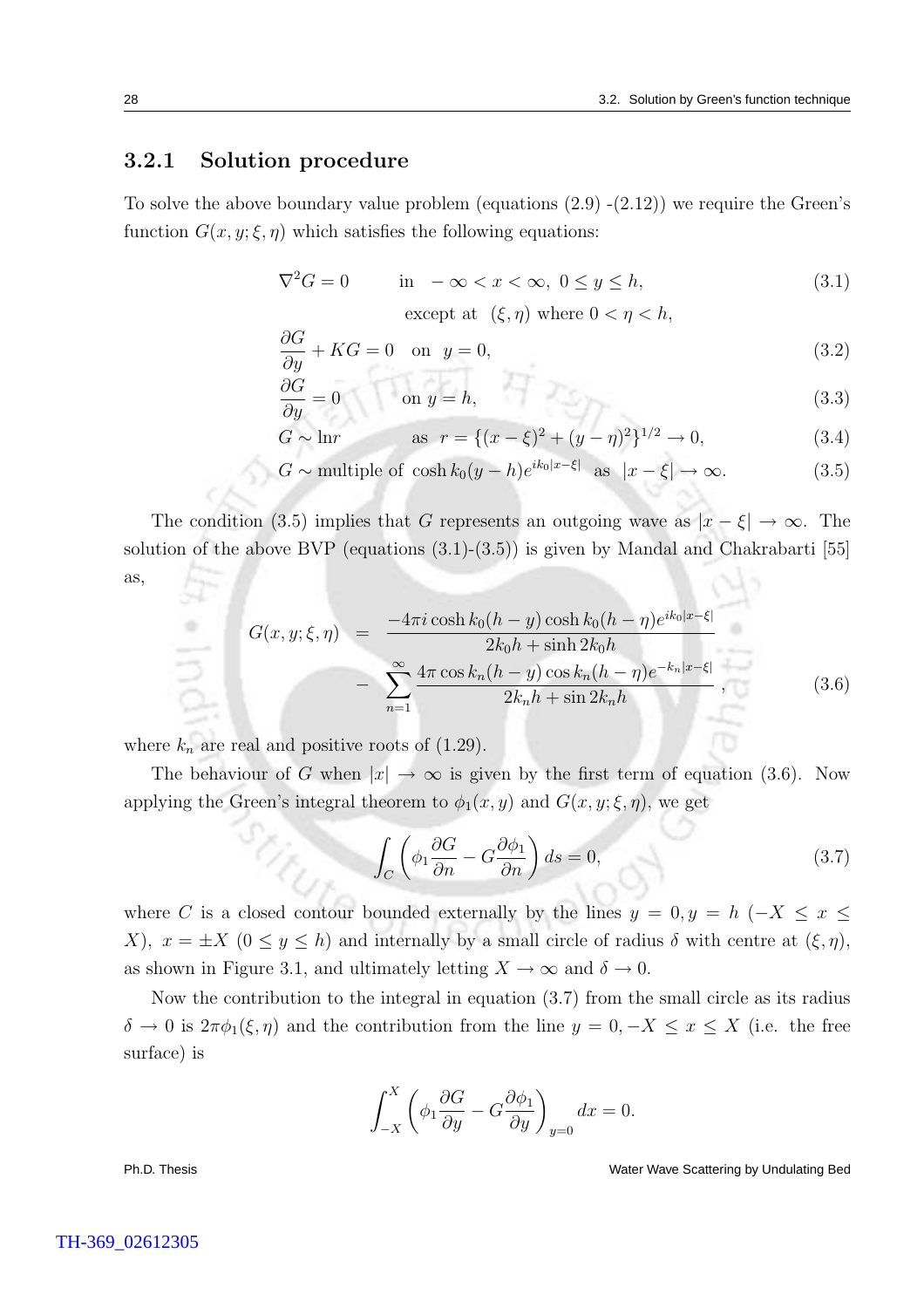

Figure 3.1: Contour Integration

Also there will be no contribution from the lines  $x = \pm X$ ,  $(0 \le y \le h)$  due to the conditions satisfied by  $\phi_1$  and G as  $|x| \to \infty$ . Finally, the contribution from the line  $y =$  $h, (-X \leq x \leq X)$  is

$$
\int_{-X}^{X} \left( \phi_1 \frac{\partial G}{\partial y} - G \frac{\partial \phi_1}{\partial y} \right)_{y=h} dx
$$
  
= 
$$
- \int_{-\infty}^{\infty} G(x, h; \xi, \eta) p(x) dx \text{ as } X \to \infty.
$$

Thus, collecting all the results, the integral equation (3.7) will give rise to the determination of  $\phi_1$  as:

$$
\phi_1(\xi,\eta) = \frac{1}{2\pi} \int_{-\infty}^{\infty} G(x,h;\xi,\eta) \ p(x) \ dx,
$$
\n(3.8)

which solves the boundary value problem for  $\phi_1(x, y)$ .

### 3.2.2 Reflection and transmission coefficients

The reflection and transmission coefficients,  $R_1$  and  $T_1$ , are now obtained by letting  $\xi \to \pm \infty$ and using the far-field condition (2.12) (with  $(x, y)$  replaced by  $(\xi, \eta)$ ) in equation (3.8). For this, from (3.6) we require the result

$$
G(x, y; \xi, \eta) = \frac{-4\pi i \cosh k_0 (h - y) \cosh k_0 (h - \eta) e^{ik_0 |x - \xi|}}{2k_0 h + \sinh 2k_0 h} \quad \text{as } |x - \xi| \to \infty. \tag{3.9}
$$

To find  $R_1$ , we note from the far-field condition  $(2.12)$  and equation  $(3.9)$ , respectively, that

$$
\phi_1(\xi, \eta) = R_1 \cosh k_0 (h - \eta) e^{-ik_0 \xi} \quad \text{as} \quad \xi \to -\infty,
$$
\n(3.10)

and 
$$
G(x, h; \xi, \eta) = \frac{-4\pi i \cosh k_0 (h - \eta) e^{ik_0 (x - \xi)}}{2k_0 h + \sinh 2k_0 h} \quad \text{as} \quad \xi \to -\infty.
$$
 (3.11)

Water Wave Scattering by Undulating Bed Ph.D. Thesis and Ph.D. Thesis and Ph.D. Thesis

#### TH-369\_02612305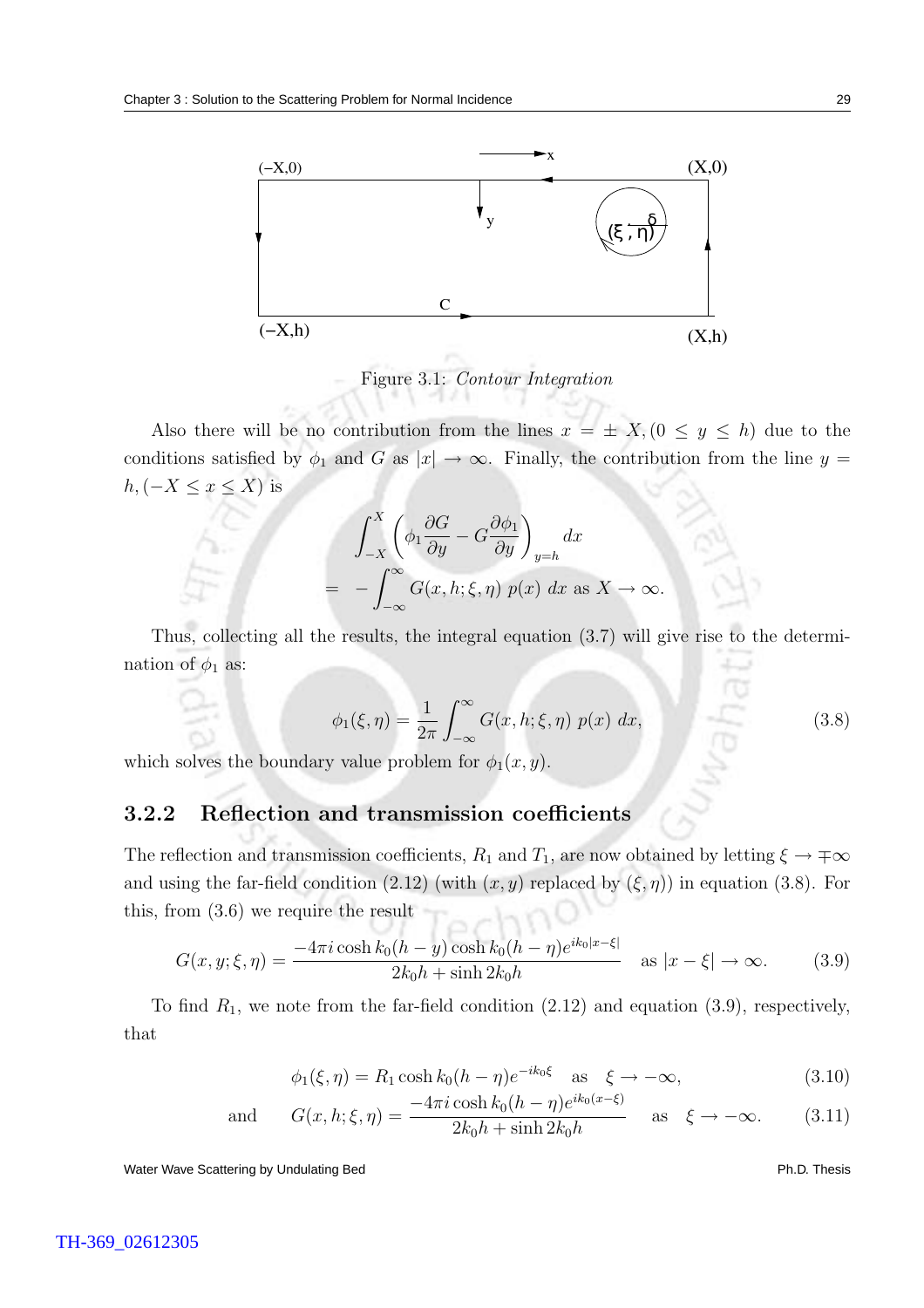Substituting equations  $(3.10)$  and  $(3.11)$  in equation  $(3.8)$ , we obtain

$$
R_1 = \frac{-2i}{2k_0h + \sinh 2k_0h} \int_{-\infty}^{\infty} e^{ik_0x} p(x) dx
$$
  
= 
$$
\frac{-2ik_0^2}{2k_0h + \sinh 2k_0h} \int_{-\infty}^{\infty} e^{2ik_0x} c(x) dx.
$$
 (3.12)

Again, to find  $T_1$ , we note from the far-field condition  $(2.12)$  and equation  $(3.9)$ , respectively, that ्रताकी मंत्र

$$
\phi_1(\xi, \eta) = T_1 \cosh k_0 (h - \eta) e^{ik_0 \xi} \quad \text{as} \quad \xi \to +\infty \;, \tag{3.13}
$$

and 
$$
G(x, h; \xi, \eta) = \frac{-4\pi i \cosh k_0 (h - \eta) e^{-ik_0(x-\xi)}}{2k_0 h + \sinh 2k_0 h} \text{ as } \xi \to +\infty.
$$
 (3.14)

Using equations  $(3.13)$  and  $(3.14)$  in equation  $(3.8)$ , we obtain

$$
T_1 = \frac{-2i}{2k_0h + \sinh 2k_0h} \int_{-\infty}^{\infty} e^{-ik_0x} p(x) dx
$$
  
= 
$$
\frac{2ik_0^2}{2k_0h + \sinh 2k_0h} \int_{-\infty}^{\infty} c(x) dx.
$$
 (3.15)

The equations (3.12) and (3.15) are equivalent to the equations of Miles [68] for the case of normal incidence and Mandal and Basu [53] for the case of normal incidence in the absence of surface tension.

The reflection and transmission coefficients can be evaluated from equations (3.12) and  $(3.15)$  once the shape function  $c(x)$  is known.

## 3.3 Solution by Fourier transform technique

In the previous section, we solved the BVP by using Green's function and by a suitable application of Green's integral theorem. Here we consider the same problem and solve it by a different analytical method. The reduced boundary value problem is solved with the help of Fourier transform technique. While employing this technique it is found that the integrand contains certain singularities. Hence, the residue theorem is used while using contour integration to evaluate the first order correction of the potential. From the solution of the expression of the first order correction to the potential, the reflection and transmission coefficients are evaluated.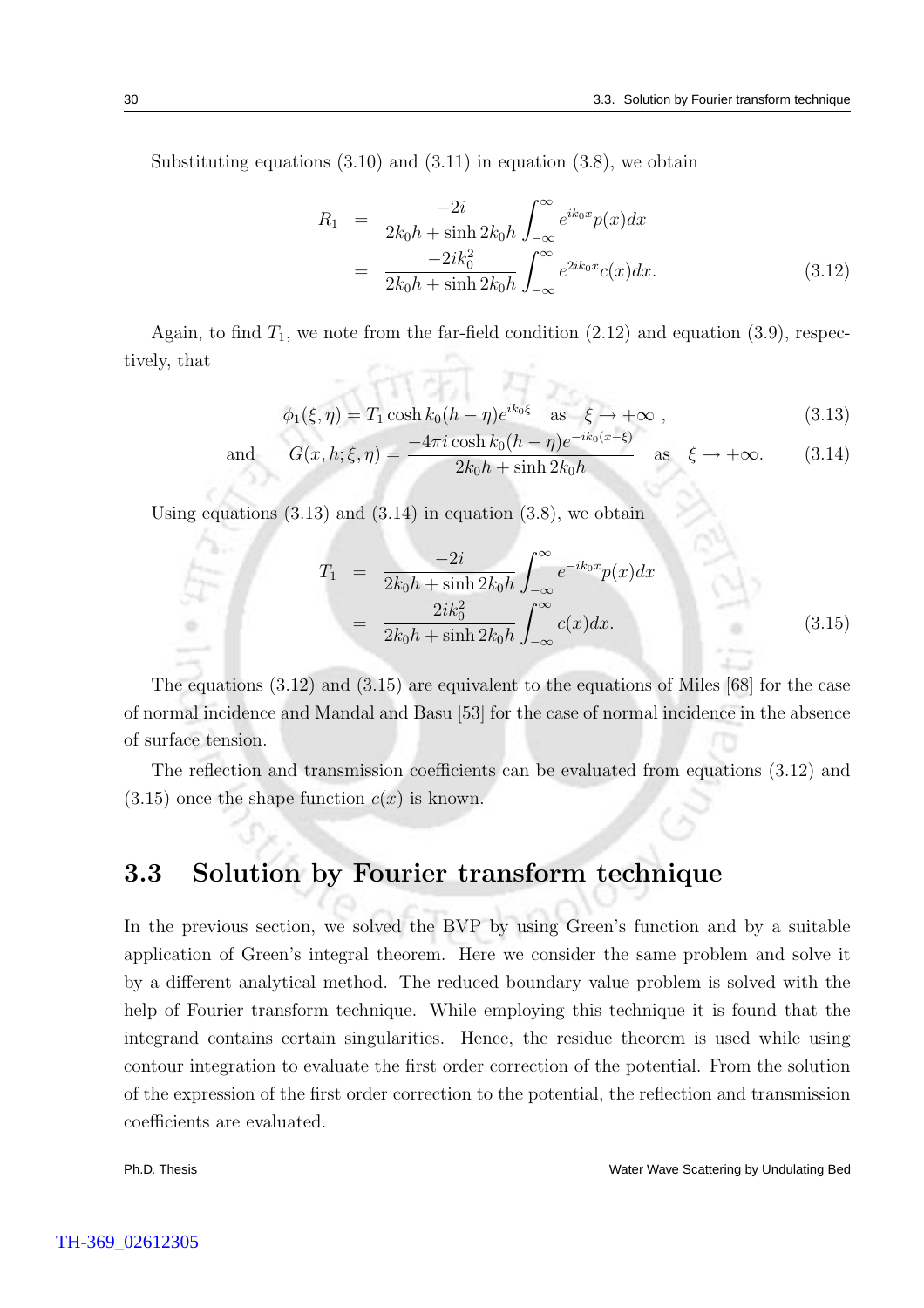### 3.3.1 Solution procedure

To solve the boundary value problem (equations (2.9) -(2.12)) we now assume that  $\phi_1$  is such that the Fourier transform of  $\phi_1$  with respect to x, denoted by  $\overline{\phi}_1$ , exists and is given by

$$
\overline{\phi}_1(\xi, y) = \int_{-\infty}^{\infty} \phi_1(x, y) e^{i\xi x} dx,
$$
\n(3.16)

together with the inverse

54

$$
\phi_1(x,y) = \frac{1}{2\pi} \int_{-\infty}^{\infty} \overline{\phi}_1(\xi, y) e^{-i\xi x} d\xi.
$$
\n(3.17)

We observe that such Fourier transform exists if we make an artificial assumption that K possesses a small imaginary part, as given by  $i\mu' \sigma / g$ , where  $\mu' > 0$  is very small which will be taken to be zero (in eliminating sense) at the end of the analysis.

 $\mathcal{F}^{\alpha_{n}}$  .

Even instead of  $K$ , if we assume  $k_0$  to possess a small imaginary part then also we will arrive at the same conclusion. For, assuming  $k_0 = k_0^{(1)} + ik_0^{(2)}$ ,

$$
K = k_0 \tanh k_0 h
$$
  
\n
$$
= (k_0^{(1)} + ik_0^{(2)}) \tanh (k_0^{(1)} + ik_0^{(2)}) h
$$
  
\n
$$
= (k_0^{(1)} + ik_0^{(2)}) \left[ \frac{\tanh (k_0^{(1)}h) + i \tan (k_0^{(2)}h)}{1 + i \tanh (k_0^{(1)}h) \tan (k_0^{(2)}h)} \right]
$$
  
\n
$$
\approx (k_0^{(1)} + ik_0^{(2)}) \left[ \frac{\tanh (k_0^{(1)}h) + i(k_0^{(2)}h)}{1 + i(k_0^{(2)}h) \tanh (k_0^{(1)}h)} \right]
$$
  
\n
$$
\approx (k_0^{(1)} + ik_0^{(2)}) \left[ \tanh (k_0^{(1)}h) + ik_0^{(2)}h \right] \left[ 1 - ik_0^{(2)}h \tanh (k_0^{(1)}h) \right]
$$
  
\n
$$
\approx (k_0^{(1)} + ik_0^{(2)}) \left[ \tanh (k_0^{(1)}h) - i(k_0^{(2)}h) \tanh^2 (k_0^{(1)}h) + i(k_0^{(2)}h)^2 + (k_0^{(2)}h)^2 \tanh (k_0^{(1)}h) \right]
$$
  
\n
$$
\approx (k_0^{(1)} + ik_0^{(2)}) \left[ \tanh (k_0^{(1)}h) - i(k_0^{(2)}h) \tanh^2 (k_0^{(1)}h) - 1 \right]
$$
  
\n
$$
\approx (k_0^{(1)} + ik_0^{(2)}) \left[ \tanh (k_0^{(1)}h) + i(k_0^{(2)}h) \tanh^2 (k_0^{(1)}h) \right]
$$
  
\n
$$
\approx k_0^{(1)} \tanh (k_0^{(1)}h) + ik_0^{(1)} (k_0^{(2)}h) \text{sech}^2 (k_0^{(1)}h) + ik_0^{(2)} \tanh (k_0^{(1)}h) - h(k_0^{(2)})^2 \text{sech}^2 (k_0^{(1)}h)
$$
  
\n
$$
\approx k_0^{(1)} \tanh (k_0^{(1)}h) + ik_0^{(1)} (k_0^{(2)}h) \text{sech}
$$

Now, taking the Fourier transform of the governing equation (2.9) and boundary condi-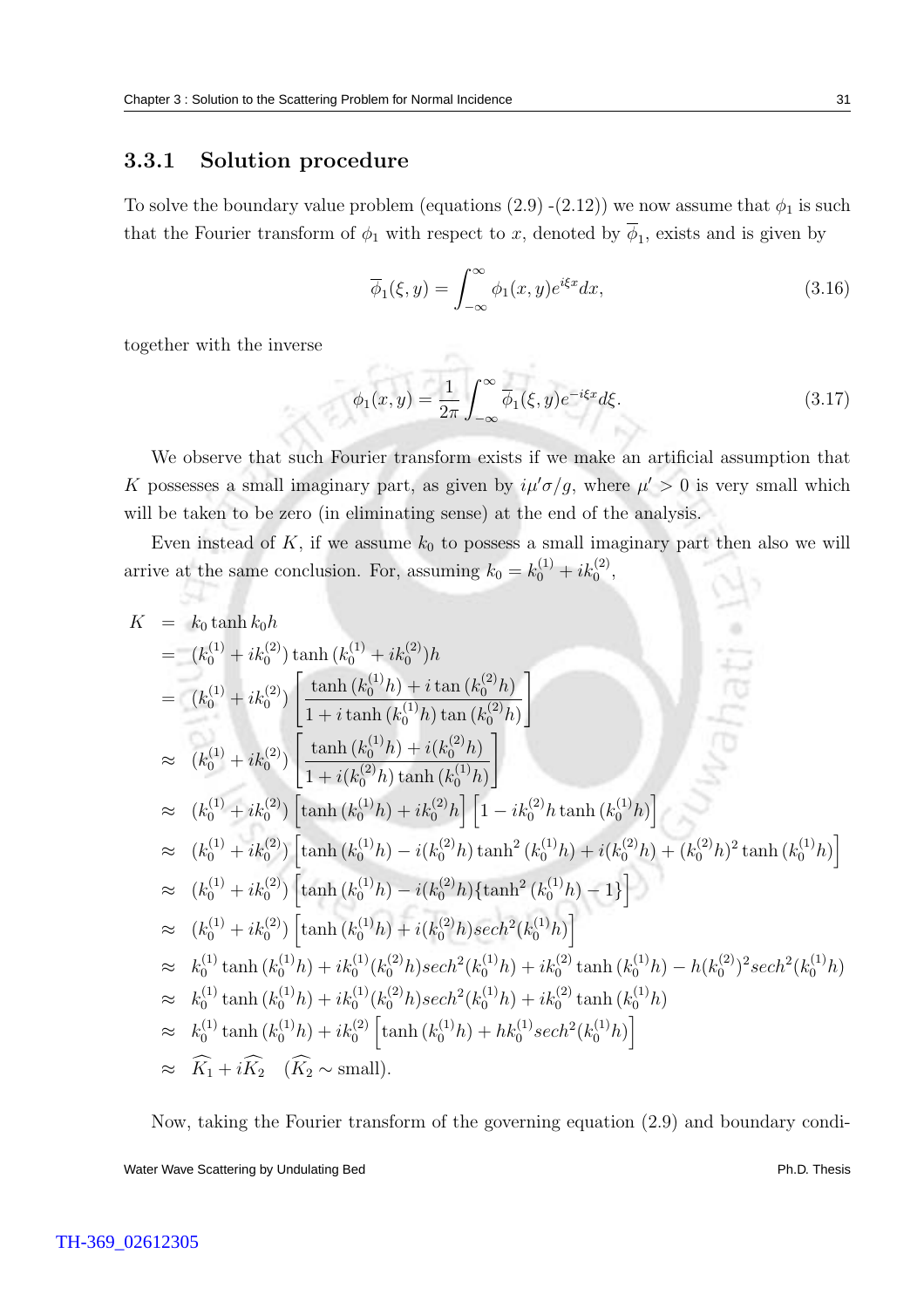tions  $(2.10)$  and  $(2.11)$  with respect of the horizontal space variable x, we obtain

$$
\frac{\partial^2 \overline{\phi}_1}{\partial y^2} - \xi^2 \overline{\phi}_1 = 0 \quad \text{in } -\infty < \xi < \infty, \ 0 \le y \le h,\tag{3.18}
$$

$$
\frac{\partial \overline{\phi}_1}{\partial y} + K \overline{\phi}_1 = 0 \quad \text{on } y = 0,
$$
\n(3.19)

$$
\frac{\partial \overline{\phi}_1}{\partial y} = \Lambda(\xi) \qquad \text{on } y = h,
$$
\n(3.20)

where

$$
\Lambda(\xi) = \int_{-\infty}^{\infty} p(x)e^{i\xi x} dx,
$$
\n(3.21)

with  $p(x)$  is given by equation (2.11).

The solution of (3.18) is given by

$$
\phi_1(\xi, y) = C_1(\xi) \cosh \xi y + C_2(\xi) \sinh \xi y. \tag{3.22}
$$

Applying the boundary condition (3.19) to (3.22), we obtain

$$
C_2(\xi) = \frac{-KC_1(\xi)}{\xi} \,. \tag{3.23}
$$

Applying the boundary condition (3.20) to (3.22), we obtain

$$
C_1(\xi) = \frac{\Lambda(\xi)}{\xi \sinh \xi h - K \cosh \xi h} \,. \tag{3.24}
$$

Substituting the values of  $C_1(\xi)$  and  $C_2(\xi)$  in equation (3.22) we obtain

$$
\overline{\phi}_1(\xi, y) = \frac{\xi \cosh \xi y - K \sinh \xi y}{\xi [\xi \sinh \xi h - K \cosh \xi h]} \Lambda(\xi).
$$
\n(3.25)

Taking inverse Fourier transform, the solution for the velocity potential can be written in the form  $r^{\infty}$ 

$$
\phi_1(x,y) = \frac{1}{2\pi} \int_{-\infty}^{\infty} \frac{\xi \cosh \xi y - K \sinh \xi y}{\xi[\xi \sinh \xi h - K \cosh \xi h]} \Lambda(\xi) e^{-i\xi x} d\xi.
$$
 (3.26)

We now obtain the final result from  $(3.26)$  by contour integration using the residue theorem.

We observe that the equation (3.26) also has certain singularities (lying on the  $\xi$ -axis) other than  $\xi = 0$ . Replacing K by  $\widehat{K} = (\sigma^2 + i\mu'\sigma)/g$  in equation (3.26), the singularities of  $(3.26)$  are displaced off the  $\xi$ -axis to the upper and the lower half planes. Hence, we write

$$
\phi_1(x, y) = \lim_{\mu' \to 0} \frac{1}{2\pi} \int_{-\infty}^{\infty} \frac{F(\xi, y)}{G_{\mu'}(\xi, h)} e^{-i\xi x} d\xi,
$$
\n(3.27)

Ph.D. Thesis Water Wave Scattering by Undulating Bed

#### TH-369\_02612305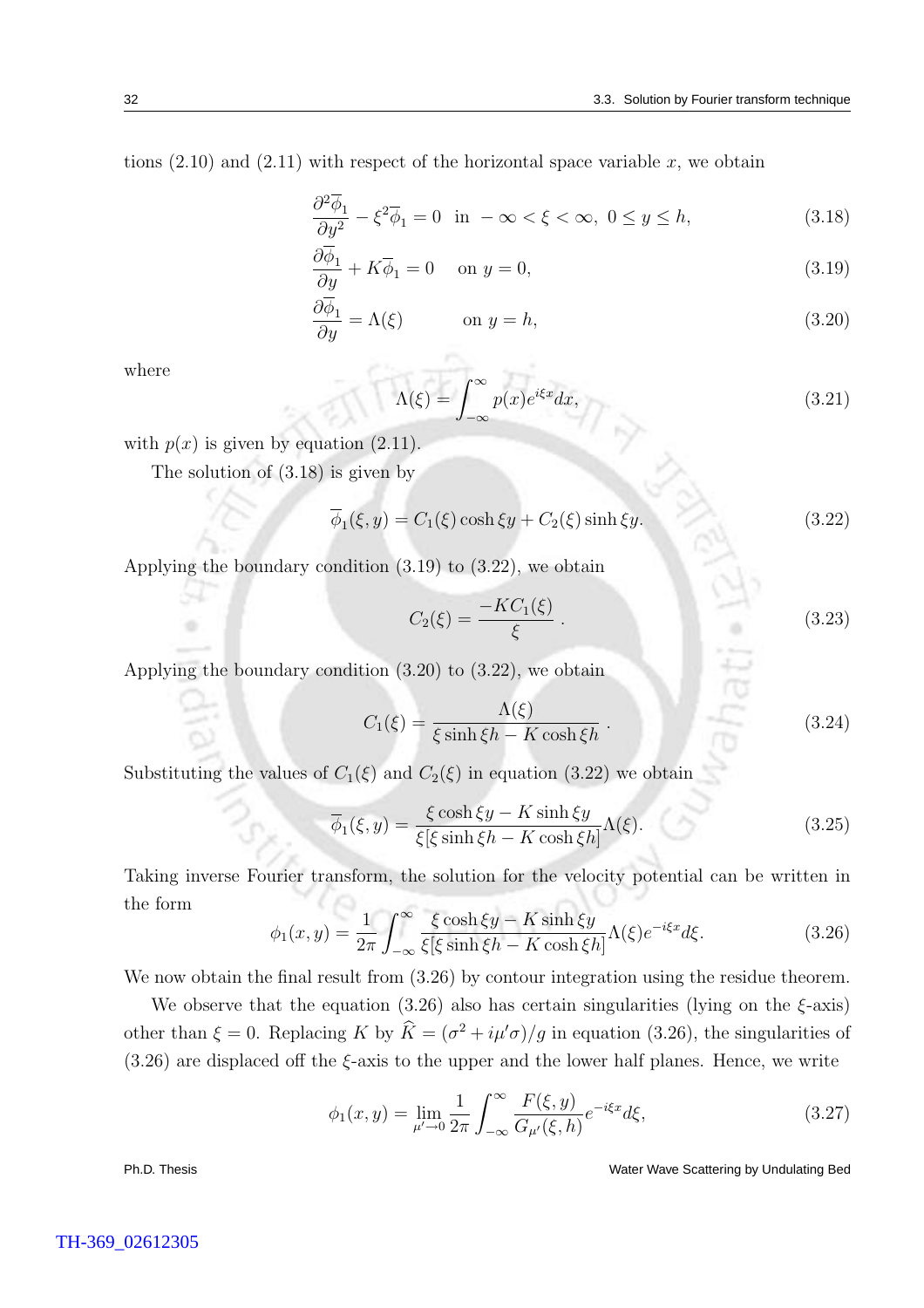where

$$
F(\xi, y) = [\xi \cosh \xi y - \widehat{K} \sinh \xi y] \Lambda(\xi), \qquad (3.28)
$$

$$
G_{\mu'}(\xi, h) = \xi[\xi \sinh \xi h - \widehat{K} \cosh \xi h]. \tag{3.29}
$$

If  $\hat{K} = \hat{K}_1 + i\hat{K}_2$ , then  $\hat{K}_2 = \mu' K/\sigma$  which is very small and if  $\zeta = \alpha + i\beta$  is a zero of the expression (3.29), then  $\zeta$  can be determined up to first order of  $\widehat{K}_2$  as

$$
\zeta = \pm \alpha_n \pm i\beta_n, \quad \text{and} \quad \zeta = \pm (k_0 + \gamma) \pm i\beta_n', \tag{3.30}
$$

where

$$
\alpha_n = \widehat{K}_2 \alpha_n^{(1)}, \quad \alpha_n^{(1)} = \frac{-\cos \beta_n h}{(\widehat{K}_1 h - 1) \sin(\pm \beta_n h) - (\pm \beta_n h) \cos \beta_n h}, \text{ for } \beta_n > 0
$$
  
\n
$$
\beta_n \text{'s are roots of } \beta \tan \beta h + K = 0,
$$
  
\n
$$
\gamma = \widehat{K}_2 \alpha_n^{'(1)}, \quad \alpha_n^{'(1)} = \frac{k_0^2 h - \widehat{K}_1 [1 + (k_0 h)^2 / 2]}{\pm k_0 \widehat{K}_1 \widehat{K}_2 h - (\pm 2k_0 \widehat{K}_2 h)},
$$
  
\n
$$
\beta_n' = \widehat{K}_2 \beta_n^{'(1)}, \quad \beta_n^{'(1)} = \frac{2 + (k_0 h)^2}{\pm 4k_0 h \pm (k_0 h)^3 - (\pm 2k_0 h^2 \widehat{K}_1)}
$$
\n(3.31)

### 3.3.2 Results

Here the contour consists of the portion  $-R$  to R on the real  $\xi$ -axis and a semicircle centred at the origin and having a large radius R. The semicircle must be taken in the upper half  $\zeta$ plane  $(\zeta = \xi + i\eta)$  in anticlockwise direction or in the lower half plane in clockwise direction, according as  $x < 0$  or  $x > 0$ . In the limit as  $R \to \infty$ , the required range of integration is recovered, since the integration along the semicircle makes a zero contribution. Hence, by using the residue theorem,

$$
\phi_1(x, y) = \lim_{\mu' \to 0} (-i) \left[ \sum_{n=1}^{\infty} \text{Res} \left\{ \frac{F(\zeta, y) e^{-i\zeta x}}{G_{\mu'}(\zeta, h)} \right\} \Big|_{\zeta = \alpha_n + i\beta_n} + \text{Res} \left\{ \frac{F(\zeta, y) e^{-i\zeta x}}{G_{\mu'}(\zeta, h)} \right\} \Big|_{\zeta = (k_0 + \gamma) + i\beta'_n} \text{for } x < 0,
$$
\n(3.32)

and

$$
\phi_1(x, y) = \lim_{\mu' \to 0} i \left[ \sum_{n=1}^{\infty} \text{Res} \left\{ \frac{F(\zeta, y) e^{-i\zeta x}}{G_{\mu'}(\zeta, h)} \right\} \Big|_{\zeta = -\alpha_n - i\beta_n} + \text{Res} \left\{ \frac{F(\zeta, y) e^{-i\zeta x}}{G_{\mu'}(\zeta, h)} \right\} \Big|_{\zeta = -(k_0 + \gamma) - i\beta'_n} \text{ for } x > 0,
$$
\n(3.33)

Water Wave Scattering by Undulating Bed Ph.D. Thesis and Ph.D. Thesis and Ph.D. Thesis

アコ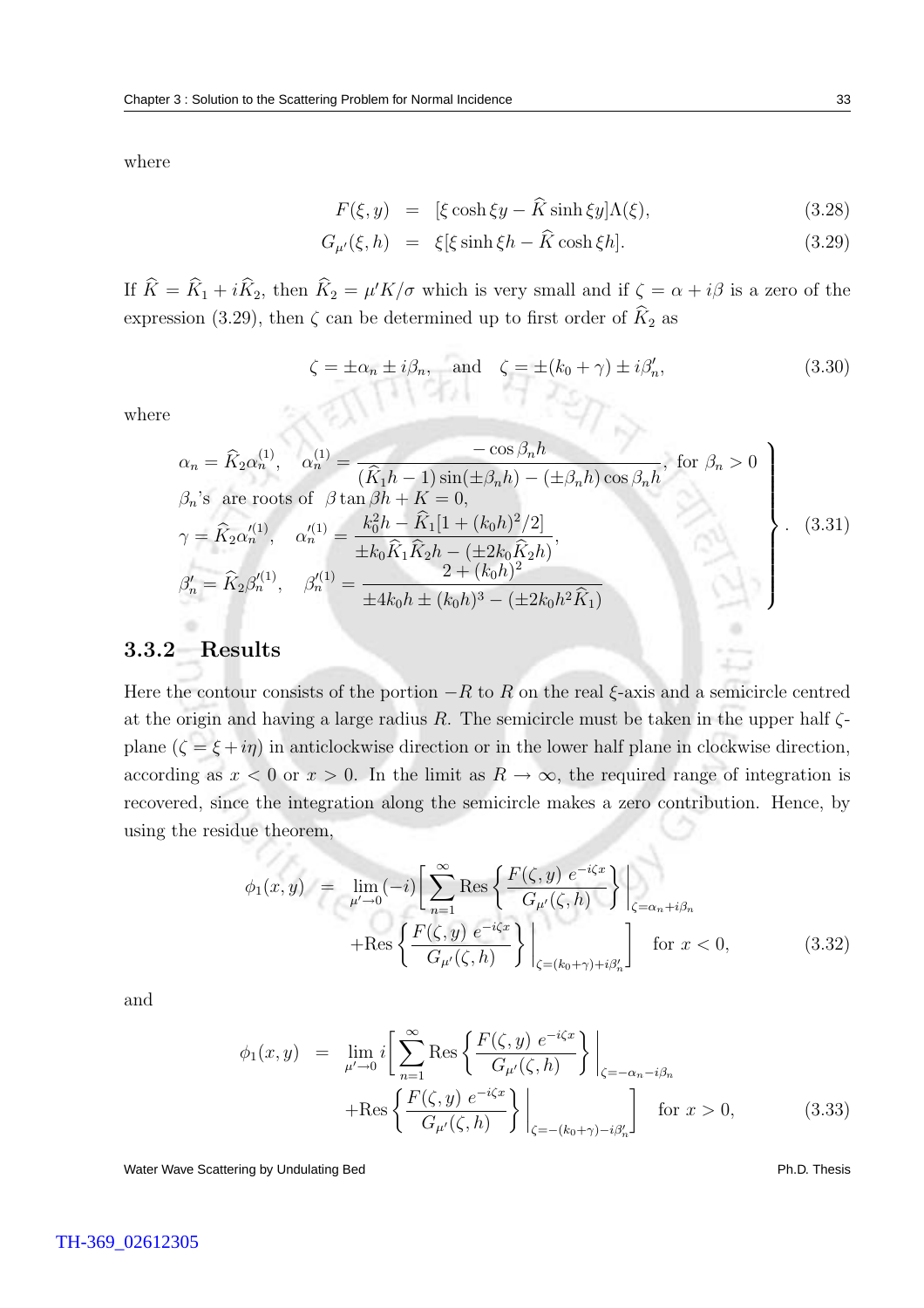which imply that

$$
\phi_1(x, y) = \lim_{\mu' \to 0} (-i) \sum_{n=1}^{\infty} \text{Res} \left\{ \frac{F(\zeta, y) e^{-i\zeta x}}{G_{\mu'}(\zeta, h)} \right\} \Big|_{\zeta = \alpha_n + i\beta_n} \n+ \frac{-2ik_0^2}{2k_0h + \sinh 2k_0h} \left\{ \int_{-\infty}^{\infty} c(x) e^{2ik_0x} dx \right\} \cosh k_0(h - y) e^{-ik_0x} \n\text{for } x < 0,
$$
\n(3.34)

and

$$
\phi_1(x, y) = \lim_{\mu' \to 0} i \sum_{n=1}^{\infty} \text{Res}\left\{\frac{F(\zeta, y) e^{-i\zeta x}}{G_{\mu'}(\zeta, h)}\right\}\Big|_{\zeta = -\alpha_n - i\beta_n}
$$
  
+ 
$$
\frac{2ik_0^2}{2k_0h + \sinh 2k_0h} \left\{\int_{-\infty}^{\infty} c(x) dx\right\} \cosh k_0(h - y) e^{ik_0x}
$$
  
for  $x > 0$ . (3.35)

The first term on right hand side of each of the equations (3.34) and (3.35) represents the non-propagating modes which decay rapidly away from the undulation and the second term represents a propagating mode from the region of the bed disturbance. Comparing the equations  $(3.34)$  and  $(3.35)$  with equation  $(2.12)$ , the reflection and transmission coefficients can, respectively, be written as

$$
R_1 = \frac{-2ik_0^2}{2k_0h + \sinh 2k_0h} \int_{-\infty}^{\infty} c(x)e^{2ik_0x} dx,
$$
\n(3.36)

and

$$
T_1 = \frac{2ik_0^2}{2k_0h + \sinh 2k_0h} \int_{-\infty}^{\infty} c(x)dx.
$$
 (3.37)

 $R_1$  and  $T_1$  obtained in equations (3.36) and (3.37) are same as equations (3.12) and (3.15) obtained in Section 3.2.

# 3.4 Solution by finite cosine transform technique

In the last two sections, we solved the BVP by utilising two different methods: one was Green's function and by a suitable application of Green's integral theorem, and the other Fourier transform technique. Here we consider the same boundary value problem and solve it by a different method. The reduced boundary value problem is solved by the help of finite cosine transform. By this method the expression for the first order correction to the potential is obtained. From the solution of the expression of the first order correction to the potential, the reflection and transmission coefficients are evaluated.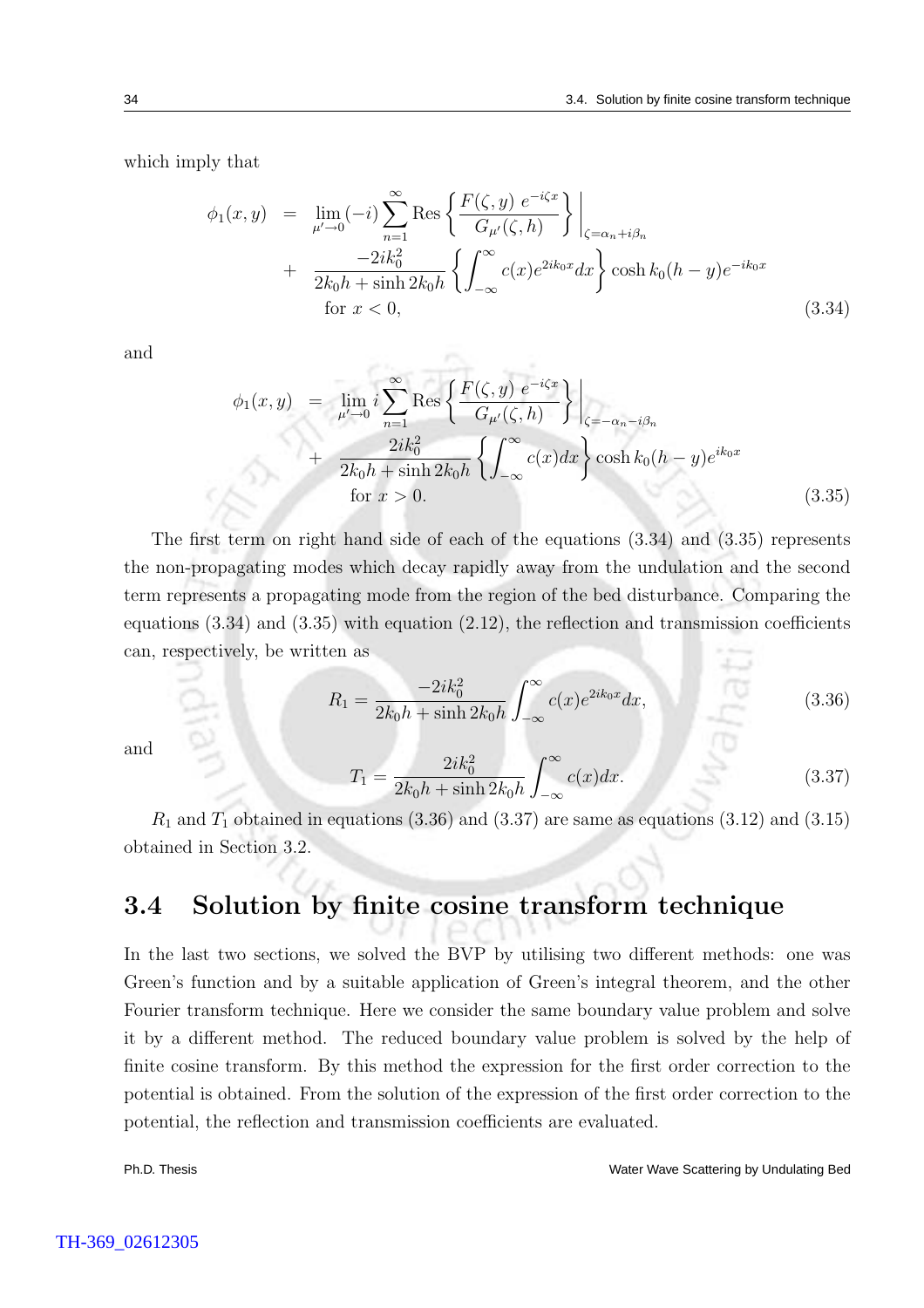#### 3.4.1 Solution procedure

Now, the reduced boundary value problem, described by equations (2.9) -(2.12), can be solved by introducing finite cosine transformation with respect to  $y$ , which is more appropriate than Fourier transformation which involves contour integration and related results regarding the path of integration which are cumbersome, as described in Davies and Heathershaw [19] and in the previous section.

Define the finite cosine transformation of  $\phi_1(x, y)$  with respect to y as

$$
F_{\kappa}(x) = \int_{h}^{0} \phi_1(x, y) \cos \kappa (h - y) dy,
$$
\n(3.38)

where  $\kappa$  is determined by equation (1.29).

The corresponding inverse transform (Miles [67]) is given by

$$
\phi_1(x,y) = \sum_{\kappa} \frac{4\kappa}{2\kappa h + \sin 2\kappa h} F_{\kappa}(x) \cos \kappa (h - y). \tag{3.39}
$$

where the summation is over the infinite, discrete set of positive real roots  $\kappa = k_n$ ,  $n =$  $1, 2, 3, \ldots$  of  $(1.29)$  and the imaginary root  $\kappa = -ik_0$ .

Applying finite cosine transform to equation (2.9) and then using the given conditions  $(2.10)$ ,  $(2.11)$  and  $(1.29)$ , we obtain the following second order ordinary differential equations

$$
F_n''(x) - k_n^2 F_n(x) = p(x),
$$
\n(3.40a)

and

$$
F_0''(x) - (-ik_0)^2 F_0(x) = p(x).
$$
\n(3.40b)

The above ordinary differential equations (3.40a) and (3.40b) can be solved successfully in the forms  $r^{\infty}$ 

$$
F_n(x) = -\frac{1}{2k_n} \int_{-\infty}^{\infty} e^{-k_n|x-\xi|} p(\xi) d\xi,
$$
\n(3.41a)

and

$$
F_0(x) = -\frac{1}{2\beta_0} \int_{-\infty}^{\infty} e^{-\beta_0 |x - \xi|} p(\xi) d\xi,
$$
 (3.41b)

where

$$
\beta_0 = -ik_0,\tag{3.42}
$$

if and only if we make an artificial assumption that  $k_0$  possesses a small positive imaginary part which will be taken to be zero (in eliminating sense) at the end of analysis.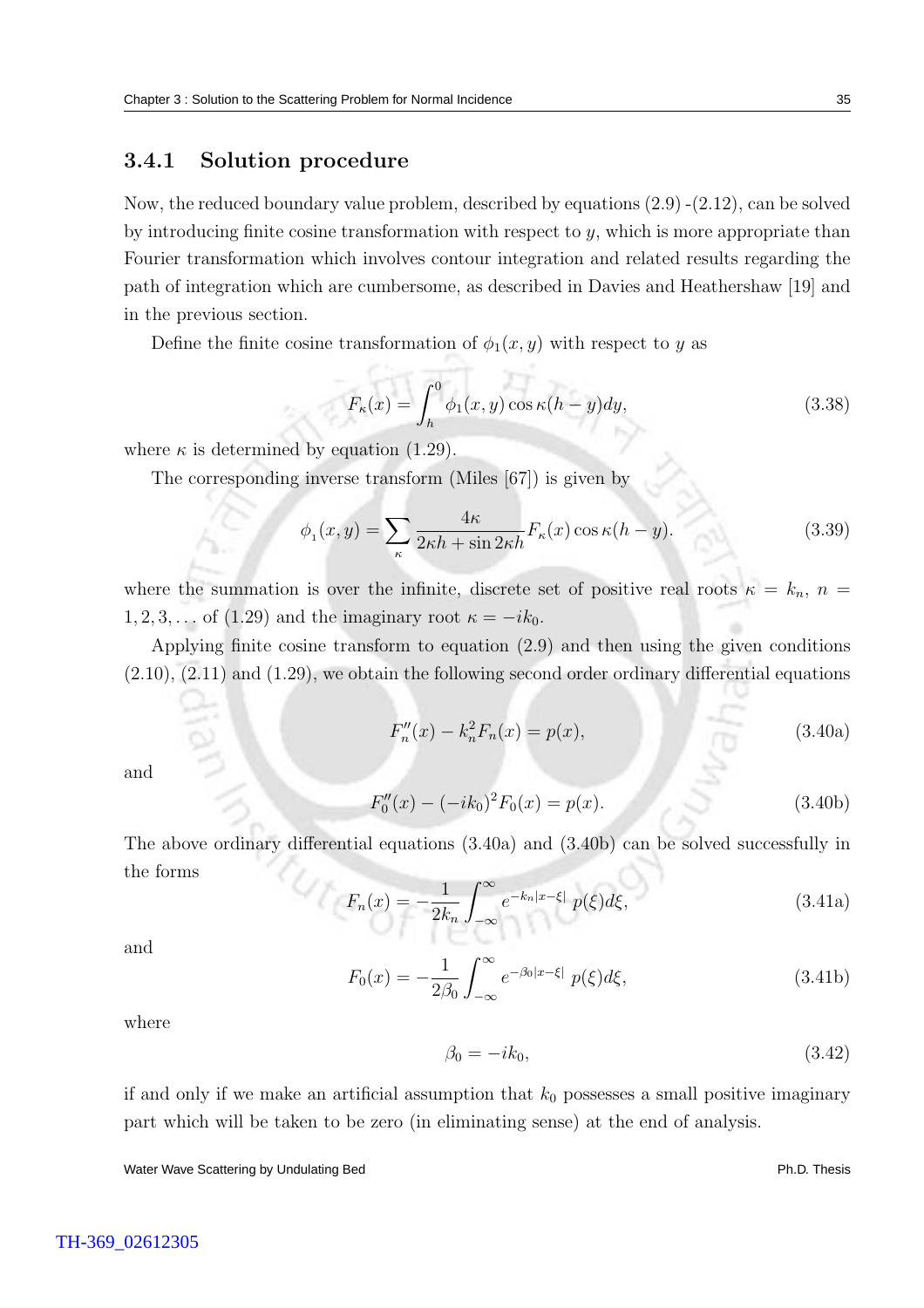Assuming  $k_0 = k_0^{(1)} + ik_0^{(2)}$  and substituting (3.41) in (3.39), we get

$$
\phi_1(x, y) = \sum_{n=1}^{\infty} \frac{(-2)}{2k_n h + \sin 2k_n h} \cos k_n (h - y) \int_{-\infty}^{\infty} e^{-k_n |x - \xi|} p(\xi) d\xi \n+ \frac{(-2i)}{2k_0 h + \sinh 2k_0 h} \cosh k_0 (h - y) \int_{-\infty}^{\infty} e^{i(k_0^{(1)} + ik_0^{(2)}) |x - \xi|} p(\xi) d\xi.
$$
\n(3.43)

$$
\Rightarrow \phi_1(x, y) = \sum_{n=1}^{\infty} \frac{(-2)}{2k_n h + \sin 2k_n h} \cos k_n (h - y) \int_{-\infty}^{\infty} e^{-k_n |x - \xi|} p(\xi) d\xi \n+ \frac{(-2i)}{2k_0 h + \sinh 2k_0 h} \cosh k_0 (h - y) \int_{-\infty}^{\infty} e^{\mp i (k_0^{(1)} + ik_0^{(2)}) |x - \xi|} p(\xi) d\xi, \ x \to \mp \infty.
$$
\n(3.44)

## 3.4.2 Reflection and transmission coefficients

Now taking  $k_0^{(2)} \to 0$  and comparing equation (3.44) with equation (2.12),

for  $x \to -\infty$ , the reflection coefficient can be written as

$$
R_1 = \frac{-2i}{2k_0h + \sinh 2k_0h} \int_{-\infty}^{\infty} e^{ik_0x} p(x) dx
$$
  
= 
$$
\frac{-2ik_0^2}{2k_0h + \sinh 2k_0h} \int_{-\infty}^{\infty} c(x) e^{2ik_0x} dx,
$$
 (3.45)

and for  $x \to +\infty$ , the transmission coefficient can be written as

$$
T_1 = \frac{-2i}{2k_0h + \sinh 2k_0h} \int_{-\infty}^{\infty} e^{-ik_0x} p(x) dx
$$
  
= 
$$
\frac{2ik_0^2}{2k_0h + \sinh 2k_0h} \int_{-\infty}^{\infty} c(x) dx.
$$
 (3.46)

The reflection and transmission coefficients obtained in equations (3.45) and (3.46) are same as equations (3.12) and (3.15) obtained by Green's function method.

# 3.5 Conclusion

In this chapter, the reduced boundary value problem for the first order correction of the potential for normal incidence is solved by using Green's function technique; Fourier transform technique and finite cosine transform technique. After obtaining the velocity potential, the reflection and transmission coefficients were obtained in terms of integrals involving the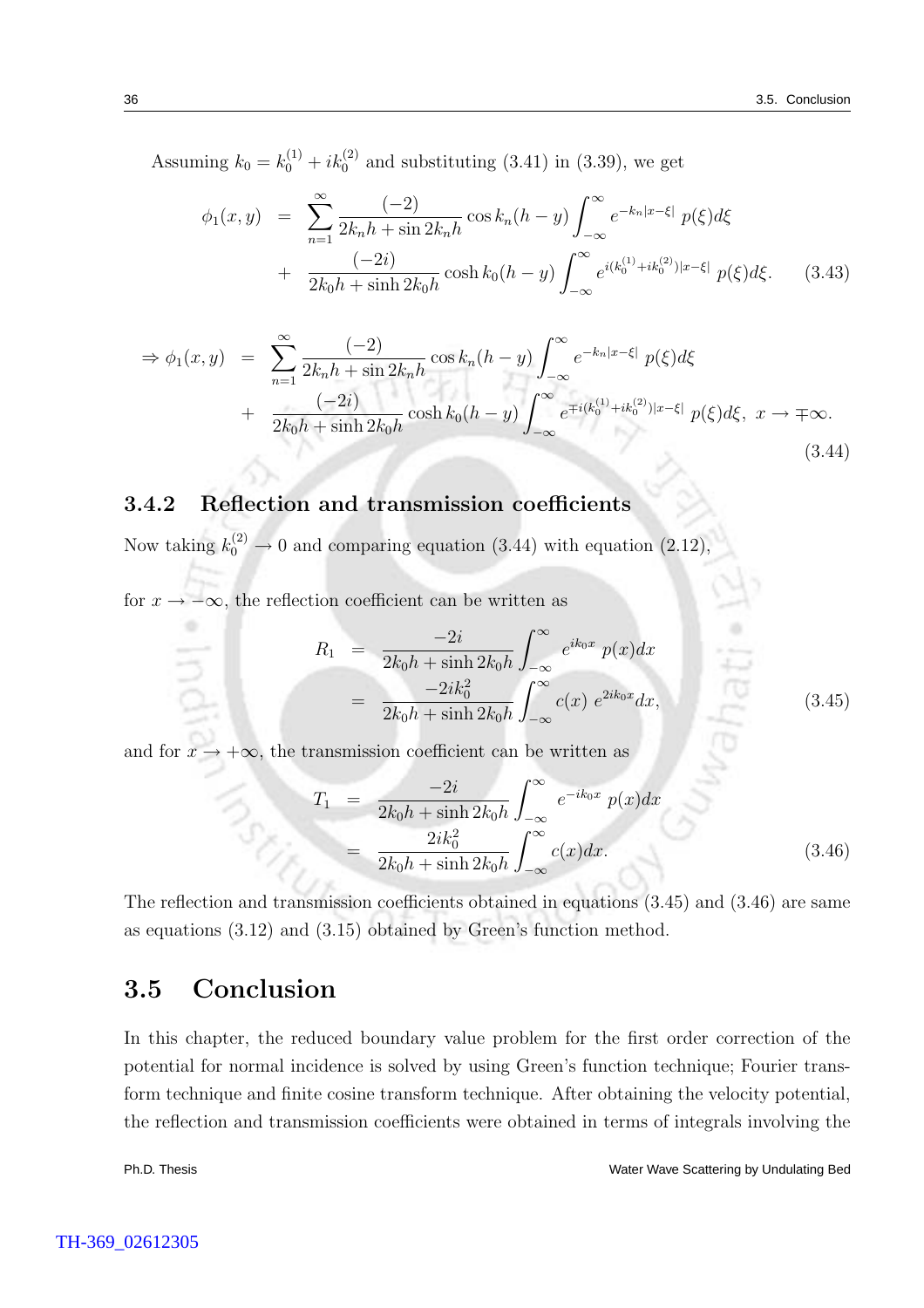shape function  $c(x)$ . These coefficients can be found out numerically once the shape function  $c(x)$  is known. In Chapter 5, we will consider different examples of the shape function to evaluate these coefficients numerically.

It is found that the results obtained for these coefficients, in terms of integrals involving the shape function  $c(x)$ , by the above three different methods are the same.

In the application of Fourier transform technique, by taking Fourier transform of  $\phi_1$  with respect to x to the BVP it is found that the integrand (in equations  $(3.26)$ ) and  $(3.27)$ ) contains certain singularities and hence residue theorem is used while employing contour integration to evaluate the integrals appearing in the first order correction of the potential. This technique has a more general approach than that employed by Davies and Heathershaw [19] to the problem of scattering of water waves by sinusoidal undulations on an otherwise flat bed.

On the other hand, the application of finite cosine transform technique of  $\phi_1$  does not involve the contour integration and the related results regarding the path of integration. This method also does not require determining a Green's function as was the case for the first method. Also, the use of this technique in obtaining the first-order potential, and hence the reflection and transmission coefficients, reduces the workload to a large extent. Hence, this technique has edge over the other two techniques.

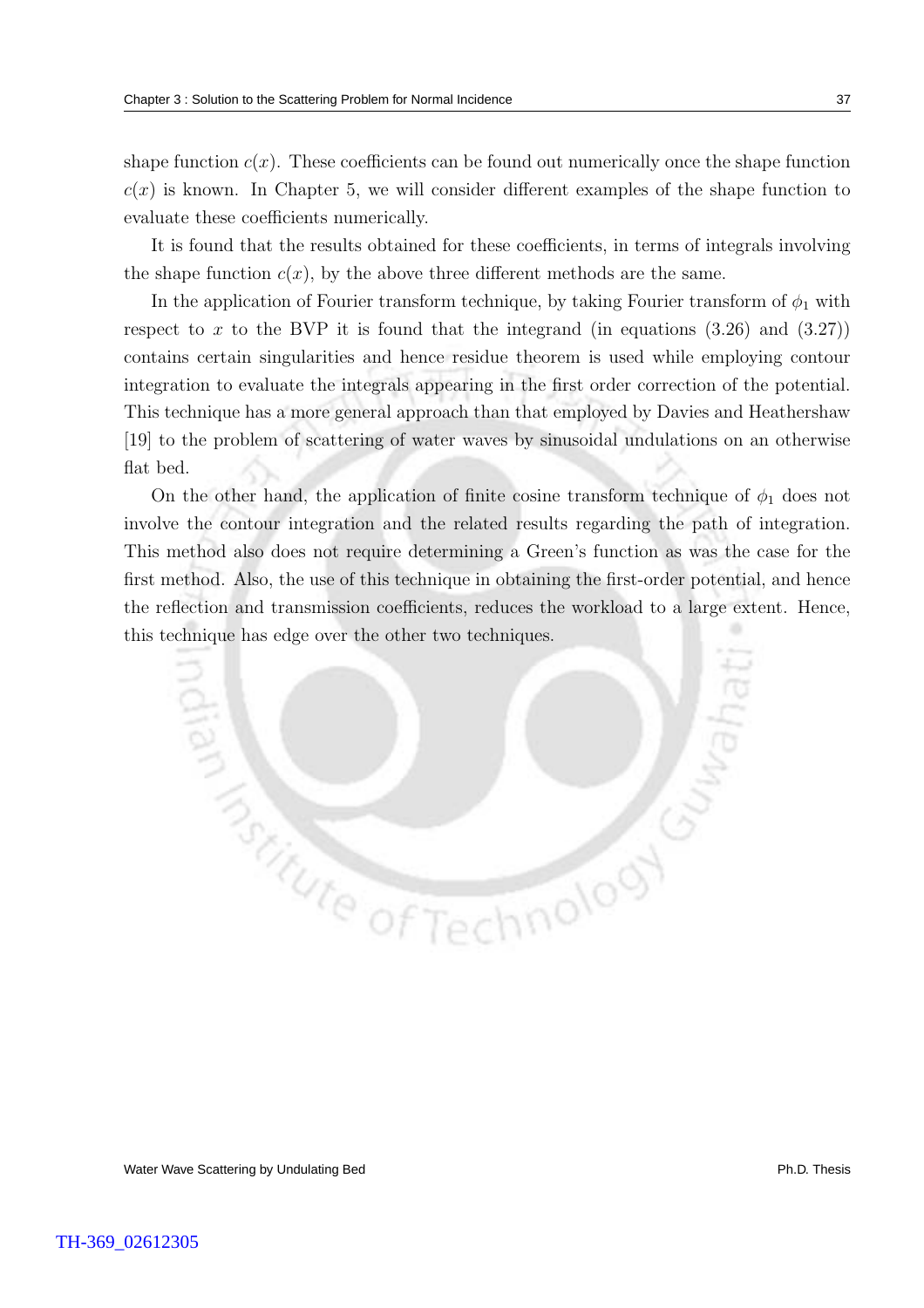# Chapter 4

# Solution to the Scattering Problem for Oblique Incidence

# 4.1 Introduction

In the last chapter we solved the problem of scattering of surface waves by small undulation of the bottom of a laterally unbounded sea, using linear water wave theory, for normal incidence using three different techniques, namely, Green's function and by a suitable application of Green's integral theorem; Fourier transform technique; and finite cosine transform. In the present chapter, we consider the same problem for oblique incidence and we solve it by these same three analytical methods. By these methods, the solution of the first order correction to the potential involved in the reduced boundary value problem is determined from which the quantities of physical interest namely, the reflection and transmission coefficients, are evaluated up to the first order of the small parameter  $\varepsilon$  in terms of integrals involving the shape function  $c(x)$ . the of Technology

## 4.2 Solution by Green's function technique

In this section, the simpler boundary value problem (equations (2.26)-(2.29)) for the oblique incidence of surface waves is solved by using Green's function and by a suitable application of Green's integral theorem and the solution for the first order correction to the potential is obtained from which the reflection and transmission coefficients are evaluated.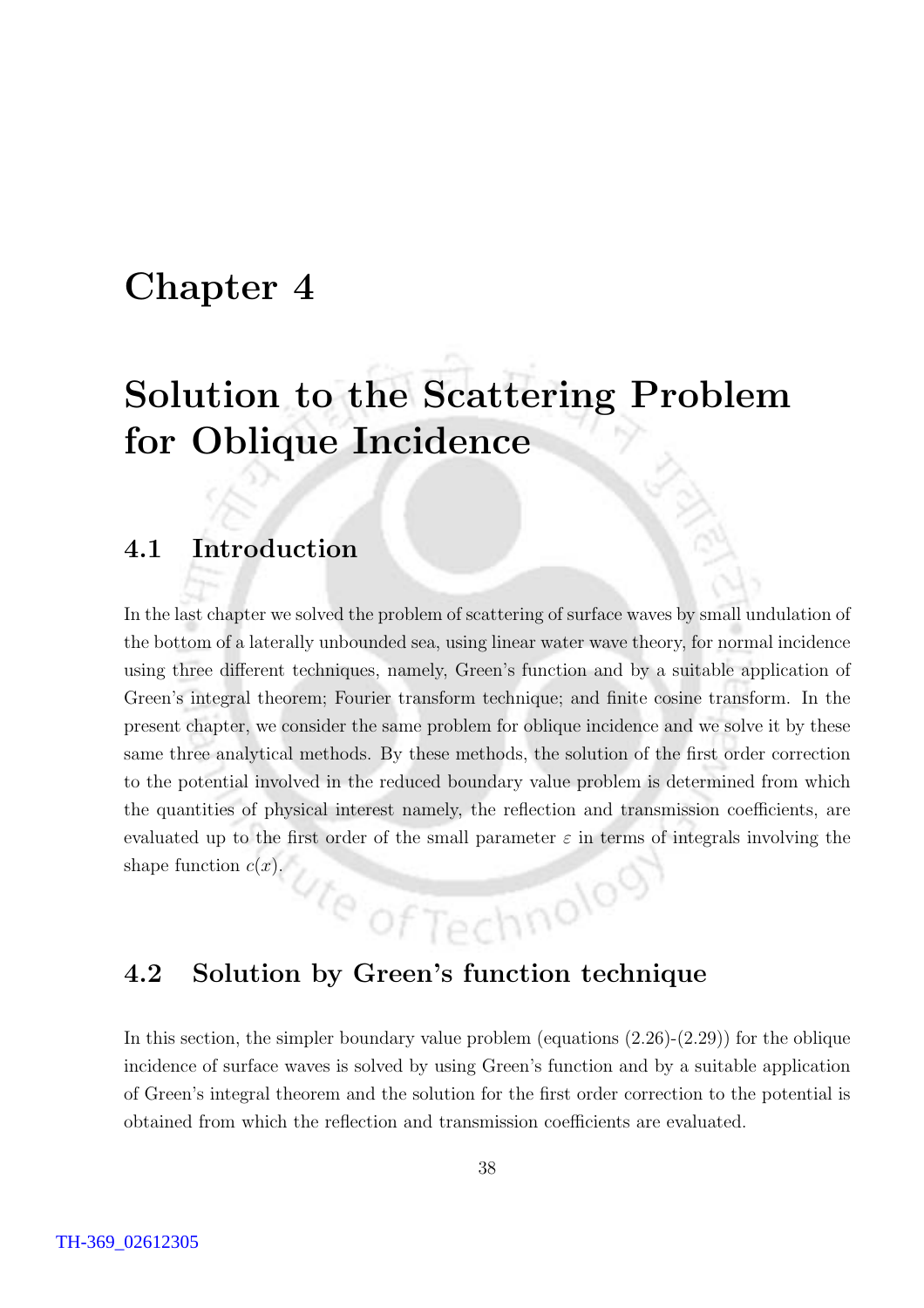### 4.2.1 Solution procedure

 $\Omega$ 

To solve this boundary value problem described by equations (2.26)-(2.29) we require the Green's function  $G(x, y; \xi, \eta)$  which satisfies the following equations:

$$
(\nabla^2 - \nu^2)G = 0 \quad \text{in} \quad -\infty < x < \infty, \ 0 < y < h,\tag{4.1}
$$

except at  $(\xi, \eta)$  where  $0 < \eta < h$ ,

$$
\frac{\partial G}{\partial y} + KG = 0 \quad \text{on} \quad y = 0,\tag{4.2}
$$

$$
\frac{\partial G}{\partial y} = 0 \qquad \text{on } y = h,\tag{4.3}
$$

$$
G \sim \ln r \qquad \qquad \text{as} \ \ r = \{ (x - \xi)^2 + (y - \eta)^2 \}^{1/2} \to 0,
$$
 (4.4)

$$
G \sim \text{multiple of } \cosh k_0 (h - y) e^{i\mu |x - \xi|} \quad \text{as} \quad |x - \xi| \to \infty. \tag{4.5}
$$

The condition (4.5) implies that G represents an outgoing wave as  $|x-\xi| \to \infty$ . Based on the solution given by Heins [34], we obtain the solution for the BVP (equations  $(4.1)$  -  $(4.5)$ ) as

$$
G(x, y; \xi, \eta) = \frac{-4\pi i \sec \theta \cosh k_0 (h - y) \cosh k_0 (h - \eta) e^{i\mu |x - \xi|}}{2k_0 h + \sinh 2k_0 h} - \sum_{n=1}^{\infty} \frac{4\pi k_n \cos k_n (h - y) \cos k_n (h - \eta) e^{-\sqrt{(k_n^2 + \nu^2)} |x - \xi|}}{(2k_n h + \sin 2k_n h)\sqrt{k_n^2 + \nu^2}}, \qquad (4.6)
$$

where  $k_n$  are real and positive roots of the equation (1.29).

The behaviour of G when  $|x| \to \infty$  is given by the first term of the equation (4.6). We now apply the Green's integral theorem to  $\phi_1(x, y)$  and  $G(x, y; \xi, \eta)$  in the form

$$
\int_C \left( \phi_1 \frac{\partial G}{\partial n} - G \frac{\partial \phi_1}{\partial n} \right) ds = 0,
$$
\n(4.7)

where C is a closed contour in the xy-plane consisting of the lines  $y = 0, y = h \ (-X \le x \le y)$ X),  $x = \pm X$  ( $0 \le y \le h$ ) and a small circle of radius  $\delta$  with centre at  $(\xi, \eta)$ , as was shown in Figure 3.1, and ultimately letting  $X \to \infty$  and  $\delta \to 0$ .

Evaluating the integral equation (4.7) over the contour following the same procedure described in Section 3.2 the results of the integral equation (4.7) will give rise the determination of  $\phi_1$  as:  $\overline{r}$ 

$$
\phi_1(\xi, \eta) = \frac{1}{2\pi} \int_{-\infty}^{\infty} G(x, h; \xi, \eta) V(x) dx,
$$
\n(4.8)

which solves the boundary value problem for  $\phi_1(x, y)$ .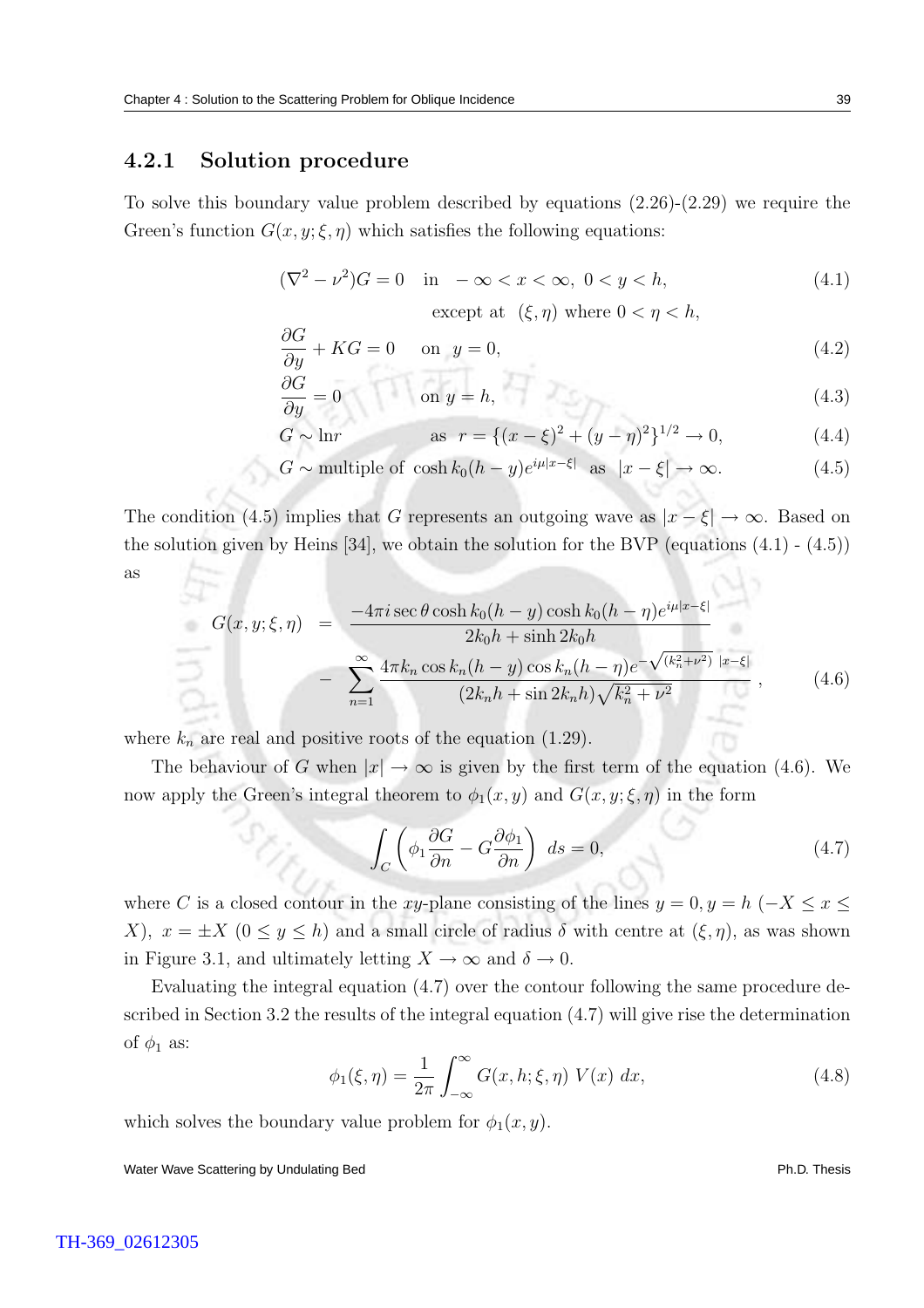#### 4.2.2 Reflection and transmission coefficients

The first order reflection and transmission coefficients  $R_1$  and  $T_1$  appearing in the BVP (equations (2.26)-(2.29)) are now obtained by letting  $\xi \to \pm \infty$  and using the far-field condition (2.29) (with  $(x, y)$  replaced by  $(\xi, \eta)$ ) in equation (4.8). For this, from equation (4.6) we require the result

$$
G(x, y; \xi, \eta) = \frac{-4\pi i \sec \theta \cosh k_0 (h - y) \cosh k_0 (h - \eta) e^{i\mu |x - \xi|}}{2k_0 h + \sinh 2k_0 h} \text{ as } |x - \xi| \to \infty.
$$
 (4.9)

To find  $R_1$ , we note from equations  $(2.29)$  and  $(4.9)$ , respectively, that

$$
\phi_1(\xi, \eta) = R_1 \cosh k_0 (h - \eta) e^{-i\mu\xi} \quad \text{as} \quad \xi \to -\infty \;, \tag{4.10}
$$
\n
$$
-4\pi i \cos \theta \cosh k_0 (h - \eta) e^{i\mu(x - \xi)}
$$

$$
G(x, h; \xi, \eta) = \frac{-4\pi i \sec \theta \cosh k_0 (h - \eta) e^{i\mu(x - \xi)}}{2k_0 h + \sinh 2k_0 h} \quad \text{as} \quad \xi \to -\infty. \tag{4.11}
$$

Substituting equations  $(4.10)$  and  $(4.11)$  in equation  $(4.8)$ , we obtain

$$
R_1 = \frac{-2i \sec \theta}{2k_0 h + \sinh 2k_0 h} \int_{-\infty}^{\infty} e^{i\mu x} V(x) dx
$$
  
= 
$$
\frac{-2ik_0^2 \sec \theta \cos 2\theta}{2k_0 h + \sinh 2k_0 h} \int_{-\infty}^{\infty} c(x) e^{2i\mu x} dx.
$$
 (4.12)

To find  $T_1$ , we note from equations (2.29) and (4.9), respectively, that

$$
\phi_1(\xi, \eta) = T_1 \cosh k_0 (h - \eta) e^{i\mu \xi} \quad \text{as} \quad \xi \to \infty \tag{4.13}
$$

$$
G(x, h; \xi, \eta) = \frac{-4\pi i \sec \theta \cosh k_0 (h - \eta) e^{-i\mu(x - \xi)}}{2k_0 h + \sinh 2k_0 h} \quad \text{as} \quad \xi \to \infty. \tag{4.14}
$$

Substituting equations  $(4.13)$  and  $(4.14)$  in equation  $(4.8)$ , we obtain

s.

$$
T_1 = \frac{-2i \sec \theta}{2k_0 h + \sinh 2k_0 h} \int_{-\infty}^{\infty} e^{-i\mu x} V(x) dx
$$
  
= 
$$
\frac{2ik_0^2 \sec \theta}{2k_0 h + \sinh 2k_0 h} \int_{-\infty}^{\infty} c(x) dx.
$$
 (4.15)

The results (4.12) and (4.15) may be interpreted as the results obtained by Miles [68] and Mandal and Basu [53] for the case of absence of surface tension.

As the expression of  $R_1$  contains a cos 2 $\theta$  term, then for the oblique incidence at  $\theta = \frac{\pi}{4}$ 4 of wave train, the reflection coefficient  $R_1$  up to the first order vanishes independently of the shape of bottom undulation, as also mentioned by Miles [68] and Mandal and Basu [53].

Also the results for normal incidence can be obtained by putting  $\theta = 0$ .

The reflection and transmission coefficients can be evaluated from equations (4.12) and (4.15) once the shape function  $c(x)$  is known.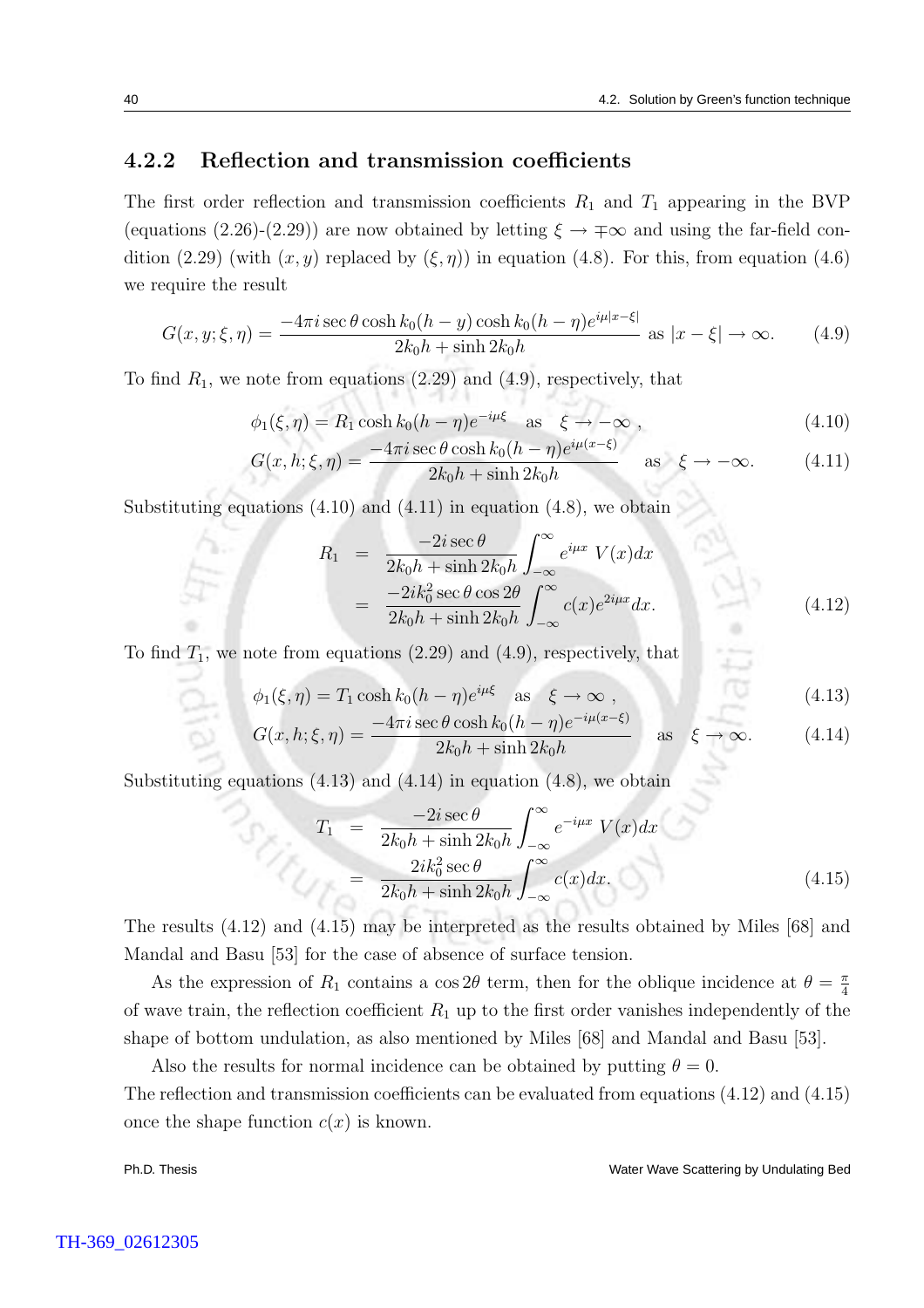## 4.3 Solution by Fourier transform technique

In the previous section, we solved the boundary value problem (equations  $(2.26)-(2.29)$ ) by using Green's function and by a suitable application of Green's integral theorem. Now we consider the same problem and solve it by a different analytical method: Fourier transform technique. Due to the presence of singularities in the integrals appearing in the first order correction of the potential, residue theorem is employed while performing the contour integration. From the solution of the first-order correction to the potential, the reflection and transmission coefficients are evaluated.

#### 4.3.1 Solution procedure

To solve this boundary value problem for the determination of  $\phi_1$  we now assume that  $\phi_1$ is such that the Fourier transform of  $\phi_1$ , denoted by  $\overline{\phi}_1$ , is given by equation (3.16) and its inverse is given by equation (3.17).

Now, taking Fourier transform of the governing equation (2.26) and the boundary conditions  $(2.27)$  and  $(2.28)$  with respect to the horizontal space variable x, we obtain

$$
\frac{\partial^2 \overline{\phi}_1}{\partial y^2} - \hat{\xi}^2 \overline{\phi}_1 = 0 \quad \text{in } -\infty < \xi < \infty, \ 0 \le y \le h,\tag{4.16}
$$

$$
\frac{\partial \phi_1}{\partial y} + K \overline{\phi}_1 = 0 \quad \text{on } y = 0,
$$
\n(4.17)

$$
\frac{\partial \overline{\phi}_1}{\partial y} = \Lambda(\xi) \qquad \text{on } y = h,
$$
\n(4.18)

where  $\widehat{\xi}^2 = \xi^2 + \nu^2$  and

$$
\Lambda(\xi) = \int_{-\infty}^{\infty} V(x)e^{i\xi x} dx,
$$
\n(4.19)

with  $V(x)$  given by equation (2.28).

The solution of (4.16) is given by

$$
\overline{\phi}_1(\xi, y) = C_3(\xi) \cosh \widehat{\xi} y + C_4(\xi) \sinh \widehat{\xi} y.
$$
\n(4.20)

Applying the boundary condition (4.17) to (4.20), we obtain

$$
C_4(\xi) = \frac{-KC_1}{\hat{\xi}} \,. \tag{4.21}
$$

Applying the boundary condition (4.18) to (4.20), we obtain

$$
C_3(\xi) = \frac{\Lambda(\xi)}{\hat{\xi}\sinh\xi h - K\cosh\hat{\xi}h} \,. \tag{4.22}
$$

Water Wave Scattering by Undulating Bed Ph.D. Thesis and Ph.D. Thesis and Ph.D. Thesis

#### TH-369\_02612305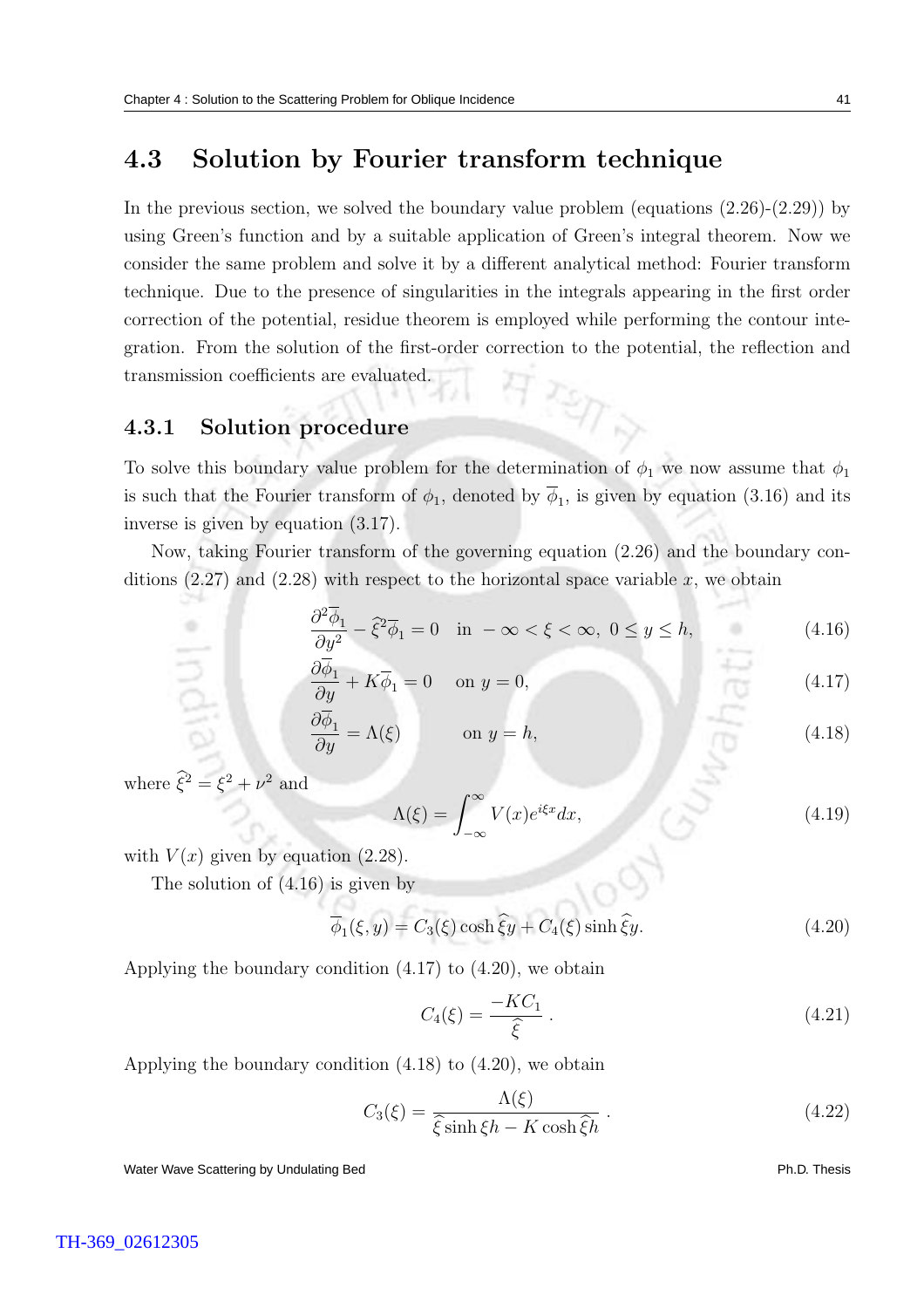Substituting the values of  $C_3$  and  $C_4$  in the equation of (4.20) we obtain

$$
\overline{\phi}_1(\xi, y) = \frac{\widehat{\xi}\cosh\widehat{\xi}y - K\sinh\widehat{\xi}y}{\widehat{\xi}[\widehat{\xi}\sinh\widehat{\xi}h - K\cosh\widehat{\xi}h]} \Lambda(\xi).
$$
\n(4.23)

Taking inverse Fourier transform, the solution for the velocity potential can be written in the form

$$
\phi_1(x,y) = \frac{1}{2\pi} \int_{-\infty}^{\infty} \frac{\hat{\xi} \cosh \hat{\xi} y - K \sinh \hat{\xi} y}{\hat{\xi} [\hat{\xi} \sinh \hat{\xi} h - K \cosh \hat{\xi} h]} \Lambda(\xi) e^{-i\xi x} d\xi.
$$
 (4.24)

We now obtain the final result from (4.24) by contour integration using the residue theorem as done previously.

Here also we observe that the equation (4.24) has certain singularities (lying on the  $\xi$ axis) other than  $\hat{\xi} = 0$ . Replacing K by  $\hat{K}$  (as defined in Section 3.3) in equation (4.24), the singularities of  $(4.24)$  are displaced off the  $\xi$ -axis to the upper and the lower half planes. Hence, we write

$$
\phi_1(x, y) = \lim_{\mu' \to 0} \frac{1}{2\pi} \int_{-\infty}^{\infty} \frac{F(\hat{\xi}, y)}{G_{\mu'}(\hat{\xi}, h)} e^{-i\xi x} d\xi,
$$
\n(4.25)

where

$$
F(\hat{\xi}, y) = [\hat{\xi}\cosh \hat{\xi}y - \hat{K}\sinh \hat{\xi}y]\Lambda(\xi), \qquad (4.26)
$$

$$
G_{\mu'}(\hat{\xi},h) = \hat{\xi}\left[\hat{\xi}\sinh\hat{\xi}h - \hat{K}\cosh\hat{\xi}h\right].\tag{4.27}
$$

If  $\hat{K} = \hat{K}_1 + i\hat{K}_2$ , and if  $\hat{\zeta} = \alpha + i\beta$  is a zero of the expression (4.27), then  $\hat{\zeta}$  can be determined as

$$
\hat{\zeta} = \pm \alpha_n \pm i\beta_n, \quad \text{and} \quad \hat{\zeta} = \pm (k_0 + \gamma) \pm i\beta_n', \tag{4.28}
$$

where  $\alpha_n, \beta_n, \gamma$  and  $\beta'_n$  are given by equation (3.31).

Substituting  $\hat{\zeta} = \pm \sqrt{\frac{\hat{\zeta} - \hat{\zeta}}{T}}$  $\overline{\zeta^2+\nu^2}$ , then the roots  $\hat{\zeta}=\pm\alpha_n\pm i\beta_n$  give

$$
\zeta \approx \pm \sqrt{-(\beta_n^2 + \nu^2) \pm i \hat{K}_2(2\alpha_n^{\prime(1)}\beta_n)} \quad \text{up to the first order of } \hat{K}_2
$$
\n
$$
\Rightarrow \quad \zeta \approx \pm i s_n \text{ as } \mu' \to 0, \text{ where } s_n = \sqrt{\beta_n^2 + \nu^2}, \tag{4.29}
$$

and the roots  $\hat{\zeta} = \pm (k_0 + \gamma) \pm i \beta_n'$  give

$$
\zeta \approx \pm k_0 \cos \theta = \pm \mu \quad \text{up to the first order of } \hat{K}_2 \text{ and when } \mu' \to 0. \tag{4.30}
$$

Ph.D. Thesis Water Wave Scattering by Undulating Bed

#### TH-369\_02612305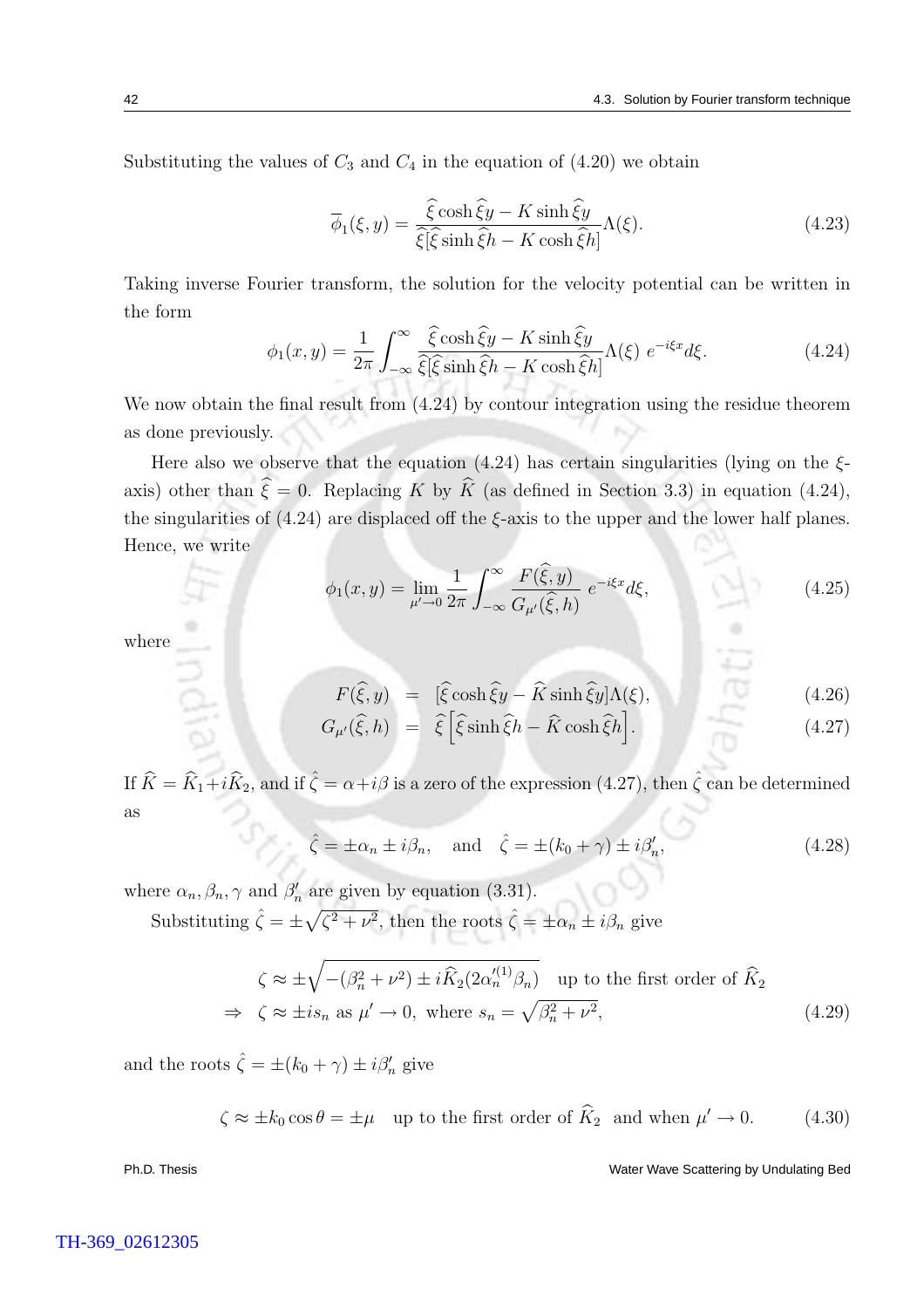### 4.3.2 Results

We now consider the same contour as described in Section 3.3 and perform the integration along it. Then, by using the residue theorem,

$$
\phi_1(x, y) = \lim_{\mu' \to 0} (-i) \left[ \sum_{n=1}^{\infty} \text{Res} \left\{ \frac{F(\hat{\zeta}, y) e^{-i\zeta x}}{G_{\mu'}(\hat{\zeta}, h)} \right\} \Big|_{\zeta = i s_n} + \text{Res} \left\{ \frac{F(\hat{\zeta}, y) e^{-i\zeta x}}{G_{\mu'}(\hat{\zeta}, h)} \right\} \Big|_{\zeta = \mu} \right] \text{ for } x < 0,
$$
\n(4.31)

and

$$
\phi_1(x, y) = \lim_{\mu' \to 0} i \left[ \sum_{n=1}^{\infty} \text{Res} \left\{ \frac{F(\hat{\zeta}, y) e^{-i\zeta x}}{G_{\mu'}(\hat{\zeta}, h)} \right\} \Big|_{\zeta = -is_n} + \text{Res} \left\{ \frac{F(\hat{\zeta}, y) e^{-i\zeta x}}{G_{\mu'}(\hat{\zeta}, h)} \right\} \Big|_{\zeta = -\mu} \right] \text{ for } x > 0,
$$
\n(4.32)

which imply that

$$
\phi_1(x, y) = \lim_{\mu' \to 0} (-i) \sum_{n=1}^{\infty} \text{Res} \left\{ \frac{F(\hat{\zeta}, y) e^{-i\zeta x}}{G_{\mu'}(\hat{\zeta}, h)} \right\} \Big|_{\zeta = i s_n}
$$
  
+ 
$$
\frac{-2ik_0^2 \sec \theta \cos 2\theta}{2k_0 h + \sinh 2k_0 h} \left\{ \int_{-\infty}^{\infty} c(x) e^{2i\mu x} dx \right\} \cosh k_0 (h - y) e^{-i\mu x}
$$
  
for  $x < 0$ , (4.33)

and

$$
\phi_1(x, y) = \lim_{\mu' \to 0} i \sum_{n=1}^{\infty} \text{Res} \left\{ \frac{F(\hat{\zeta}, y) e^{-i\zeta x}}{G_{\mu'}(\hat{\zeta}, h)} \right\} \Big|_{\zeta = -is_n}
$$
  
+ 
$$
\frac{2ik_0^2 \sec \theta}{2k_0 h + \sinh 2k_0 h} \left\{ \int_{-\infty}^{\infty} c(x) dx \right\} \cosh k_0 (h - y) e^{i\mu x}
$$
  
for  $x > 0$ . (4.34)

The first term on right hand side of each of the equations (4.33) and (4.34) represents the non-propagating modes which decay rapidly away from the undulation and the second term represents a propagating mode from the region of the bed disturbance. Comparing equations  $(4.33)$  and  $(4.34)$  with equation  $(2.29)$ , the reflection and transmission coefficients can, respectively, be written as

$$
R_1 = \frac{-2ik_0^2 \sec \theta \cos 2\theta}{2k_0 h + \sinh 2k_0 h} \int_{-\infty}^{\infty} c(x)e^{2i\mu x} dx,
$$
\n(4.35)

Water Wave Scattering by Undulating Bed **Ph.D. Thesis** Ph.D. Thesis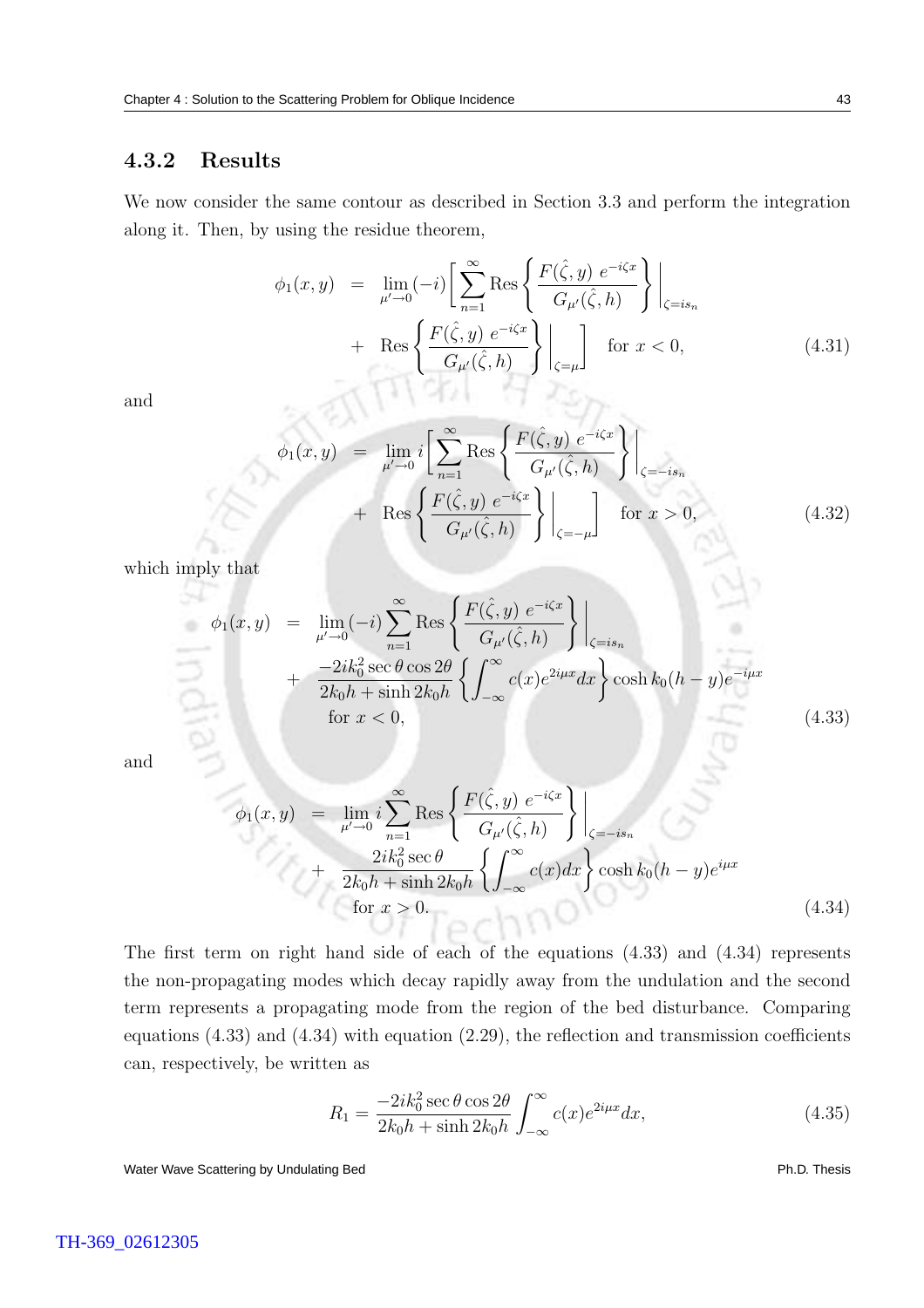and

$$
T_1 = \frac{2ik_0^2 \sec \theta}{2k_0 h + \sinh 2k_0 h} \int_{-\infty}^{\infty} c(x) dx.
$$
 (4.36)

These results  $(4.35)$  and  $(4.36)$  are same as the results  $(4.12)$  and  $(4.15)$  obtained by Green's function technique.

## 4.4 Solution by finite cosine transform technique

In the last two sections, we considered the boundary value problem (equations  $(2.26)-(2.29)$ ) of scattering of surface waves by small undulation of the bottom of a laterally unbounded sea using linear water wave theory for oblique incidence and solved it by two different methods, namely Green's function technique and Fourier transform technique. Now we consider the same problem as in the previous sections and solve it by using finite cosine transform. By this method we obtain the first-order correction to the potential. Consequently, the reflection and transmission coefficients are evaluated.

#### 4.4.1 Solution procedure

Now, the above reduced boundary value problem, described by equations  $(2.26)-(2.29)$ , can be solved by introducing finite cosine transformation with respect to  $y$ , which is more appropriate than Fourier transformation which involves contour integration and related results regarding the path of integration which are cumbersome, as described in Davies and Heathershaw  $[19]$ .

Define the finite cosine transformation of  $\phi_1(x, y)$  with respect to y as

$$
F_{\kappa}(x) = \int_{h}^{0} \phi_1(x, y) \cos \kappa (h - y) dy,
$$
\n(4.37)

where  $\kappa$  is determined by the equation (1.29).

The corresponding inverse transform (Miles [67]) is given by

$$
\phi_1(x,y) = \sum_{\kappa} \frac{4\kappa}{2\kappa h + \sin 2\kappa h} F_{\kappa}(x) \cos \kappa (h - y), \tag{4.38}
$$

where the summation is over the infinite, discrete set of positive real roots  $\kappa = k_n$ ,  $n =$  $1, 2, 3, \ldots$  of  $(1.29)$  and the imaginary root  $\kappa = -ik_0$ .

Applying finite cosine transform to equation (2.26) and then using the given conditions  $(2.27), (2.28)$  and  $(1.29),$  we obtain the following second order ordinary differential equations

$$
F_n''(x) - (k_n^2 + \nu^2) F_n(x) = V(x), \tag{4.39a}
$$

Ph.D. Thesis Water Wave Scattering by Undulating Bed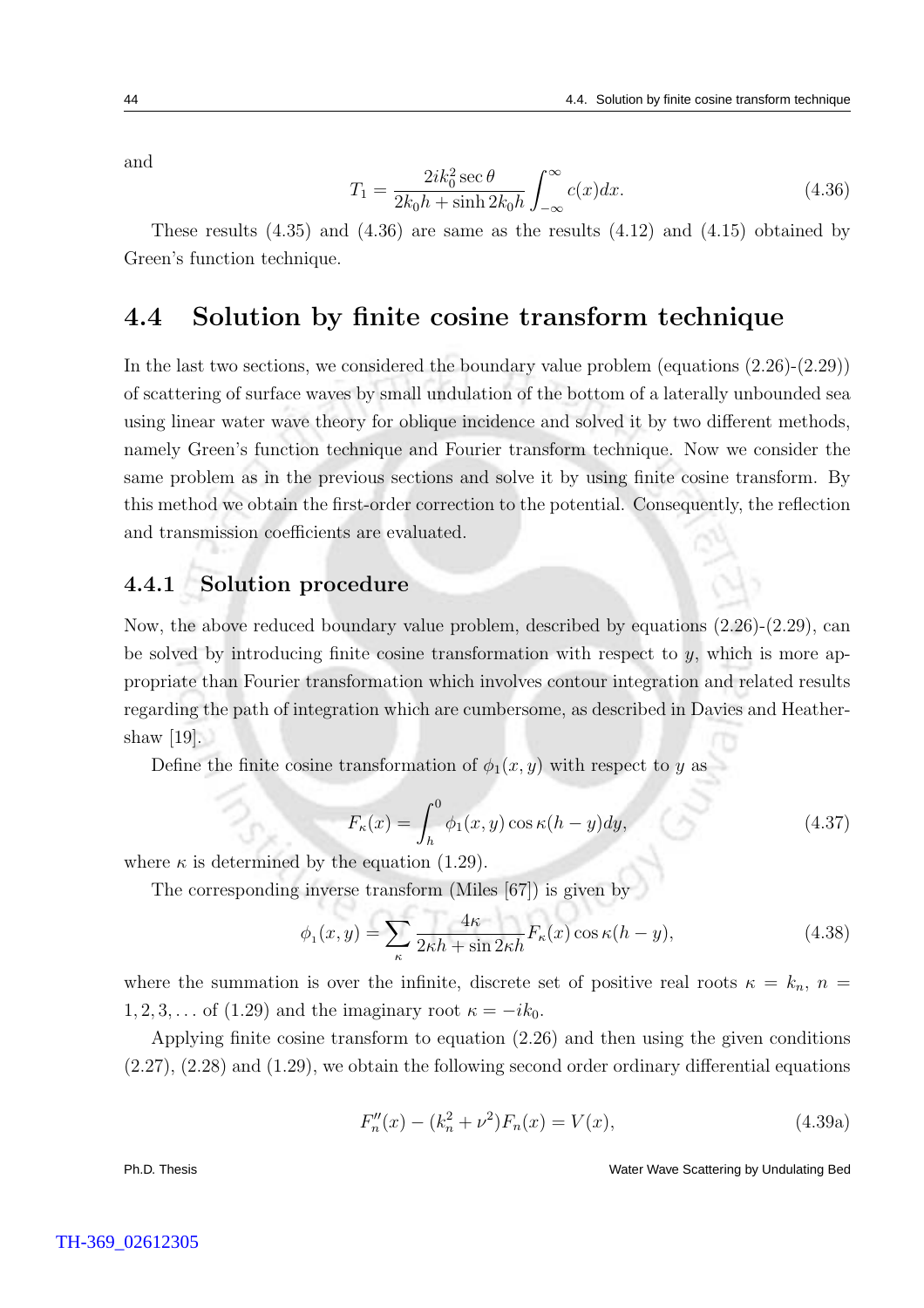and

$$
F_0''(x) - (\nu^2 - k_0^2)F_0(x) = V(x).
$$
\n(4.39b)

The above ordinary differential equations (4.39a) and (4.39b) can be solved successfully in the forms

$$
F_n(x) = -\frac{1}{2\beta_n} \int_{-\infty}^{\infty} e^{-\beta_n |x-\xi|} V(\xi) d\xi,
$$
\n(4.40a)

and

$$
F_0(x) = -\frac{1}{2\beta_0} \int_{-\infty}^{\infty} e^{-\beta_0 |x - \xi|} V(\xi) d\xi,
$$
 (4.40b)

where

$$
\beta_n = (k_n^2 + \nu^2)^{1/2},\tag{4.41a}
$$

and

$$
\beta_0 = -i(k_0^2 - \nu^2)^{1/2} = -i\mu,
$$
\n(4.41b)

if and only if we make an artificial assumption that  $\mu$  possesses a small positive imaginary part which will be taken to be zero at the end of analysis.

Assuming  $\mu = \mu_1 + i\mu_2$  and substituting (4.40) in (4.38), we get

$$
\phi_1(x, y) = \sum_{n=1}^{\infty} \frac{(-2k_n)}{\beta_n(2k_n h + \sin 2k_n h)} \cos k_n (h - y) \int_{-\infty}^{\infty} e^{-\beta_n |x - \xi|} V(\xi) d\xi
$$
  
+ 
$$
\frac{(-2ik_0)}{(2k_0 h + \sinh 2k_0 h)} \cosh k_0 (h - y) \frac{1}{(\mu_1 + i\mu_2)}
$$
  
 
$$
\times \int_{-\infty}^{\infty} e^{i(\mu_1 + i\mu_2)|x - \xi|} V(\xi) d\xi.
$$
  

$$
\Rightarrow \phi_1(x, y) = \sum_{n=1}^{\infty} \frac{(-2k_n)}{\beta_n(2k_n h + \sin 2k_n h)} \cos k_n (h - y) \int_{-\infty}^{\infty} e^{-\beta_n |x - \xi|} V(\xi) d\xi
$$
  
+ 
$$
\frac{(-2ik_0)}{(2k_0 h + \sinh 2k_0 h)} \cosh k_0 (h - y) \frac{1}{(\mu_1 + i\mu_2)}
$$
  

$$
\times \int_{-\infty}^{\infty} e^{\mp i(\mu_1 + i\mu_2)(x - \xi)} V(\xi) d\xi, \qquad x \to \mp \infty.
$$
 (4.43)

Water Wave Scattering by Undulating Bed **Ph.D. Thesis** Ph.D. Thesis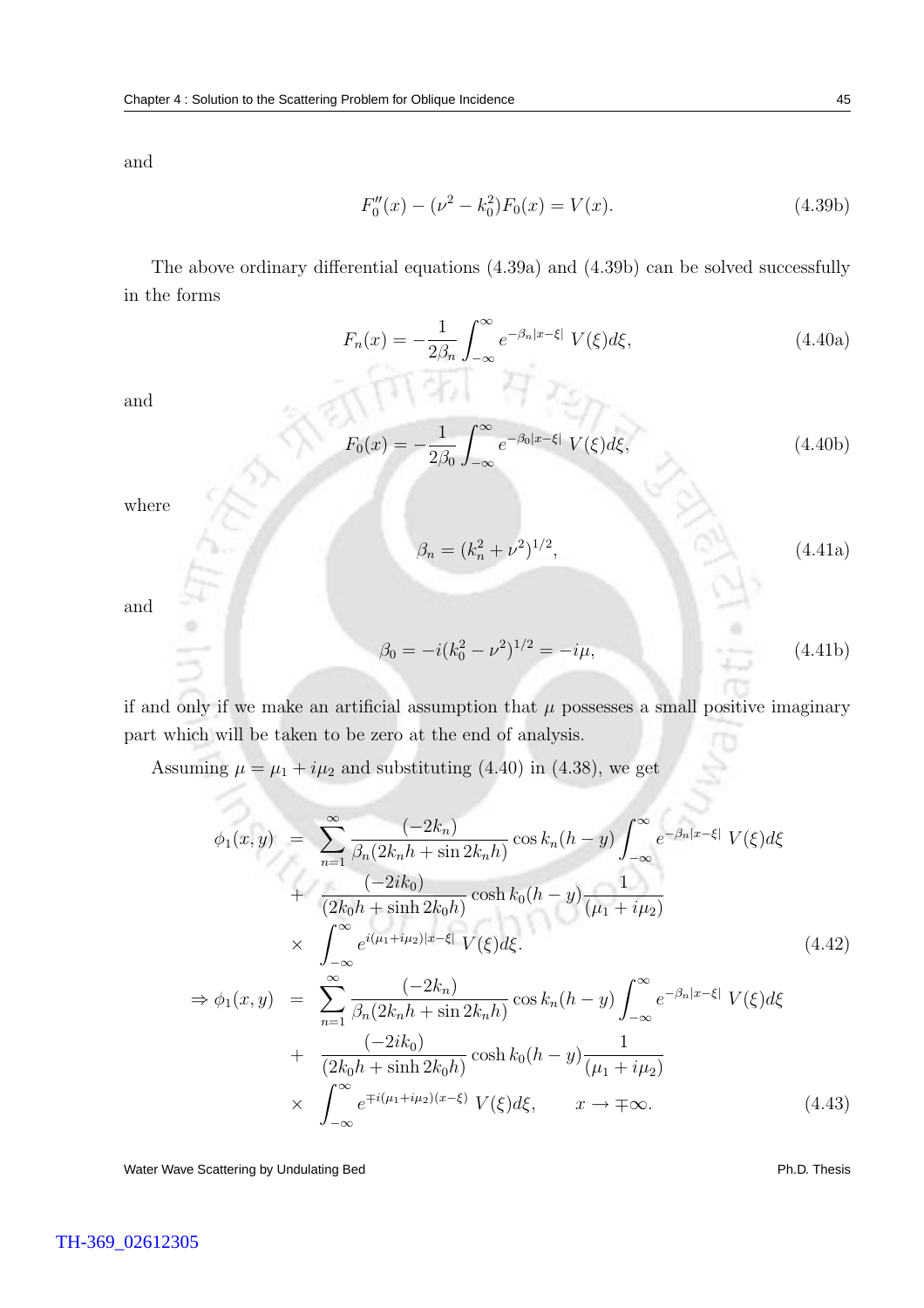#### 4.4.2 Reflection and transmission coefficients

Now taking  $\mu_2 \rightarrow 0$  and comparing equation (4.43) with equation (2.29), for  $x \to -\infty$ , the reflection coefficient can be written as

$$
R_1 = \frac{-2i \sec \theta}{2k_0 h + \sinh 2k_0 h} \int_{-\infty}^{\infty} e^{i\mu x} V(x) dx
$$
  
= 
$$
\frac{-2i \sec \theta}{2k_0 h + \sinh 2k_0 h} (\mu^2 - \nu^2) \int_{-\infty}^{\infty} c(x) e^{2i\mu x} dx
$$
  
= 
$$
\frac{-2ik_0^2 \sec \theta \cos 2\theta}{2k_0 h + \sinh 2k_0 h} \int_{-\infty}^{\infty} c(x) e^{2i\mu x} dx,
$$
(4.44)

and for  $x \to +\infty$ , the transmission coefficient can be written as

$$
T_1 = \frac{-2i \sec \theta}{2k_0 h + \sinh 2k_0 h} \int_{-\infty}^{\infty} e^{-i\mu x} V(x) dx
$$
  
\n
$$
= \frac{-2i \sec \theta}{2k_0 h + \sinh 2k_0 h} (-\mu^2 - \nu^2) \int_{-\infty}^{\infty} c(x) dx
$$
  
\n
$$
= \frac{2ik_0^2 \sec \theta}{2k_0 h + \sinh 2k_0 h} \int_{-\infty}^{\infty} c(x) dx.
$$
 (4.45)

The results (4.44) and (4.45) are same as the results (4.12) and (4.15) obtained by Green's function technique.

# 4.5 Conclusion

In applying perturbation analysis to the scattering of water waves over an uneven bottom, the limitations that the flow is an irrotational one and the waves are of small amplitude do not cause any hindrance in obtaining results valid over some physically interesting ranges of wave and uneven bed topography. The present method of applying perturbation analysis to oblique incidence on an uneven bottom is more general in nature. Due to the nature of the waves in sea, oblique incidence is more likely to occur. After applying perturbation analysis to the governing boundary value problem a simpler boundary value problem for the first order correction of the potential the solution is obtained and this is solved by three different methods: a suitable application of Green's integral theorem; Fourier transform and finite cosine transform. By these three methods the reflection and transmission coefficients are then evaluated up to the first order of  $\varepsilon$  in terms of integrals involving the shape function  $c(x)$  and it is found that the results for these coefficients are same by these three methods. The reflection and transmission coefficients can be found out numerically once the shape function  $c(x)$  is known.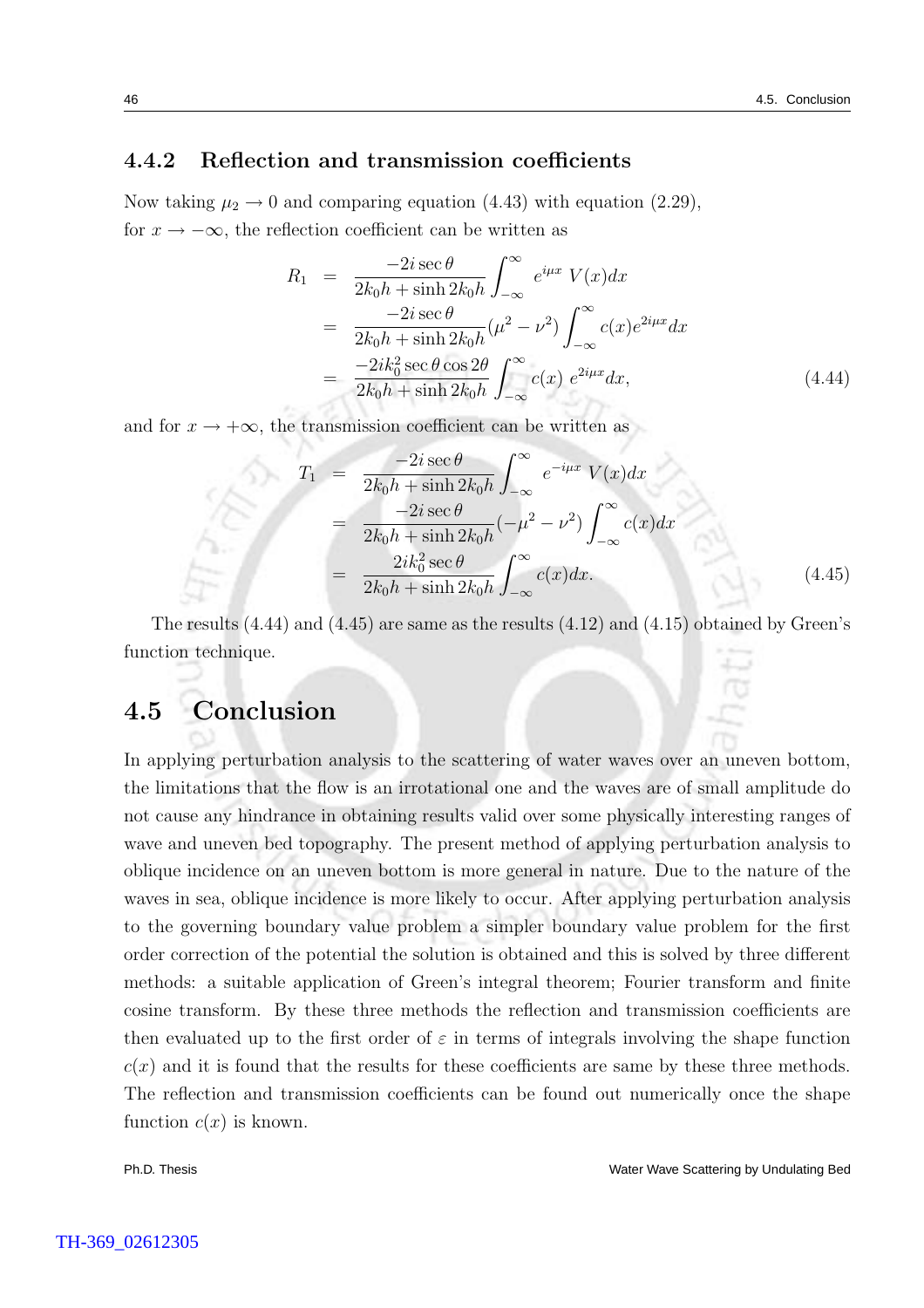The problem of scattering of surface water waves by sinusoidal varying topography on the sea-bed, considered by Davies and Heathershaw [19] for normal incidence, has been extended to the oblique case by using Fourier transform technique. The present technique definitely has the advantage that it is more general in nature than Davies and Heathershaw method.

In chapter 5, we will consider different examples of the shape function to determine these coefficients numerically.



Water Wave Scattering by Undulating Bed **Ph.D.** Thesis **Ph.D.** Thesis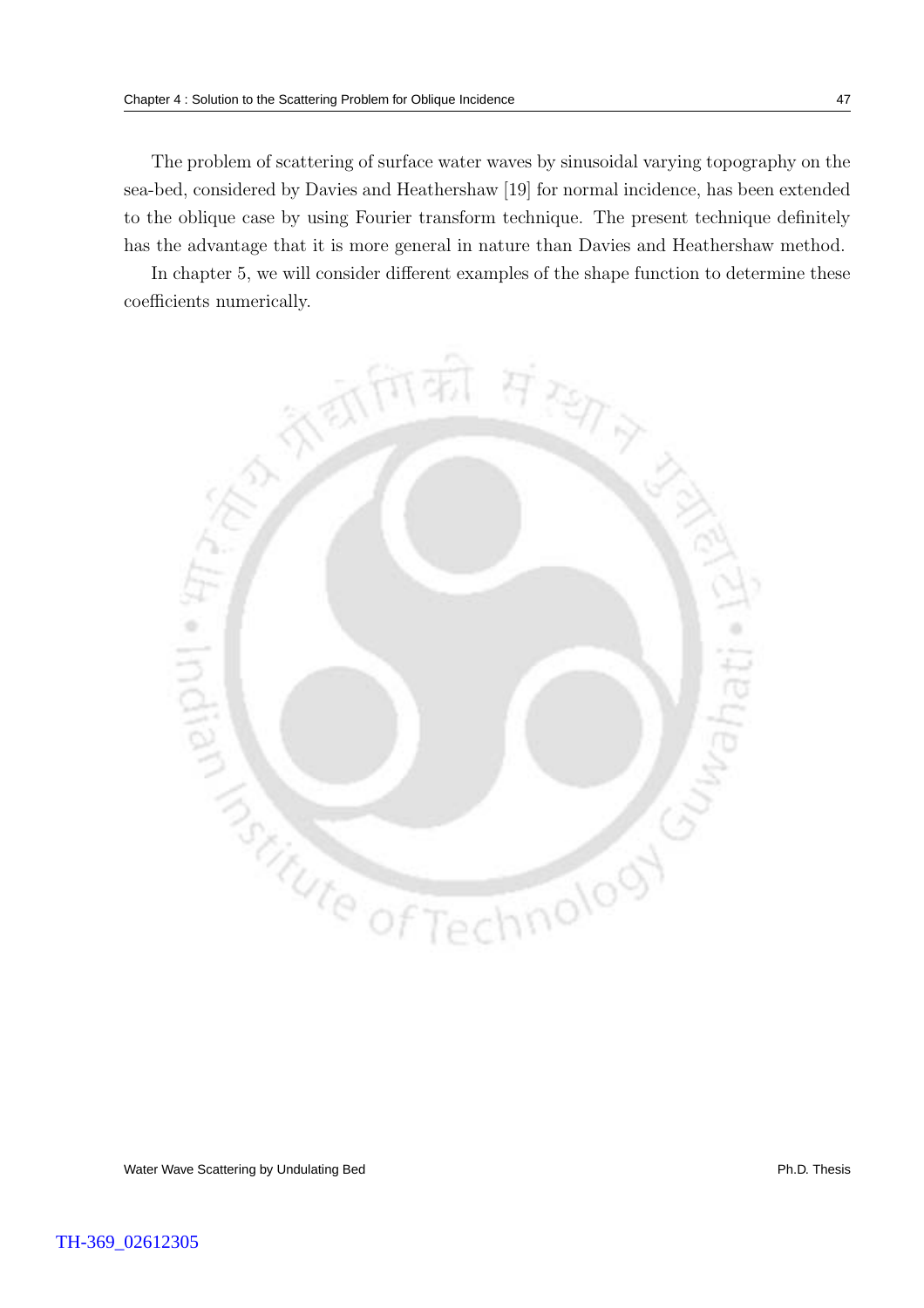# Chapter 5

# Different Bed Forms and Evaluation of Coefficients

## 5.1 Introduction

In the last two chapters, we investigated the problem of water wave scattering by small undulation on an otherwise flat bottom of a sea and obtained the analytical expressions for the reflection and transmission coefficients in terms of integrals involving the shape function  $c(x)$ . These coefficients can be found out numerically once the shape function  $c(x)$  is known. In the present chapter, we consider different examples of the shape function in order to evaluate these coefficients. The results are best presented graphically.

## 5.2 Examples

We take up the following six examples each representing small undulation on the sea-bed. After evaluating  $R_1$  and  $T_1$ , we plot different graphs to observe the reflected and transmitted field due to the presence of the undulation.

#### 5.2.1 Example 1

Consider the following bed profile:

$$
c(x) = b e^{-a_0|x|} (a_0 > 0), \quad -\infty < x < \infty. \tag{5.1}
$$

This depth profile corresponds to an exponentially damped undulation. Here the top of the elevation lies at the point  $(0, b)$ , and it decreases, on either side, exponentially. Using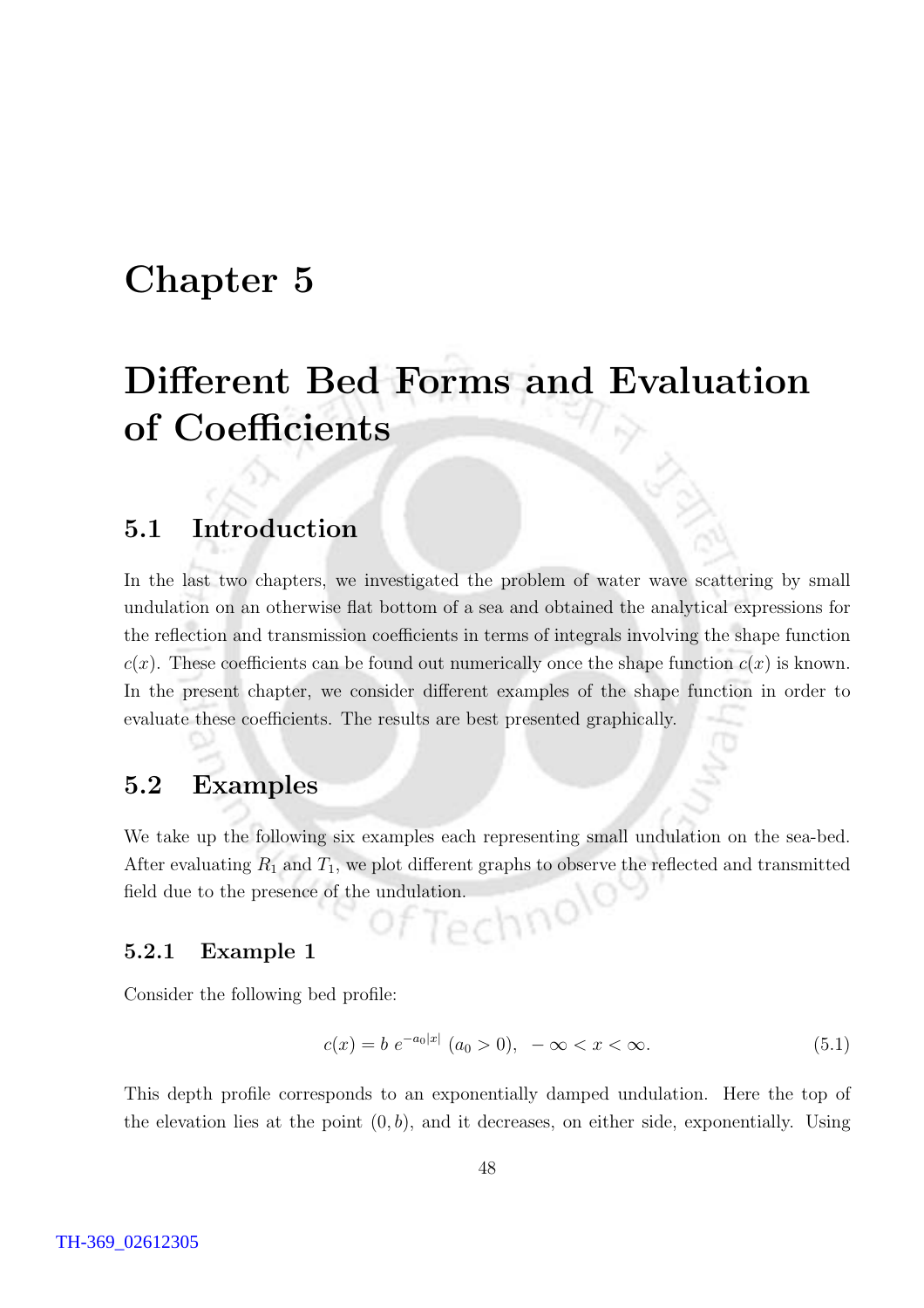equation (5.1) in the expressions for  $R_1$  and  $T_1$ , respectively, in equations (3.12) and (3.15), we obtain  $R_1$  and  $T_1$  for normal incidence as

$$
R_1 = \frac{-2ik_0^2}{2k_0h + \sinh 2k_0h} \frac{2ba_0}{4k_0^2 + a_0^2},
$$
\n(5.2)

and

$$
T_1 = \frac{2ik_0^2}{2k_0h + \sinh 2k_0h} \frac{2b}{a_0}.
$$
\n(5.3)

Again for oblique incidence,  $R_1$  and  $T_1$  are obtained from equations (4.12) and (4.15), respectively, as

$$
R_1 = \frac{-2ik_0^2 \sec \theta \cos 2\theta}{2k_0 h + \sinh 2k_0 h} \frac{2ba_0}{4\mu^2 + a_0^2},
$$
\n(5.4)

and

$$
T_1 = \frac{2ik_0^2 \sec \theta}{2k_0 h + \sinh 2k_0 h} \frac{2b}{a_0} \,. \tag{5.5}
$$

Numerical result:



Figure 5.1: Reflection and transmission coefficients against the wave number  $k_0 h$  for  $\theta =$  $0; b/h = 0.1; a_0h = 1$ 

From Figure 5.1, we observe that the reflection coefficient is comparatively much smaller than the transmission coefficient since  $|R_1| = |T_1| [(2k_0/a)^2 + 1]^{-1}$ . As we consider small undulation (b is small, here  $b/h = 0.1$ ) it happens so, i.e. transmission dominates reflection.

Water Wave Scattering by Undulating Bed **Ph.D. Thesis** Ph.D. Thesis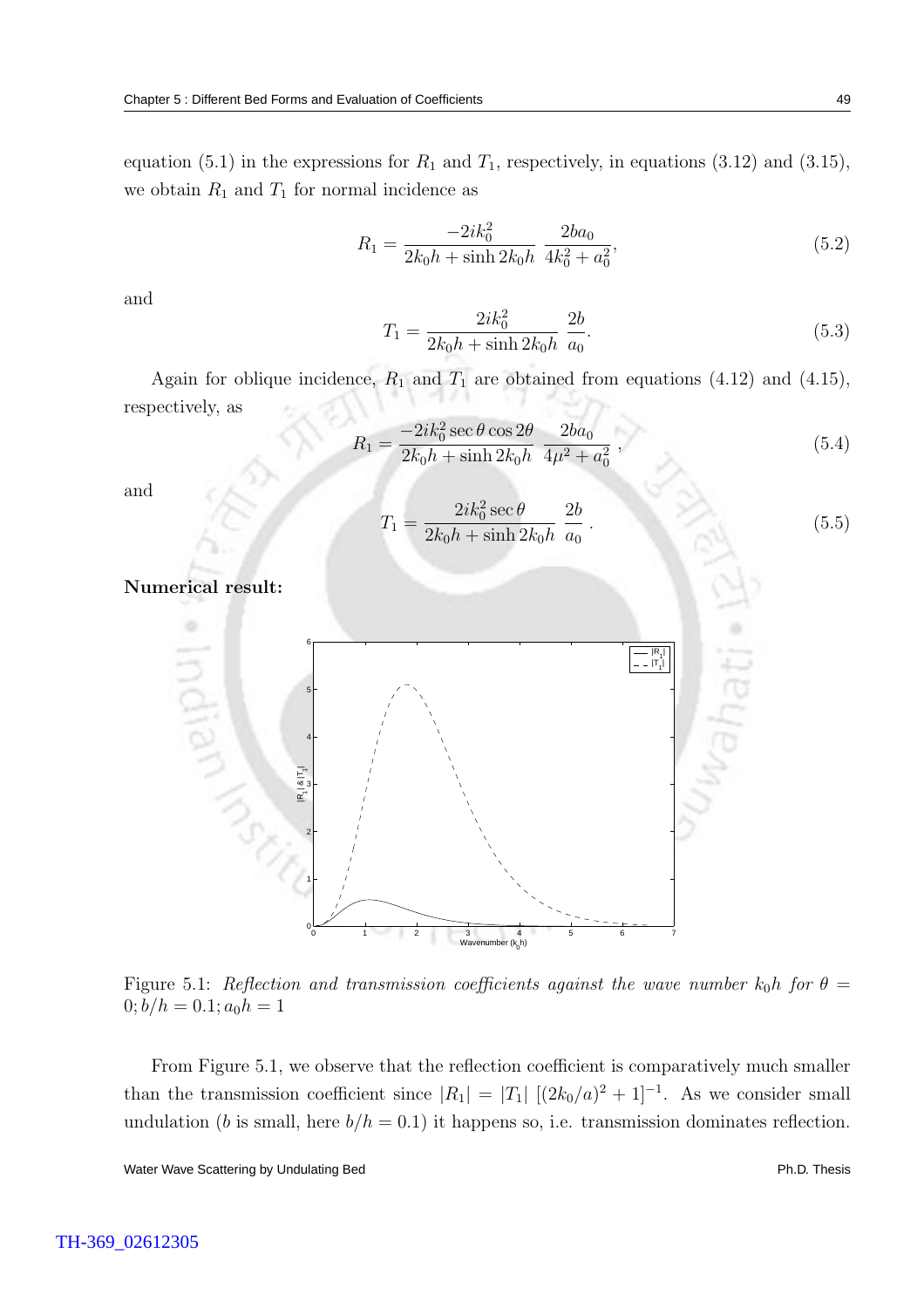### 5.2.2 Example 2

Consider the bed profile:

$$
c(x) = b_0 e^{-d_0 x^2} (d_0 > 0), \quad -\infty < x < \infty. \tag{5.6}
$$

In this case, the elevation is of the Gaussian profile, the top occurring at the point  $(0, b_0)$  as in Example 1. Using equation (5.6) in the expressions for  $R_1$  and  $T_1$ , we obtain, for normal incidence,

$$
R_1 = \frac{-2ik_0^2}{2k_0h + \sinh 2k_0h} \left(\frac{\pi}{d_0}\right)^{1/2} b_0 e^{-k_0^2/d_0},\tag{5.7}
$$

and

$$
T_1 = \frac{2ik_0^2}{2k_0h + \sinh 2k_0h} b_0 \left(\frac{\pi}{d_0}\right)^{1/2},\tag{5.8}
$$

while for oblique incidence

$$
R_1 = \frac{-2ik_0^2 \sec \theta \cos 2\theta}{2k_0 h + \sinh 2k_0 h} \left(\frac{\pi}{d_0}\right)^{1/2} b_0 e^{-\mu^2/d_0},\tag{5.9}
$$

and

$$
T_1 = \frac{2ik_0^2 \sec \theta}{2k_0 h + \sinh 2k_0 h} b_0 \left(\frac{\pi}{d_0}\right)^{1/2}.
$$
 (5.10)

## 5.2.3 Example 3

Now consider the following bed profile:

$$
c(x) = \begin{cases} h\left[\cos\left(\frac{2\pi x}{d}\right) - 1\right], & 0 \le x \le d, \\ 0, & \text{otherwise} \end{cases}
$$
(5.11)

This shape function about the mean level  $y = h$  corresponds to a single hump which smoothly joins the flat bed section at  $x = 0$  and  $x = d$ .

Substituting equation (5.11) in expressions for  $R_1$  and  $T_1$ , the reflection and transmission coefficients are, respectively, evaluated as

for normal incidence,

$$
R_1 = \frac{-k_0^2 \sec \theta \cos 2\theta}{2k_0 h + \sinh 2k_0 h} \frac{h\pi^2 [e^{2ik_0 d} - 1]}{k_0 (k_0^2 d^2 - \pi^2)},
$$
(5.12)

and

$$
T_1 = \frac{2ik_0^2 \sec \theta(-h \ d)}{2k_0 h + \sinh 2k_0 h} \ , \tag{5.13}
$$

while for oblique incidence,

$$
R_1 = \frac{-k_0^2 \sec \theta \cos 2\theta}{2k_0 h + \sinh 2k_0 h} \frac{h\pi^2 [e^{2i\mu d} - 1]}{\mu(\mu^2 d^2 - \pi^2)},
$$
(5.14)

Ph.D. Thesis Water Wave Scattering by Undulating Bed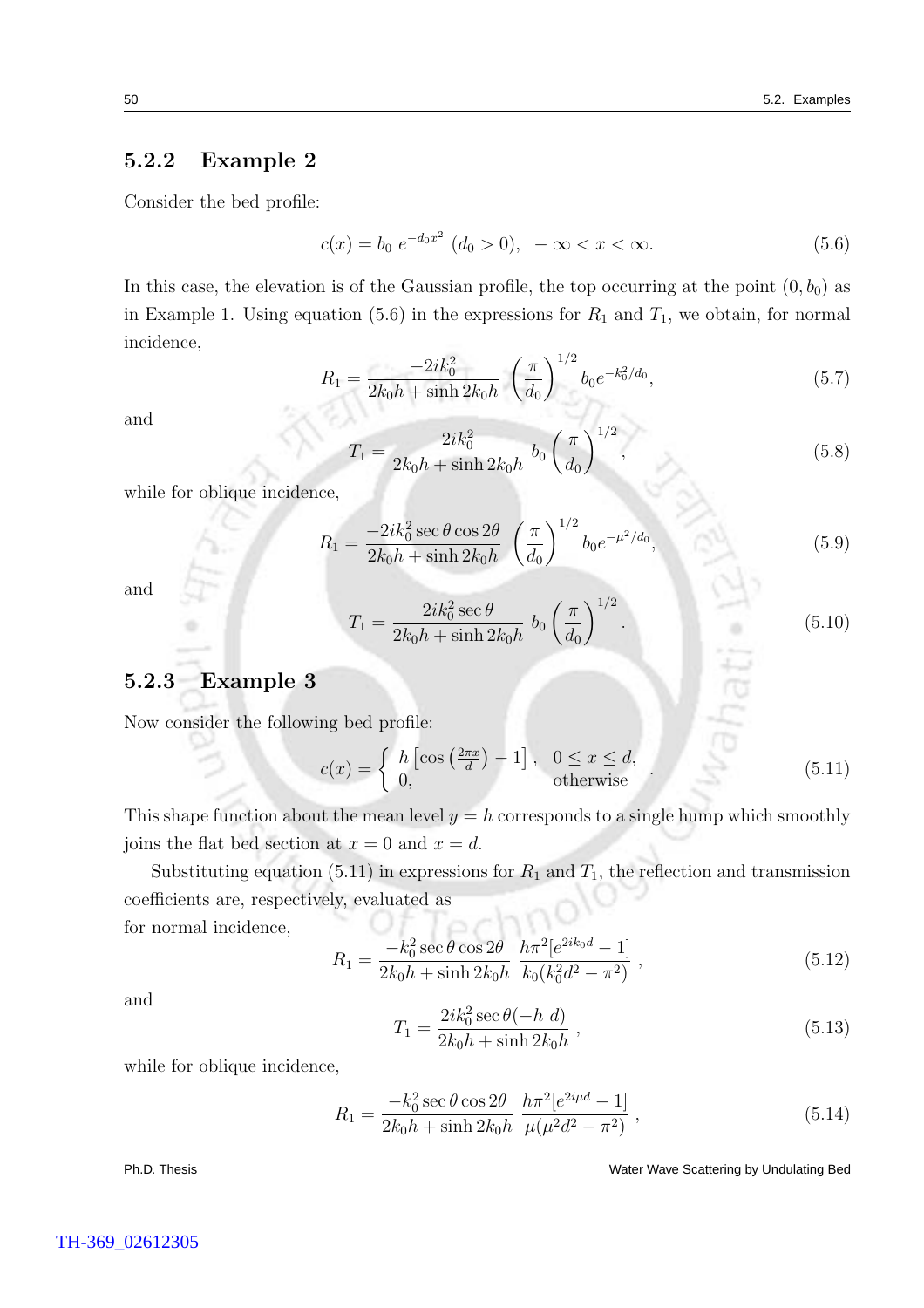and

$$
T_1 = \frac{2ik_0^2 \sec \theta(-h \, d)}{2k_0 h + \sinh 2k_0 h} \,. \tag{5.15}
$$

Numerical result:



Figure 5.2: Reflection and transmission coefficients against the wave number  $k_0 h$  for  $\theta =$  $0; d/h = 0.0001$ 

Figure 5.2 corresponds to the single hump whose mathematical representation is different from Example 1. So values for different parameters are considered to get a smooth graph for reflection and transmission coefficients. For the selected set of parameters  $(d/h = 0.0001)$ we observe the effects of reflection and transmission are nearly same up to a certain value of the wave number after which they vanish.

The scattered fields behave differently in Examples 1 and 3 because the parameters considered in Example 3 are different from those in Example 1, and also the shapes are different although they represent single undulation. For the first example, the shape depends mainly on the parameter b (hence  $b/h$  is used for plotting) and for the third example, the shape depends mainly on the parameter d (hence  $d/h$  is used for plotting).

### 5.2.4 Example 4

Consider

$$
c(x) = \begin{cases} h\left[\frac{x}{d} - \left(\frac{x}{d}\right)^2\right], & 0 \le x \le d, \\ 0, & \text{otherwise.} \end{cases}
$$
 (5.16)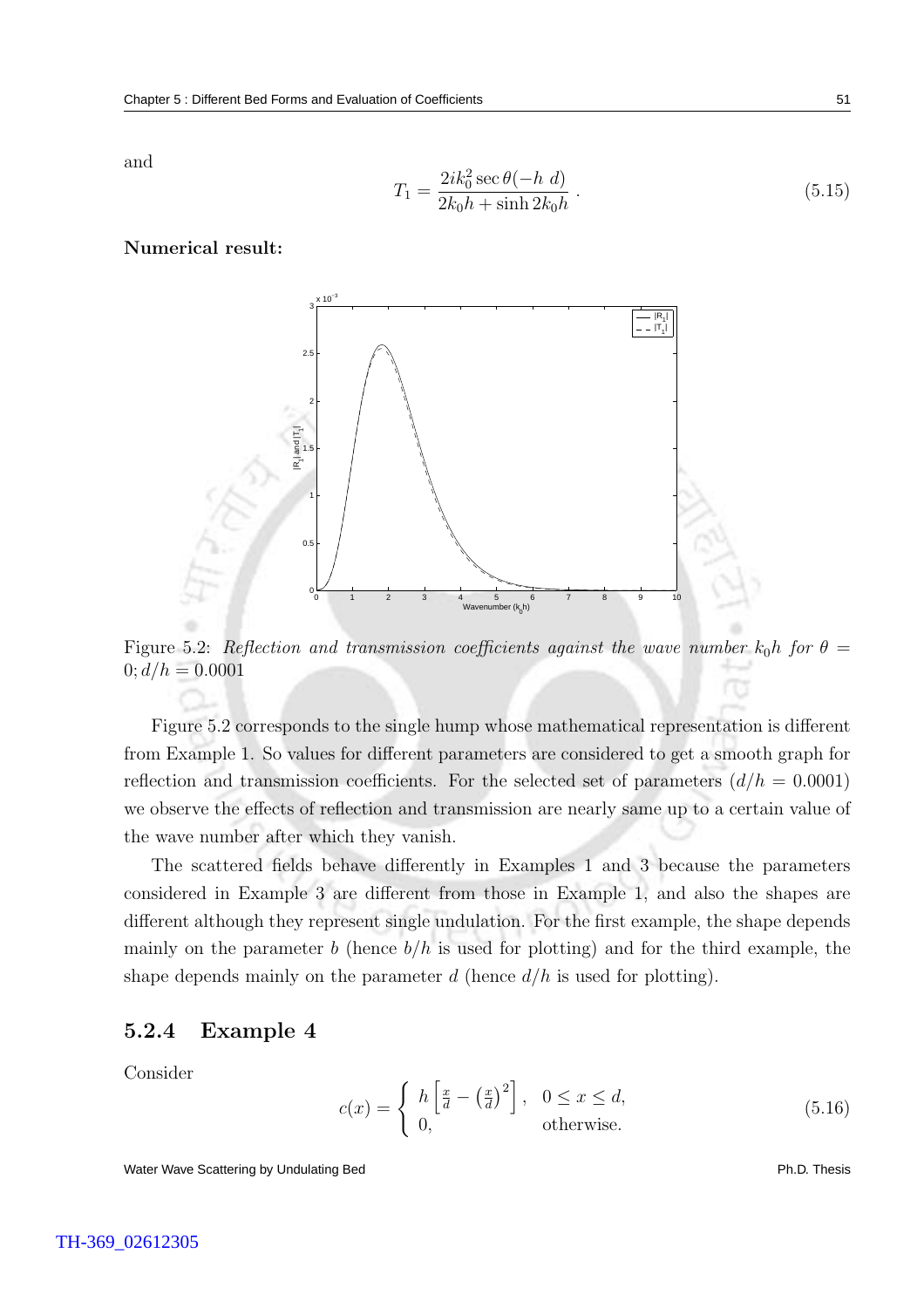This shape function about the mean level  $y = h$  corresponds to a single hump which gives slope discontinuities at  $x = 0$  and  $x = d$ .

Substituting equation (5.16) in equations for  $R_1$  and  $T_1$ , the reflection and transmission coefficients are, respectively, evaluated as for normal incidence,

**THE T** 

$$
R_1 = \frac{-2ik_0^2}{2k_0h + \sinh 2k_0h} \frac{h[(i - dk_0) - e^{2ik_0d}(i + dk_0)]}{4d^2k_0^3},
$$
\n(5.17)

and

$$
T_1 = \frac{ik_0^2}{2k_0h + \sinh 2k_0h} \frac{hd}{3},\tag{5.18}
$$

while for oblique incidence,

$$
R_1 = \frac{-2ik_0^2 \sec \theta \cos 2\theta}{2k_0 h + \sinh 2k_0 h} \frac{h[(i - d\mu) - e^{2i\mu d}(i + d\mu)]}{4d^2 \mu^3},
$$
(5.19)

and

$$
T_1 = \frac{ik_0^2 \sec \theta}{2k_0 h + \sinh 2k_0 h} \frac{hd}{3}.
$$
 (5.20)

### 5.2.5 Example 5

We now consider a special form for the shape function  $c(x)$  in the form of a patch of sinusoidal ripples as the bottom undulation. This bottom undulation closely resembles some naturally occurring obstacles formed at the bottom due to sedimentation and ripple growth of sands. Hence, this type of undulation assumes more significance than the other ones.

$$
c(x) = \begin{cases} c_0 \sin(lx + \delta'), & L_1 \le x \le L_2 \\ 0 & \text{otherwise,} \end{cases}
$$
 (5.21)

For the continuity of bed elevation we can take

$$
L_1 = \frac{-n\pi - \delta'}{l}, \quad L_2 = \frac{m\pi - \delta'}{l},
$$

where  $c_0$  the amplitude of the sinusoidal ripples, l the wave number of the sinusoidal ripples and  $\delta'$  an arbitrary phase angle; and m and n positive integers. This represents a patch of sinusoidal ripples on an otherwise flat bottom, the patch consisting of  $(n + m)/2$  ripples having the same wave number l.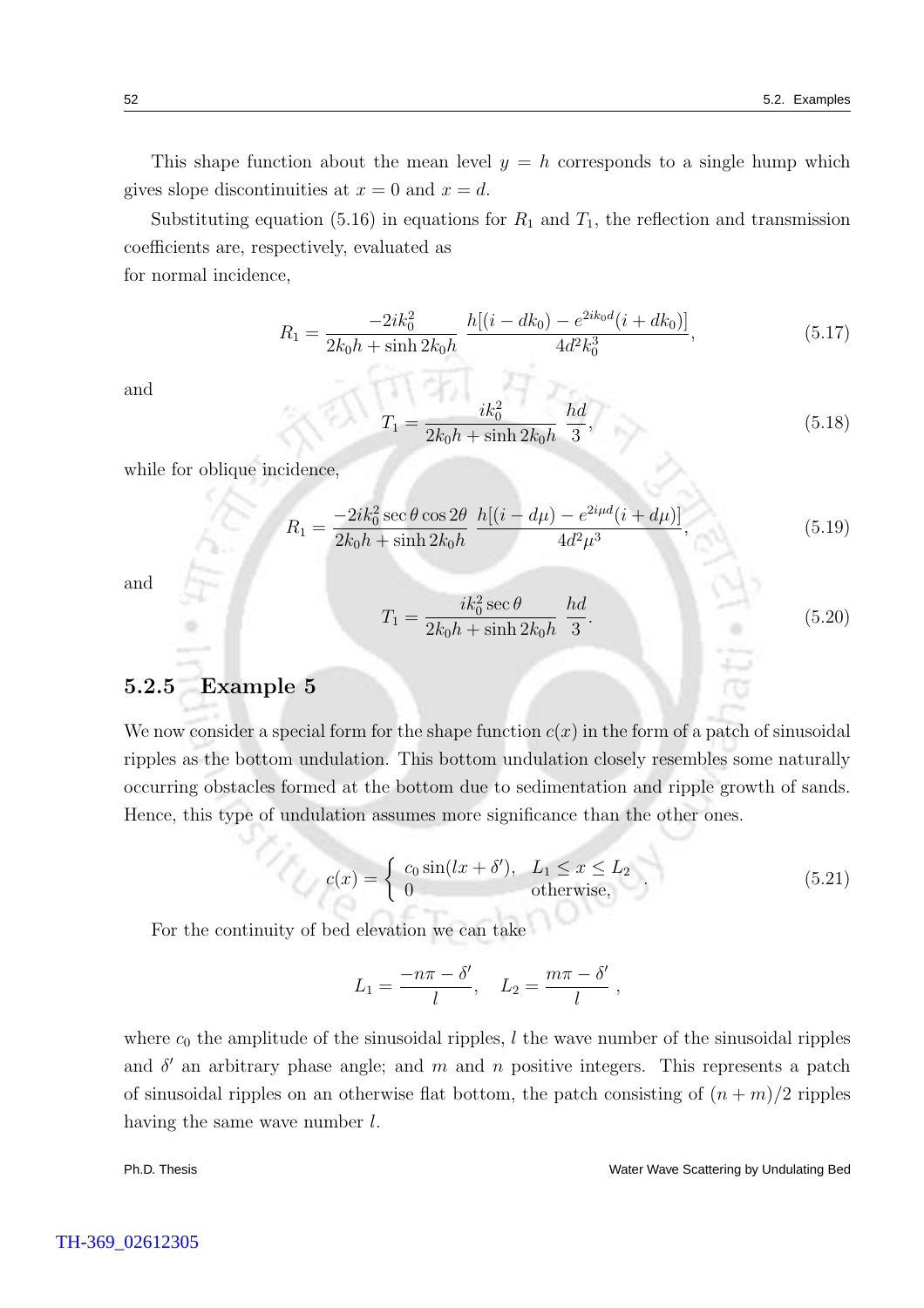

Figure 5.3: A patch of sinusoidal ripples

#### $R_1$  and  $T_1$  for normal incidence:

$$
R_1 = \frac{-2ik_0^2}{2k_0h + \sinh 2k_0h} \frac{c_0l}{l^2 - (2k_0)^2} \left[ (-1)^n e^{2ik_0L_1} - (-1)^m e^{2ik_0L_2} \right],\tag{5.22}
$$

and

$$
T_1 = \frac{2ik_0^2}{2k_0h + \sinh 2k_0h} \frac{(-c_0)}{l} \left[ (-1)^m - (-1)^n \right].
$$
 (5.23)

In the situation in which there is an integer number of ripple wavelengths in the patch  $L_1 \leq x \leq L_2$  such that  $m = n$  and  $\delta' = 0$ , we find  $R_1$  and  $T_1$ , respectively, as

$$
R_1 = \frac{2k_0}{2k_0h + \sinh 2k_0h} \frac{c_0 (-1)^m (2k_0/l)}{(2k_0/l)^2 - 1} \sin\left(\frac{2k_0m\pi}{l}\right),\tag{5.24}
$$

and

$$
T_1 = 0.\t\t(5.25)
$$

These results exactly match with those obtained in Davies and Heathershaw [19]. The main observation in this case is that the first order reflection coefficient is an oscillatory function in the ratio of twice the surface wave number  $k_0$  to the ripple wave number l. Furthermore, if the bed wave number is twice the wave number of the surface waves, the theory predicts a resonant interaction between the bed and free surface. This resonant interaction is described by Davies [17, 18]. The resonant interaction over sandbars is reported by Heathershaw [32] with experiment demonstration. So we find from  $(5.24)$  that

$$
R_1 = \frac{2k_0c_0}{2k_0h + \sinh(2k_0h)} \frac{m\pi}{2}.
$$
\n(5.26)

In this case  $R_1$  becomes a constant multiple of  $m$ , the number of ripples in the patch. Although the theory breaks down where the solution is singular  $(l = 2k_0)$ , a large amount of reflection of the incident wave energy by the bed forms is predicted in the neighbourhood of this singularity.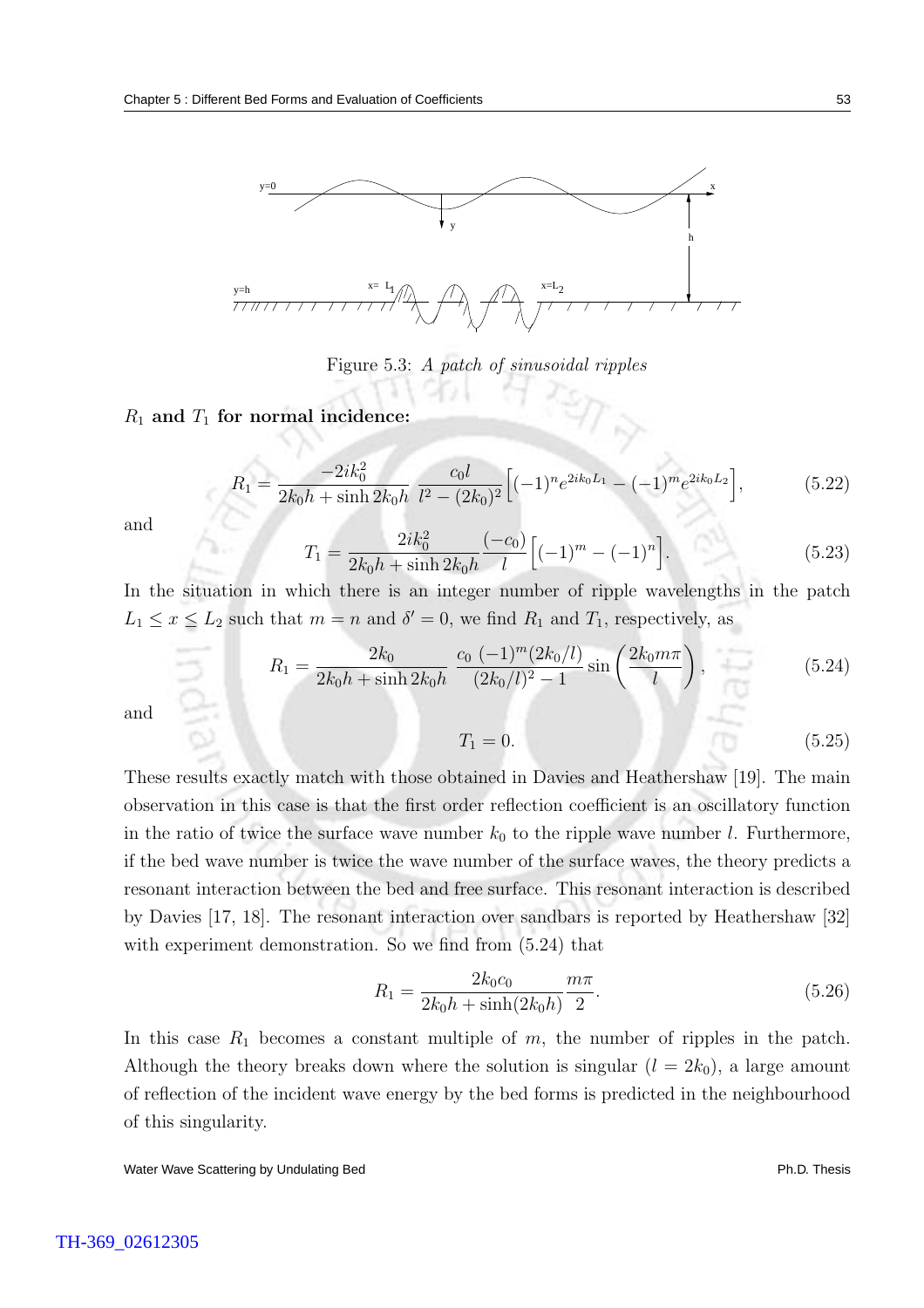The ratio  $2k_0c_0/(2k_0h + \sinh(2k_0h))$  indicates that the size of the reflected wave is dependent upon the ripple's amplitude and the water depth. For long waves  $(k_0h \ll 1)$  having wave number such that  $l = 2k_0$ , equation (5.26) gives rise to

$$
R_1 = \frac{c_0}{2h} \frac{m\pi}{2}.
$$
\n(5.27)

If  $\frac{c_0}{2h} \approx \frac{1}{15}$  and  $m = 10$ , then  $R_1 \approx 1$  which states that in the physical interesting case of ripple having long wave length with, say,  $\frac{c_0}{2h} \approx \frac{1}{15}$ , the theory predicts that the total reflection of wave energy will occur for  $m \geq 10$ .

#### $R_1$  and  $T_1$  for oblique incidence:

$$
R_1 = \frac{-2ik_0^2 \sec \theta \cos 2\theta}{2k_0 h + \sinh 2k_0 h} \frac{c_0 l}{l^2 - (2\mu)^2} \left[ (-1)^n e^{2i\mu L_1} - (-1)^m e^{2i\mu L_2} \right],
$$
 (5.28)

and

$$
T_1 = \frac{2ik_0^2 \sec \theta}{2k_0 h + \sinh 2k_0 h} \left[ (-1)^m - (-1)^n \right].
$$
 (5.29)

In the situation in which there is an integer number of ripple wavelengths in the patch  $L_1 \leq x \leq L_2$  such that  $m = n$  and  $\delta' = 0$ , we find  $R_1$  and  $T_1$ , respectively, as

$$
R_1 = \frac{2k_0 \sec \theta \cos 2\theta}{2k_0 h + \sinh 2k_0 h} \frac{c_0 (-1)^m (2k_0/l)}{(2\mu/l)^2 - 1} \sin (2\mu m \pi/l), \qquad (5.30)
$$

and

$$
T_1 = 0.\t\t(5.31)
$$

These results exactly match with those obtained by Davies and Heathershaw [19] when  $\theta = 0$ . Equation (5.30) illustrates that for a given number of m ripples, the first order reflection coefficient is an oscillatory function in the quotient of twice the x−component of the wave number and the ripple wave number. Furthermore, at the critical condition  $l = 2\mu$ , the theory predicts a resonant interaction between the bed and the free surface. Hence, we find from (5.30) that

$$
R_1 = \frac{k_0 c_0 \sec^2 \theta \cos 2\theta}{2k_0 h + \sinh 2k_0 h} m\pi
$$
 (5.32)

In this case  $R_1$  becomes a constant multiple of  $m$ , the number of ripples in the patch. Although the theory breaks down where the solution is singular  $(l = 2\mu)$ , a large amount of reflection of the incident wave energy by the bed forms is predicted in the neighbourhood of this singularity.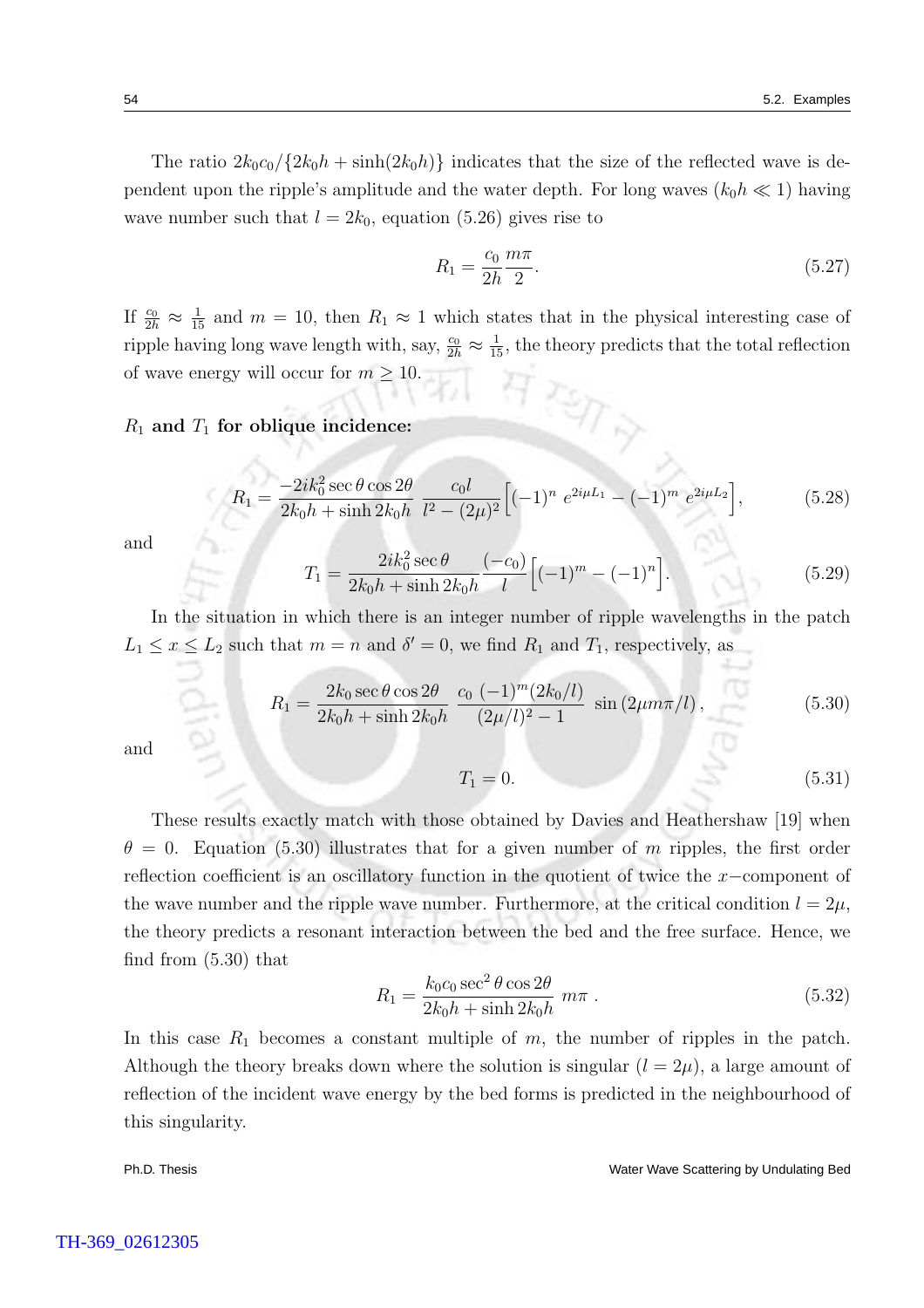#### Discussion:

As this is a non-dissipative system and since  $T_1 = 0$  while  $R_1$  may be large, there is a violation in the conservation of energy in the solution which states that the solution is required to satisfy a condition in relation to wave energy flux which precisely means that the incident component of wave energy flux on the undulating part of the bed must be balanced by the sum of reflected and transmitted energy fluxes. Here the reason for the imbalance is that the linearised analysis does not permit any attenuation of the incident waves as they travel over the region of the topography in  $L_1 \leq x \leq L_2$ , causing the predicted reflected wave in the perturbation solution to be overestimated and the transmitted wave to be zero. In practice, if the reflection wave is non-zero, there must be a progressive attenuation of the incident wave in  $L_1 \leq x \leq L_2$ . Hence, to recover the energy balance on the solution, an ad hoc procedure was proposed by Davies [18], in which the free surface wave amplitude in the first order solution was assumed to decrease linearly from its starting value at  $x = -L$ to a new lower value at  $x = +L$  and thereby establishing more accurate prediction for the magnitude of the reflected and transmitted waves.

Numerical results:



Figure 5.4: Reflection coefficient against the wave number  $k_0 h$  for  $\theta = 0$ ;  $c_0/h =$  $0.1; lh = 1; m = 1$ 

Figure 5.5: Reflection coefficient against the wave number  $k_0 h$  for  $\theta = 0$ ;  $c_0/h =$  $0.1$ ;  $lh = 1$ ;  $m = 2$ 

The numerical computation is shown here for the first order reflection coefficient given by equation (5.24). In Figure 5.4,  $|R_1|$  is plotted against the wave number  $k_0h$  for a single ripple and  $c_0/h = 0.1, lh = 1$ . From the graph it is clear that its peak value is attained when the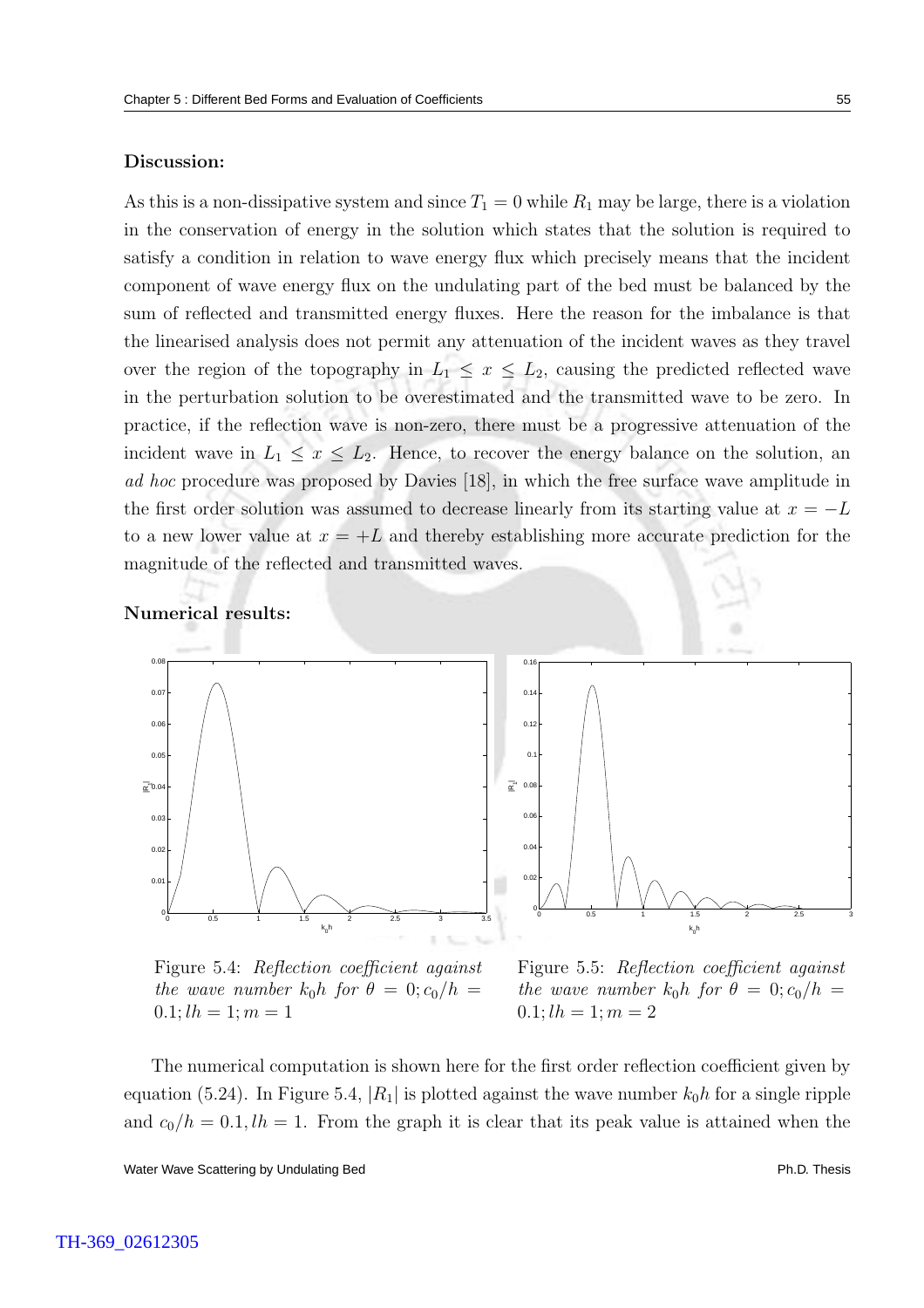



Figure 5.6: Reflection coefficient against the wave number  $k_0 h$  for  $\theta = 0$ ;  $c_0/h =$  $0.1; lh = 1; m = 6$ 

Figure 5.7: Reflection coefficient against the wave number  $k_0 h$  for  $\theta = 0$ ;  $c_0/h =$  $0.1; lh = 1; m = 1, 3, and 5$ 

wave number of the bottom undulations  $(lh)$  becomes approximately twice as large as surface wave number  $(k_0h)$ . This is most evident in the curve which has its maximum value 0.0732 at  $k_0h = 0.5442$ . In Figure 5.5,  $|R_1|$  is again plotted against  $k_0h$  for  $c_0/h = 0.1, m = 2, lh = 1$ . In this case the number of ripples is increased to two. The same general feature of  $|R_1|$ , as in Figure 5.4, is now observed with the modification that the overall values of  $R_1$  is now increased to 0.1450 at  $k_0h = 0.5104$  in comparison to the case of  $m = 1$ ; the oscillating nature of  $|R_1|$  against  $k_0h$  is more pronounced and the number of zeros of  $|R_1|$  also increases. This phenomenon becomes evident when m is increased to 6 (Figure 5.6). In this case its maximum value is 0.4328 at  $k_0h = 0.5$ . As the number of ripples increases, the peak value of  $|R_1|$  increases and it becomes more oscillatory. For proper observation, a comparison is made in Figure 5.7 which plots  $|R_1|$  against  $k_0h$  for  $m = 1, 3$  and 5. Now the corresponding values of |R<sub>1</sub>| for  $m = 1, 3$  and 5 are 0.0732, 0.2167 and 0.3607 at  $k_0 h = 0.5442, 0.5103$  and 0.5 respectively.

In Figure 5.8, the reflection coefficient  $|R_1|$  is also depicted against the angle of incidence  $\theta$  for  $k_0h = 0.03163$ ,  $c_0/h = 0.1$ ,  $lh = 1$  and for a single ripple, two ripples and six ripples. Also  $|R_1|$  is depicted against the angle of incidence  $\theta$  for  $k_0h = 0.03163, c_0/h = 0.1, lh = 1$ and for a single ripple, three ripples and five ripples in Figure 5.9. From the graphs, we find that  $|R_1|$  increases as the number of ripples m increases and it is clear that for  $\theta = \pi/4$ ,  $|R_1|$ vanishes independently of the shape of the function which validates the equation (4.12).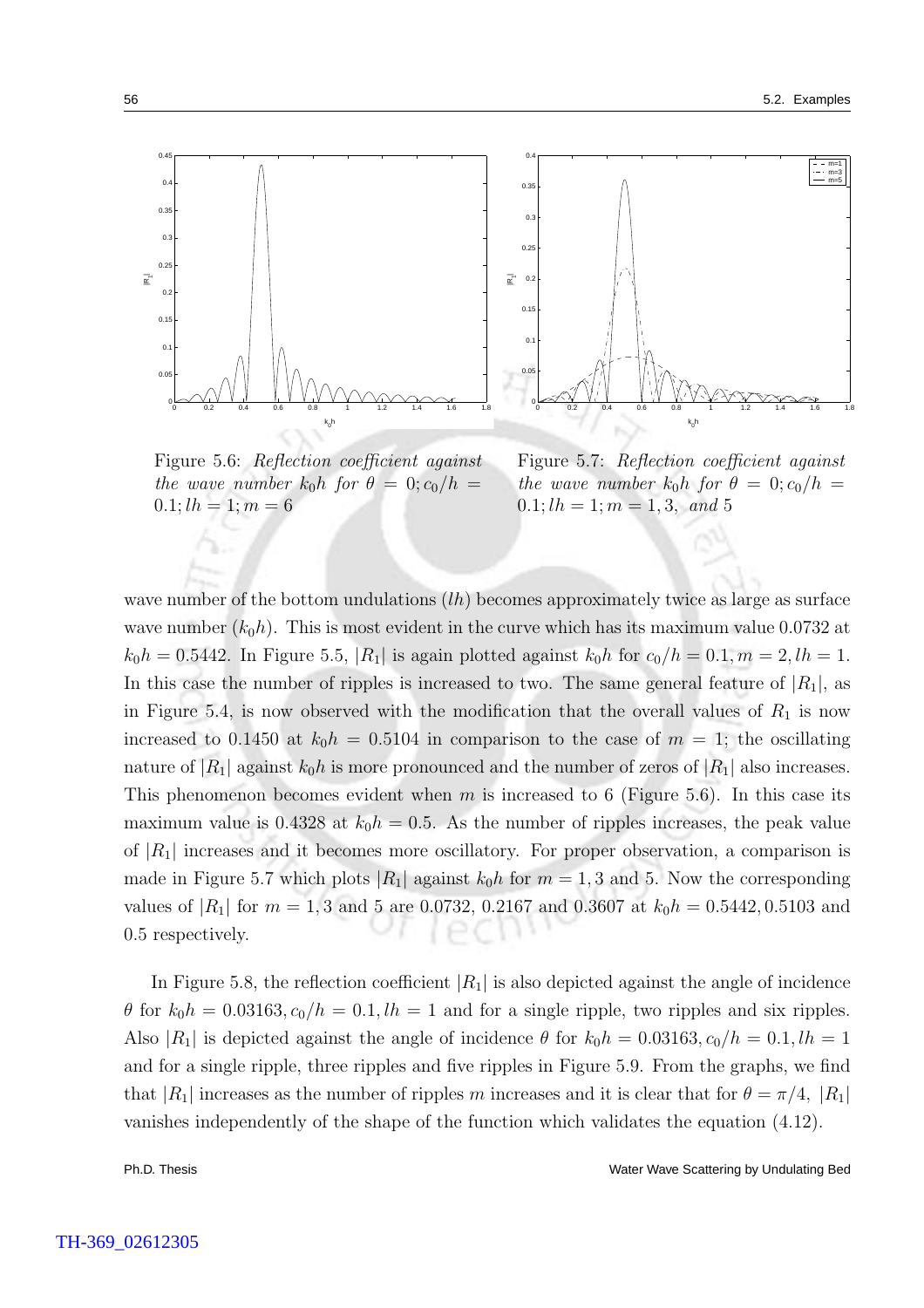

Figure 5.8: Reflection coefficient against the angle of incidence  $\theta$  for  $k_0 h$  =  $0.03163$ ;  $c_0/h = 0.1$ ;  $lh = 1$ ;  $m =$ 1, 2, and 6

Figure 5.9: Reflection coefficient against the angle of incidence  $\theta$  for  $k_0 h$  =  $0.03163$ ;  $c_0/h = 0.1$ ;  $lh = 1$ ;  $m =$ 1, 3 and 5

#### 5.2.6 Example 6

Now consider the shape function

$$
c(x) = \begin{cases} a\sin(l_1x), & L_3 \le x \le 0, \\ a\sin(l_2x), & 0 \le x \le L_4, \\ 0 & \text{otherwise,} \end{cases}
$$
 (5.33)

where  $L_3 = -n\pi/l_1$ ;  $L_4 = m\pi/l_2$ ; m and n are integers. This also represents a patch of sinusoidal ripples on an otherwise flat bottom, the patch in  $[-n\pi/l_1, 0]$  consists of  $n/2$ number of ripples having the wave number  $l_1$  and the patch in  $[0, m\pi/l_2]$  consists of  $m/2$ number of ripples having the wave number  $l_2$ .

#### $R_1$  and  $T_1$  for oblique incidence:

For this type of undulation at oblique incidence, we obtain the reflection and transmission coefficients, respectively, as

$$
R_1 = \frac{2ik_0^2 a \sec \theta \cos 2\theta}{2k_0 h + \sinh 2k_0 h} \left[ \frac{l_1}{l_1^2 - (2\mu)^2} \left\{ 1 - (-1)^n \exp(2i\mu L_3) \right\} + \frac{l_2}{l_2^2 - (2\mu)^2} \left\{ (-1)^m \exp(2i\mu L_4) - 1 \right\} \right],
$$
 (5.34)

and

$$
T_1 = \frac{-2ik_0^2 a \sec \theta}{2k_0 h + \sinh 2k_0 h} \Big[ \frac{1}{l_1} \{1 - (-1)^n\} + \frac{1}{l_2} \{(-1)^m - 1\} \Big].
$$
 (5.35)

Water Wave Scattering by Undulating Bed Ph.D. Thesis and Ph.D. Thesis and Ph.D. Thesis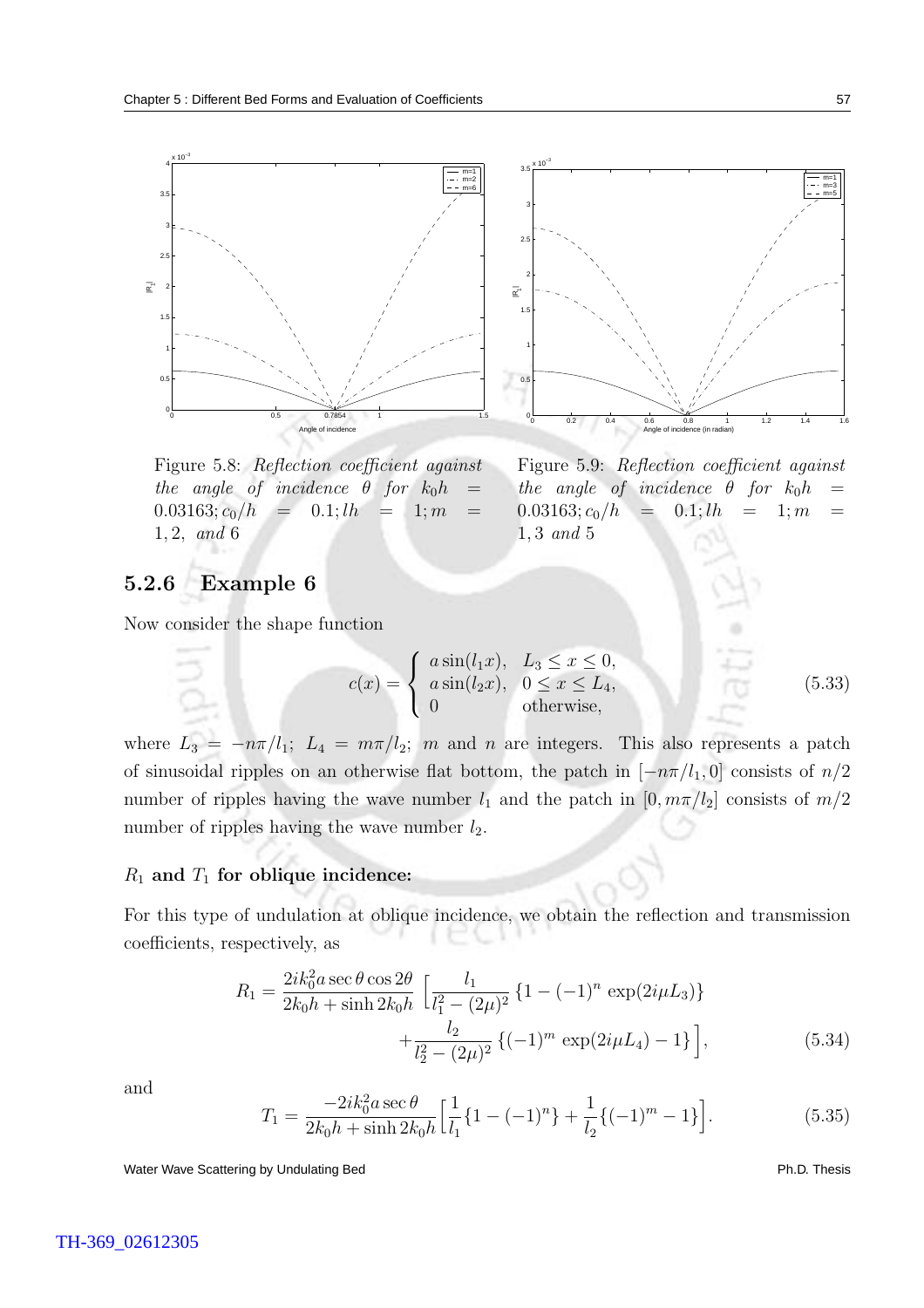At the critical conditions  $l_1 = 2\mu$  and  $l_2 = 2\mu$ , we find from (5.34) that

$$
R_1 = \frac{k_0 a \sec^2 \theta \cos 2\theta}{2k_0 h + \sinh 2k_0 h} \frac{(m+n)\pi}{2}.
$$
 (5.36)

The result for normal incidence can be obtained by putting  $\theta = 0$ .

As in Example 5, here also it is observed that  $R_1$  becomes a constant multiple of  $(m+n)/2$ , the number of ripples in the patch. Although the theory breaks down where the solution is singular  $(l_1 = 2\mu$  and  $l_2 = 2\mu$ ), a large amount of reflection of the incident wave energy by the bed forms is provided in the neighbourhood of these singularities.

If  $l_1 = l_2 = l$  and  $m = n$ , equations (5.34) and (5.35), respectively, reduce to equations (5.30) and (5.31) in Example 5 where all the ripples have the same wave number l.

Numerical results:



Figure 5.10: Reflection coefficient  $R_1$ against the wave number  $k_0 h$  for  $\theta =$  $0; a/h = 0.1; l_1 h = 2; l_2 h = 1; n = 4; m =$ 2.



Figure 5.11: Reflection coefficient  $R_1$ against the wave number  $k_0 h$  for  $\theta =$  $0; a/h = 0.1; l_1 h = 2; l_2 h = 1; n = 8; m =$ 4.

In Example 6, a patch of sinusoidal bottom undulations with ripples having two different wave numbers  $l_1$  and  $l_2$  over two segments is considered which may be of relevance and interest to physical oceanographers. For this case, we consider the numerical computation for the first order reflection coefficient  $R_1$  given by equation (5.34). In Figure 5.10,  $R_1$  is depicted against the wave number  $k_0h$  for  $\theta = 0, a/h = 0.1, l_1h = 2, l_2h = 1$  and  $n = 4, m = 2$ . From the graph it is clear that its peak value is attained when  $l_1h = 2k_0h$ . When the number of ripples increases from  $n = 4, m = 2$  to  $n = 8, m = 4$  (Figure 5.11), the general feature of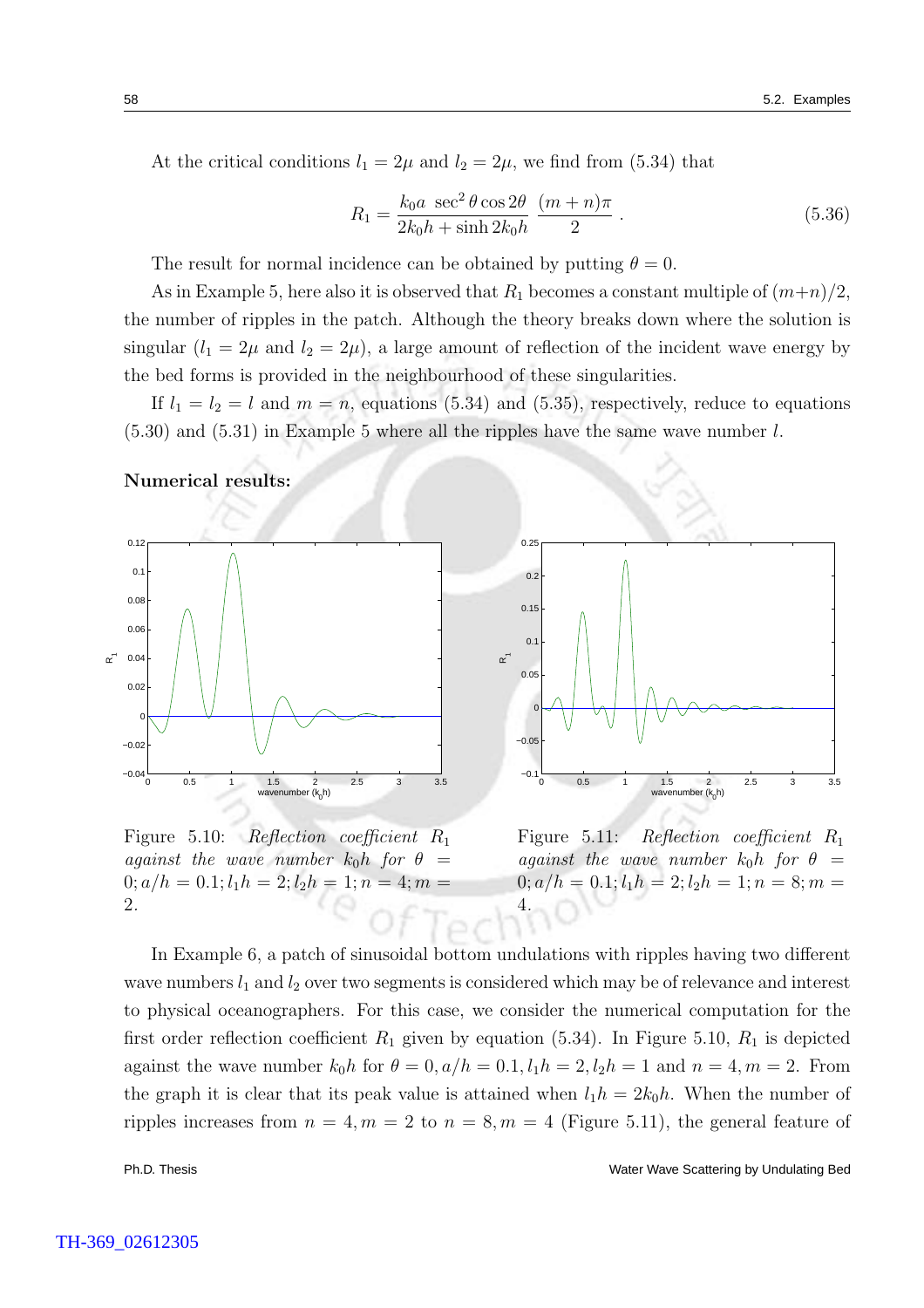



Figure 5.12: Reflection coefficient  $R_1$ against the wave number  $k_0 h$  for  $\theta =$  $0; a/h = 0.1; l_1h = 1; l_2h = 2; n = 2; m =$ 4.

Figure 5.13: Reflection coefficient  $R_1$ against the wave number  $k_0 h$  for  $\theta =$  $0; a/h = 0.1; l_1h = 1; l_2h = 2; n = 4; m =$ 8.

 $R_1$  remains the same but with the observation that the overall value of  $R_1$  increases with increasing number of zeros of  $R_1$ .

Even if the roles of  $l_1$  and  $l_2$  are reversed, the same conclusion can be observed as shown by the Figures 5.12 and 5.13.

## 5.3 Conclusion

Different examples of bed profile are considered to evaluate the reflection and transmission coefficients numerically. The results are best presented graphically. Out of all these special cases, the particular case of a patch of sinusoidal ripples on the sea-bed is of considerable significance due to the ability of an undulating bed to reflect incident wave energy which is important in respect of both coastal protection, and of possible ripple growth if the bed is erodable. For this particular case we observe that the first order transmission coefficient vanishes identically, and the reflection coefficient becomes a constant multiple of the number of ripples in the patch when the bed wave length is half the surface wave length. Consequently, if the number of ripples is large, then there occurs a large amount of reflection of the incident wave energy. This result may be useful in the construction of an effective reflector of the incident wave energy for protecting coastal areas from the rough sea in the arctic regions. One important result that follows is that even if the ripples do not have the same wave numbers, the same conclusion can be made. The evaluation of the reflection and

Water Wave Scattering by Undulating Bed Ph.D. Thesis and Ph.D. Thesis and Ph.D. Thesis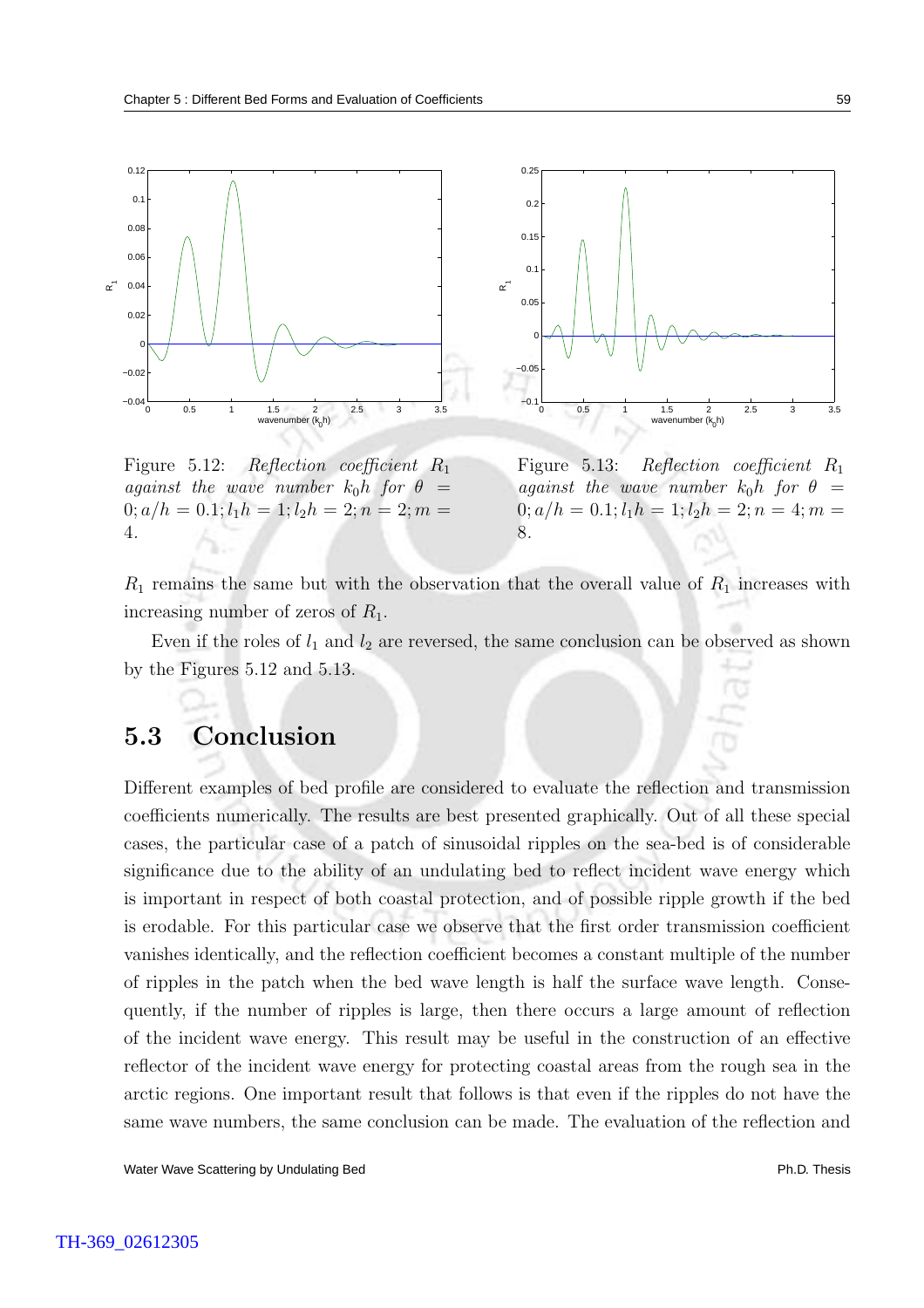transmission coefficients for these different forms allow us to observe the behaviour of the scattered field associated with each undulation.



Ph.D. Thesis **Ph.D.** Thesis **Example 20** and the United States of Water Wave Scattering by Undulating Bed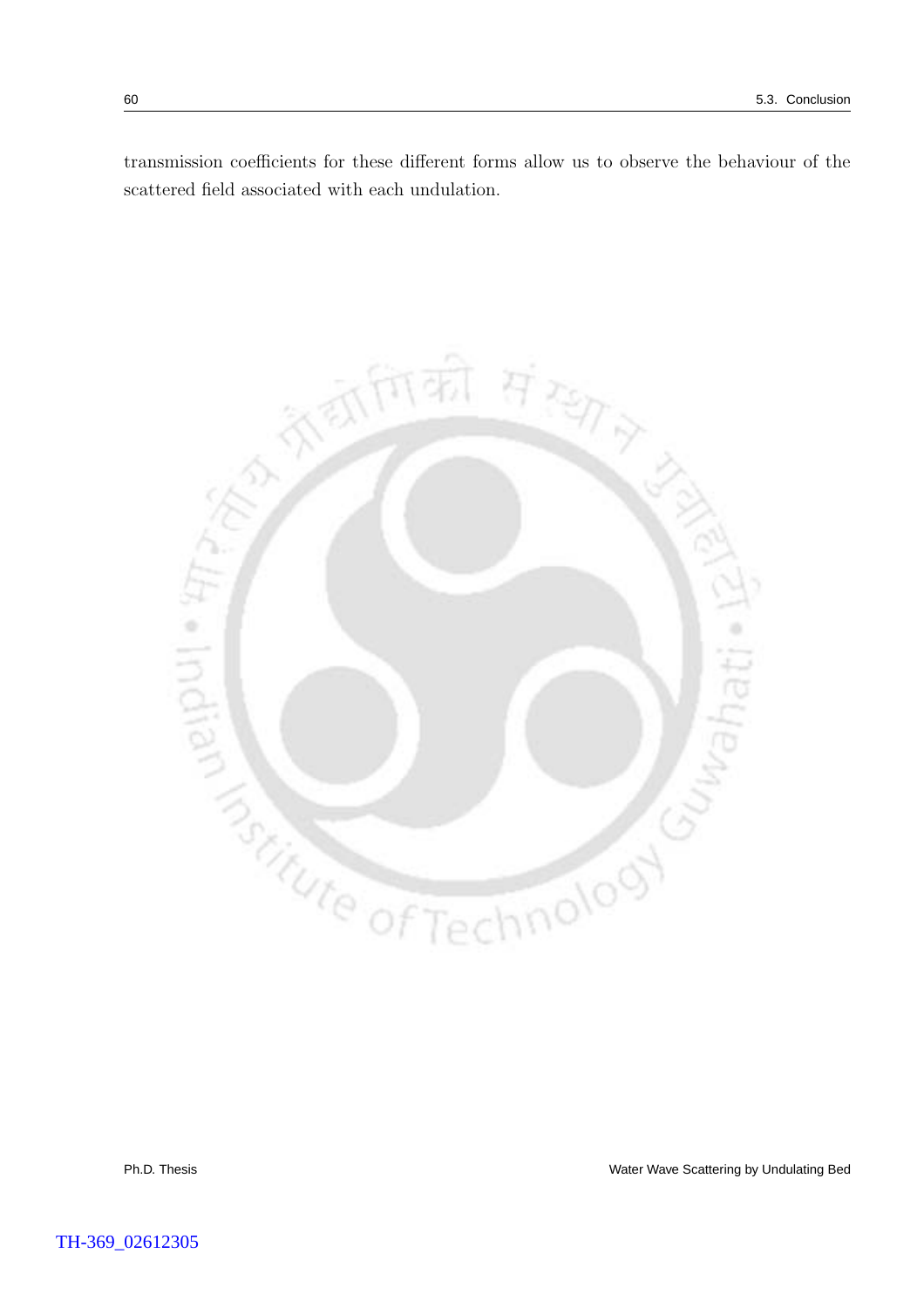# Chapter 6

# Eigenfunction Expansion Method for Scattering of Surface Waves by Small Undulation

## 6.1 Introduction

In the previous Chapters 3 and 4, the problem of scattering of surface waves by small undulation on a sea-bed in the case of finite depth of water within the framework of linearised theory of water waves is solved by Green's function technique, Fourier transform technique and finite cosine transform technique. By these methods the analytical solutions of the reflection and transmission coefficients are obtained. In Chapter 5, we considered different shape functions to evaluate these coefficients numerically. In this chapter, we consider the same problem as the one considered in Chapter 2. Here the problem is solved by a direct method based on an eigenfunction expansion using linear water wave theory for both normal and oblique incidences. An appropriate set of orthogonal eigenfunctions depending upon a single parameter is constructed. The value of the parameter is selected in such a way that all the conditions of the boundary value problem up to the first order are satisfied completely. A patch of sinusoidal undulations is considered as an example of the bed surface to evaluate the first order reflection and transmission coefficients. The computational results of first order reflection coefficient is presented graphically and compared with the results existing in literature. Excellent agreement is observed between the present method and the known method. The results for the normal incidence are recovered from the results of oblique incidence as a special case.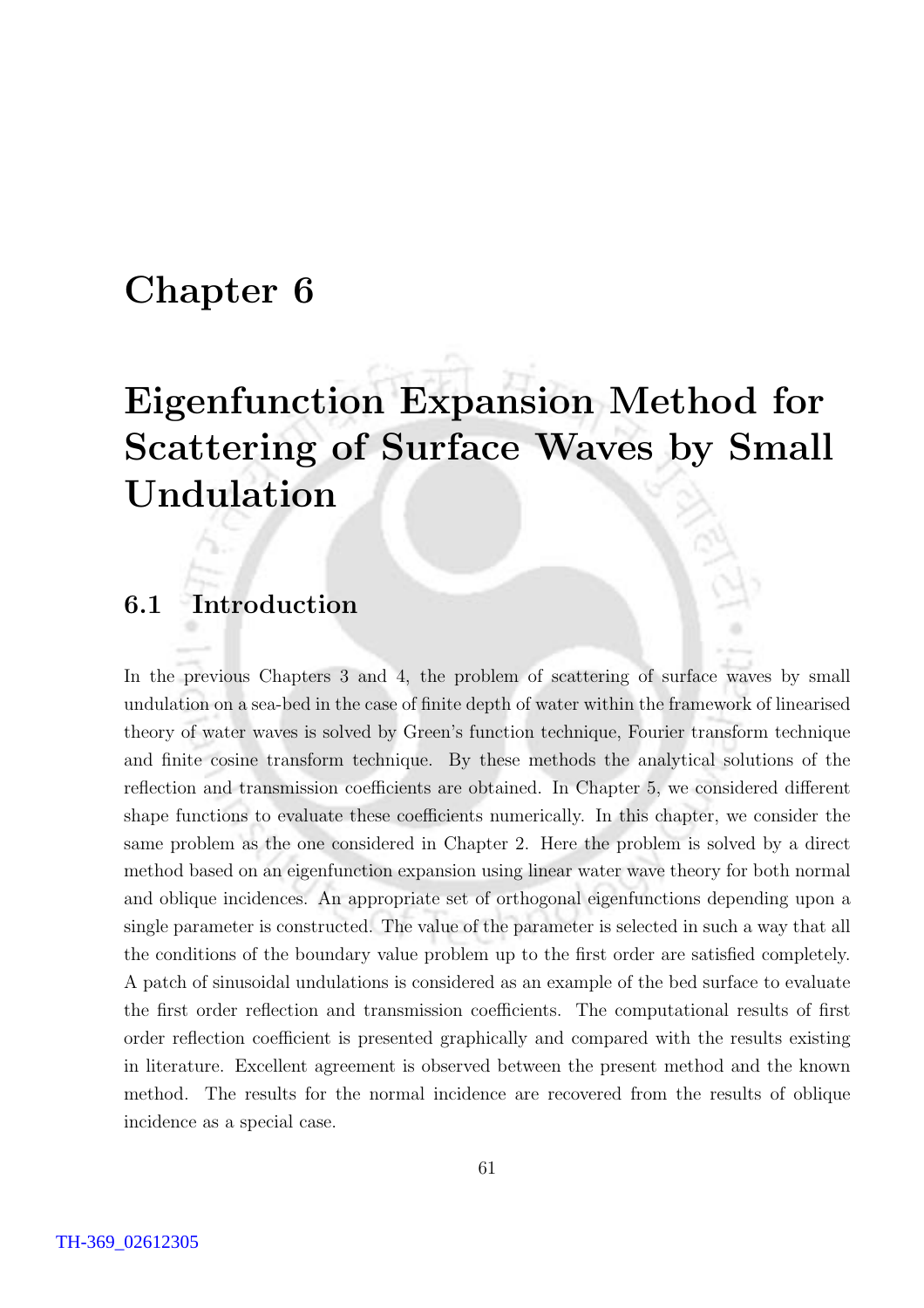### 6.2 Case-I: Normal incidence

#### 6.2.1 Statement and formulation

Considering the same statement and assumptions as in the formulation for the normal incidence case, described in Section 2.2, we proceed to solve the boundary value problem (equations  $(2.1)-(2.3)$ ) with the incident wave given by equation  $(2.4)$ . Hence, we have the same far-field requirement as given by (2.6).

## 6.2.2 Solution procedure

The bottom condition (2.3) can be approximated up to first order of the small parameter  $\varepsilon$ as

$$
\frac{\partial \phi}{\partial y} - \varepsilon \frac{\partial}{\partial x} \left\{ c(x) \frac{\partial \phi}{\partial x} \right\} = 0 \quad \text{on} \quad y = h. \tag{6.1}
$$

Thus the bottom condition, in effect, reduces approximately to a condition on  $y = h$ . This suggests that we may consider the governing partial differential equation for  $\phi$  to hold in the strip  $0 < y < h$ ,  $-\infty < x < \infty$  along with boundary conditions (2.2), (6.1) and the far-field requirements (2.6). It may be noted here that R and T depend on  $\varepsilon$ .

We choose eigenfunction expansions for the regions  $\phi(x, y)$  for  $x < 0$  and  $x > 0$  in the form

$$
\phi(x,y) = \begin{cases} \sum_{n=1}^{\infty} A_n \varphi_n(y) e^{k_n x} + \cosh k_0 (h-y) (e^{ik_0 x} + R e^{-ik_0 x}) & \text{for } x < 0, \\ \sum_{n=1}^{\infty} B_n \varphi_n(y) e^{-k_n x} + T \cosh k_0 (h-y) e^{-ik_0 x} & \text{for } x > 0, \end{cases}
$$
(6.2)

where

$$
\varphi_n = \cos k_n y - \frac{K}{k_n} \sin k_n y, \quad n = 1, 2, \dots
$$
\n(6.3)

The constants  $k_n$ ,  $n = 1, 2, \ldots$ , are such that  $k_n > 0, n = 1, 2, \ldots$ , and are to be determined.  $A_n$  and  $B_n$ ,  $n = 1, 2, \ldots$ , are also unknown constants. It is obvious that the representations (6.2) for  $\phi(x, y)$  satisfy equation (2.1) in  $0 < y < h$ , the boundary condition (2.2) and the far-field requirements (2.6).

The conditions that must be applied to  $\phi(x, y)$  represented by (6.2) are as follows:

- (i)  $\phi$  must be continuous across  $x = 0$   $(0 \lt y \lt h)$ ,
- (ii)  $\frac{\partial \phi}{\partial x}$  $\frac{\partial \varphi}{\partial x}$  must be continuous across  $x = 0$   $(0 < y < h),$

#### Ph.D. Thesis Water Wave Scattering by Undulating Bed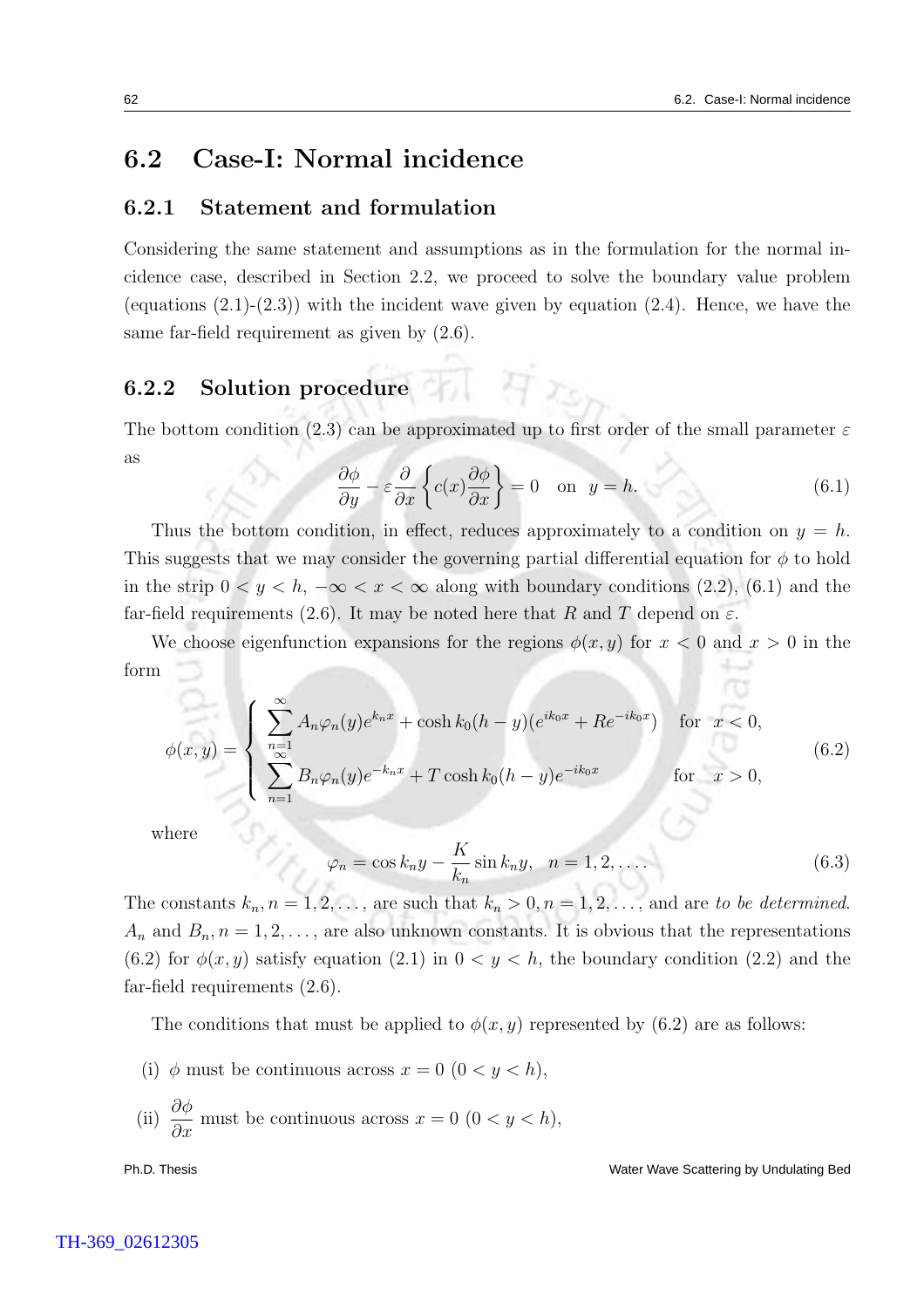(iii)  $\phi$  must satisfy the boundary condition (6.1) (for both  $x < 0, x > 0$ ).

The conditions (i) and (ii) produce, respectively,

$$
\sum_{n=1}^{\infty} (A_n - B_n)\varphi_n = (T - 1 - R)\cosh k_0(h - y), \quad 0 < y < h,\tag{6.4}
$$

and

$$
\sum_{n=1}^{\infty} k_n (A_n + B_n)\varphi_n = ik_0 (T - 1 + R) \cosh k_0 (h - y), \quad 0 < y < h. \tag{6.5}
$$

From equations (6.4) and (6.5), the constants  $A_n, B_n, n = 1, 2, \ldots$ , can be obtained if and only if the sequence  $\{\varphi_n, 0 \lt y \lt h : n = 1, 2, \ldots\}$  forms an orthogonal set. So we now assume that  $h$ 

$$
\int_0^n \varphi_m(y)\varphi_n(y)dy = N_n\delta_{mn}, \ m, n = 1, 2, \dots \tag{6.6}
$$

where  $\delta_{mn}$  is the Kronecker delta and

$$
N_n = \frac{1}{k_n^2} \left[ \frac{k_n^2 - K^2}{4k_n} \sin 2k_n h + \frac{k_n^2 + K^2}{2} h - K \sin^2 k_n h \right] \ n = 1, 2, \dots \tag{6.7}
$$

It is obvious that  $\varphi_n(y)$ ,  $n = 1, 2, \ldots$  satisfy

$$
\varphi_n''(y) + k_n^2 \varphi_n(y) = 0, \quad 0 < y < h,\tag{6.8a}
$$

with

$$
K\varphi_n(y) + \varphi'_n(y) = 0, \quad \text{on } y = 0,
$$
\n(6.8b)

and for orthogonality in  $(0, h)$ , we impose the condition

$$
\lambda \varphi_n(y) + \varphi'_n(y) = 0, \quad \text{on} \quad y = h,
$$
\n(6.8c)

where  $\lambda$  is an unknown constant to be determined. Using the form of  $\varphi_n$  given by (6.3) in this condition, we obtain

$$
\left(k_n + \lambda \frac{K}{k_n}\right) \tan k_n h + K - \lambda = 0, \ n = 1, 2, ...
$$
 (6.9)

Once  $\lambda$  is known, the unknown constants  $k_n$ ,  $n = 1, 2, \dots$ , introduced in (6.3) can be obtained by solving the transcendental equation (6.9).

Using the orthogonality properties of  $\varphi_n(y)$ ,  $n = 1, 2, \dots$ , in (6.4) and (6.5), we obtain

$$
A_n - B_n = (T - 1 - R)\frac{c_n}{N_n},
$$
\n(6.10)

$$
A_n + B_n = (T - 1 + R) \frac{i k_0 c_n}{k_n N_n},
$$
\n(6.11)

Water Wave Scattering by Undulating Bed Ph.D. Thesis and Ph.D. Thesis and Ph.D. Thesis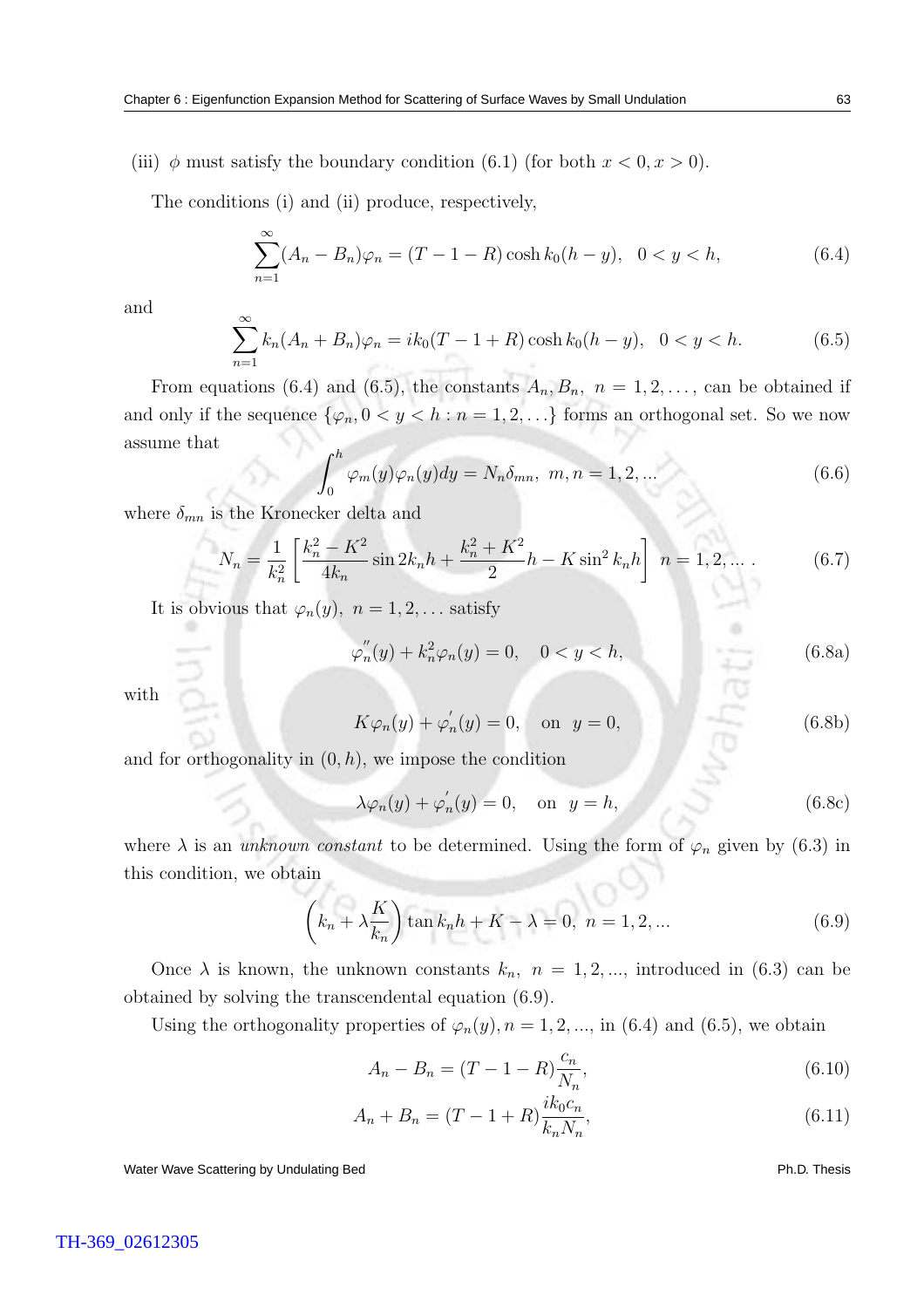where

$$
c_n = \frac{k_n \sin k_n h + K \cos k_n h}{k_0^2 + k_n^2}.
$$
\n(6.12)

Thus

$$
A_n = \left\{ (T-1) \left( 1 + \frac{ik_0}{k_n} \right) - R \left( 1 - \frac{ik_0}{k_n} \right) \right\} d_n,
$$
\n(6.13a)

$$
B_n = \left\{ (T-1) \left( \frac{ik_0}{k_n} - 1 \right) + R \left( 1 + \frac{ik_0}{k_n} \right) \right\} d_n, \tag{6.13b}
$$

with

$$
d_n = \frac{c_n}{2N_n}.\tag{6.14}
$$

The boundary condition (6.1) is now used for the regions  $x < 0$  and  $x > 0$ , respectively. Using the eigenfunction expansions (6.2) in (6.1) (for  $x < 0$  and  $x > 0$ ), we obtain, after some simplifications,

$$
\sum_{n=1}^{\infty} d_n \left\{ (T-1) \left( 1 + \frac{ik_0}{k_n} \right) - R \left( 1 - \frac{ik_0}{k_n} \right) \right\} \left[ e_n + \varepsilon \left\{ k_n^2 c(x) + k_n c'(x) \right\} s_n \right] e^{k_n x}
$$
  
+
$$
\varepsilon \left[ \left\{ ik_0 c'(x) - k_0^2 c(x) \right\} e^{ik_0 x} - R \left\{ ik_0 c'(x) + k_0^2 c(x) \right\} e^{-ik_0 x} \right] = 0 \text{ for } x < 0,
$$
  

$$
\sum_{n=1}^{\infty} d_n \left\{ (T-1) \left( \frac{ik_0}{k_n} - 1 \right) + R \left( 1 + \frac{ik_0}{k_n} \right) \right\} \left[ e_n + \varepsilon \left\{ k_n^2 c(x) - k_n c'(x) \right\} s_n \right] e^{-k_n x}
$$
  

$$
-\varepsilon T \left\{ ik_0 c'(x) - k_0^2 c(x) \right\} e^{ik_0 x} = 0 \qquad \text{for } x > 0,
$$
  
(6.16)

where

$$
e_n = k_n \sin k_n h + K \cos k_n h,\tag{6.17}
$$

$$
s_n = \cos k_n h - \frac{K}{k_n} \sin k_n h. \tag{6.18}
$$

Now multiplying (6.15) by  $e^{ik_0x}$  and integrating with respect to x from  $-\infty$  to 0, we obtain

$$
-T(H+\varepsilon M) + R\left[-L - \varepsilon N + \varepsilon \int_{-\infty}^{0} \left\{ik_0c'(x) + k_0^2c(x)\right\}e^{ik_0x}dx\right]
$$
  
= 
$$
-H - \varepsilon M + \varepsilon \int_{-\infty}^{0} \left\{ik_0c'(x) - k_0^2c(x)\right\}e^{2ik_0x}dx,
$$
(6.19)

where

$$
H = \sum_{n=1}^{\infty} \frac{d_n e_n}{k_n}, \quad L = \sum_{n=1}^{\infty} \frac{d_n e_n (ik_0 - k_n)}{k_n (ik_0 + k_n)},
$$
(6.20)

$$
M = \sum_{n=1}^{\infty} \frac{d_n(i k_0 + k_n)}{k_n} f_n, \quad N = \sum_{n=1}^{\infty} \frac{d_n(i k_0 - k_n)}{k_n} f_n,
$$
(6.21)

Ph.D. Thesis **Ph.D.** Thesis **Example 20** and the United States of Water Wave Scattering by Undulating Bed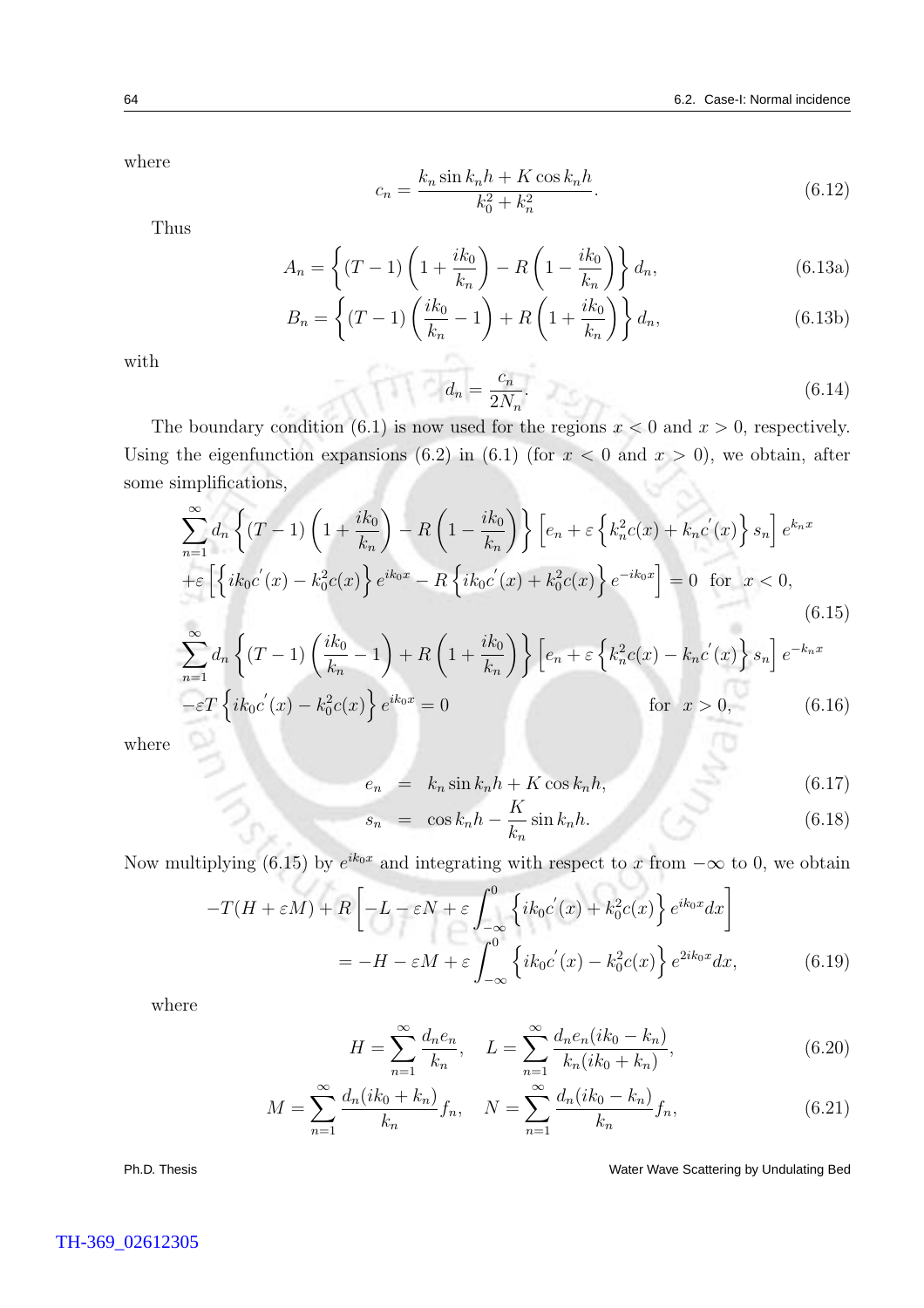with

$$
f_n = s_n \int_{-\infty}^0 \left\{ k_n^2 c(x) + k_n c'(x) \right\} e^{(k_n + ik_0)x} dx, n = 1, 2, \dots
$$
 (6.22)

Similarly, multiplying (6.16) by  $e^{-ik_0x}$  and integrating with respect to x from 0 to  $\infty$ , we obtain

$$
T\left[L+\varepsilon P+\varepsilon\int_0^\infty\left\{ik_0c'(x)-k_0^2c(x)\right\}e^{ik_0x}dx\right]+R(H+\varepsilon Q)=L+\varepsilon P,\tag{6.23}
$$

where

$$
P = \sum_{n=1}^{\infty} \frac{d_n(ik_0 - k_n)}{k_n} g_n, \quad Q = \sum_{n=1}^{\infty} \frac{d_n(ik_0 + k_n)}{k_n} g_n,
$$
(6.24)

with

$$
g_n = s_n \int_0^\infty \left\{ k_n^2 c(x) - k_n c'(x) \right\} e^{-(k_n + ik_0)x} dx, \quad n = 1, 2, \dots \tag{6.25}
$$

It may be noted that the series represented by  $H, L, M, N, P$  and  $Q$  are convergent and can be computed numerically once the form of  $c(x)$  is known and  $k_n$ ,  $n = 1, 2, \ldots$ , are found from  $(6.9)$ .

We assume that R and T can be expanded in terms of  $\varepsilon$  in the forms

$$
R = R_0 + \varepsilon R_1 + \dots, \qquad T = T_0 + \varepsilon T_1 + \dots \qquad (6.26)
$$

Substituting these expansions for R and T in equations  $(6.19)$  and  $(6.23)$  and equating the coefficients of  $\varepsilon^0$  from both sides of (6.19) and (6.23), we obtain

$$
LR_0 + HT_0 = H,\t\t(6.27)
$$

$$
HR_0 + LT_0 = L.\t\t(6.28)
$$

Equations (6.27) and (6.28) produce

$$
R_0 \equiv 0, \quad T_0 \equiv 1,\tag{6.29}
$$

which are obvious, since when  $\varepsilon = 0$ , there is no bottom undulation and the incident surface wave train propagates without any hindrance resulting in no reflection.

Again, equating the coefficients of  $\varepsilon$  from both sides of equations (6.19) and (6.23) after writing  $T = 1 + \varepsilon T_1 + \dots$  and  $R = \varepsilon R_1 + \dots$ , we obtain

$$
LR_1 + HT_1 = -\int_{-\infty}^0 \left\{ ik_0 c'(x) - k_0^2 c(x) \right\} e^{2ik_0 x} dx, \tag{6.30}
$$

$$
HR_1 + LT_1 = -\int_0^\infty \left\{ ik_0 c'(x) - k_0^2 c(x) \right\} dx.
$$
 (6.31)

Water Wave Scattering by Undulating Bed Ph.D. Thesis and Ph.D. Thesis and Ph.D. Thesis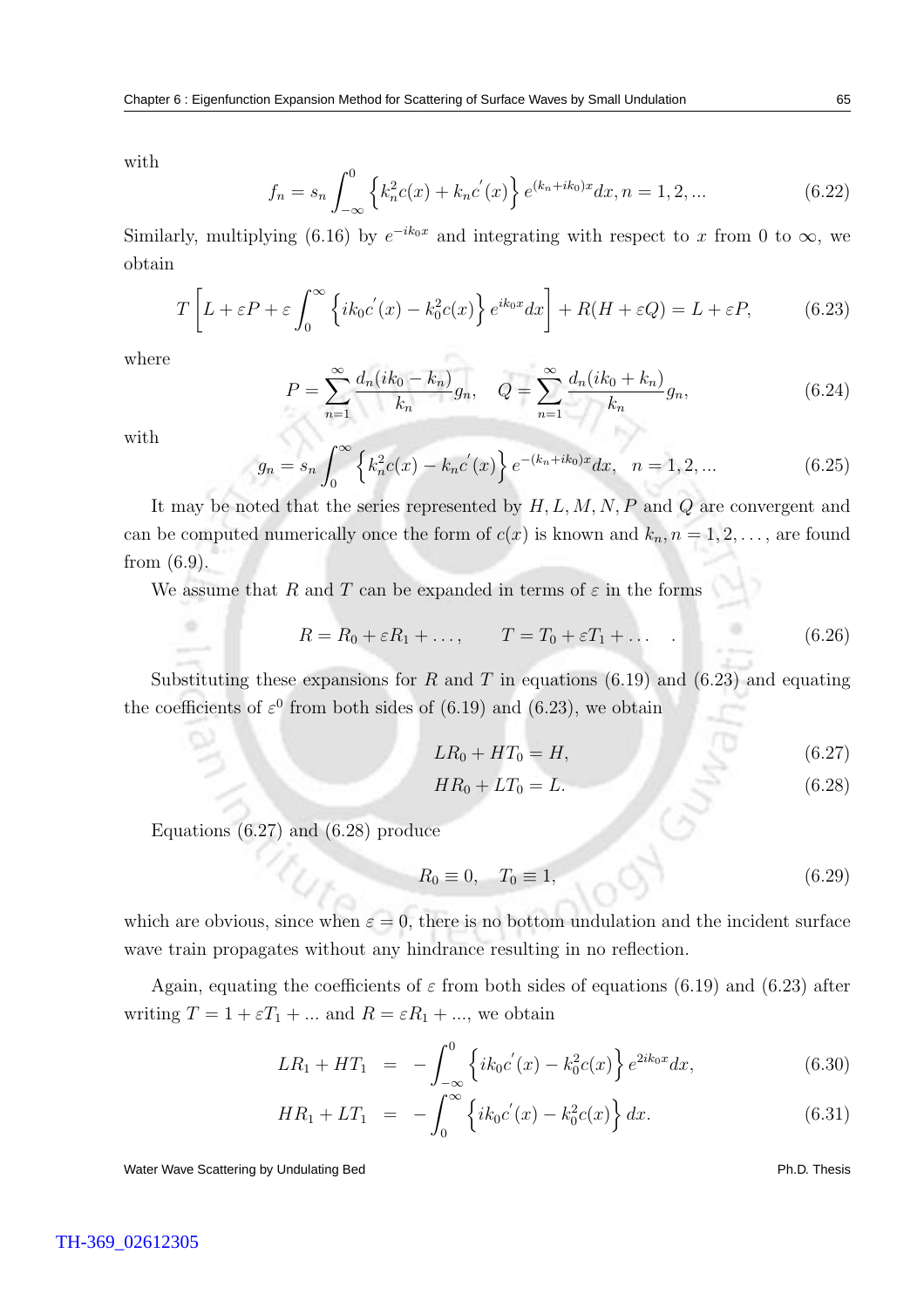These two equations give the first order corrections  $R_1$  and  $T_1$  for the reflection and transmission coefficients, respectively, in integral form as

$$
R_1 = \frac{1}{L^2 - H^2} \bigg[ -L \int_{-\infty}^0 \left\{ i k_0 c'(x) - k_0^2 c(x) \right\} e^{2ik_0 x} dx + H \int_0^\infty \left\{ i k_0 c'(x) - k_0^2 c(x) \right\} dx \bigg],
$$
\n
$$
T_1 = \frac{1}{L^2 - H^2} \bigg[ H \int_{-\infty}^0 \left\{ i k_0 c'(x) - k_0^2 c(x) \right\} e^{2ik_0 x} dx - L \int_0^\infty \left\{ i k_0 c'(x) - k_0^2 c(x) \right\} dx \bigg].
$$
\n(6.32)\n
$$
(6.33)
$$

 $R_1$  and  $T_1$  can easily be found out numerically once the shape function  $c(x)$  is known.

#### 6.2.3 Solution  $\phi(x, y)$  in expansion form

Now substituting the values of  $A_n$  and  $B_n$  from equations (6.13) into (6.2) and then assuming  $\phi = \phi_0 + \varepsilon \phi_1 + \dots$ ,  $R = \varepsilon R_1 + \dots$ ,  $T = 1 + \varepsilon T_1 + \dots$ , we obtain, by equating the coefficients of  $\varepsilon,$   $\phi_1(x,y)$  as

$$
\phi_1(x,y) = \sum_{n=1}^{\infty} \left\{ T_1(1 + \frac{ik_0}{k_n}) - R_1(1 - \frac{ik_0}{k_n}) \right\} d_n \varphi_n(y) e^{k_n x} + R_1 \cosh k_0 (h - y) e^{-ik_0 x} \text{ for } x < 0,
$$
\n(6.34)

and

$$
\phi_1(x,y) = \sum_{n=1}^{\infty} \left\{ T_1(\frac{ik_0}{k_n} - 1) + R_1(1 + \frac{ik_0}{k_n}) \right\} d_n \varphi_n(y) e^{-k_n x} + T_1 \cosh k_0 (h - y) e^{ik_0 x} \text{ for } x > 0.
$$
\n(6.35)

### 6.2.4 Comparison of expansion form of solution with the previous results and the available results

Davies and Heathershaw [19] solved the problem of water wave scattering by a sinusoidal varying topography on the sea-bed when the incidence was normal. In the solution method they applied Fourier transform to the governing equation and the boundary conditions. Its solution, the inverse transform of the velocity potential, is expressed in an integral form and the integral is then evaluated by contour-integration procedure for the asymptotic behaviour of the solution for the potential as  $x \to -\infty$  and as  $x \to +\infty$  (which corresponds to the propagating terms).

The problem of Davies and Heathershaw [19] is generalised to the problem of scattering of surface water waves by small undulation of the sea-bed which is solved in Section 3.3.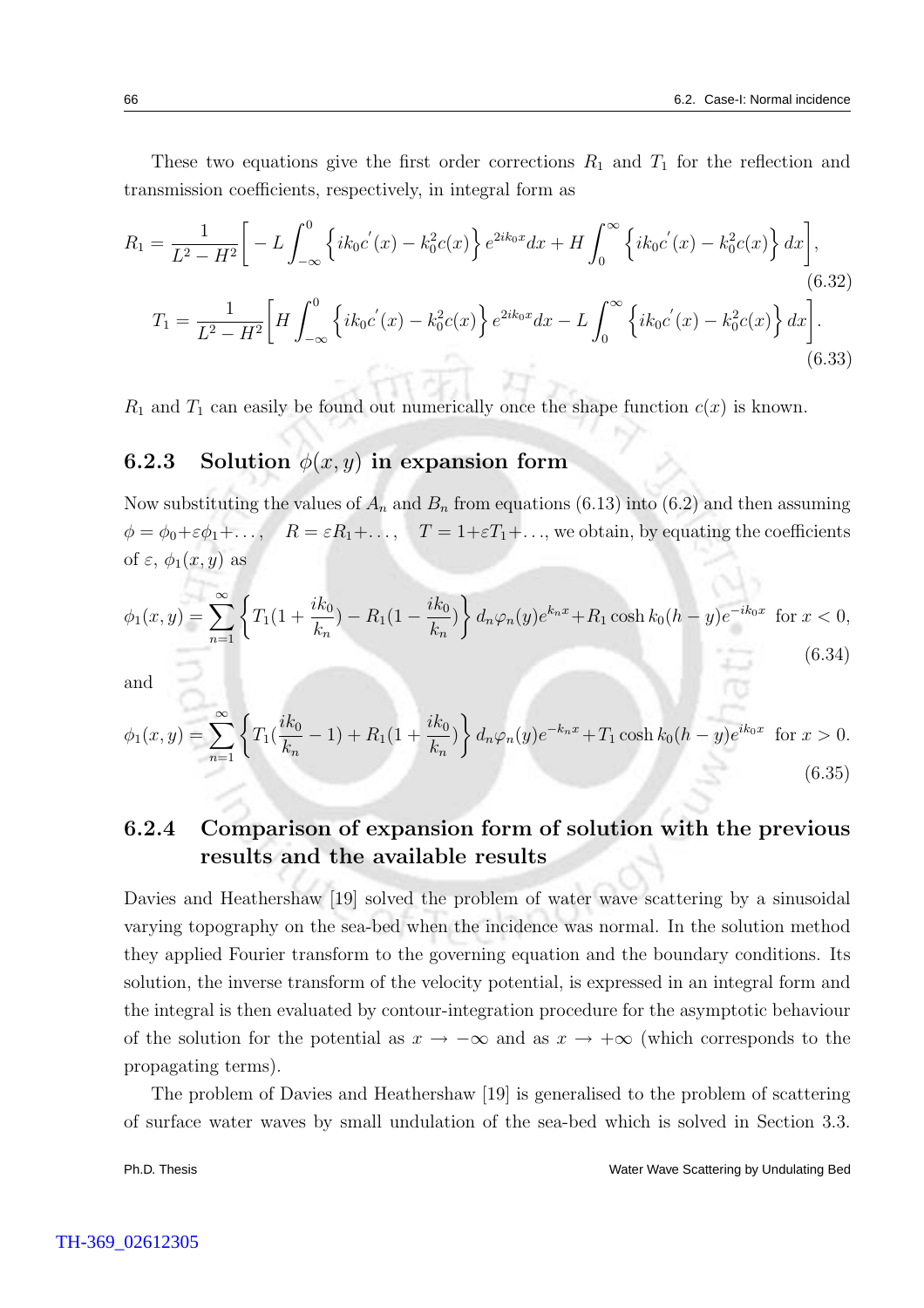For this generalised problem the eigenfunction expansion solution for  $\phi_1(x, y)$  is given by equations (3.34) and (3.35).

The obvious difference between the eigenfunction expansion solutions (6.34)-(6.35) with (3.34)-(3.35) can be observed. The difference is due to the fact that we have incorporated a new set of orthogonal functions  $\{\varphi_n\}, n = 1, 2, \ldots$ , as given by (6.3), containing the positive roots  $k_n$  of the new transcendental equation (6.9), in the expressions for  $\phi_1(x, y)$  in equations  $(6.34)$ - $(6.35)$ .

## 6.2.5 A special bed surface

For comparing our results with available results, we choose the shape function  $c(x)$  as

$$
c(x) = \begin{cases} c_0 \sin lx & \text{for } -\frac{2m\pi}{l} \le x \le \frac{2m\pi}{l}, \\ 0 & \text{otherwise.} \end{cases} \tag{6.36}
$$

with  $c_0$  as the amplitude of the sinusoidal ripples, l the wave number of the sinusoidal ripples and  $m$  a positive integer. This represents a patch of sinusoidal ripples on an otherwise flat bottom, the patch consisting of  $2m$  ripples having the same wave number l. For this case we obtain the reflection and transmission coefficients, respectively, as

$$
R_1 = \frac{L}{L^2 - H^2} \frac{c_0 k_0^2 l}{l^2 - (2k_0)^2} \left(1 - e^{\frac{-4ik_0 m \pi}{l}}\right),\tag{6.37}
$$

$$
T_1 = \frac{-H}{L^2 - H^2} \frac{c_0 k_0^2 l}{l^2 - (2k_0)^2} \left(1 - e^{\frac{-4ik_0 m \pi}{l}}\right).
$$
 (6.38)

At the critical condition  $l = 2k_0$ , where the bed wavelength is half the surface wave length, equations (6.37) and (6.38) reveal that there is a Bragg resonance (as described by Davies [18]) between the surface waves and bed forms and consequently, at resonance,

$$
R_1 = \frac{L}{L^2 - H^2} \frac{c_0 k_0 \ (-i\pi m)}{2},\tag{6.39}
$$

$$
T_1 = \frac{-H}{L^2 - H^2} \frac{c_0 k_0 \ (-i\pi m)}{2}.
$$
\n(6.40)

It is observed that although the theory breaks down where the solution is singular  $(l = 2k_0)$ , a large amount of reflection of the incident wave energy by the bed forms is provided in the neighbourhood of this singularity.

However, the first order reflection coefficient  $R_1$  and the transmission coefficient  $T_1$  were obtained explicitly by Davies and Heathershaw [19] (also refer to Mandal and Basu [53] for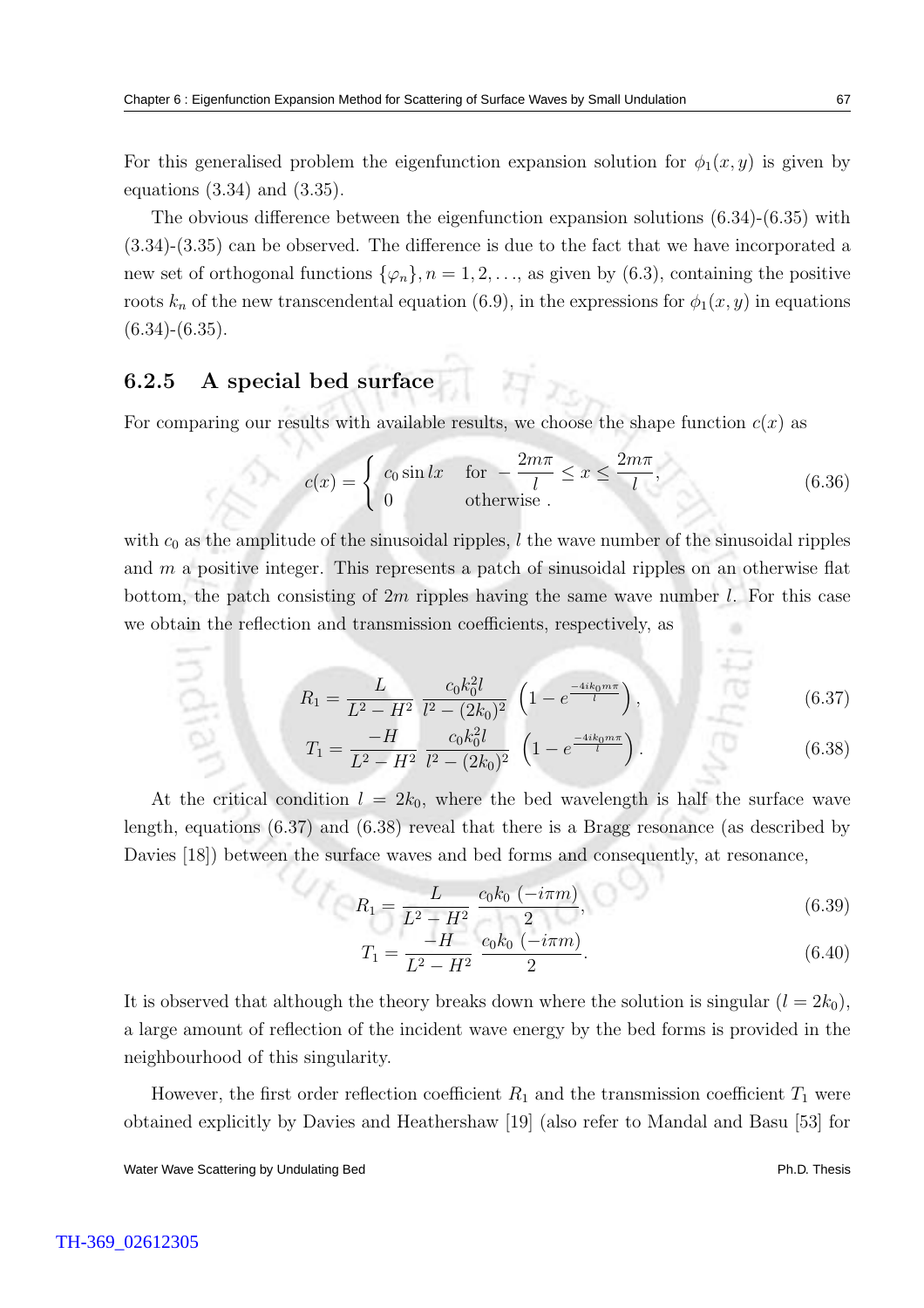the case without surface tension and  $\theta = 0$ . These coefficients can also be obtained from equations  $(3.36)$  and  $(3.37)$  as

$$
R_1 = \begin{cases} \frac{4c_0k_0^2}{l(2k_0h + \sinh 2k_0h)} \frac{\sin(\frac{4\pi mk_0}{l})}{(\frac{2k_0}{l})^2 - 1} & \text{for } \frac{2k_0}{l} \neq 1, \\ \frac{c_0lm\pi}{lh + \sinh lh} & \text{for } \frac{2k_0}{l} = 1, \end{cases}
$$
(6.41)

and

 $T_1 = 0.$  (6.42)

# 6.3 Case-II: Oblique incidence

#### 6.3.1 Formulation of the problem

Considering the same statement and assumptions as in the formulation for the oblique incidence case, described in Section 2.3, we proceed to solve the boundary value problem (equations  $(2.13)-(2.15)$ ) assuming the incident wave given by equation  $(2.16)$ . Hence, we have the same far-field requirement as given by  $(2.18)$ .

## 6.3.2 Solution procedure

The bottom condition (2.15) can be approximated up to the first order of the small parameter ε as ·  $\overline{a}$ 

$$
\frac{\partial \psi}{\partial y} - \varepsilon \left[ \frac{\partial}{\partial x} \left\{ c(x) \frac{\partial \psi}{\partial x} \right\} + c(x) \frac{\partial^2 \psi}{\partial z^2} \right] = 0 \quad \text{on} \quad y = h. \tag{6.43}
$$

Now, in view of the geometry of the problem, i.e., because of the uniformity in the z-direction,  $\psi(x, y, z)$  can be written as

$$
\psi(x, y, z) = \phi(x, y)e^{i\nu z}.\tag{6.44}
$$

Then  $\phi(x, y)$  satisfies the equations

$$
(\nabla^2 - \nu^2)\phi = 0 \quad \text{in} \quad -\infty < x < \infty, \ 0 < y < h,\tag{6.45}
$$

$$
\frac{\partial \phi}{\partial y} + K\phi = 0 \quad \text{on} \quad y = 0,
$$
\n(6.46)

$$
\frac{\partial \phi}{\partial y} - \varepsilon \left[ \frac{\partial}{\partial x} \left\{ c(x) \frac{\partial \phi}{\partial x} \right\} - \nu^2 c(x) \phi(x, y) \right] = 0 \quad \text{on} \quad y = h,
$$
\n(6.47)

$$
\phi(x,y) \sim \begin{cases}\n(e^{i\mu x} + Re^{-i\mu x})\cosh k_0(h-y) & \text{as } x \to -\infty, \\
Te^{i\mu x}\cosh k_0(h-y) & \text{as } x \to +\infty,\n\end{cases}
$$
\n(6.48)

where  $\nabla^2$  is the two-dimensional Laplacian operator.

Ph.D. Thesis Water Wave Scattering by Undulating Bed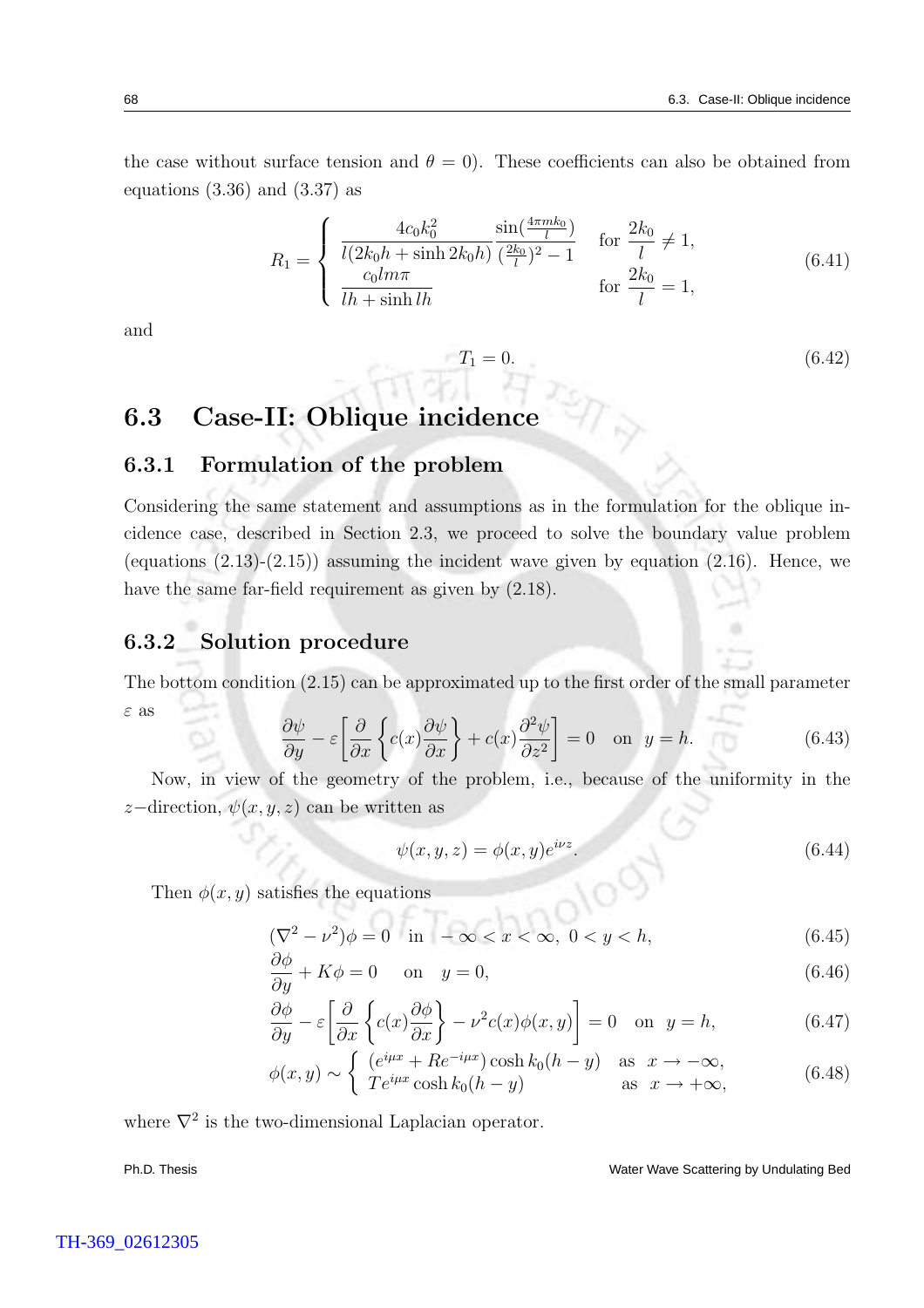By Havelock's expansion of water wave potential, we may choose the eigenfunction expansion for  $\phi(x, y)$  in the form

$$
\phi(x,y) = \begin{cases}\n\cosh k_0 (h-y) (e^{i\mu x} + R e^{-i\mu x}) + \sum_{n=1}^{\infty} A_n \varphi_n(y) e^{q_n x} & \text{for } x < 0, \\
T \cosh k_0 (h-y) e^{i\mu x} + \sum_{n=1}^{\infty} B_n \varphi_n(y) e^{-q_n x} & \text{for } x > 0,\n\end{cases}
$$
\n(6.49)

where  $\varphi_n$  is given by the equation (6.3) with  $q_n^2 = k_n^2 + \nu^2$ . The constants  $k_n$ ,  $n = 1, 2, \ldots$ , are such that  $k_n > 0$ ,  $n = 1, 2, \ldots$ , and are to be determined.  $A_n$  and  $B_n$ ,  $n = 1, 2, \ldots$ , are also unknown constants. It is obvious that the representation (6.49) for  $\phi(x, y)$  satisfies equation (6.45) in  $(0 < y < h)$ , the boundary condition (6.46) and the far-field requirements (6.48).

In addition to these conditions  $\phi(x, y)$  has to satisfy the conditions (i) and (ii) in Section 6.2 and it also must satisfy the boundary condition  $(6.47)$  for  $x < 0, x > 0$ .

The first two conditions produce, respectively,

$$
\sum_{n=1}^{\infty} (A_n - B_n)\varphi_n = (T - 1 - R)\cosh k_0(h - y), \quad 0 < y < h,\tag{6.50}
$$

and

$$
\sum_{n=1}^{\infty} q_n (A_n + B_n) \varphi_n = i\mu (T - 1 + R) \cosh k_0 (h - y), \quad 0 < y < h. \tag{6.51}
$$

From equations (6.50) and (6.51), the constants  $A_n, B_n, n = 1, 2, \ldots$ , can be obtained if and only if the sequence  $\{\varphi_n, 0 \lt y \lt h : n = 1, 2, \ldots\}$  forms an orthogonal set. So we now assume that the equation (6.6) and hence  $\varphi$  satisfies the same set of equations (6.8a)-(6.8c). We have the same transcendental equation involving  $\lambda$  given by equation (6.9).

Using the orthogonality properties of  $\varphi_n(y)$ ,  $n = 1, 2, \ldots$ , in equations (6.50) and (6.51), we obtain **TUTe** 

$$
A_n - B_n = (T - 1 - R)\frac{c_n}{N_n},
$$
\n(6.52)

$$
A_n + B_n = (T - 1 + R) \frac{i\mu c_n}{q_n N_n},
$$
\n(6.53)

where  $c_n$  is given by equation (6.12).

Thus,

$$
A_n = \left\{ (T-1) \left( 1 + \frac{i\mu}{q_n} \right) - R \left( 1 - \frac{i\mu}{q_n} \right) \right\} d_n,
$$
\n(6.54)

$$
B_n = \left\{ (T-1) \left( \frac{i\mu}{q_n} - 1 \right) + R \left( \frac{i\mu}{q_n} + 1 \right) \right\} d_n.
$$
 (6.55)

Water Wave Scattering by Undulating Bed Ph.D. Thesis and Ph.D. Thesis and Ph.D. Thesis

a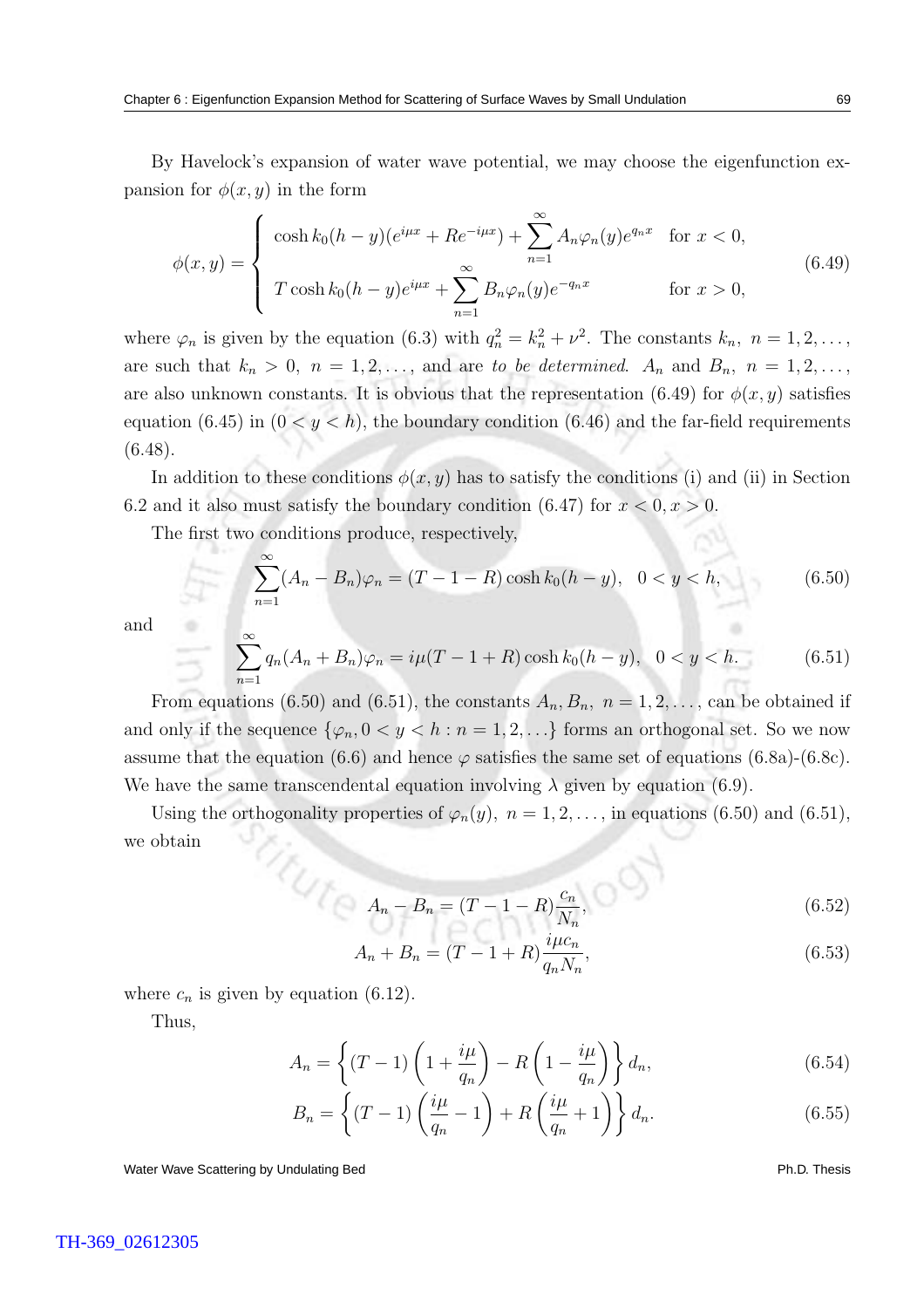where  $d_n$  is given by equation (6.14).

The boundary condition (6.47) is now used for the regions  $x < 0$  and  $x > 0$  respectively. Using the eigenfunction expansions (6.49) in (6.47) (for  $x < 0$  and  $x > 0$ ), after some simplifications we obtain

$$
\sum_{n=1}^{\infty} d_n \left\{ (T-1) \left( 1 + \frac{i\mu}{q_n} \right) - R \left( 1 - \frac{i\mu}{q_n} \right) \right\} \left[ e_n + \varepsilon \{ q_n c'(x) + k_n^2 c(x) \} s_n \right] e^{q_n x}
$$
  
+
$$
\varepsilon \left[ \{ i\mu c'(x) - k_0^2 c(x) \} e^{i\mu x} - R \{ i\mu c'(x) + k_0^2 c(x) \} e^{-i\mu x} \right] = 0 \quad \text{for } x < 0, \quad (6.56)
$$
  

$$
\sum_{n=1}^{\infty} d_n \left\{ (T-1) \left( \frac{i\mu}{q_n} - 1 \right) + R \left( \frac{i\mu}{q_n} + 1 \right) \right\} \left[ e_n + \varepsilon \{ (-1) q_n c'(x) + k_n^2 c(x) \} s_n \right] e^{-q_n x}
$$
  
+
$$
\varepsilon T \left\{ i\mu c'(x) - k_0^2 c(x) \right\} e^{i\mu x} = 0 \quad \text{for } x > 0, \quad (6.57)
$$

where  $e_n$  and  $s_n$  are given by the equations (6.17) and (6.18) respectively.

Now multiplying (6.56) by  $e^{i\mu x}$  and integrating with respect to x from  $-\infty$  to 0, we obtain

$$
T(H_1 + \varepsilon M_1) + R\Big[L_1 + \varepsilon N_1 - \varepsilon \int_{-\infty}^0 \{i\mu c'(x) + k_0^2 c(x)\} dx\Big]
$$
  
=  $H_1 + \varepsilon M_1 - \varepsilon \int_{-\infty}^0 \{i\mu c'(x) - k_0^2 c(x)\} e^{2i\mu x} dx,$  (6.58)

where

$$
H_1 = \sum_{n=1}^{\infty} \frac{d_n e_n}{q_n}, \quad L_1 = \sum_{n=1}^{\infty} \frac{d_n e_n (i\mu - q_n)}{q_n (i\mu + q_n)},
$$
(6.59)

$$
M_1 = \sum_{n=1}^{\infty} \frac{d_n(i\mu + q_n)}{q_n} \tilde{f}_n, \quad N_1 = \sum_{n=1}^{\infty} \frac{d_n(i\mu - q_n)}{q_n} \tilde{f}_n,
$$
\n(6.60)

with

$$
\tilde{f}_n = s_n \int_{-\infty}^0 \{q_n c'(x) + k_n^2 c(x)\} e^{(q_n + i\mu)x} dx, n = 1, 2, \dots
$$
\n(6.61)

Similarly, multiplying (6.57) by  $e^{-i\mu x}$  and integrating with respect to x from 0 to  $\infty$ , we obtain

$$
T\Big[L_1 + \varepsilon P_1 + \varepsilon \int_0^\infty \{i\mu c'(x) - k_0^2 c(x)\} dx\Big] + R(H_1 + \varepsilon Q_1) = L_1 + \varepsilon P_1,\tag{6.62}
$$

where

$$
P_1 = \sum_{n=1}^{\infty} \frac{d_n(i\mu - q_n)}{q_n} \tilde{g}_n, \quad Q_1 = \sum_{n=1}^{\infty} \frac{d_n(i\mu + q_n)}{q_n} \tilde{g}_n,
$$
(6.63)

with

$$
\tilde{g}_n = s_n \int_0^\infty \{ (-1) q_n c'(x) + k_n^2 c(x) \} e^{-(q_n + i\mu)x} dx, \ n = 1, 2, \dots \tag{6.64}
$$

Ph.D. Thesis Water Wave Scattering by Undulating Bed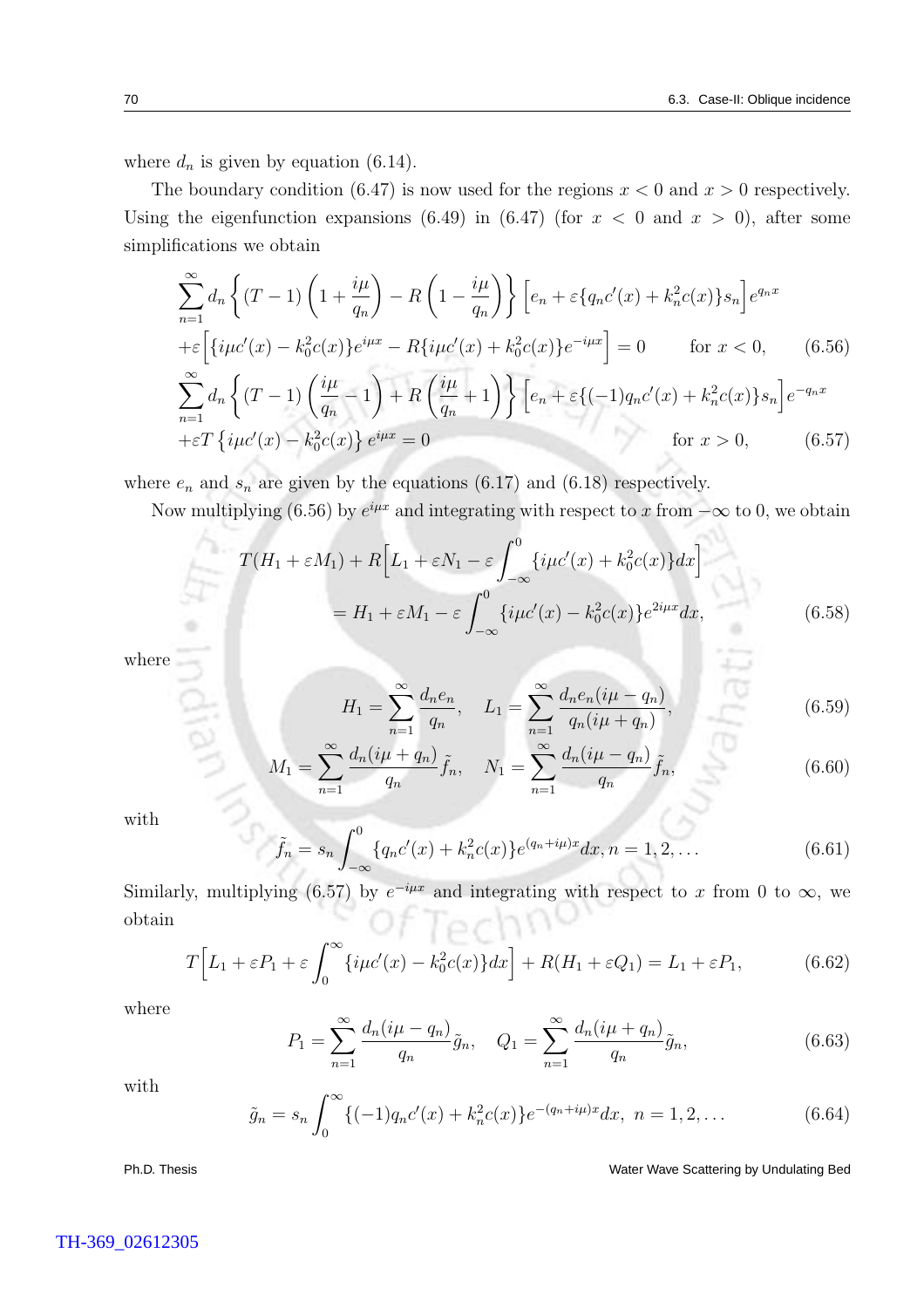It may be noted that the series represented by  $H_1, L_1, M_1, N_1, P_1$  and  $Q_1$  are convergent and can be computed numerically once the form of  $c(x)$  is known and  $k_n$ ,  $n = 1, 2, \ldots$ , are found from equation (6.9).

Substituting these expansions for R and T, given by  $(6.26)$ , in  $(6.58)$  and  $(6.62)$  and equating the the coefficients of  $\varepsilon^0$  from both sides of (6.58) and (6.62), we obtain

$$
T_0H_1 + R_0L_1 = H_1,\t\t(6.65)
$$

$$
T_0 L_1 + R_0 H_1 = L_1. \tag{6.66}
$$

The equations (6.65) and (6.66) produce

$$
R_0 \equiv 0, \quad T_0 \equiv 1. \tag{6.67}
$$

Again, equating the coefficients of  $\varepsilon$  from both sides of (6.58) and (6.62), we obtain

$$
L_1R_1 + H_1T_1 = -\int_{-\infty}^0 \{i\mu c'(x) - k_0^2 c(x)\} e^{2i\mu x} dx, \tag{6.68}
$$

$$
H_1R_1 + L_1T_1 = -\int_0^\infty \{i\mu c'(x) - k_0^2 c(x)\} dx.
$$
 (6.69)

These two equations give the first order corrections  $R_1$  and  $T_1$  for the reflection and transmission coefficients, respectively, in integral form as

$$
R_{1} = \frac{1}{L_{1}^{2} - H_{1}^{2}} \bigg[ -L_{1} \int_{-\infty}^{0} \left\{ i\mu c'(x) - k_{0}^{2} c(x) \right\} e^{2i\mu x} dx + H_{1} \int_{0}^{\infty} \left\{ i\mu c'(x) - k_{0}^{2} c(x) \right\} dx \bigg],
$$
\n(6.70)\n
$$
T_{1} = \frac{1}{L_{1}^{2} - H_{1}^{2}} \bigg[ H_{1} \int_{-\infty}^{0} \left\{ i\mu c'(x) - k_{0}^{2} c(x) \right\} e^{2i\mu x} dx - L_{1} \int_{0}^{\infty} \left\{ i\mu c'(x) - k_{0}^{2} c(x) \right\} dx \bigg].
$$
\n(6.71)

The results for normal incidence can be obtained by putting  $\theta = 0$ .

### 6.3.3 Solution  $\phi(x, y)$  in expansion form

Now substituting the values of  $A_n$  and  $B_n$  from equations (6.54) and (6.55) into (6.49) and then assuming  $\phi = \phi_0 + \varepsilon \phi_1 + \ldots$ ,  $R = \varepsilon R_1 + \ldots$ ,  $T = 1 + \varepsilon T_1 + \ldots$ , we obtain by equating the coefficients of  $\varepsilon$  as

$$
\phi_1(x,y) = \sum_{n=1}^{\infty} \left\{ T_1(1 + \frac{i\mu}{q_n}) - R_1(1 - \frac{i\mu}{q_n}) \right\} d_n \varphi_n(y) e^{q_n x} + R_1 \cosh k_0 (h - y) e^{-i\mu x} \text{ for } x < 0,
$$
\n(6.72)

Water Wave Scattering by Undulating Bed **Ph.D.** Thesis and Ph.D. Thesis and Ph.D. Thesis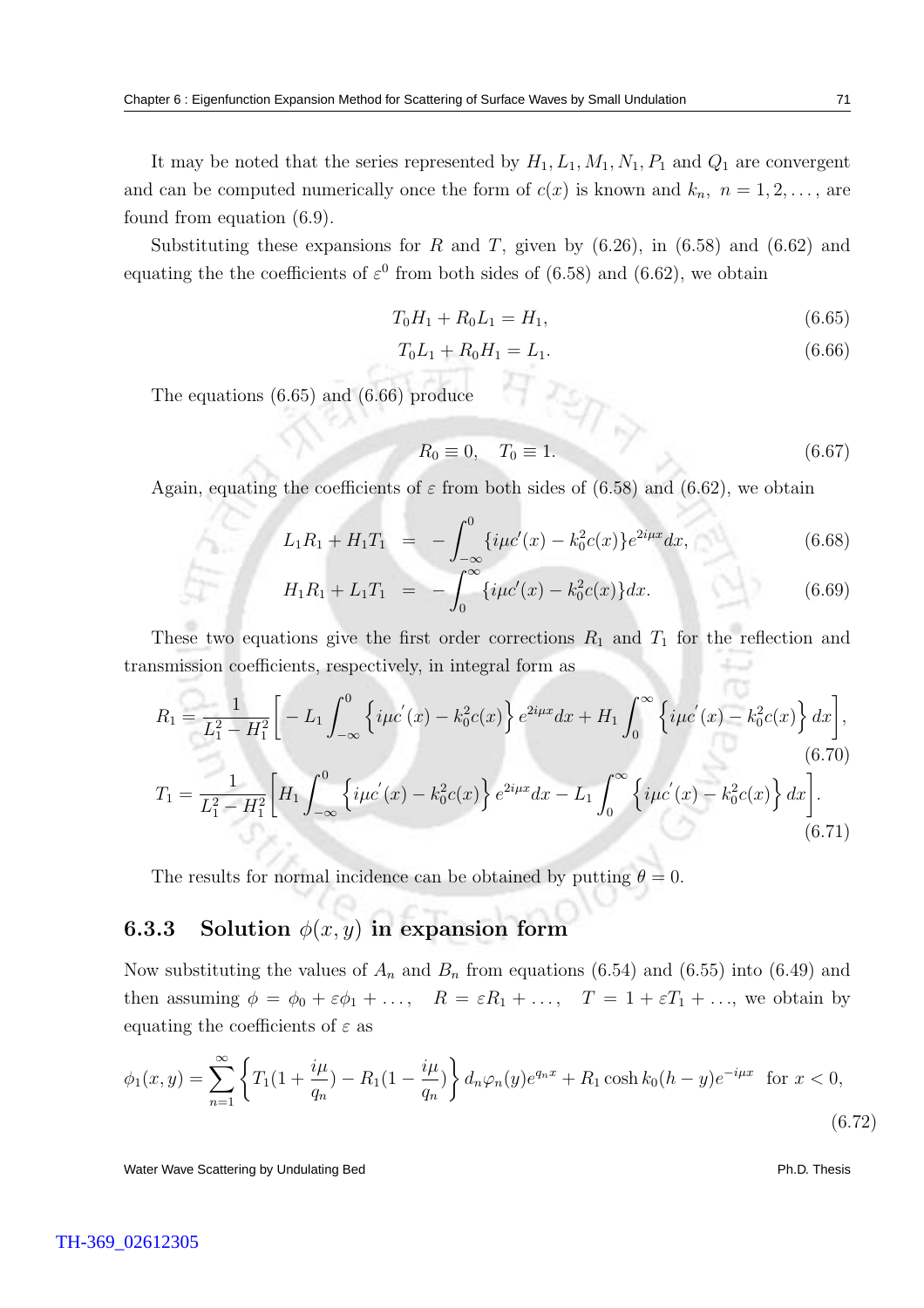and

$$
\phi_1(x,y) = \sum_{n=1}^{\infty} \left\{ T_1(\frac{i\mu}{q_n} - 1) + R_1(1 + \frac{i\mu}{q_n}) \right\} d_n \varphi_n(y) e^{-q_n x} + T_1 \cosh k_0 (h - y) e^{i\mu x} \text{ for } x > 0.
$$
\n(6.73)

### 6.3.4 Comparison with previous results and extended results of Davies and Heathershaw (1984) for oblique case

The problem of water wave scattering by a sinusoidal varying topography on the sea-bed, considered by Davies and Heathershaw [19], is generalised to the case of oblique incidence in Section 4.3 in which the solution for  $\phi_1(x, y)$  is given by equations (4.33) and (4.34).

The obvious difference between the eigenfunction expansion solutions (6.72)-(6.73) with (4.33)-(4.34) can be observed. The difference is due to the fact that we have incorporated a new set of orthogonal functions  $\{\varphi_n\}, n = 1, 2, \ldots$ , as given by (6.3), containing the positive roots  $k_n$  of the new transcendental equation (6.9), in the expressions for  $\phi_1(x, y)$  in  $(6.72)-(6.73)$ .

#### 6.3.5 A special bed surface

For comparing our results with available results, we choose the same shape function  $c(x)$ as considered previously (equation (6.36)). In this case, the equations (6.70)-(6.71) reduce, respectively, to

$$
R_1 = \frac{L_1}{L_1^2 - H_1^2} \frac{c_0 l \ k_0^2 \cos 2\theta}{l^2 - (2\mu)^2} \left(1 - e^{\frac{-4i\mu \pi m}{l}}\right),\tag{6.74}
$$

$$
T_1 = \frac{-H_1}{L_1^2 - H_1^2} \frac{c_0 l \ k_0^2 \cos 2\theta}{l^2 - (2\mu)^2} \left(1 - e^{\frac{-4i\mu \pi m}{l}}\right). \tag{6.75}
$$

As in the case of the normal incidence, at the critical condition  $l = 2\mu$ , equations (6.74) and (6.75) reveal that there is a Bragg resonance between the surface waves and bed forms and hence,

$$
R_1 = \frac{L_1}{L_1^2 - H_1^2} c_0 k_0^2 \cos 2\theta(-im\pi),
$$
\n(6.76)

$$
T_1 = \frac{-H_1}{L_1^2 - H_1^2} c_0 k_0^2 \cos 2\theta(-im\pi).
$$
 (6.77)

at resonance. It is observed that although the theory breaks down where the solution is singular  $(l = 2\mu)$ , a large amount of reflection of the incident wave energy by the bed forms is provided in the neighbourhood of this singularity.

Ph.D. Thesis Water Wave Scattering by Undulating Bed

m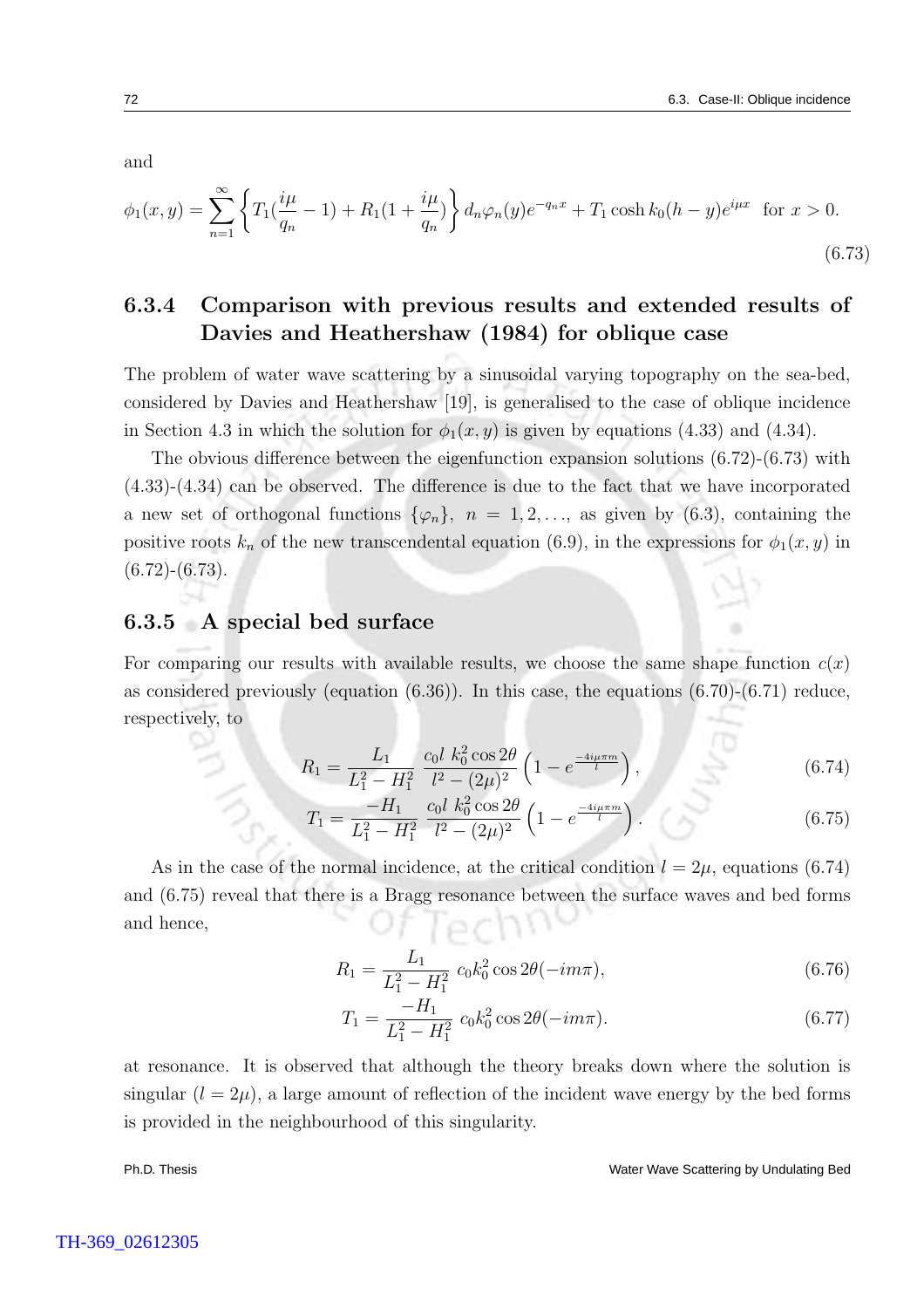For such sinusoidal undulations on the sea-bed, the first order reflection coefficient  $R_1$ and transmission coefficient  $T_1$  were obtained by Mandal and Basu [53] (without surface tension). These coefficients can also be obtained from equations (4.35) and (4.36) as

$$
R_1 = \begin{cases} \frac{2k_0c_0 \sec \theta \cos 2\theta}{(2k_0h + \sinh 2k_0h)} \frac{(2k_0/l)}{(2\mu/l)^2 - 1} \sin\left(\frac{4\pi\mu m}{l}\right), & \text{for } 2\mu \neq l, \\ \frac{2k_0c_0 \sec \theta \cos 2\theta}{(2k_0h + \sinh 2k_0h)} \frac{2k_0}{l} m\pi, & \text{for } 2\mu = l, \end{cases}
$$
(6.78)

and

$$
T_1 = 0.\tag{6.79}
$$

## 6.4 Numerical results

Corresponding to the sinusoidal bottom undulations in Sections 6.2 and 6.3, the numerical computation is shown here for the first order reflection coefficient  $|R_1|$  given by equations  $(6.74)$ , and  $(6.78)$ . In Figure 6.1,  $|R_1|$  is depicted against the wave number Kh for number of ripples  $m = 1$  and for  $\theta = 0, c_0/h = 0.1, lh = 1$ . It is observed that the two graphs for  $|R_1|$  by the present method and by Davies and Heathershaw method obtained in Figure 6.1 are almost identical.



Figure 6.1: Reflection coefficient  $|R_1|$ against the wave number  $Kh$  for  $m =$  $1; c_0/h = 0.1; lh = 1.$ 

Figure 6.2: Reflection coefficient against the wave number Kh for  $m = 2$ ;  $c_0/h =$  $0.1; lh = 1$ 

In Figure 6.2, Kh is depicted against  $\lambda h$  for  $c_0/h = 0.1$ ;  $lh = 1$  and  $m = 1$ . This figure shows that Kh increases as  $\lambda h$  increases approximately up to  $\lambda = 30$ . As  $\lambda$  further increases

Water Wave Scattering by Undulating Bed Ph.D. Thesis and Ph.D. Thesis and Ph.D. Thesis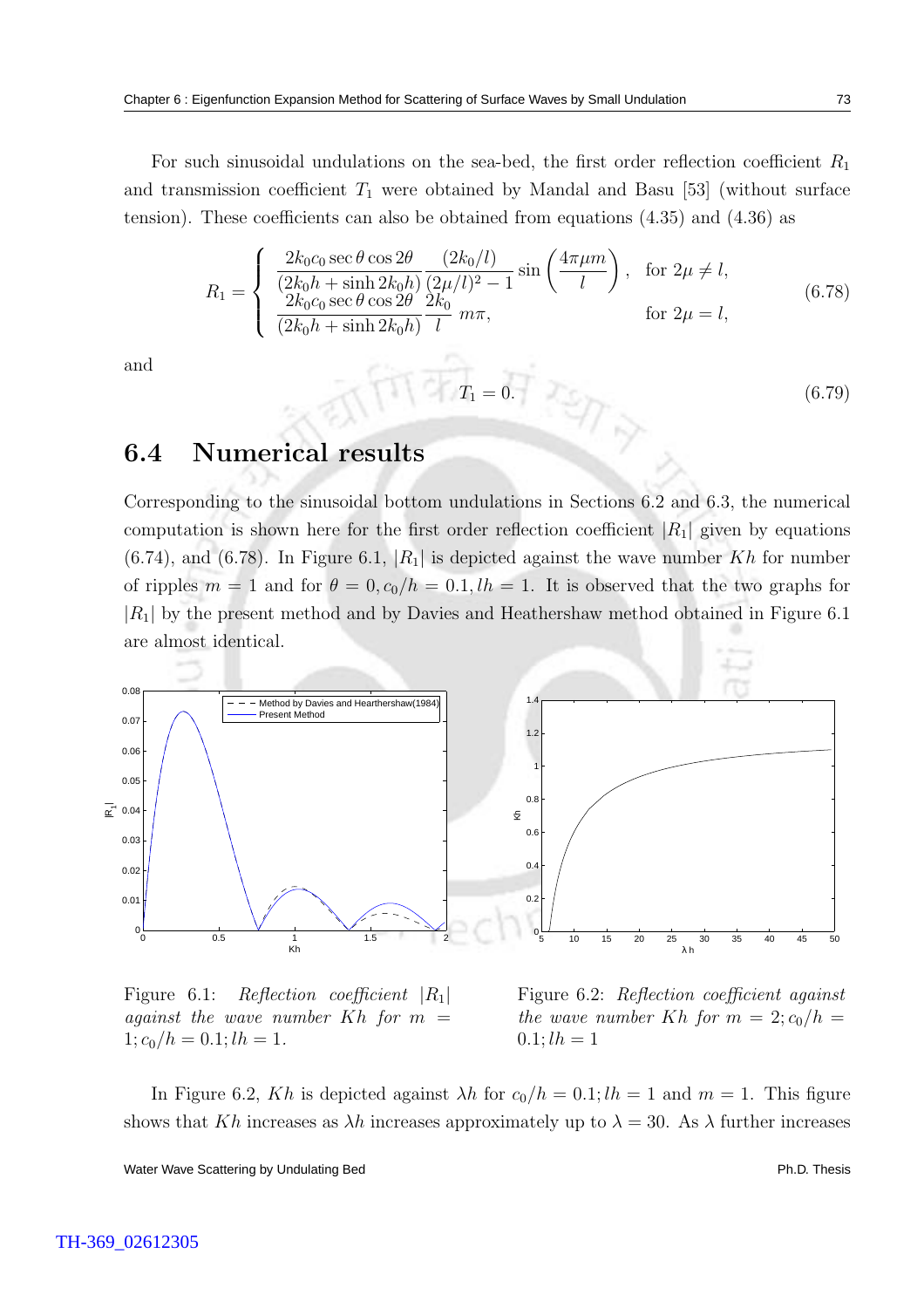

Figure 6.3: Reflection coefficient  $|R_1|$ against the angle of incidence  $\theta$  for  $Kh =$  $0.001; kh = 0.0316; k_n h = 4.5613; c_0/h =$  $0.1; lh = 1; m = 1.$ 

Figure 6.4: Reflection coefficient  $|R_1|$ against the angle of incidence  $\theta$  for  $Kh =$  $0.001; kh = 0.0316; k_nh = 4.5613; c_0/h =$  $0.1; lh = 1; m = 3.$ 

Kh has the asymptotic value 1.1. This is obvious since for large  $\lambda$ , the equation (6.9) becomes

$$
K \tan k_n h = k_n,\tag{6.80}
$$

which is independent of  $\lambda$ .

In Figures 6.3 and 6.4, the reflection coefficient  $|R_1|$  is also depicted against the angle of incidence  $\theta$  for  $Kh = 0.001; kh = 0.0316; k_n h = 4.5613; c_0/h = 0.1; lh = 1$  and  $m = 1$  and  $m = 3$  respectively. From the graphs it is clear that for  $\theta = \frac{\pi}{4}$  $\frac{\pi}{4}$ , |R<sub>1</sub>| vanishes independently of the shape function as observed by the results of Mandal and Basu [53].

The above four figures show that the method employed here produces correct numerical estimates for the reflection coefficient. For other forms of the shape function, this method is expected to yield correct results without any difficulty.

Techno

## 6.5 Conclusion

A direct method of eigenfunction expansion is used to solve the problem of oblique water wave scattering by small undulation on an otherwise flat bottom of a sea for normal and oblique incidences. The reflection coefficient up to first order is obtained by this method for a sinusoidal bottom undulation, which when depicted graphically against the wave number, coincides almost exactly with the result for the same obtained in Chapter 5 and also from the known result given in the literature. Though the expressions obtained for the first order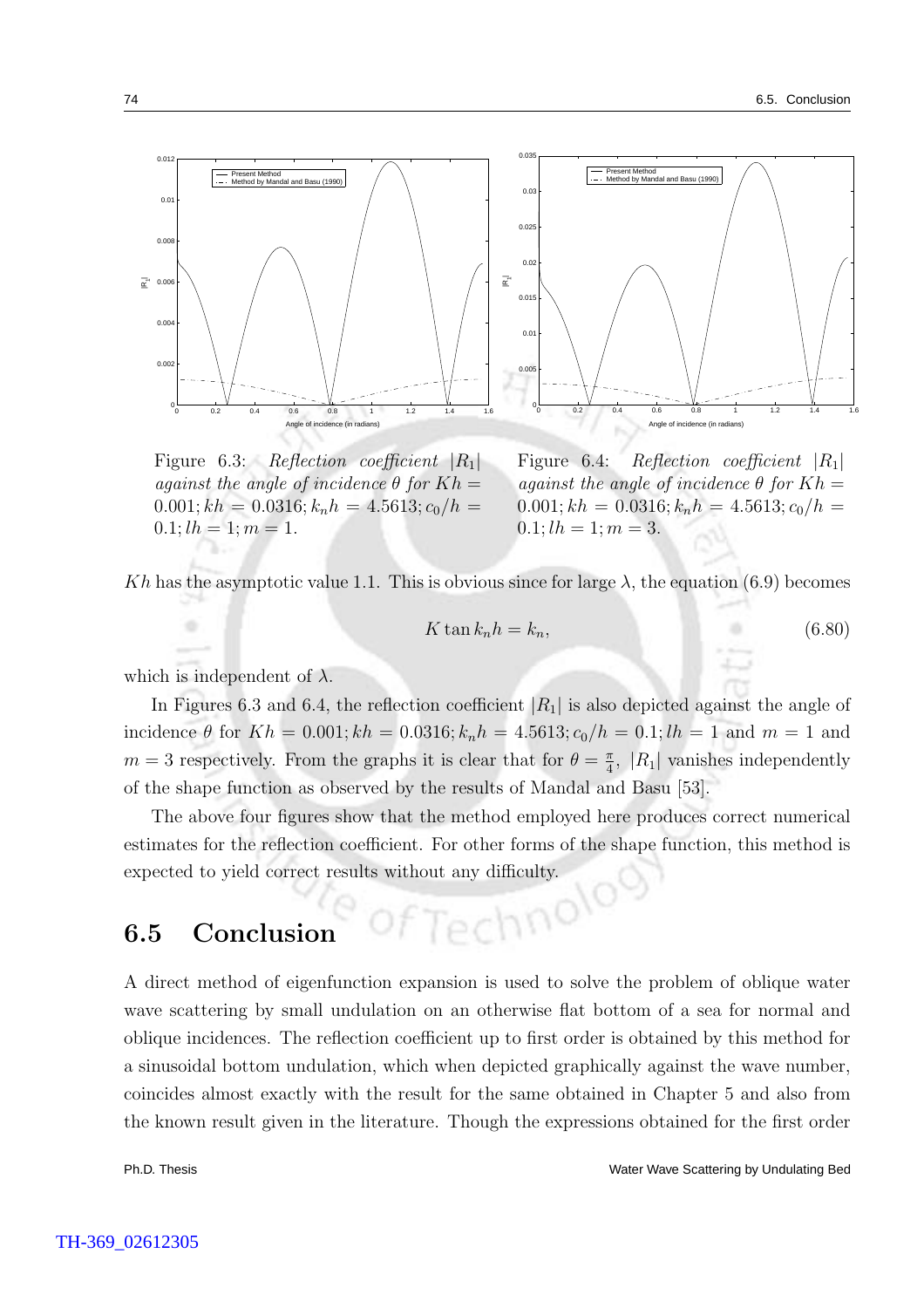velocity potential, reflection coefficient and transmission coefficient by the present method are slightly different from the results derived in earlier chapters and the results available in the literature, they still lead to very accurate numerical results. Also, the present method appears to be simple and straightforward, and avoids the use of Green's integral theorem or the Fourier transform technique employed elsewhere.

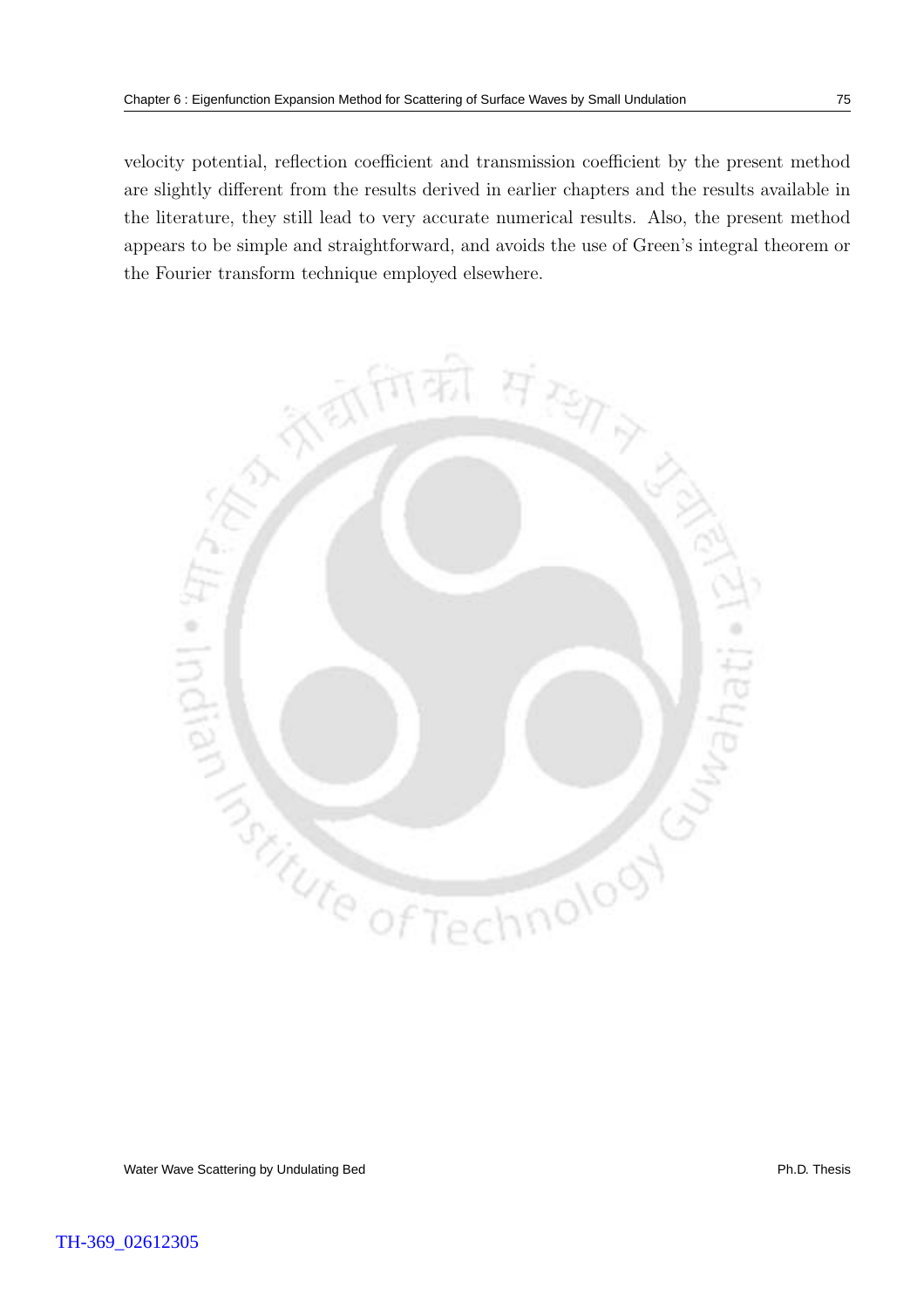# Chapter 7

# Scattering of Surface Waves by Small Undulation on a Porous Sea-bed

## 7.1 Introduction

In Chapters 2, 3, 4 and 6, the problem of propagation of surface waves over small undulation on the sea-bed is investigated by assuming the bed to be impermeable. In the recent times, due to many interesting applications of the scattering theory of surface water waves, many researchers have turned their attention to problems related to porous bed rather than an impermeable one. In this chapter we investigate the problem of scattering of surface water waves by small undulation on a sea-bed of finite depth assuming the sea-bed to be composed of porous material of specific type. The motion of the fluid inside the porous bed is not analysed here and it is assumed that the fluid motions are such that the resulting boundary condition on the sea-bed as is used here, holds good and depends on a known parameter  $G'$ , called the porosity parameter, in the analysis. A Fourier transform method is utilised in obtaining the complete solution of the mixed boundary value problem under the assumption that the undulation of the porous sea-bed is small enough so that a regular perturbation expansion in terms of a small undulation parameter is applicable. The reflection and transmission coefficients are determined and applied to the case of a patch of sinusoidal undulations on the bed. The results are presented in graphical forms.

## 7.2 Case-I: Normal incidence

#### 7.2.1 Formulation of the problem

A right-handed rectangular Cartesian co-ordinate system is considered in which  $x$ -axis is the position of the undisturbed free surface of the sea and  $y$ -axis is measured positive vertically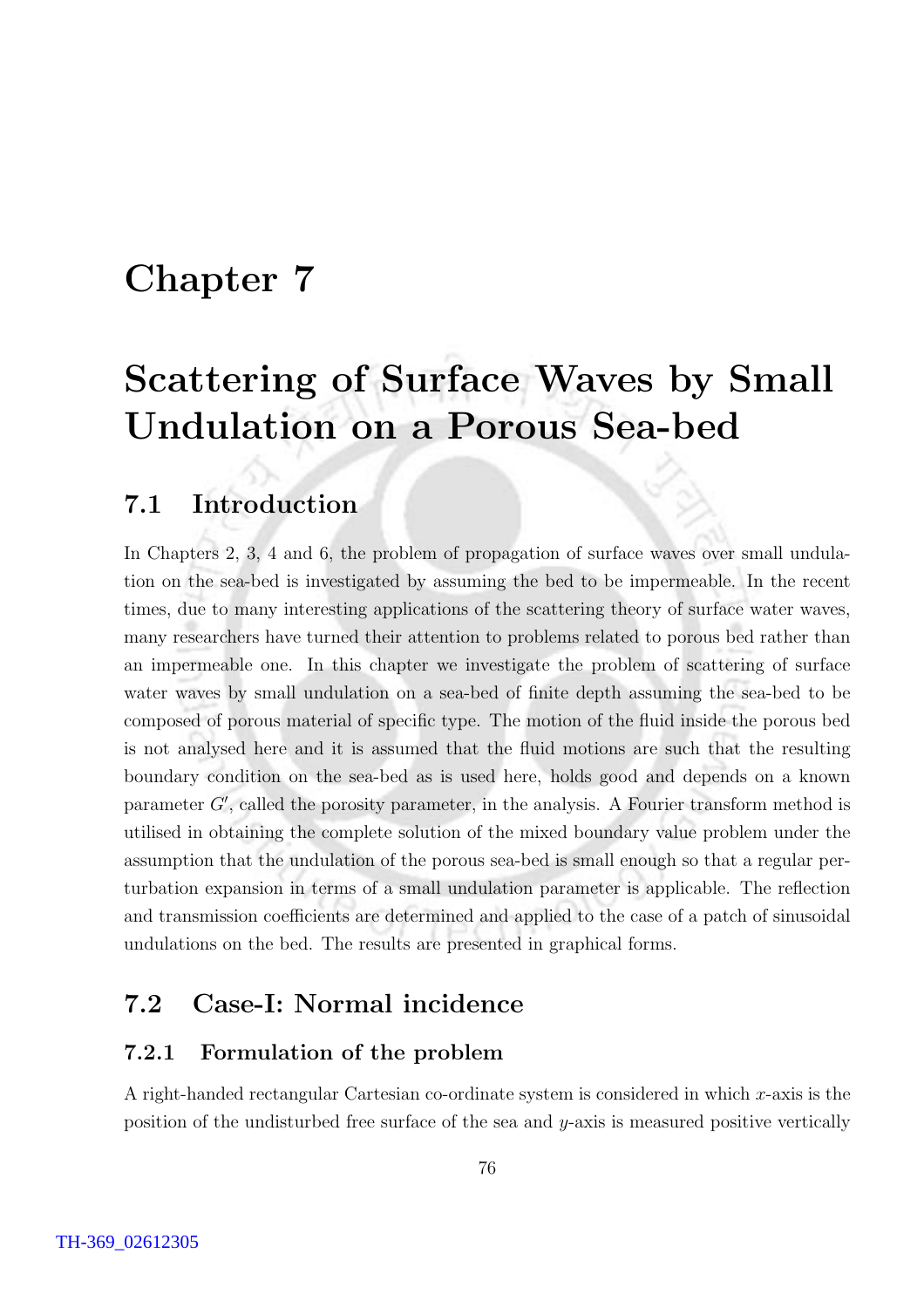downwards from the undisturbed free surface. The sea-bed with small undulation, composed of porous material of specific type, is described by  $y = h + \varepsilon c(x)$  where  $c(x)$  is a function with compact support and describes the bottom undulation, h denotes the uniform finite depth of the sea far to either side of the undulation of the bottom so that  $c(x) \to 0$  as  $|x| \to \infty$  and the non-dimensional number  $\varepsilon(\ll 1)$  a measure of smallness of the undulation. It is also assumed that the fluid is incompressible and inviscid, and the motion irrotational and time harmonic. The usual assumptions of linear water wave theory and the removal of the harmonic time dependence  $\exp(-i\sigma t)$  lead to the following equations for the time-independent complexvalued potential function  $\phi(x, y)$ :

$$
\frac{\partial^2 \phi}{\partial x^2} + \frac{\partial^2 \phi}{\partial y^2} = 0 \quad \text{in } -\infty < x < \infty, \quad 0 \le y \le h + \varepsilon c(x), \tag{7.1}
$$

$$
\frac{\partial \phi}{\partial y} + K\phi = 0 \quad \text{on} \quad y = 0,\tag{7.2}
$$

$$
\frac{\partial \phi}{\partial n} - G' \phi = 0 \quad \text{on} \quad y = h + \varepsilon c(x), \tag{7.3}
$$

where  $K = \sigma^2/g$ ,  $\sigma$  is the angular frequency of the incoming water wave train with time dependence  $e^{-i\sigma t}$ , g is the acceleration due to gravity,  $\partial/\partial n$  denotes the normal derivative at a point  $(x, y)$  on the bottom, and G' is the porous effect parameter corresponding to the sea-bed under consideration. In the limit of zero permeability, i.e., when the bed is impermeable, equation (7.3) becomes  $\partial \phi / \partial n = 0$  on the bottom  $y = h + \varepsilon c(x)$ , the same equation as (2.3).

Assume  $\phi_0(x, y)$  to be the progressive wave train which is incident upon the bottom undulation from the direction of  $x = -\infty$ . It is, then, partially reflected by and partially transmitted over the bottom undulation so that  $\phi$  has the far-field behaviour given by

$$
\phi(x,y) \sim \begin{cases} \phi_0(x,y) + R\phi_0(-x,y), & x \to -\infty, \\ T\phi_0(x,y), & x \to +\infty. \end{cases}
$$
\n(7.4)

#### 7.2.2 Solution procedure

The bottom condition (7.3) can be approximated up to first order of the small parameter  $\varepsilon$ as ½

$$
\frac{\partial \phi}{\partial y} - \varepsilon \frac{\partial}{\partial x} \left\{ c(x) \frac{\partial \phi}{\partial x} \right\} - G' \left\{ \phi + \varepsilon c(x) \frac{\partial \phi}{\partial y} \right\} = 0 \text{ on } y = h. \tag{7.5}
$$

The boundary condition (7.5) suggests that  $\phi$ , R and T introduced above can be expanded in terms of  $\varepsilon$  as  $\mathbf{r}$ 

$$
\begin{aligned}\n\phi &= \phi_0 + \varepsilon \phi_1 + O(\varepsilon^2) \\
R &= R_0 + \varepsilon R_1 + O(\varepsilon^2) \\
T &= T_0 + \varepsilon T_1 + O(\varepsilon^2)\n\end{aligned}
$$
\n(7.6)

Water Wave Scattering by Undulating Bed Ph.D. Thesis and Ph.D. Thesis and Ph.D. Thesis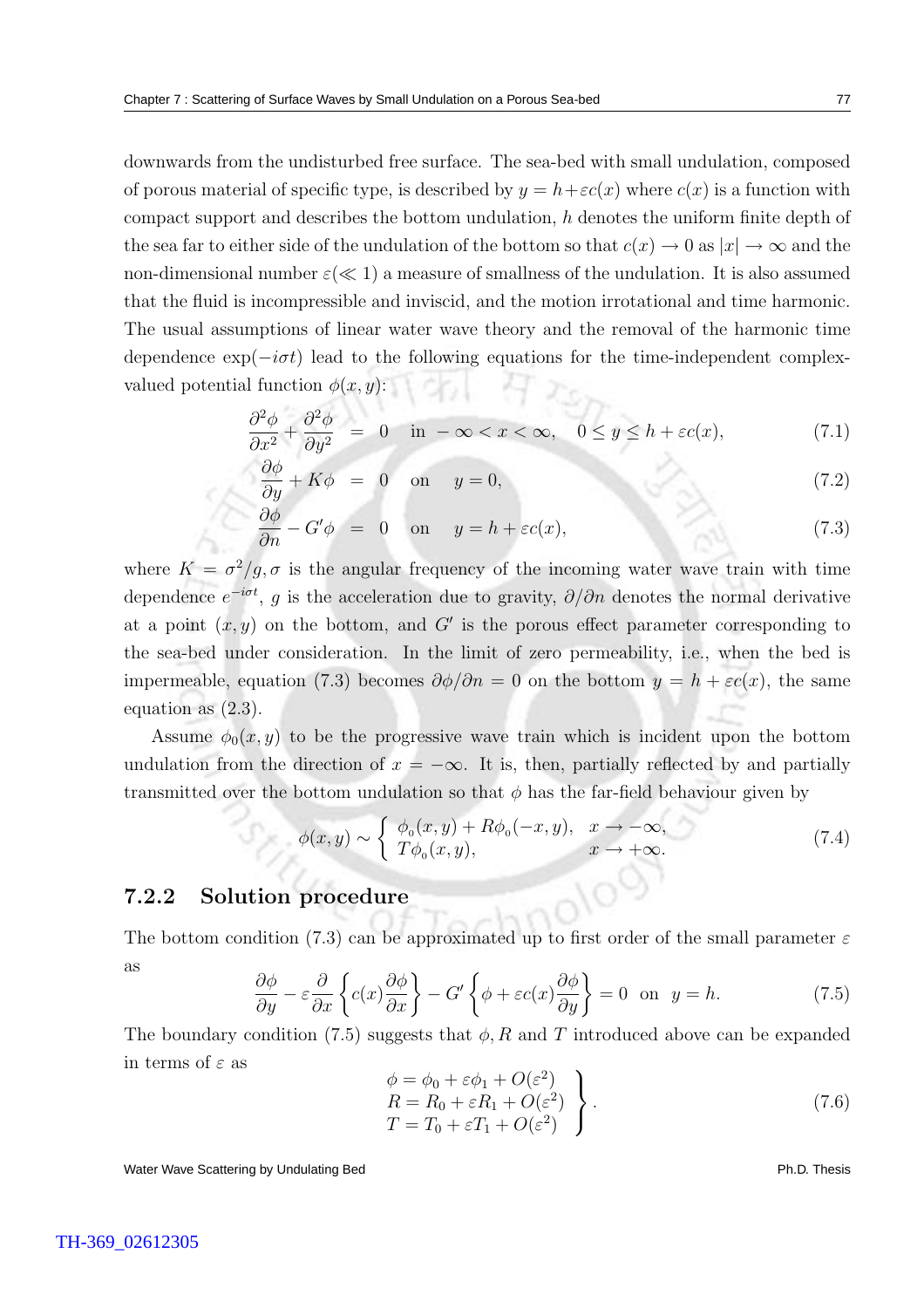Substituting the expansions  $(7.6)$  in equations  $(7.1)$ ,  $(7.2)$ ,  $(7.5)$  and  $(7.4)$  we find after equating the coefficients of  $\varepsilon^0$  and  $\varepsilon$  from both sides, that the functions  $\phi_0(x, y)$  and  $\phi_1(x, y)$ , respectively, satisfy the following BVPs:

**BVP-I**  $\phi_0(x, y)$  satisfies

$$
\frac{\partial^2 \phi_0}{\partial x^2} + \frac{\partial^2 \phi_0}{\partial y^2} = 0 \quad \text{in} \quad 0 \le y \le h,
$$
\n(7.7)

$$
\frac{\partial \phi_0}{\partial y} + K\phi_0 = 0 \qquad \text{on} \quad y = 0,\tag{7.8}
$$

$$
\frac{\partial \phi_0}{\partial y} - G' \phi_0 = 0 \qquad \text{on} \quad y = h,\tag{7.9}
$$

and 
$$
R_0 = 0
$$
,  $T_0 = 1$ . (7.10)

**BVP-II**  $\phi_1(x, y)$  satisfies

$$
\frac{\partial^2 \phi_1}{\partial x^2} + \frac{\partial^2 \phi_1}{\partial y^2} = 0 \quad \text{in} \quad 0 \le y \le h,
$$
\n(7.11)

$$
\frac{\partial \phi_1}{\partial y} + K\phi_1 = 0 \quad \text{on} \quad y = 0,
$$
\n(7.12)

$$
\frac{\partial \phi_1}{\partial y} - G' \phi_1 = \frac{\partial}{\partial x} \left\{ c(x) \frac{\partial \phi_0}{\partial x} \right\} + G' \left\{ c(x) \frac{\partial \phi_0}{\partial y} \right\} \equiv p(x) \quad \text{on} \quad y = h, \quad (7.13)
$$

and 
$$
\phi_1(x, y) \sim \begin{cases} R_1 \phi_0(-x, y) & \text{as } x \to -\infty, \\ T_1 \phi_0(x, y) & \text{as } x \to +\infty. \end{cases}
$$
 (7.14)

It may be noted that the BVP-I corresponds to the surface wave propagation in water of uniform finite depth  $h$ . The solution of BVP-I can be written as

$$
\phi_0(x, y) = \frac{K \sinh k_0 y - k_0 \cosh k_0 y}{K \sinh k_0 h - k_0 \cosh k_0 h} e^{ik_0 x},
$$
\n(7.15)

where  $k_0$ , the wave number of the incident wave, is the unique positive root (for a given  $G'$ ) of the equation

$$
K + G' = \left(k + \frac{G'K}{k}\right)\tanh kh.
$$
\n(7.16)

Hence,  $p(x)$  can be written as

$$
p(x) = ik_0 \frac{d}{dx} \{c(x)e^{ik_0x}\} + G'k_0A \ c(x)e^{ik_0x} \quad \text{on} \quad y = h,
$$
 (7.17)

where 
$$
A = \frac{K \cosh k_0 h - k_0 \sinh k_0 h}{K \sinh k_0 h - k_0 \cosh k_0 h}.
$$
 (7.18)

Ph.D. Thesis Water Wave Scattering by Undulating Bed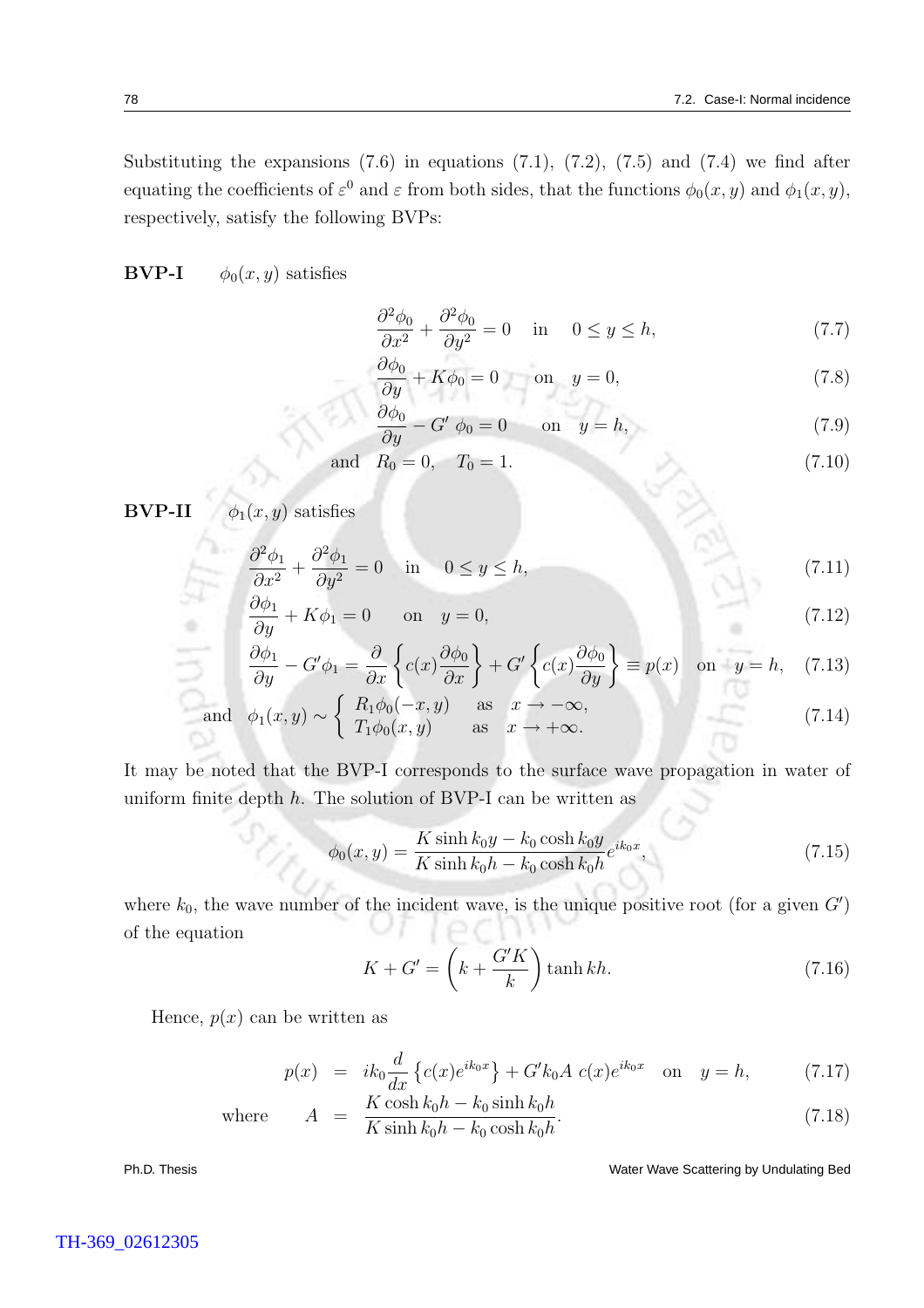

Figure 7.1: Roots of the equation  $K + G' = (k + G'K/k) \tanh kh$  for given  $Kh = 1; G = 0.1$ 

|                  |               | Value of G   Value of Kh   Roots of $K + G' = (k + G'K/k) \tanh kh$ |
|------------------|---------------|---------------------------------------------------------------------|
| (0.1)            | $0.5^{\circ}$ | $0.8248, -0.8248$                                                   |
| 0.1              | 1.0           | $1.2258, -1.2258$                                                   |
| $\overline{0.1}$ | 1.5           | $1.6347, -1.6347$                                                   |
| 0.1              | 2.0           | $2.0712, -2.0712$                                                   |

Table 7.1: Roots of  $K + G' = (k + G'K/k)$  tanh kh for different values of Kh when  $G=0.1$ 

To solve the BVP-II we now assume that  $\phi_1$  is such that the Fourier transform of  $\phi_1$  with respect to x, denoted by  $\overline{\phi}_1$ , exists and is given by

$$
\overline{\phi}_1(\xi, y) = \int_{-\infty}^{\infty} \phi_1(x, y) e^{i\xi x} dx,
$$
\n(7.19)

with its inverse

$$
\phi_1(x,y) = \frac{1}{2\pi} \int_{-\infty}^{\infty} \overline{\phi}_1(\xi, y) e^{-i\xi x} d\xi.
$$
 (7.20)

We observe that such Fourier transform exists if we make an artificial assumption that K possesses a small imaginary part, as given by  $i\mu/\sigma/g$ , where  $\mu' > 0$  is very small which will be taken to be zero (in eliminating sense) at the end of the analysis.

Now, taking Fourier transform of equation (7.11) and the boundary conditions (7.12) and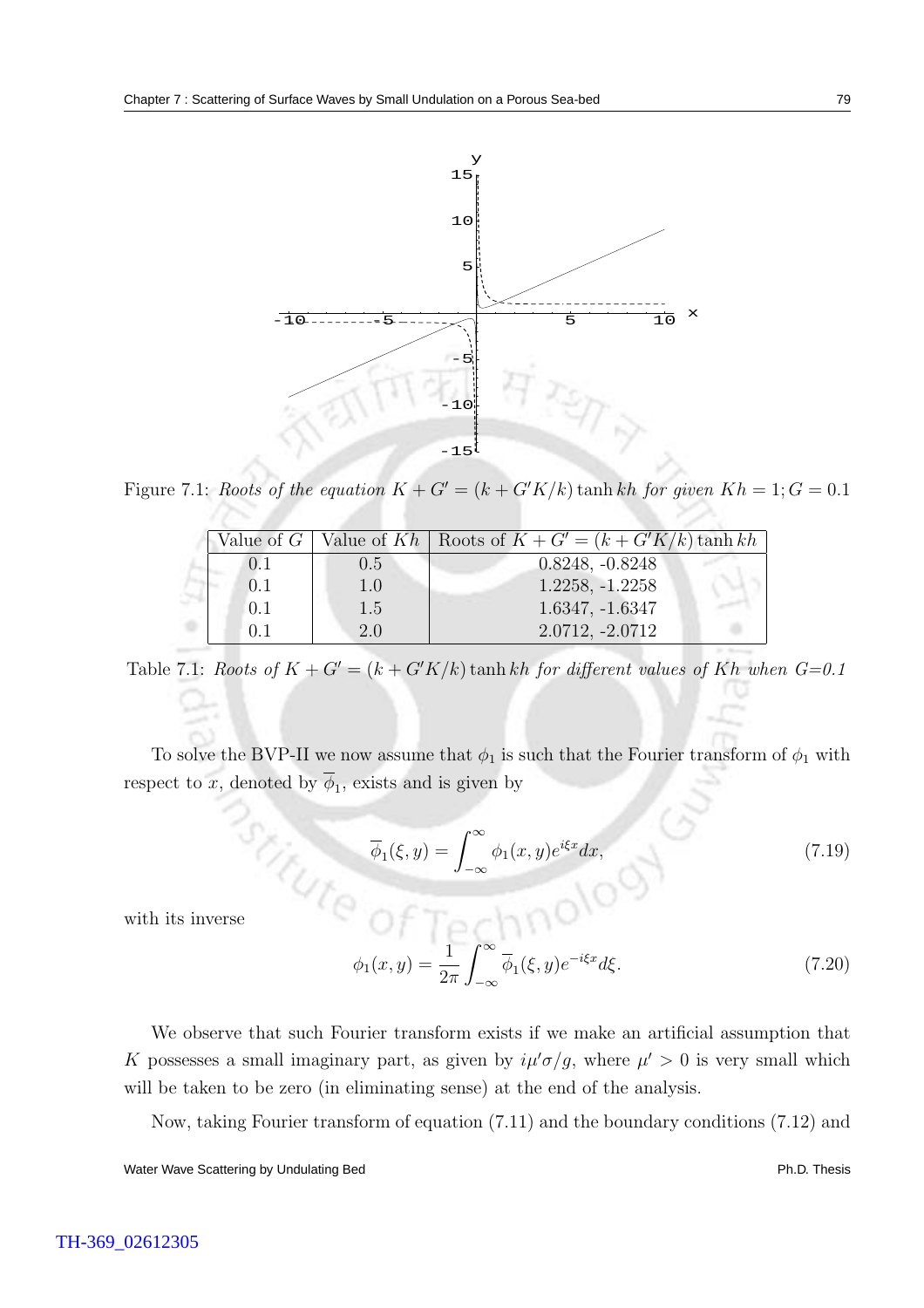$(7.13)$  with respect to the horizontal space variable x, we obtain

$$
\frac{\partial^2 \overline{\phi}_1}{\partial y^2} - \xi^2 \overline{\phi}_1 = 0 \quad \text{in } -\infty < \xi < \infty, \ 0 \le y \le h,\tag{7.21}
$$

$$
\frac{\partial \overline{\phi}_1}{\partial y} + K \overline{\phi}_1 = 0 \quad \text{on} \quad y = 0,\tag{7.22}
$$

$$
\frac{\partial \overline{\phi}_1}{\partial y} - G' \overline{\phi}_1 = \overline{V}(\xi) \quad \text{on} \quad y = h,\tag{7.23}
$$

where

$$
\overline{V}(\xi) = \int_{-\infty}^{\infty} p(x)e^{i\xi x} dx.
$$
\n(7.24)

The solution of (7.21) subject to the boundary conditions (7.22) and (7.23) can be written as

$$
\overline{\phi}_1(\xi, y) = \frac{(\xi \cosh \xi y - K \sinh \xi y) \overline{V}(\xi)}{\xi[(\xi + KG'/\xi) \sinh \xi h - (K + G') \cosh \xi h]}.
$$
(7.25)

Taking inverse Fourier transform, the solution for the velocity potential can be written in the form

$$
\phi_1(x,y) = \frac{1}{2\pi} \int_{-\infty}^{\infty} \frac{(\xi \cosh \xi y - K \sinh \xi y) \overline{V}(\xi) e^{-i\xi x}}{\xi[(\xi + KG'/\xi) \sinh \xi h - (K + G') \cosh \xi h]} d\xi.
$$
 (7.26)

We now obtain the final result from  $(7.26)$  by contour integration using the residue theorem.

We observe that equation (7.26) also has certain singularities (lying on the  $\xi$ -axis) other than  $\xi = 0$ . Replacing K by  $\hat{K} = (\sigma^2 + i\mu'\sigma)/g$  in equation (7.26), the singularities are displaced off the  $\xi$ -axis to the upper and the lower half planes. Hence, we write

$$
\phi_1(x, y) = \lim_{\mu' \to 0} \frac{1}{2\pi} \int_{-\infty}^{\infty} \frac{F(\xi, y)}{G_{\mu'}(\xi, h)} d\xi,
$$
\n(7.27)

where

 $F(\xi, y) = [\xi \cosh \xi y - \widehat{K} \sinh \xi y]$  $-i\xi x$  $(7.28)$ 

$$
G_{\mu'}(\xi, h) = \xi[(\xi + \widehat{K}G'/\xi)\sinh \xi h - (\widehat{K} + G')\cosh \xi h].
$$
 (7.29)

If  $\widehat{K} = \widehat{K}_1 + i\widehat{K}_2$ , then  $\widehat{K}_2 = \mu'K/\sigma$  which is very small and if  $\zeta = \alpha + i\beta$  is a zero of the expression (7.29), then  $\zeta$  (up to first order of  $\varepsilon$ ) can be determined as

$$
\zeta = \pm \alpha_n \pm i\beta_n, \quad \text{and} \quad \zeta = \pm (k_0 + \gamma) \pm i\beta_n', \tag{7.30}
$$

Ph.D. Thesis Water Wave Scattering by Undulating Bed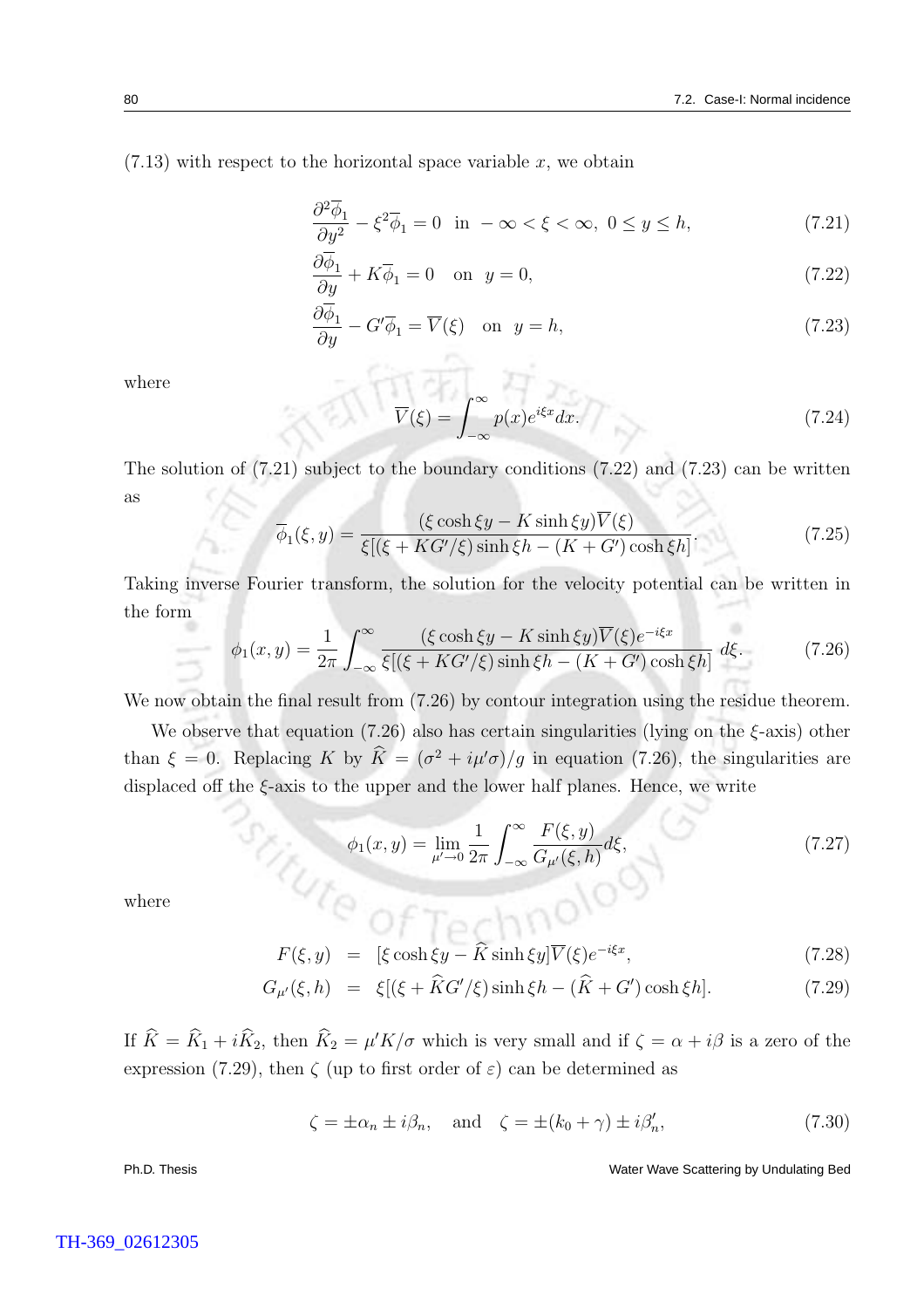where

$$
\alpha_n = \hat{K}_2 \alpha_n^{(1)}, \quad \alpha_n^{(1)} = \frac{C}{D}
$$
\n
$$
C = -[\cos \beta_n h - \hat{K}_2 G'(\pm \beta_n)^{-1} \sin(\pm \beta_n h)]
$$
\n
$$
D = (\hat{K}_1 h + G'h - 1 - \hat{K}_1 G' \beta_n^{-2}) \sin(\pm \beta_n h)
$$
\n
$$
-(\{\pm \beta_n\} - \hat{K}_1 G'(\pm \beta_n)^{-1}\} h \cos \beta_n h, \text{ for } \beta_n > 0
$$
\n
$$
\beta_n \text{'s are roots of } (\beta - \hat{K}_1 G'/\beta) \tan \beta h + (\hat{K}_1 + G') = 0,
$$
\n
$$
\gamma = \hat{K}_2 \alpha_n^{(1)}, \quad \alpha_n^{(1)} = \frac{C_1}{C_2 - C_3}
$$
\n
$$
C_1 = -(\hat{K}_1 + G') \cosh k_0 h + \{\pm k_0 + \hat{K}_1 G'(\pm k_0)^{-1}\} \sinh(\pm k_0 h)
$$
\n
$$
C_2 = \hat{K}_2 (\hat{K}_1 h + G'h - 1 - \hat{K}_1 G' \kappa_0^{-2}) \sinh(\pm k_0 h)
$$
\n
$$
C_3 = \hat{K}_2 h \{\pm k_0 + \hat{K}_1 G'(\pm k_0)^{-1}\} \cosh k_0 h
$$
\n
$$
\beta_n' = \hat{K}_2 \beta_n^{(1)}, \quad \beta_n^{(1)} = \frac{C_4}{C_5}
$$
\n
$$
C_4 = \hat{K}_2 \cosh(k_0 h) + \{\hat{K}_1 + G' - (\pm k_0)^{-1}\hat{K}_2 G'\} \sinh(\pm k_0 h),
$$
\n
$$
C_5 = \hat{K}_2 [\{\pm k_0 + \hat{K}_1 G'(\pm k_0)^{-1}\} h \cosh(k_0 h) + (1 - \hat{K}_1 G' k_0^{-2}) \sinh(\pm k_0 h)] \tag{7.31}
$$

Here the contour consists of the portion  $-R$  to R on the real  $\xi$ -axis and a semicircle centred at the origin and having a large radius  $R$ . The semicircle must be taken in the upper half  $\zeta$ -plane  $(\zeta = \xi + i\eta)$  in anticlockwise direction or in the lower half plane in clockwise direction, according as  $x < 0$  or  $x > 0$ . In the limit as  $R \to \infty$ , the required range of integration is recovered, since the integration along the semicircle makes a zero contribution. Hence, by using the residue theorem,

$$
\phi_1(x, y) = \lim_{\mu' \to 0} (-i) \left[ \sum_{n=1}^{\infty} \text{Res} \left\{ \frac{F(\zeta, y)}{G_{\mu'}(\zeta, h)} \right\} \Big|_{\zeta = \alpha_n + i\beta_n} + \text{Res} \left\{ \frac{F(\zeta, y)}{G_{\mu'}(\zeta, h)} \right\} \Big|_{\zeta = (k_0 + \gamma) + i\beta'_n} \text{for } x < 0, \qquad (7.32)
$$
\n
$$
\text{and} \qquad \phi_1(x, y) = \lim_{\mu' \to 0} i \left[ \sum_{n=1}^{\infty} \text{Res} \left\{ \frac{F(\zeta, y)}{G_{\mu'}(\zeta, h)} \right\} \Big|_{\zeta = -\alpha_n - i\beta_n} + \text{Res} \left\{ \frac{F(\zeta, y)}{G_{\mu'}(\zeta, h)} \right\} \Big|_{\zeta = -(k_0 + \gamma) - i\beta'_n} \text{for } x > 0, \qquad (7.33)
$$

which imply that

$$
\phi_1(x, y) = \lim_{\mu' \to 0} (-i) \left[ \sum_{n=1}^{\infty} \text{Res} \left\{ \frac{F(\zeta, y)}{G_{\mu'}(\zeta, h)} \right\} \Big|_{\zeta = \alpha_n + i\beta_n} \right] \n+ \frac{-2iB(k_0^2 + G'k_0A) \left\{ \int_{-\infty}^{\infty} c(x) e^{2ik_0x} dx \right\}}{k_0[2(k_0 + G'K/k_0)h + (1 - G'K/k_0^2) \sinh 2k_0h]} \n\times (k_0 \cosh k_0(h - y) - G' \sinh k_0(h - y)) e^{-ik_0x} \text{ for } x < 0,
$$
\n(7.34)

Water Wave Scattering by Undulating Bed **Ph.D. Thesis** Ph.D. Thesis

.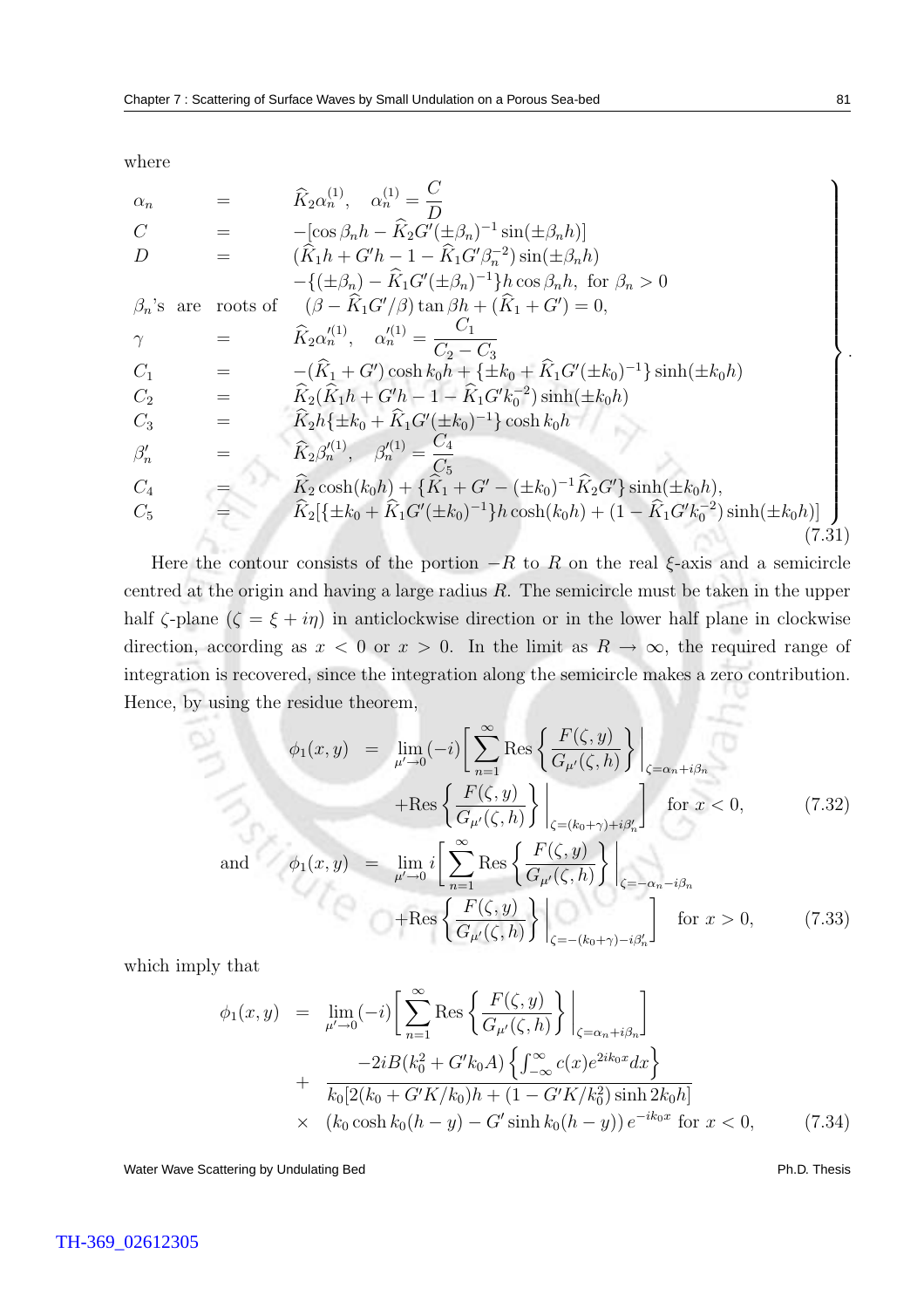and

$$
\phi_1(x, y) = \lim_{\mu' \to 0} i \left[ \sum_{n=1}^{\infty} \text{Res} \left\{ \frac{F(\zeta, y)}{G_{\mu'}(\zeta, h)} \right\} \Big|_{\zeta = -\alpha_n - i\beta_n} \right]
$$
  
+ 
$$
\frac{-2iB(-k_0^2 + G'k_0A) \left\{ \int_{-\infty}^{\infty} c(x) dx \right\}}{k_0 [2(k_0 + G'K/k_0)h + (1 - G'K/k_0^2) \sinh 2k_0 h]}
$$
  
×  $(k_0 \cosh k_0(h - y) - G' \sinh k_0(h - y)) e^{ik_0 x} \text{ for } x > 0,$  (7.35)

where

$$
B = \frac{k_0}{k_0 - G' \tanh k_0 h}.\tag{7.36}
$$

The first term on right hand side of each of equations (7.34)-(7.35) represents the nonpropagating modes which decay rapidly away from the undulation and the second term represents a propagating mode from the region of the bed disturbance. Comparing equations (7.34)-(7.35) with equation (7.14), the reflection and transmission coefficients can, respectively, be written as

六

$$
R_1 = \frac{-2iB(k_0^2 + G'k_0A)}{2(k_0 + G'K/k_0)h + (1 - G'K/k_0^2)\sinh 2k_0h} \int_{-\infty}^{\infty} c(x)e^{2ik_0x}dx,\tag{7.37}
$$

and 
$$
T_1 = \frac{-2iB(-k_0^2 + G'k_0A)}{2(k_0 + G'K/k_0)h + (1 - G'K/k_0^2)\sinh 2k_0h} \int_{-\infty}^{\infty} c(x)dx.
$$
 (7.38)

For beds with zero porosity, results (7.37) and (7.38) can be observed as the results (3.12) and (3.15) respectively.

 $R_1$  and  $T_1$  in equations (7.37)-(7.38) can be evaluated once the shape function  $c(x)$  is known. In the next section we consider a special form of the function  $c(x)$ .

### 7.2.3 A special bed surface

Consider the interaction of progressive surface waves with a patch of sinusoidal ripples on the porous sea-bed, and the ripples do not imply any restriction on the bed wave number. The bed surface is given by

$$
c(x) = \begin{cases} a\sin(lx + \delta'), & L_1 \le x \le L_2, \\ 0 & \text{otherwise,} \end{cases}
$$
 (7.39)

where

$$
L_1 = \frac{-n\pi - \delta'}{l}, \quad L_2 = \frac{m\pi - \delta'}{l},
$$

with  $a$  as the amplitude of the sinusoidal ripples,  $l$  the wave number of the sinusoidal ripples and  $\delta'$  an arbitrary phase angle; and m and n positive integers. This represents a patch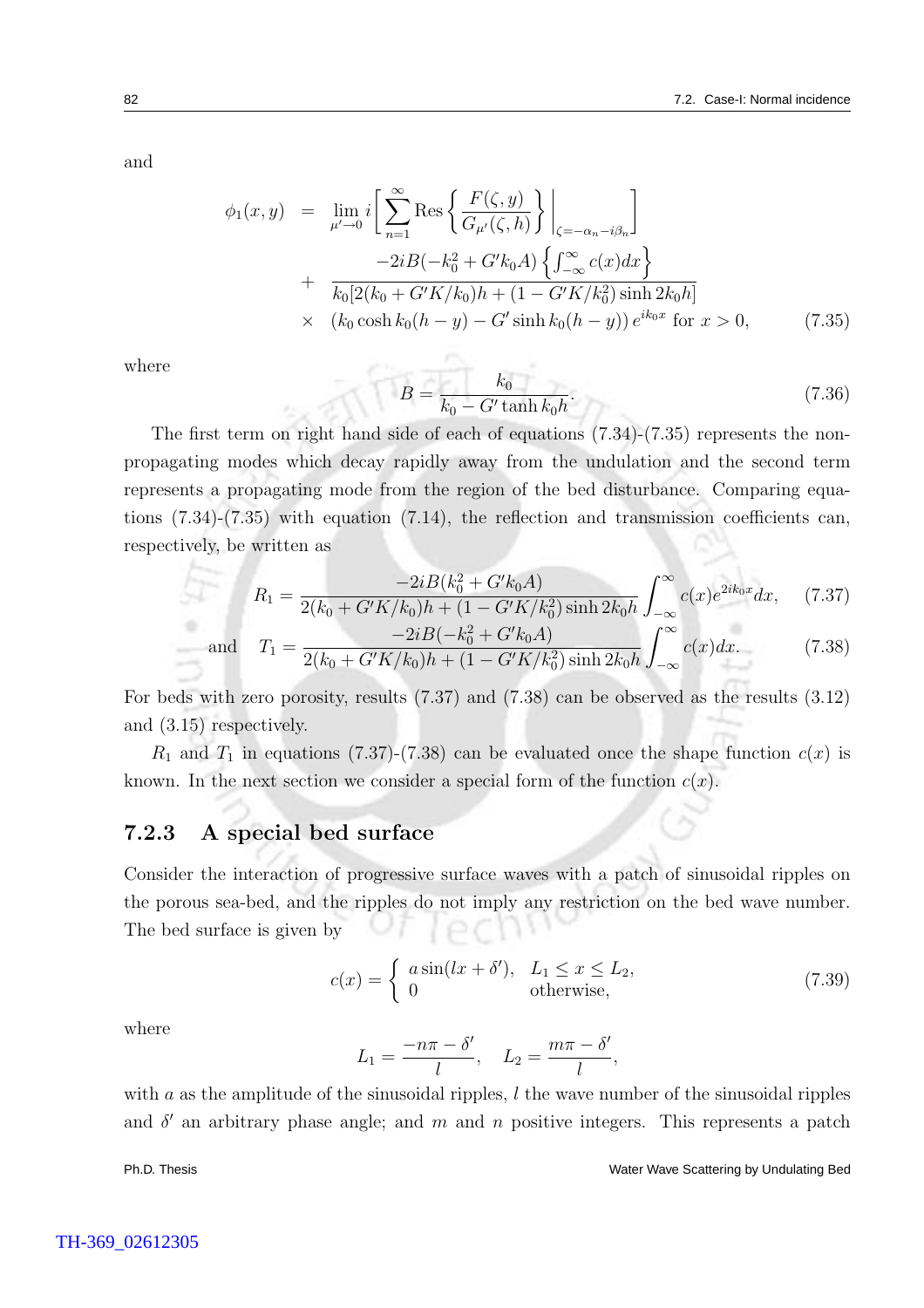of sinusoidal ripples on an otherwise flat bottom, the patch consisting of  $(n + m)/2$  ripples having the same wave number l. For this case we obtain the reflection and transmission coefficients, respectively, as

$$
R_1 = \frac{-2iB(k_0^2 + G'k_0A)}{2(k_0 + G'K/k_0)h + (1 - G'K/k_0^2)\sinh 2k_0h} \frac{al}{l^2 - (2k_0)^2}
$$
  
 
$$
\times \left[ (-1)^n e^{2ik_0L_1} - (-1)^m e^{2ik_0L_2} \right],
$$
 (7.40)

and

$$
T_1 = \frac{-2iB(-k_0^2 + G'k_0A)}{2(k_0 + G'K/k_0)h + (1 - G'K/k_0^2)\sinh 2k_0h} \frac{(-a)}{l} \left[ (-1)^m - (-1)^n \right].
$$
 (7.41)

In the situation in which there is an integer number of ripple wavelengths in the patch  $L_1 \leq x \leq L_2$  such that  $m = n$  and  $\delta' = 0$ , we find  $R_1$  and  $T_1$ , respectively, as

 $Gri$   $\pi r$ <sup>2</sup>

$$
R_1 = \frac{4B(k_0^2 + G'k_0A)}{2(k_0 + G'K/k_0)h + (1 - G'K/k_0^2)\sinh 2k_0h} \frac{(-1)^{m+1}a l}{l^2 - (2k_0)^2} \sin\left(\frac{2k_0m\pi}{l}\right),\tag{7.42}
$$

and

$$
T_1 = 0.\t\t(7.43)
$$

These results match exactly with those obtained by Davies and Heathershaw [19] when the bed has zero porosity. Equation  $(7.42)$  illustrates that for a given number of m ripples, the first order wave reflection coefficient is an oscillatory function in the quotient of twice the surface wavenumber to the ripple wavenumber. Furthermore, if the bed wave number is equal to twice the surface wavenumber  $(2k_0 = l)$ , then equation (7.42) reveals that there is a resonant Bragg-type interaction between the surface waves and bed forms. This resonant interaction is described by Davies [17, 18] and reported by Heathershaw [32] with experiment demonstration. Hence, at resonance we find from equation (7.42) that

Of TachNY

$$
R_1 = \frac{2B(k_0^2 + G'k_0A)}{2(k_0 + G'K/k_0)h + (1 - G'K/k_0^2)\sinh 2k_0h} \frac{am\pi}{l},\tag{7.44}
$$

from which we find that the reflection coefficient becomes a constant multiple of the number of ripples in the patch. It indicates that relatively few bottom undulations with its wave number equal to approximately twice the surface wave number, may give rise to a very substantial reflected wave. A possible consequence of this is a coupling between ripple growth and wave reflection, which may be important in the problems of coastal protection.

Water Wave Scattering by Undulating Bed Ph.D. Thesis and Ph.D. Thesis and Ph.D. Thesis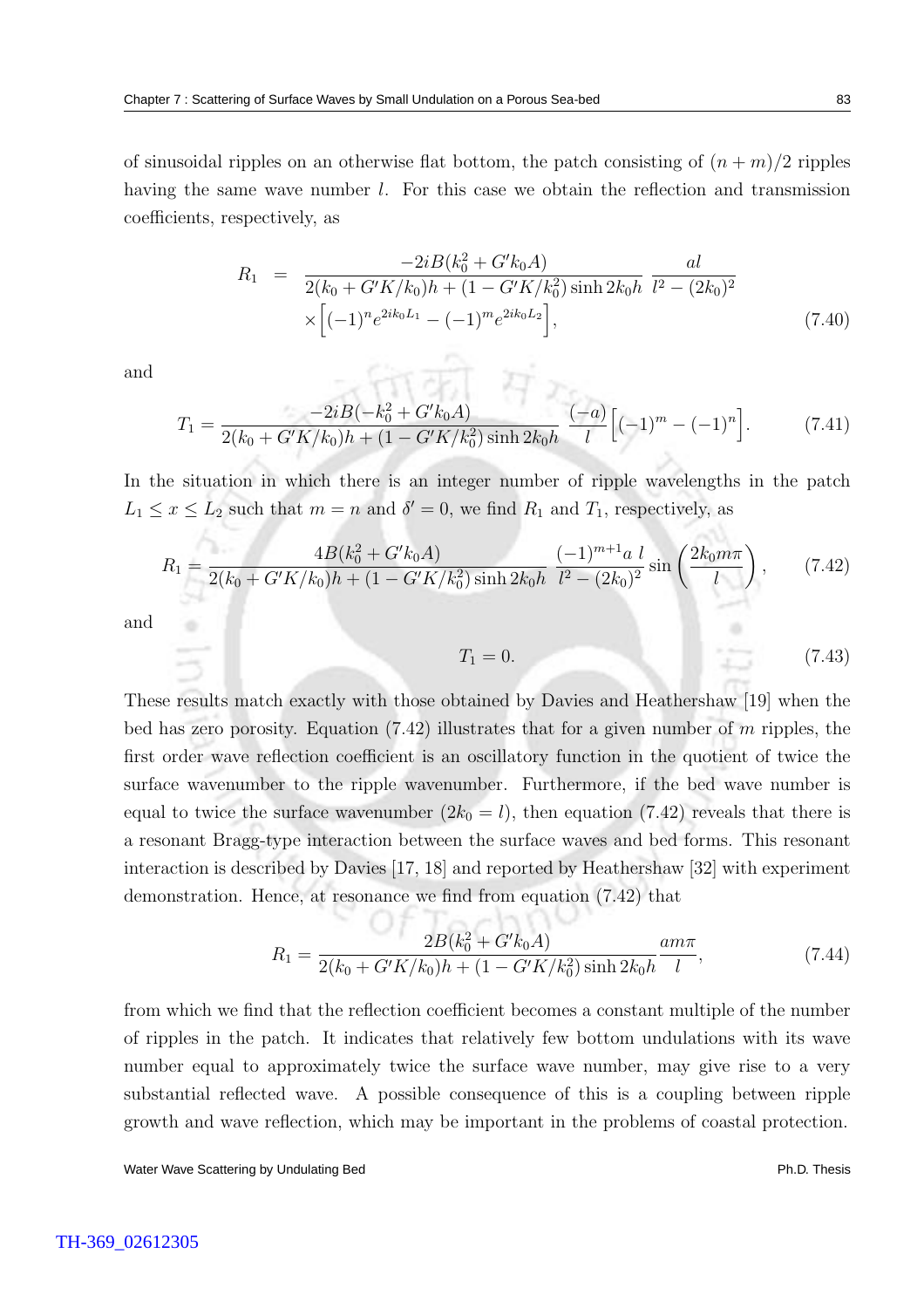## 7.3 Case-II: Oblique incidence

#### 7.3.1 Formulation of the problem

We consider a right-handed rectangular Cartesian co-ordinate system where  $xz$ -plane is the position of the undisturbed free surface of the sea and the y-axis is measured positive vertically downwards from the undisturbed free surface. Considering the same small undulation and other assumptions as in the formulation for the normal incidence case as described in Section 7.2, we proceed to handle the case of oblique incidence. The usual assumptions of linear water wave theory and the removal of the harmonic time dependence  $\exp(-i\sigma t)$  lead to equations for time-independent complex valued potential function  $\psi(x, y, z)$  describing small motion in water satisfying

$$
\frac{\partial^2 \psi}{\partial x^2} + \frac{\partial^2 \psi}{\partial y^2} + \frac{\partial^2 \psi}{\partial z^2} = 0 \quad \text{in} \quad 0 \le y \le h + \varepsilon c(x), \tag{7.45}
$$

$$
\frac{\partial \psi}{\partial y} + K\psi = 0 \quad \text{on} \quad y = 0,\tag{7.46}
$$

$$
\frac{\partial \psi}{\partial n} - G' \psi = 0 \quad \text{on} \quad y = h + \varepsilon c(x), \tag{7.47}
$$

where  $\partial/\partial n$  denotes the normal derivative at a point  $(x, y, z)$  on the bottom.

Assume  $\psi_0(x, y, z)$  to be the progressive wave train which is incident upon the bottom undulation from the direction of negative infinity. It is, then, partially reflected by and partially transmitted over the bottom undulation so that  $\psi$  has a far-field behaviour given by

$$
\psi(x, y, z) \sim \begin{cases} \psi_0(x, y, z) + R\psi_0(-x, y, z), & \text{as } x \to -\infty, \\ T\psi_0(x, y, z), & \text{as } x \to +\infty. \end{cases}
$$
\n(7.48)

#### 7.3.2 Solution procedure

The bottom condition (7.47) can be approximated up to the first order of the small parameter ε as

$$
\frac{\partial \psi}{\partial y} - \varepsilon \left[ \frac{\partial}{\partial x} \left\{ c(x) \frac{\partial \psi}{\partial x} \right\} + c(x) \frac{\partial^2 \psi}{\partial z^2} \right] - G' \left[ \psi + \varepsilon c(x) \frac{\partial \psi}{\partial y} \right] = 0 \quad \text{on} \quad y = h. \tag{7.49}
$$

Now, in view of the geometry of the problem, i.e, because of the uniformity in the z−direction, we can assume  $\psi(x, y, z)$  as

$$
\psi(x, y, z) = \phi(x, y)e^{i\nu z}.\tag{7.50}
$$

Ph.D. Thesis Water Wave Scattering by Undulating Bed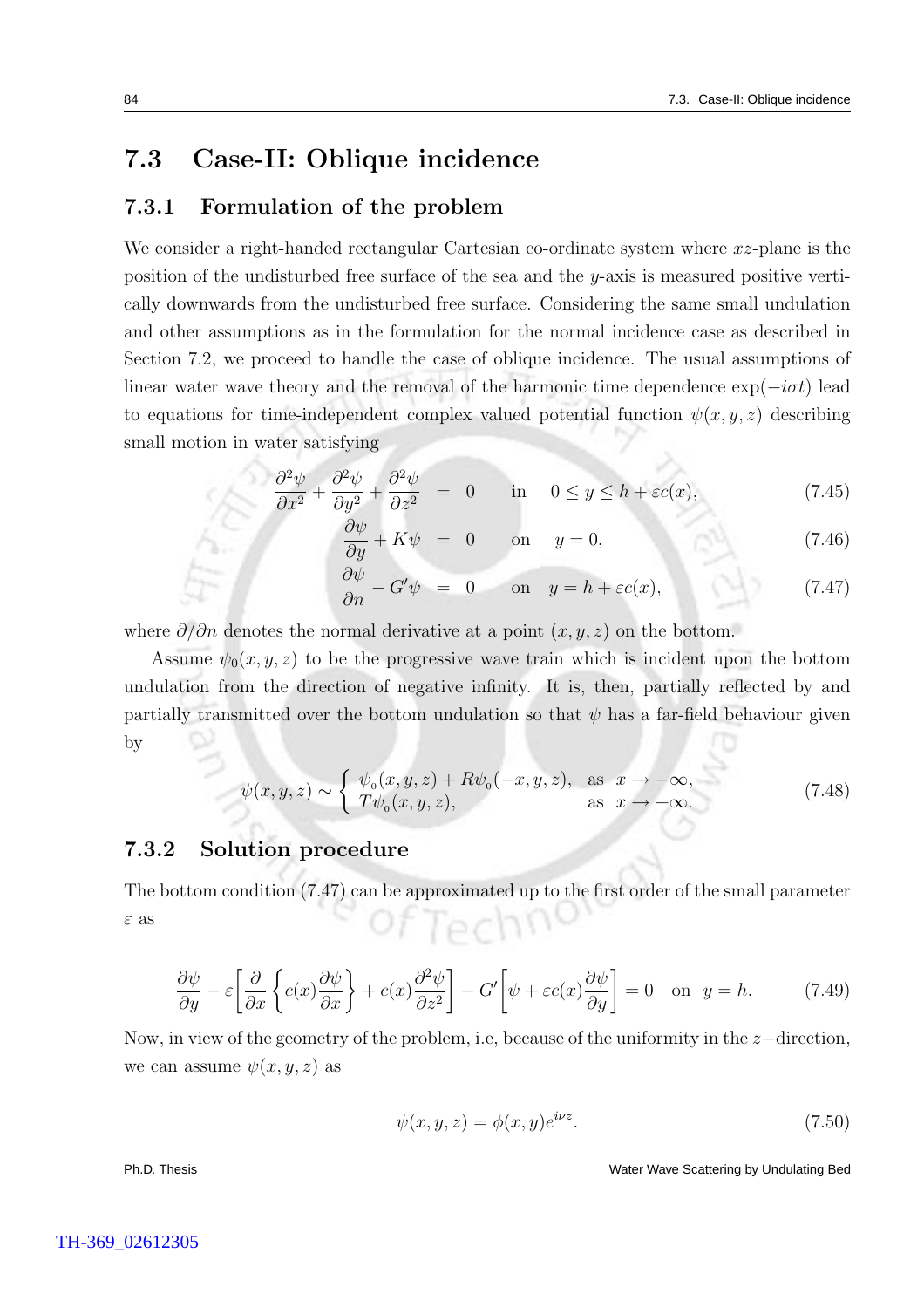Then  $\phi(x, y)$  satisfies the equations

$$
(\nabla^2 - \nu^2)\phi = 0 \quad \text{in} \quad -\infty < x < \infty, \ 0 \le y \le h,\tag{7.51}
$$

$$
\frac{\partial \phi}{\partial y} + K\phi = 0 \quad \text{on} \quad y = 0,\tag{7.52}
$$

$$
\frac{\partial \phi}{\partial y} - \varepsilon \left[ \frac{\partial}{\partial x} \left\{ c(x) \frac{\partial \phi}{\partial x} \right\} - \nu^2 c(x) \phi(x, y) \right] - G' \left[ \phi + \varepsilon c(x) \frac{\partial \phi}{\partial y} \right] = 0 \quad \text{on} \quad y = h,
$$
\n(7.53)

$$
\phi(x,y) \sim \begin{cases} \phi_0(x,y) + R\phi_0(-x,y), & x \to -\infty, \\ T\phi_0(x,y), & x \to +\infty. \end{cases}
$$
\n(7.54)

In view of the boundary condition (7.53) and the fact that a wave train propagating in uniform finite depth experiences no reflection, we can express  $\phi$ , R and T in terms of the perturbation parameter  $\varepsilon$  as given by equation (7.6).

Applying the expansions (7.6) in (7.51)-(7.54), we find, after equating the coefficients of  $\varepsilon^0$  and  $\varepsilon$  from both sides, that the functions  $\phi_0(x, y)$  and  $\phi_1(x, y)$ , respectively, satisfy the following BVPs:

**BVP-III** 
$$
\phi_0(x, y)
$$
 satisfies

$$
(\nabla^2 - \nu^2)\phi_0 = 0 \quad \text{in} \quad 0 \le y \le h,
$$
\n(7.55)

$$
\frac{\partial \phi_0}{\partial y} + K\phi_0 = 0 \qquad \text{on} \quad y = 0,\tag{7.56}
$$

$$
\frac{\partial \phi_0}{\partial y} - G' \phi_0 = 0 \quad \text{on} \quad y = h,\tag{7.57}
$$

and

$$
R_0 = 0, \quad T_0 = 1. \tag{7.58}
$$

**BVP-IV**  $\phi_1(x, y)$  satisfies

$$
(\nabla^2 - \nu^2)\phi_1 = 0 \quad \text{in} \quad 0 \le y \le h,\tag{7.59}
$$

$$
\frac{\partial \phi_1}{\partial y} + K\phi_1 = 0 \quad \text{on } y = 0,\tag{7.60}
$$

$$
\frac{\partial \phi_1}{\partial y} - G' \phi_1 = \frac{\partial}{\partial x} \left\{ c(x) \frac{\partial \phi_0}{\partial x} \right\} - \nu^2 c(x) \phi_0 + G' c(x) \frac{\partial \phi_0}{\partial y} \equiv V(x) \text{ on } y = h, (7.61)
$$

and

$$
\phi_1(x, y) \sim \begin{cases} R_1 \phi_0(-x, y), & \text{as } x \to -\infty, \\ T_1 \phi_0(x, y), & \text{as } x \to +\infty. \end{cases}
$$
 (7.62)

Water Wave Scattering by Undulating Bed **Ph.D. Thesis** Ph.D. Thesis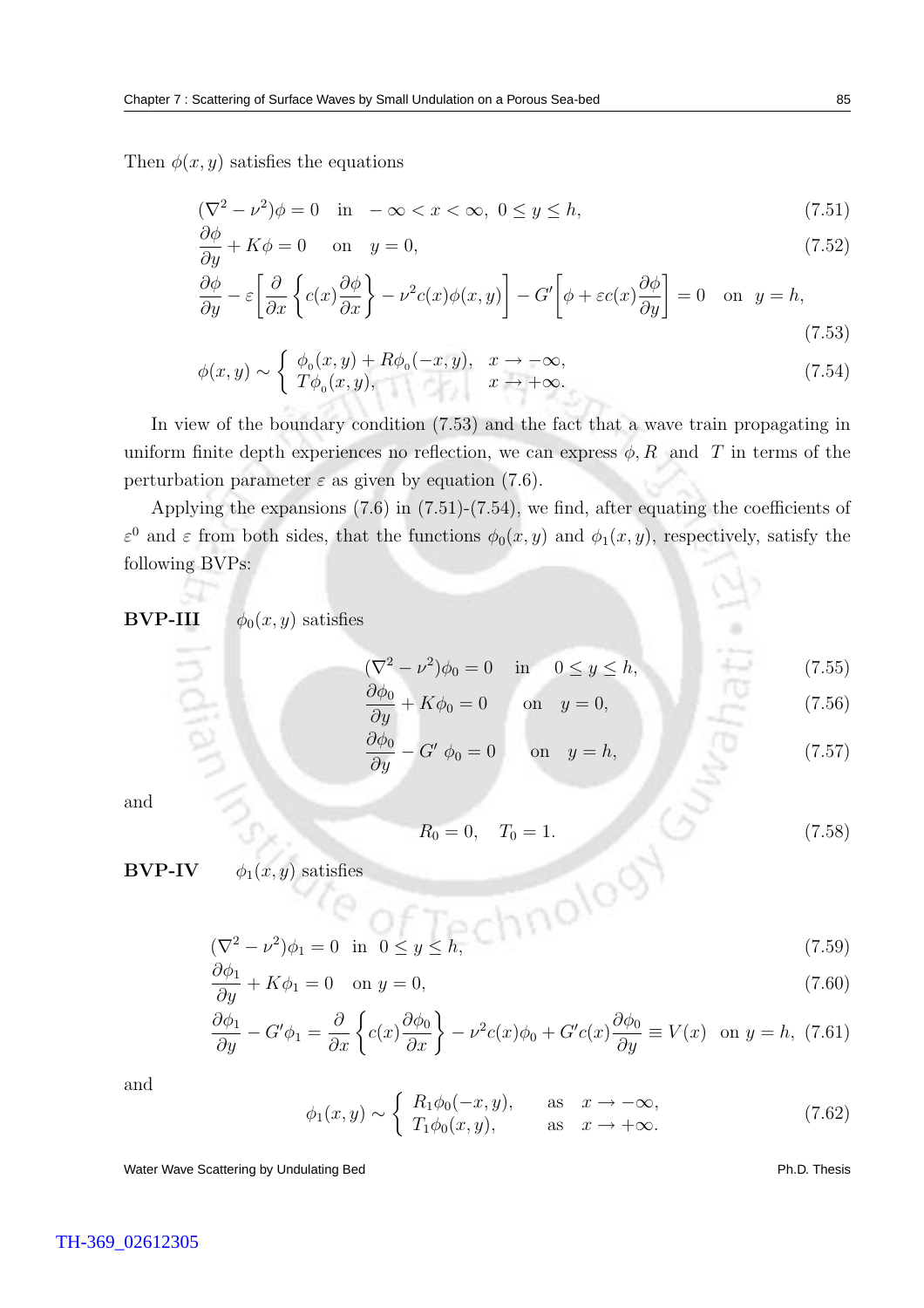It may be noted that the BVP-III corresponds to the surface wave propagation in water of uniform finite depth h. The solution of BVP-III can be written as

$$
\phi_0(x, y) = \frac{K \sinh k_0 y - k_0 \cosh k_0 y}{K \sinh k_0 h - k_0 \cosh k_0 h} e^{i\mu x},
$$
\n(7.63)

where  $k_0$ , the wave number of the incident wave, is the unique positive root of the equation (7.16) and

$$
\mu = k_0 \cos \theta, \quad \nu = k_0 \sin \theta \quad (0 \le \theta < \pi/2), \tag{7.64}
$$

where  $\theta$  is the angle of incidence of the wave train  $(\theta = 0$  corresponds to normal incidence),  $\mu$  and  $\nu$  are, respectively, the x and z components of  $k_0$ .

Hence,  $V(x)$  can be written as

$$
V(x) = i\mu \frac{d}{dx} \left\{ c(x)e^{i\mu x} \right\} - \nu^2 c(x)e^{i\mu x} + G'k_0 A \ c(x)e^{i\mu x} \quad \text{on} \quad y = h,\tag{7.65}
$$

where  $\tilde{A}$  is given by equation  $(7.18)$ .

To solve the BVP-IV we employ Fourier transform of  $\phi_1$  with respect to x, denoted by  $\overline{\phi}_1$  and given by equation (7.19) with the inverse given by equation (7.20).

Now, taking Fourier transform of the governing equation (7.59) and the boundary conditions (7.60) and (7.61) with respect to the horizontal space variable  $x$ , we obtain

$$
\frac{\partial^2 \overline{\phi}_1}{\partial y^2} - \hat{\xi}^2 \overline{\phi}_1 = 0 \quad \text{in } -\infty < \xi < \infty, \ 0 \le y \le h,\tag{7.66}
$$

$$
\frac{\partial \phi_1}{\partial y} + K \overline{\phi}_1 = 0 \quad \text{on} \quad y = 0,\tag{7.67}
$$

$$
\frac{\partial \overline{\phi}_1}{\partial y} - G' \overline{\phi}_1 = \overline{V}(\xi) \qquad \text{on} \quad y = h,\tag{7.68}
$$

where  $\hat{\xi}^2 = \xi^2 + \nu^2$  and

$$
\overline{V}(\xi) = \int_{-\infty}^{\infty} V(x)e^{i\xi x} dx. \tag{7.69}
$$

The solution of (7.66) subject to the boundary conditions (7.67) and (7.68) can be written as

$$
\overline{\phi}_1(\widehat{\xi}, y) = \frac{\widehat{\xi}\cosh\widehat{\xi}y - K\sinh\widehat{\xi}y}{\widehat{\xi}[(\widehat{\xi} + KG'/\widehat{\xi})\sinh\widehat{\xi}h - (K + G')\cosh\widehat{\xi}h]} \overline{V}(\xi).
$$
(7.70)

Taking inverse Fourier transform, the solution for the velocity potential can be written in the form

$$
\phi_1(x,y) = \frac{1}{2\pi} \int_{-\infty}^{\infty} \frac{\widehat{\xi}\cosh\widehat{\xi}y - K\sinh\widehat{\xi}y}{\widehat{\xi}[(\widehat{\xi} + KG'/\widehat{\xi})\sinh\widehat{\xi}h - (K + G')\cosh\widehat{\xi}h]} \overline{V}(\xi)e^{-i\xi x}d\xi.
$$
 (7.71)

Ph.D. Thesis Water Wave Scattering by Undulating Bed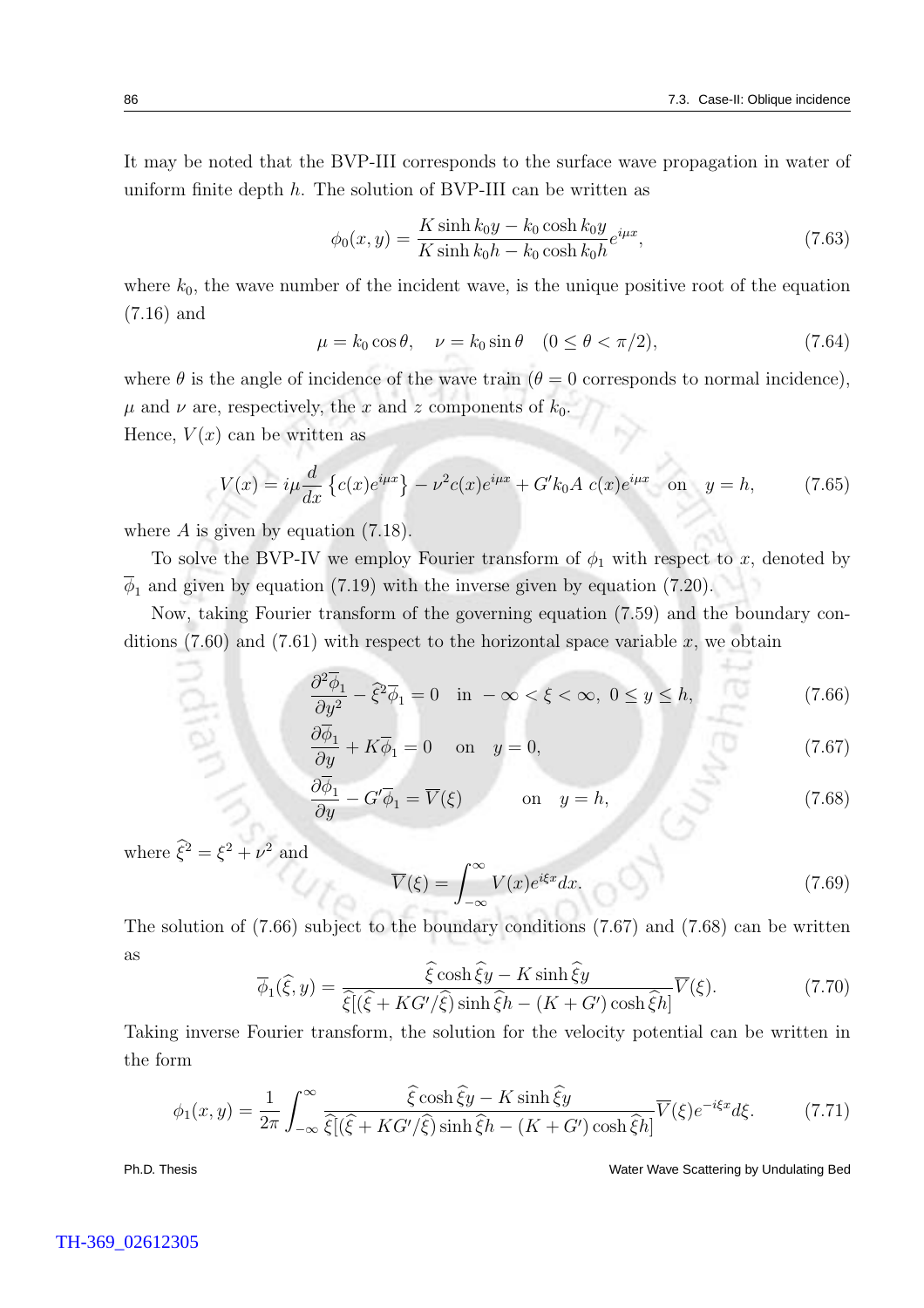We now obtain the final result from  $(7.71)$  by contour integration using the residue theorem.

Here also we observe that the equation (7.71) has certain singularities (lying on the  $\xi$ axis) other than  $\hat{\xi} = 0$ . Replacing K by  $\hat{K} = (\sigma^2 + i\mu'\sigma)/g$  in the equation (7.71), the singularities of  $(7.71)$  are displaced off the  $\xi$ -axis to the upper and the lower half planes. Hence, we write

 $\mathbb{Z}^n$  . The set of  $\mathbb{Z}^n$ 

$$
\phi_1(x, y) = \lim_{\mu' \to 0} \frac{1}{2\pi} \int_{-\infty}^{\infty} \frac{F(\hat{\xi}, y)}{G_{\mu'}(\hat{\xi}, h)} e^{-i\xi x} d\xi,
$$
\n(7.72)

where

$$
F(\hat{\xi}, y) = [\hat{\xi}\cosh \hat{\xi}y - \hat{K}\sinh \hat{\xi}y]\overline{V}(\xi),
$$
\n(7.73)\n
$$
G(\hat{\xi}, b) = \hat{\xi}(\hat{\xi} + \hat{K}C'/\hat{\xi})\sinh \hat{\xi}b(\hat{K} + C')\cosh \hat{\xi}b
$$
\n(7.74)

$$
G_{\mu'}(\hat{\xi},h) = \hat{\xi}[(\hat{\xi} + \hat{K}G'/\hat{\xi})\sinh\hat{\xi}h - (\hat{K} + G')\cosh\hat{\xi}h].
$$
 (7.74)

If  $\hat{K} = \hat{K}_1 + i\hat{K}_2$ , then  $\hat{K}_2 = \mu' K/\sigma$  which is very small and if  $\hat{\zeta} = \alpha + i\beta$  is a zero of the expression (7.74), then  $\hat{\zeta}$  (up to first order of  $\varepsilon$ ) can be determined as

$$
\hat{\zeta} = \pm \alpha_n \pm i\beta_n, \quad \text{and} \quad \hat{\zeta} = \pm (k_0 + \gamma) \pm i\beta_n', \tag{7.75}
$$

 $> 33$ 

where  $\alpha_n, \beta_n, \gamma, \beta'_n$  are given by (7.31).

Substituting  $\hat{\zeta} = \pm \sqrt{\frac{\hat{\zeta}}{n}}$  $\overline{\zeta^2+\nu^2}$ , then the roots  $\hat{\zeta}=\pm\alpha_n\pm i\beta_n$  give

$$
\zeta \approx \pm \sqrt{- (\beta_n^2 + \nu^2) \pm i \hat{K}_2 (2\alpha_n'^{(1)}\beta_n)} \quad \text{up to the first order of } \hat{K}_2
$$
\n
$$
\Rightarrow \quad \zeta \approx \pm i s_n \text{ as } \mu' \to 0, \text{ where } s_n = \sqrt{\beta_n^2 + \nu^2}, \tag{7.76}
$$

and the roots  $\hat{\zeta} = \pm (k_0 + \gamma) \pm i \beta_n'$  give

$$
\zeta \approx \pm k_0 \cos \theta = \pm \mu \quad \text{up to the first order of } \hat{K}_2 \text{ and when } \mu' \to 0. \tag{7.77}
$$

Here the contour consists of the portion  $-R$  to R on the real  $\xi$ -axis and a semicircle centered at the origin and having a large radius R. The semicircle must be taken in the upper half  $\zeta$ plane  $(\zeta = \xi + i\eta)$  in anticlockwise direction or in the lower half plane in clockwise direction, according as  $x < 0$  or  $x > 0$ . In the limit as  $R \to \infty$ , the required range of integration is recovered, since the integration along the semicircle makes a zero contribution. Hence, by using the residue theorem,

$$
\phi_1(x,y) = \lim_{\mu' \to 0} (-i) \left[ \sum_{n=1}^{\infty} \text{Res} \left\{ \frac{F(\hat{\zeta},y) e^{-i\zeta x}}{G_{\mu'}(\hat{\zeta},h)} \right\} \bigg|_{\zeta = i s_n} + \text{Res} \left\{ \frac{F(\hat{\zeta},y) e^{-i\zeta x}}{G_{\mu'}(\hat{\zeta},h)} \right\} \bigg|_{\zeta = \mu} \right]
$$
\nfor  $x < 0$ ,

\n(7.78)

Water Wave Scattering by Undulating Bed Ph.D. Thesis and Ph.D. Thesis and Ph.D. Thesis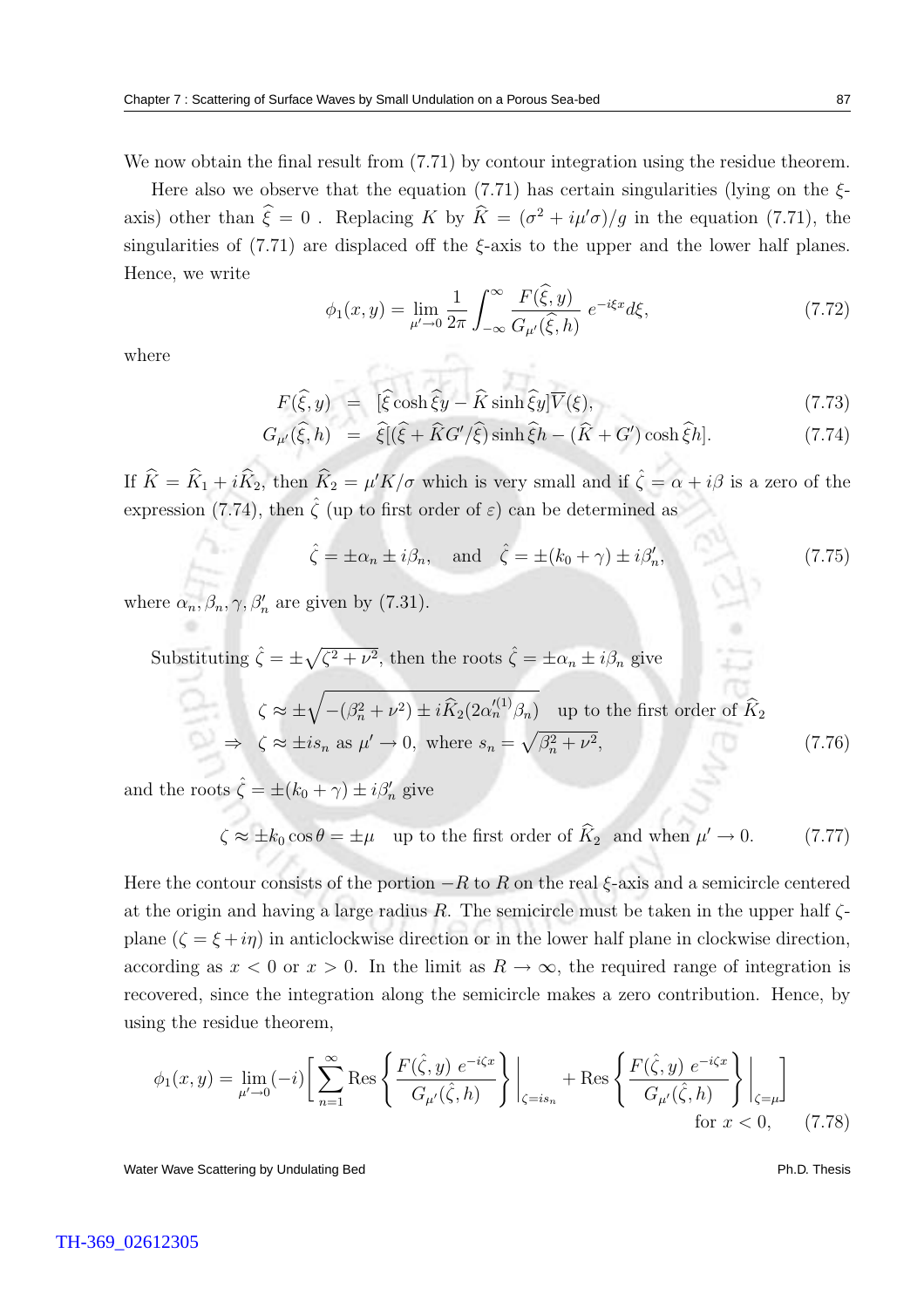and

$$
\phi_1(x,y) = \lim_{\mu' \to 0} i \left[ \sum_{n=1}^{\infty} \text{Res} \left\{ \frac{F(\hat{\zeta},y) e^{-i\zeta x}}{G_{\mu'}(\hat{\zeta},h)} \right\} \Big|_{\zeta = -is_n} + \text{Res} \left\{ \frac{F(\hat{\zeta},y) e^{-i\zeta x}}{G_{\mu'}(\hat{\zeta},h)} \right\} \Big|_{\zeta = -\mu} \right]
$$
\nfor  $x > 0$ ,

\n(7.79)

which imply that

$$
\phi_1(x, y) = \lim_{\mu' \to 0} (-i) \sum_{n=1}^{\infty} \text{Res} \left\{ \frac{F(\hat{\zeta}, y) e^{-i\zeta x}}{G_{\mu'}(\hat{\zeta}, h)} \right\}_{|\zeta = is_n}
$$
  
+ 
$$
-2iB \sec \theta(k_0^2 \cos 2\theta + G'k_0 A) \left\{ \int_{-\infty}^{\infty} c(x) e^{2i\mu x} dx \right\}
$$
  
+ 
$$
\frac{k_0[2(k_0 + G'K/k_0)h + (1 - G'K/k_0^2) \sinh 2k_0 h]}{k_0(\cosh k_0(h - y) - G' \sinh k_0(h - y)) e^{-i\mu x} \text{ for } x < 0, \quad (7.80)
$$

and

$$
\phi_1(x, y) = \lim_{\mu' \to 0} i \left[ \sum_{n=1}^{\infty} \text{Res} \left\{ \frac{F(\hat{\zeta}, y) e^{-i\zeta x}}{G_{\mu'}(\hat{\zeta}, h)} \right\} \Big|_{\zeta = -is_n}
$$
  
+ 
$$
\frac{-2iB \sec \theta(-k_0^2 + G'k_0 A) \left\{ \int_{-\infty}^{\infty} c(x) dx \right\}}{k_0 [2(k_0 + G'K/k_0)h + (1 - G'K/k_0^2) \sinh 2k_0 h]}
$$
  
×  $(k_0 \cosh k_0 (h - y) - G' \sinh k_0 (h - y)) e^{i\mu x} \text{ for } x > 0,$  (7.81)

where  $B$  is given by  $(7.36)$ .

アー

Comparing equations (7.80) and (7.81) with equation (7.62), the reflection and transmission coefficients can, respectively, be written as

$$
R_1 = \frac{-2iB\sec\theta(k_0^2\cos 2\theta + G'k_0A)}{2(k_0 + G'K/k_0)h + (1 - G'K/k_0^2)\sinh 2k_0h} \int_{-\infty}^{\infty} c(x)e^{2i\mu x} dx,
$$
 (7.82)

and

$$
T_1 = \frac{-2iB\sec\theta(-k_0^2 + G'k_0A)}{2(k_0 + G'K/k_0)h + (1 - G'K/k_0^2)\sinh 2k_0h} \int_{-\infty}^{\infty} c(x)dx.
$$
 (7.83)

When the bed has zero porosity, the results (7.82) and (7.83) may be observed as the results (4.12) and (4.15), respectively. For this case, as the expression of  $R_1$  contains a cos  $2\theta$ term, then for oblique incidence at  $\theta = \frac{\pi}{4}$  $\frac{\pi}{4}$  of a wave train, the reflected wave-field vanishes independently of the shape of bottom undulation. Also the results for normal incidence can be obtained by putting  $\theta = 0$ .

The reflection and transmission coefficients can be evaluated from equations (7.82) and  $(7.83)$  once the shape function  $c(x)$  is known. In the next section we consider a special form for the function  $c(x)$ .

#### Ph.D. Thesis Water Wave Scattering by Undulating Bed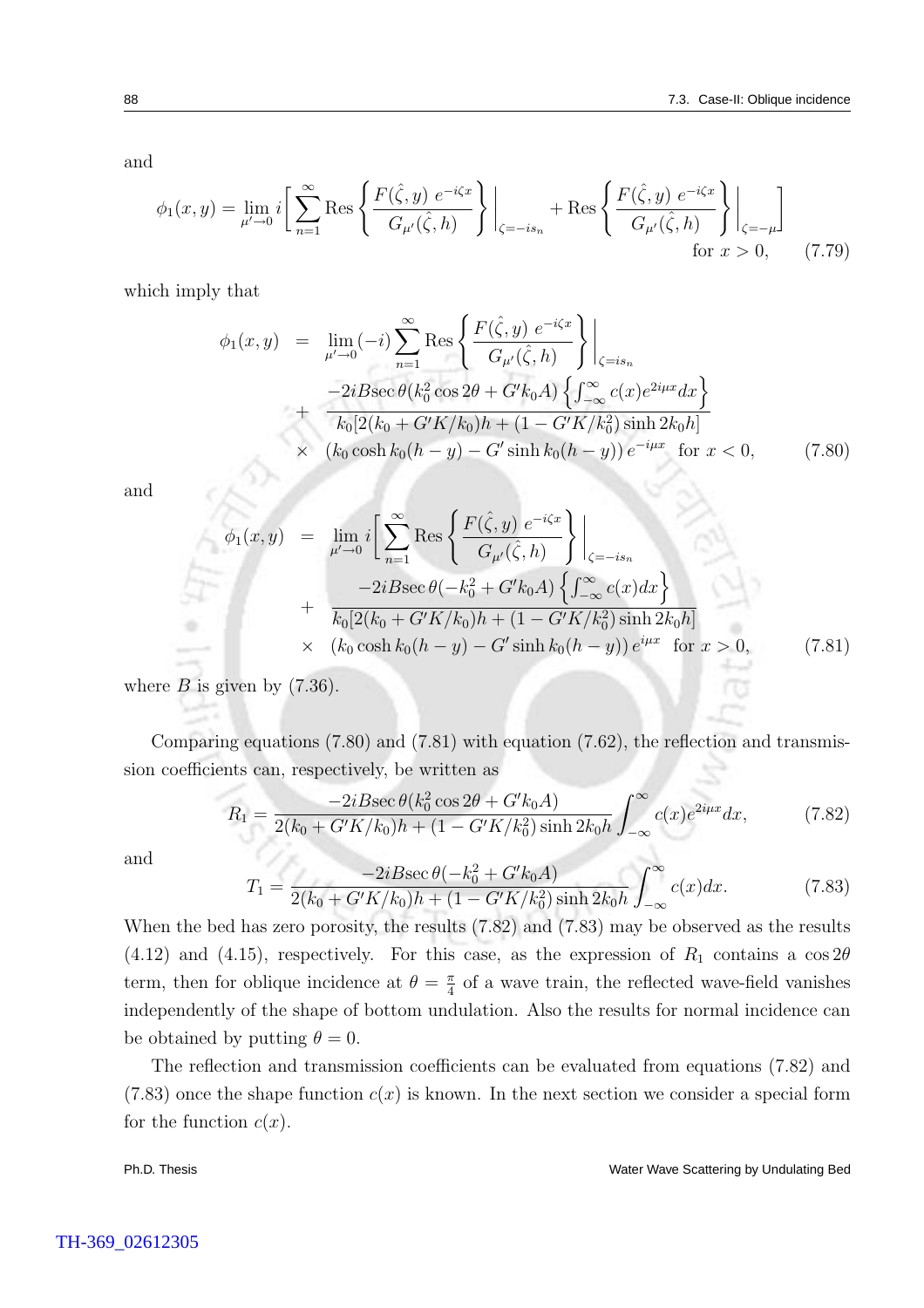#### 7.3.3 A special bed surface

Consider the interaction of progressive surface waves with a patch of sinusoidal ripples on the porous sea-bed given by equation (7.39).

For this case we obtain the reflection and transmission coefficients, respectively, as

$$
R_1 = \frac{-2iB\sec\theta(k_0^2\cos 2\theta + G'k_0A)}{2(k_0 + G'K/k_0)h + (1 - G'K/k_0^2)\sinh 2k_0h} \frac{al}{l^2 - (2\mu)^2}
$$
  
 
$$
\times \left[ (-1)^n e^{2i\mu L_1} - (-1)^m e^{2i\mu L_2} \right],
$$
 (7.84)

and

$$
T_1 = \frac{-2iB\sec\theta(-k_0^2 + G'k_0A)}{2(k_0 + G'K/k_0)h + (1 - G'K/k_0^2)\sinh 2k_0h} \frac{(-a)}{l} \left[ (-1)^m - (-1)^n \right].
$$
 (7.85)

In the situation in which there is an integer number of ripple wave lengths in the patch  $L_1 \leq x \leq L_2$  such that  $m = n$  and  $\delta' = 0$ , we find  $T_1$  and  $R_1$  respectively as

$$
R_1 = \frac{4B\sec\theta(k_0^2\cos 2\theta + G'k_0A)}{2(k_0 + G'K/k_0)h + (1 - G'K/k_0^2)\sinh 2k_0h} \frac{(-1)^{m+1}al}{l^2 - (2\mu)^2} \sin\left(\frac{2\mu m\pi}{l}\right),\tag{7.86}
$$

and

$$
T_1 = 0.\t\t(7.87)
$$

These results match exactly with those obtained by Davies and Heathershaw [19] for zero porosity and  $\theta = 0$ . Equation (7.86) illustrates that for a given number of m ripples, the first order wave reflection coefficient is an oscillatory function in the quotient of twice the component of the wave number along x-axis and the ripple wave number. Furthermore, if the bed wave number is twice the component of the wave number along x-axis  $(l = 2\mu)$ , then equation (7.86) reveals that there is a resonant Bragg-type interaction between the surface waves and bed forms. Hence, at resonance we find from equation (7.86) that

 $O\bar{r}$  Lockin

$$
R_1 = \frac{2B\sec\theta(k_0^2\cos 2\theta + G'k_0A)}{2(k_0 + G'K/k_0)h + (1 - G'K/k_0^2)\sinh 2k_0h} \frac{am\pi}{l},\tag{7.88}
$$

from which we find that  $R_1$  becomes a constant multiple of  $m$ , the number of ripples in the patch. It indicates that relatively few bottom undulations with its wavenumber equal to approximately twice the x−component of the surface wavenumber, may give rise to a very substantial reflected wave. A possible consequence of this is a coupling between ripple growth and wave reflection, which may be important in the problems of coastal protection.

Water Wave Scattering by Undulating Bed Ph.D. Thesis and Ph.D. Thesis and Ph.D. Thesis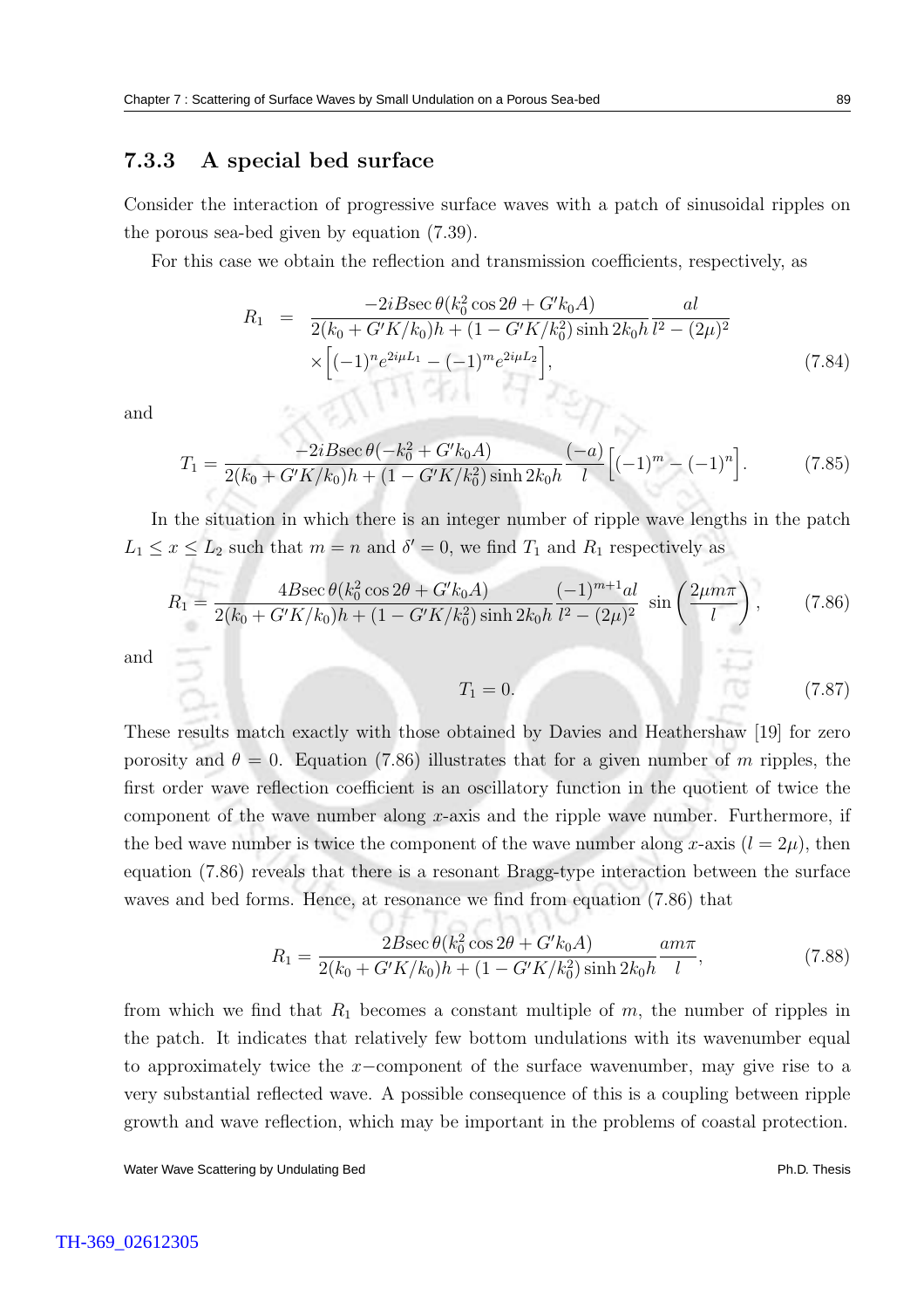

Figure 7.2: Reflection coefficient against the wave number  $k_0h$  for  $\theta = 0; a/h = 0.1; lh =$  $1; m = 1.$ 

## 7.4 Numerical results

The numerical computation is shown here for the first order reflection coefficient given by equation (7.86). In Figure 7.2,  $|R_1|$  is plotted against the wave number  $k_0h$  for a single ripple with  $a/h = 0.1, lh = 1, \theta = 0$  and for different porous-effect parameters  $G'h = 0, 0.05$  and 0.1. From the graph it is clear that its peak value is attained when the wave number of the bottom undulations (lh) becomes approximately twice the surface wave number  $(k_0h)$ , and  $|R_1|$  has an oscillating nature. Also, at Bragg resonance the value of the reflection coefficient increases as the porous effect parameter increases. In Figure 7.3,  $|R_1|$  is again depicted against  $k_0h$  with  $a/h = 0.1, m = 2, lh = 1, \theta = 0$  and the same set values of  $G'h$ . The same general feature of  $|R_1|$ , as in Figure 7.2, is now observed with the modification that the overall values of  $R_1$  is now increased in comparison to the case of single ripple; the oscillating nature of  $|R_1|$  against  $k_0h$  is more pronounced and the number of zeros of  $|R_1|$ also increases. Like in the single ripple case, at Bragg resonance the value of the reflection coefficient also increases as the porous effect parameter increases.

In Figures 7.4 and 7.5, the reflection coefficient  $|R_1|$  is plotted against the angle of incidence  $\theta$  for  $Kh = 0.1, a/h = 0.1, lh = 1$  and for ripples  $m = 1$ , and in Figure 7.6 |R<sub>1</sub>| is plotted against the angle of incidence  $\theta$  for  $Kh = 0.1, a/h = 0.1, lh = 1$  and  $m = 2$ . From these three graphs it is clear that for  $G'h = 0$ ,  $|R_1|$  vanishes independently of the shape of the function at  $\theta = \frac{\pi}{4}$  which validates the equation (7.82). From the Figure 7.6 it is found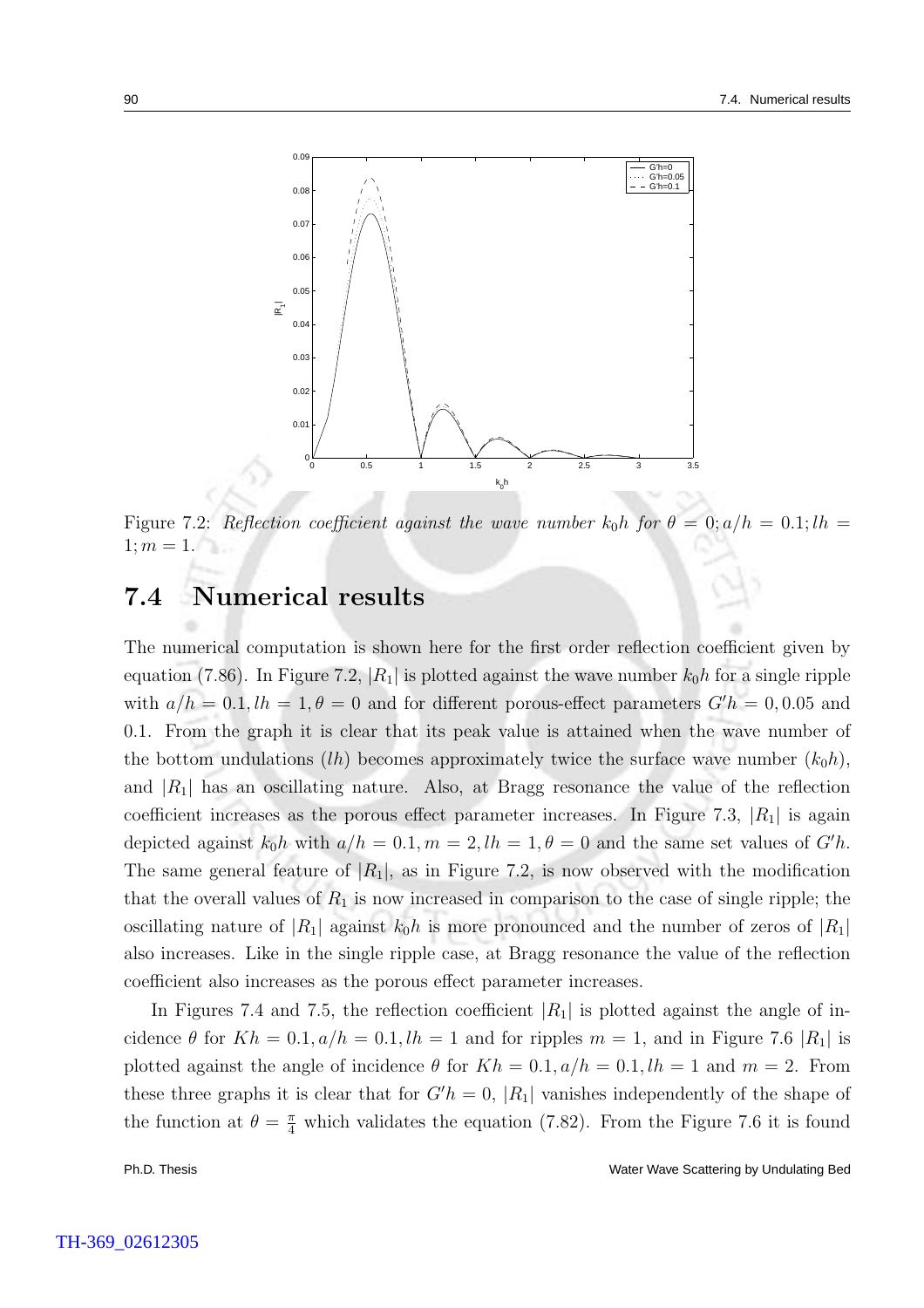

Figure 7.3: Reflection coefficient against the wave number  $k_0h$  for  $\theta = 0; a/h = 0.1; lh =$  $1; m = 2.$ ъc.

that even for very small values of  $G'h$ ,  $|R_1|$  does not vanish independently of the shape of the function at  $\theta = \frac{\pi}{4}$  $\frac{\pi}{4}$ .

# 7.5 Conclusion

Fourier transform method is used to solve the problem of water wave scattering by a small undulation on an otherwise flat bottom of a porous sea-bed for normal and oblique incidence. The presence of the singularities lead us to use the residue theorem to evaluate the integral appearing in the first-order correction of the potential. After deriving the velocity potential, the reflection and transmission coefficients up to the first order are obtained. Application of these results for a sinusoidal bottom undulations yields results which coincide exactly with the results for the same obtained earlier in this thesis when the bed has no porous effect and for normal incidence. From the computational results it is observed that the reflection coefficient increases with increasing porous effect.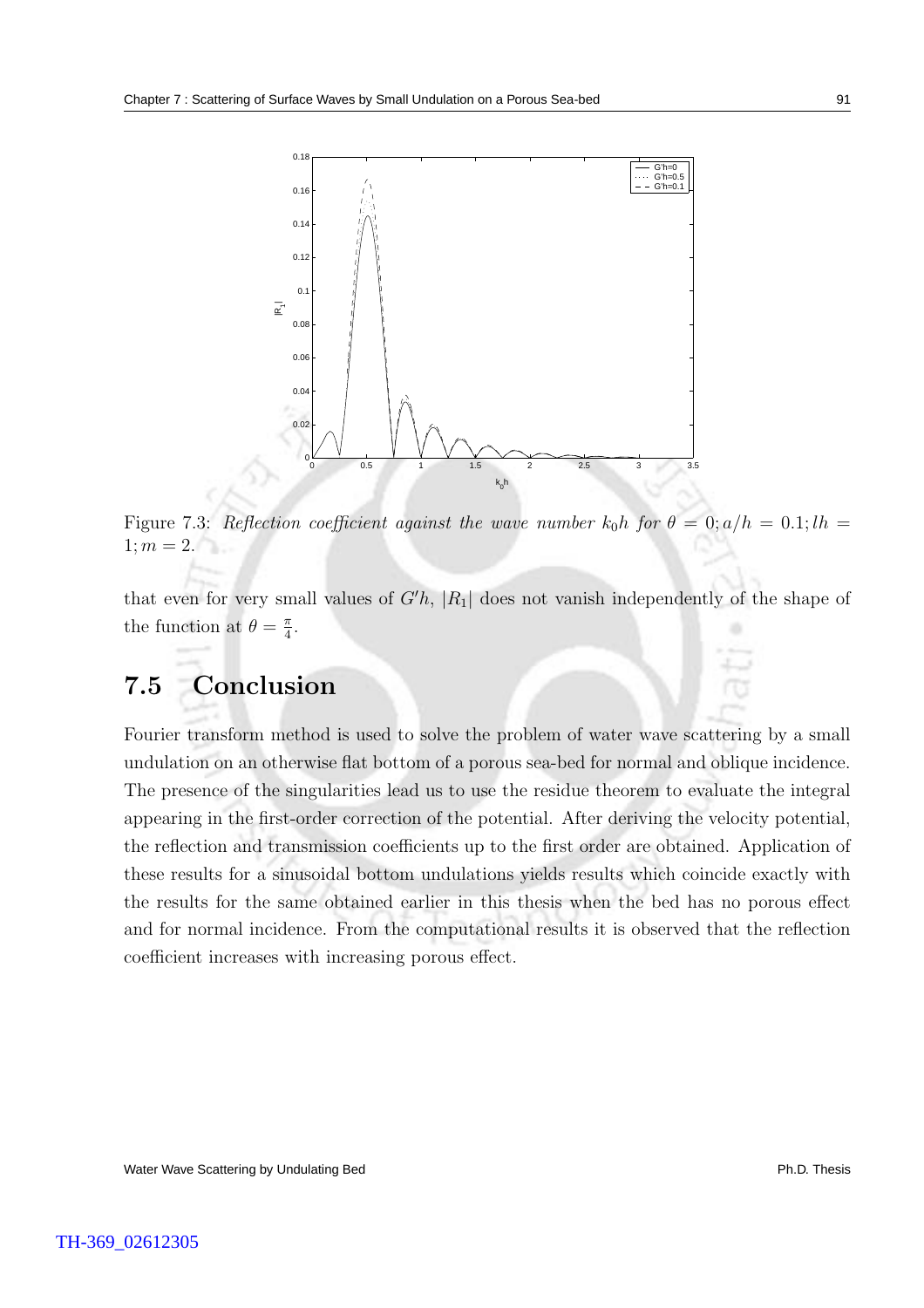

Figure 7.4: Reflection coefficient against the angle of incidence  $\theta$  for  $Kh = 0.1; a/h = 0$  $0.1; lh = 1; m = 1.$ 



Figure 7.5: Reflection coefficient against the angle of incidence  $\theta$  for  $Kh = 0.1; a/h = 0$  $0.1; lh = 1; m = 1.$ 

Ph.D. Thesis **Ph.D.** Thesis **Example 20** and the United States of Water Wave Scattering by Undulating Bed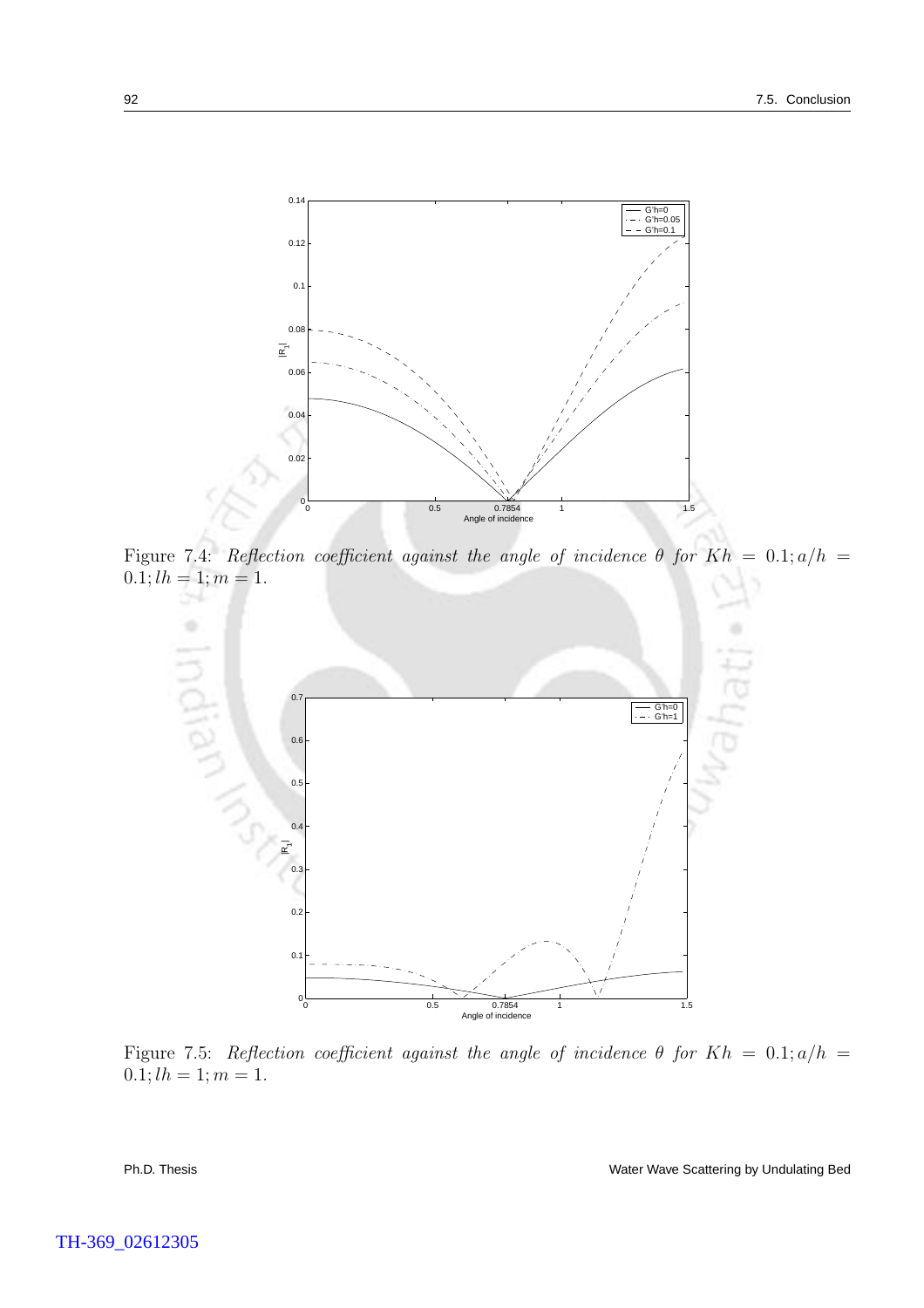

Figure 7.6: Reflection coefficient against the angle of incidence  $\theta$  for  $Kh = 0.1; a/h = 0$ 0.1;  $lh = 1; m = 2.$ 

TH-369\_02612305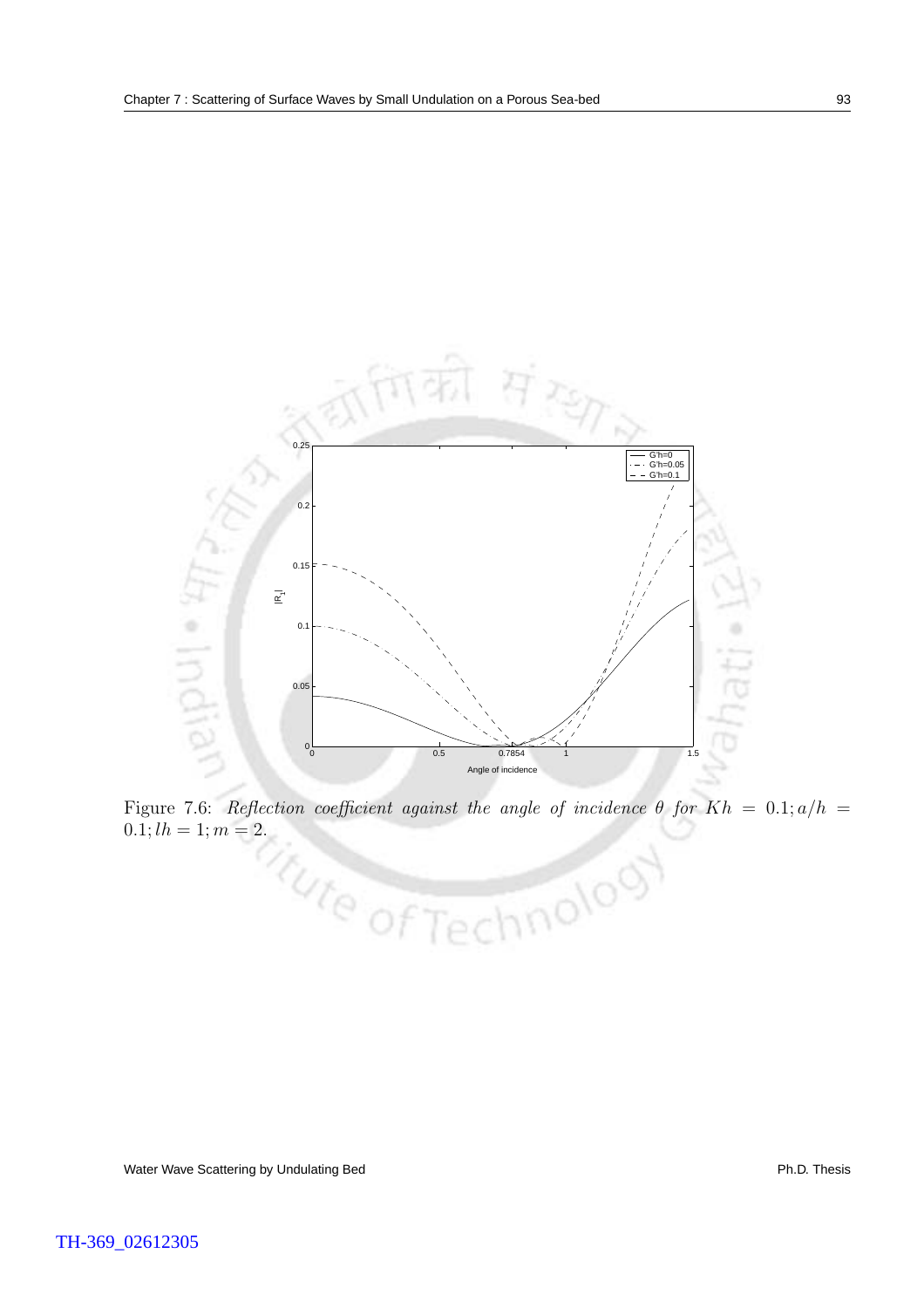### Chapter 8

#### Summary and Further Work

This chapter is devoted to a brief summary of the results highlighting the contributions made by this thesis and techniques used in deriving these. It also provides information for the scope of possible extensions and future investigations.

#### 8.1 Summary of results

In this thesis the scattering of a train of small amplitude harmonic surface water waves by small undulation using linear water wave theory has been investigated.

In Chapter 2, applying perturbation analysis, which involves a small parameter  $\varepsilon$  present in the representation of the small undulation of the sea-bed, we set up the boundary value problems to be satisfied by the velocity potential for the scattering of waves by small undulating topography for normal and oblique incidences.

Chapters 3 is concerned with the solution of the velocity potential for the boundary value problem established in Chapter 2 for normal incidence. The solution is obtained by three different techniques, namely, the Green's integral theorem, Fourier transform technique and finite cosine transform. Using this solution the reflection and transmission coefficients are found which involve the shape function  $c(x)$  and the results may be interpreted as the results obtained by Miles [68] for normal incidence and Mandal and Basu [53] for normal incidence in absence of surface tension. The Fourier transform technique employed to solve the problem has a more general approach than that employed by Davies and Heathershaw [19] to the problem of scattering of water waves by sinusoidal undulations on an otherwise flat bed.

The boundary value problem for oblique incidence in Chapter 2 is also solved by the above three techniques in Chapter 4. The solution for the velocity potential is obtained from which the reflection and transmission coefficients are evaluated which involve the shape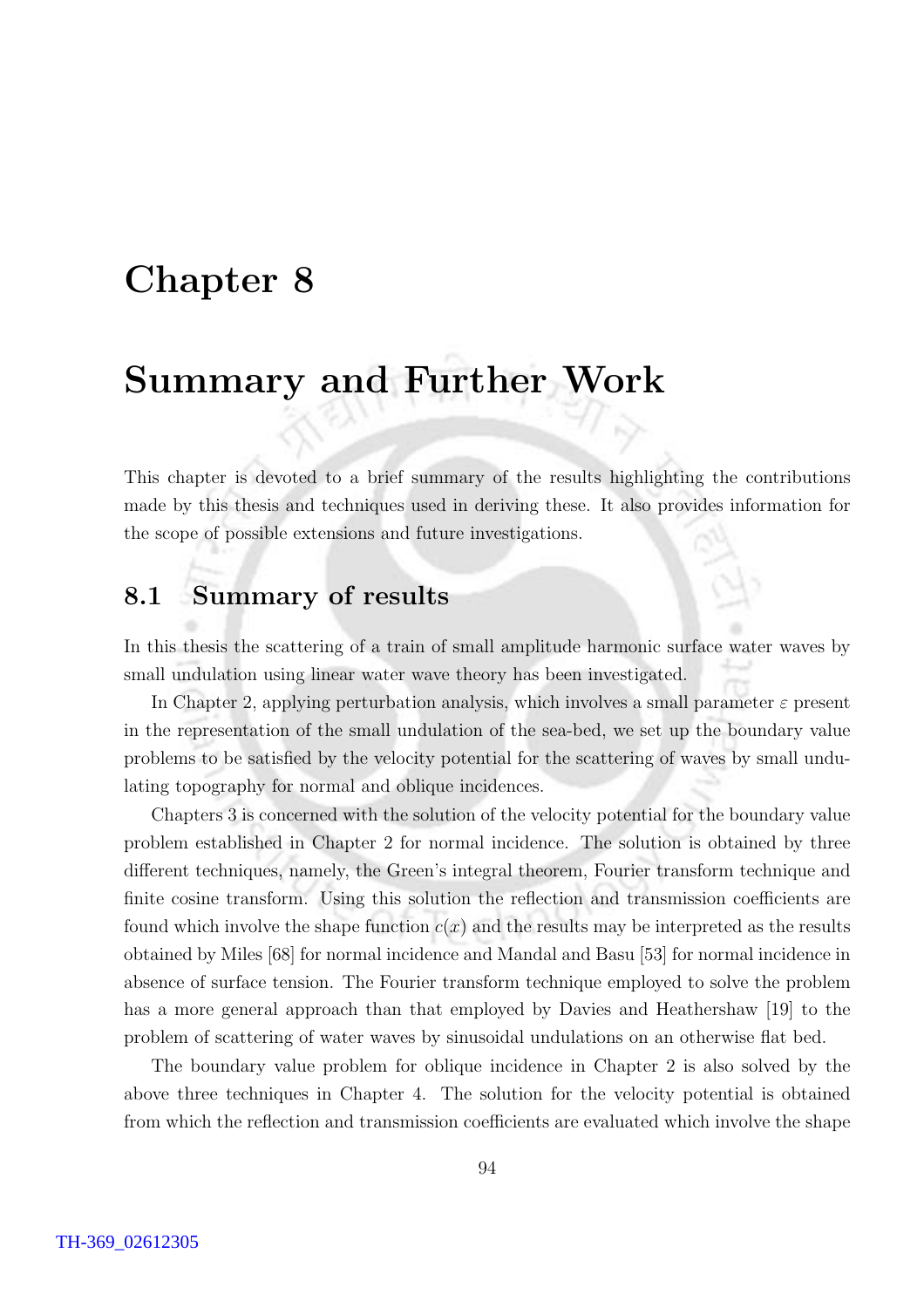function  $c(x)$ . These results may be interpreted as the results obtained by Miles [68] and Mandal and Basu [53] in absence of surface tension. Here by putting  $\theta = 0$  the results for normal incidence in Chapter 3 can be obtained.

To evaluate these coefficients numerically, different shape functions are considered in Chapter 5 and the results for both normal and oblique incidence are presented graphically. Among those cases the particular case of sinusoidal ripples on the sea-bed is of considerable significance due to the ability of an undulating bed to reflect incident wave energy which is important in respect of both coastal protection, and of possible ripple growth if the bed is erodable. For this particular case we observe that a large amount of reflection of the incident wave energy is produced for Bragg resonance. This result may be useful in the construction of an effective reflector of the incident wave energy for protecting coastal areas from the rough sea in the arctic regions. The same conclusion can be observed even if all the ripples in the patch do not have the same wave number.

In Chapter 6, the same physical problem is solved for both normal and oblique incidence by a direct method, quite different from the other three methods described in Chapters 3 and 4. This method is based on an eigenfunction expansion that includes both decaying and progressive wave mode terms. The analytical results for the reflection and transmission coefficients obtained by this method are different from the results obtained in Chapters 3 and 4. This is due to the solution approach of this direct method containing an appropriate set of orthogonal eigenfunctions which depends upon a single parameter. However, for a patch of sinusoidal undulations on the bottom these results are computed and compared with the results obtained by other methods. Excellent agreement is observed between the numerical estimates obtained by the present method and those by the known method.

Chapter 7 is concerned with the investigation of the problem of scattering of surface water waves by small undulation on a sea-bed of finite depth by assuming the sea-bed to be composed of porous material of specific type. The boundary condition on the porous seabed is derived by taking the porosity effect into the account. Fourier transform technique is employed to obtain the complete solution of the mixed boundary value problem from which the reflection and transmission coefficients are determined which involve the shape function  $c(x)$ . It is observed that with zero porosity, the results for these coefficients might be interpreted as the results obtained in Chapters 3 and 4 for normal and oblique incidence respectively. These results are applied to the case of a patch of sinusoidal undulations on the bed to evaluate the corresponding coefficients numerically and then the results are presented graphically.

It is observed that the methods presented in the thesis in obtaining the first order poten-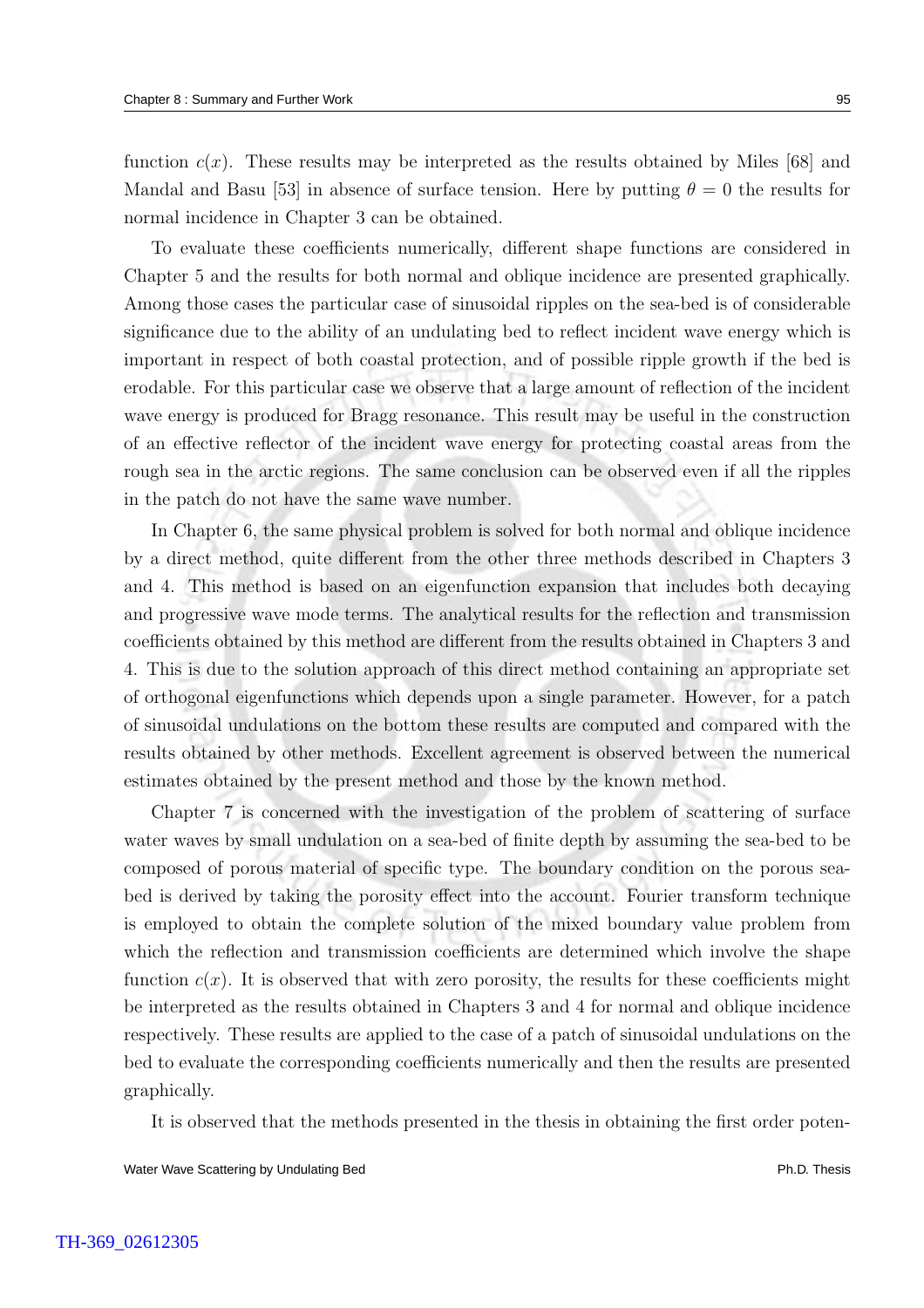tial, and hence the reflection and transmission coefficients, reduce the workload to a large extent. These methods lead to a computationally more tractable form of the solution for the scattered field.

#### 8.2 Scope for future work

We make some informal observation pertaining to the possible extensions of our results to different problems. Now we briefly outline some interesting problems which can be taken up in future.

- 1. The problem of scattering of water waves in a two-layer fluid with undulating topography can be considered. If satisfactory results are obtained, this can be extended for more layers.
- 2. Consideration of propagation of surface gravity waves over small undulation of a permeable sea-bed with a current will be a step forward.
- 3. Diffraction of surface waves by a two or three dimensional structure on an undulating bed will be an interesting addition.
- 4. Based on the results obtained for the examples in the thesis, some more physically occurring obstacles at the sea-bed can be considered.
- 5. The same scattering problem can be extended to include the second-order correction for the reflection and transmission coefficients, i.e.,  $R_2$  and  $T_2$ .
- 6. The analysis of the effect of the perturbation parameter  $\varepsilon$  on reflection and transmission coefficients can be taken up, which will throw more light on the application side.

We of Technolog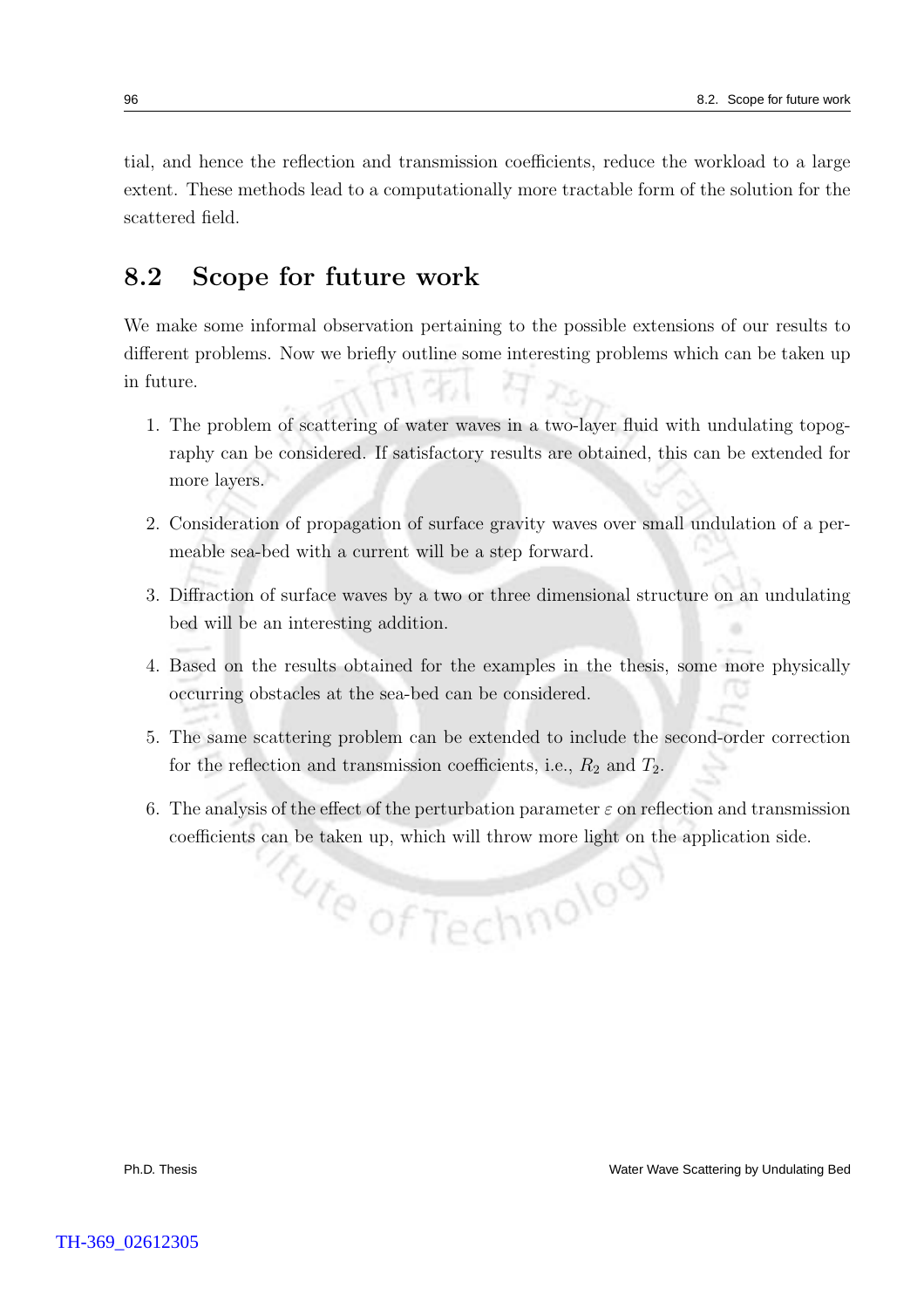### Bibliography

- [1] G. A. Athanassoulis and K. A. Belibassakis, A consistent couple-mode theory for the propagation of small amplitude water waves over variable bathymetry regions, J. Fluid Mech., 389 (1999), 275-301.
- [2] J. A. Bailard, J. W. DeVries and J. T. Kirby, Consideration in using Bragg reflection for storm erosion protection, J. Waterway, Port, Coastal, and Ocean Eng., 118(1) (1992), 62-74.
- [3] U. Basu and B. N. Mandal, Diffraction of water waves by a deformation of the bottom, Indian J. Pure Appl. Math., 22 (1991), no. 9, 781-786.
- [4] M. Belzons, E. Guazzelli and O. Parodi, Gravity waves on a rough bottom: experimental evidence of one-dimensional localization, J. Fluid Mech., 186 (1988), 539-558.
- [5] J. C. W. Berkhoff, Computation of combined refraction-diffraction, Proc. 13th Conf. on Coastal Engng., July 1972, Vancouver, Canada, ASCE., 2, (1973) 471-490.
- [6] J. C. W. Berkhoff, Mathematical model for simple harmonic linear waves wave diffraction and refraction, Delft Hydr. Rep., W (1976), 154-IV.
- [7] N. Booij, A note on the accuracy of the mild-slope equation, Coastal Engng., 7 (1983), 191-203.
- [8] G. D. Crapper, Introduction to Water Waves, Ellis Horwood, 1984.
- [9] G. F. Carrier, Gravity waves on water of variable depth, J. Fluid Mech., 24(4) (1966), 641-659.
- [10] P. G. Chamberlain, Wave scattering over uneven depth using the mild-slope equation, Wave Motion, 17 (1993), 267-285.
- [11] P. G. Chamberlain, Symmetry relations and decomposition for the mild slope equation, J. Engng. Math., 29 (1995), 121-140.
- [12] P. G. Chamberlain, and D. Porter, The modified mild-slope equations, J. Fluid Mech., 291 (1995), 393-407.
- [13] P. G. Chamberlain and D. Porter, Decomposition methods for wave scattering by topography with application to ripple beds, Wave Motion, 22 (1995), 201-214.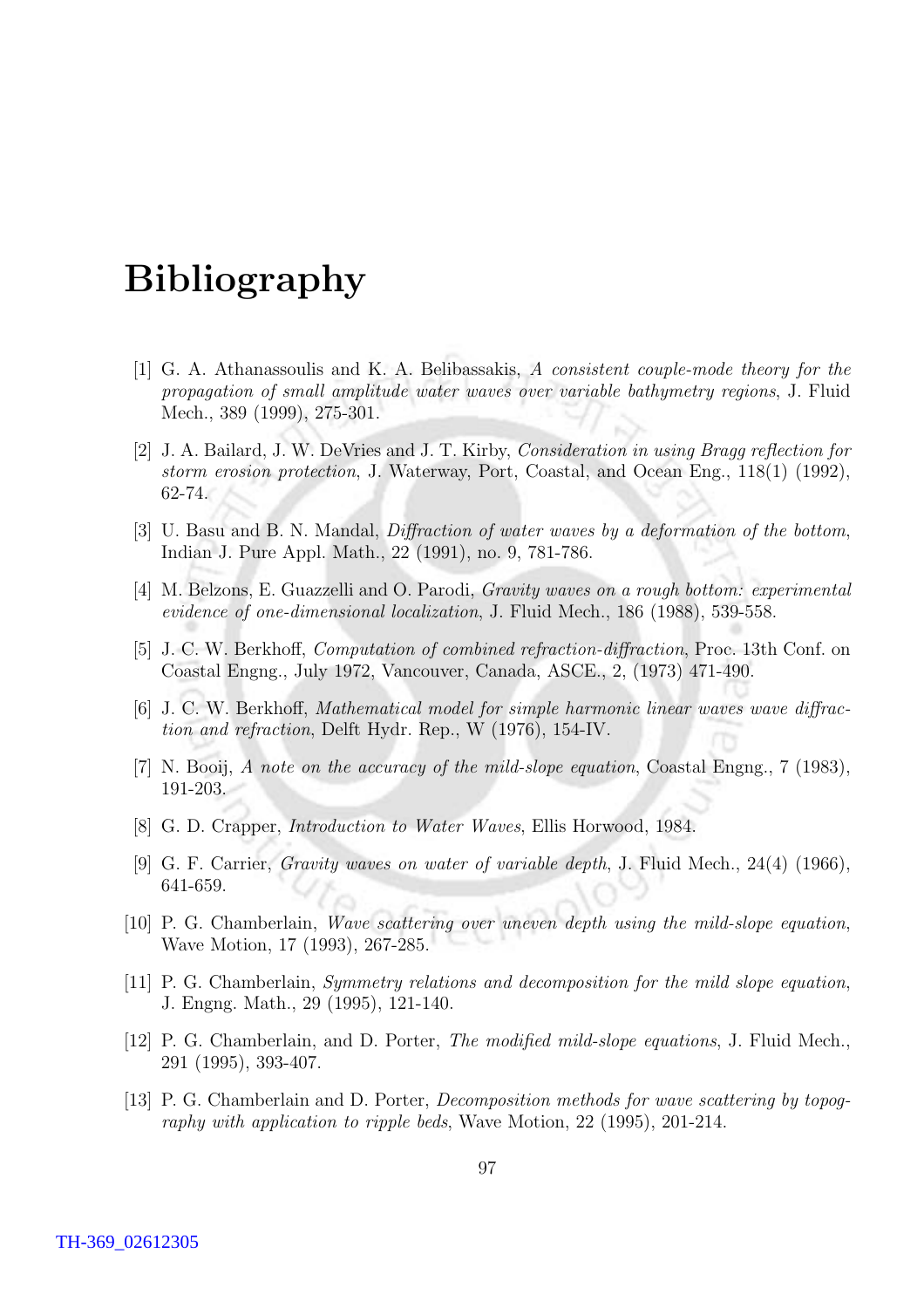- [14] P. G. Chamberlain and D. Porter, Scattering and near-trapping of water waves by axisymmetric topography, J. Fluid Mech., 388 (1999), 335-354.
- [15] G. J. M. Copeland, A practical alternative to the "mild-slope" wave equation, Coastal Engng., 9 (1985), 125-149.
- [16] R. A. Dalrymple, M. A. Losada, and P. A. Martin, Reflection and transmission from porous structures under oblique wave attack, J. Fluid Mech., 224 (1991), 625-644.
- [17] A. G. Davies, On the interaction between surface waves and undulations on the sea bed, J. Marine Res., 40 (1982), 331-368.
- [18] A. G. Davies, The reflection of wave energy by undulations of the sea bed, Dyn. Atms. and Oceans, 6 (1982), 207-232.
- [19] A. G. Davies and A. D. Heathershaw, Surface-wave propagation over sinusoidallly varying topography, J. Fluid Mech., 144 (1984) 419-443.
- [20] A. G. Davies, E. Guazzelli and M. Belzons, The propagation of long waves over an undulating bed, Physics of Fluids A, 1(8) (1989), 1331-1340.
- [21] R. G. Dean and R. A. Dalrymple, Water Wave Mechanics For Engineering and Scientists, World Scientific Publishing Co. Pvt. Ltd., 2000.
- [22] P. Devillard, F. Dun-lop and B. Sou, Localization of Gravity waves on a channel with a random bottom, J. Fluid Mech., 186 (1988), 521-538.
- [23] C. Eckart, The propagation of gravity waves from deep to shallow water, In Gravity Waves: (Proc. NBS Semicentennial Symp. on Gravity Waves, NBS, June 15-18, 1951), Washington: National Bureau of Standards, 165-175.
- [24] D. V. Evans, The application of a new source potential to the problem of transmission of water waves over a shelf of arbitrary profile, Proc. Camb. Phil. Soc., 71 (1972), 391-410.
- [25] D. V. Evans, Mechanisms of the generation of edge waves over a sloping beach, J. Fluid Mech., 186 (1988), 379-391.
- [26] D. V. Evans and C. M. Linton, On step approximations for water-wave problems, J. of Fluid Mech., 278 (1994), 229-249.
- [27] G. F. Fitz-Gerlad, The reflexion of the plane gravity waves travelling in water of varibale depth, Phil. Trans. R. Soc. London A, 284 (1976), no. A, 49-89.
- [28] Z. Gu and H. Wang, Gravity waves over porous bottoms, Coastl Engng., 15 (1991), 497-524.
- [29] J. Hamilton, Differential equations for long-period gravity waves on fluid of rapidly varying depth, J. Fluid Mech., 83 (1977), no. 2, 289-310.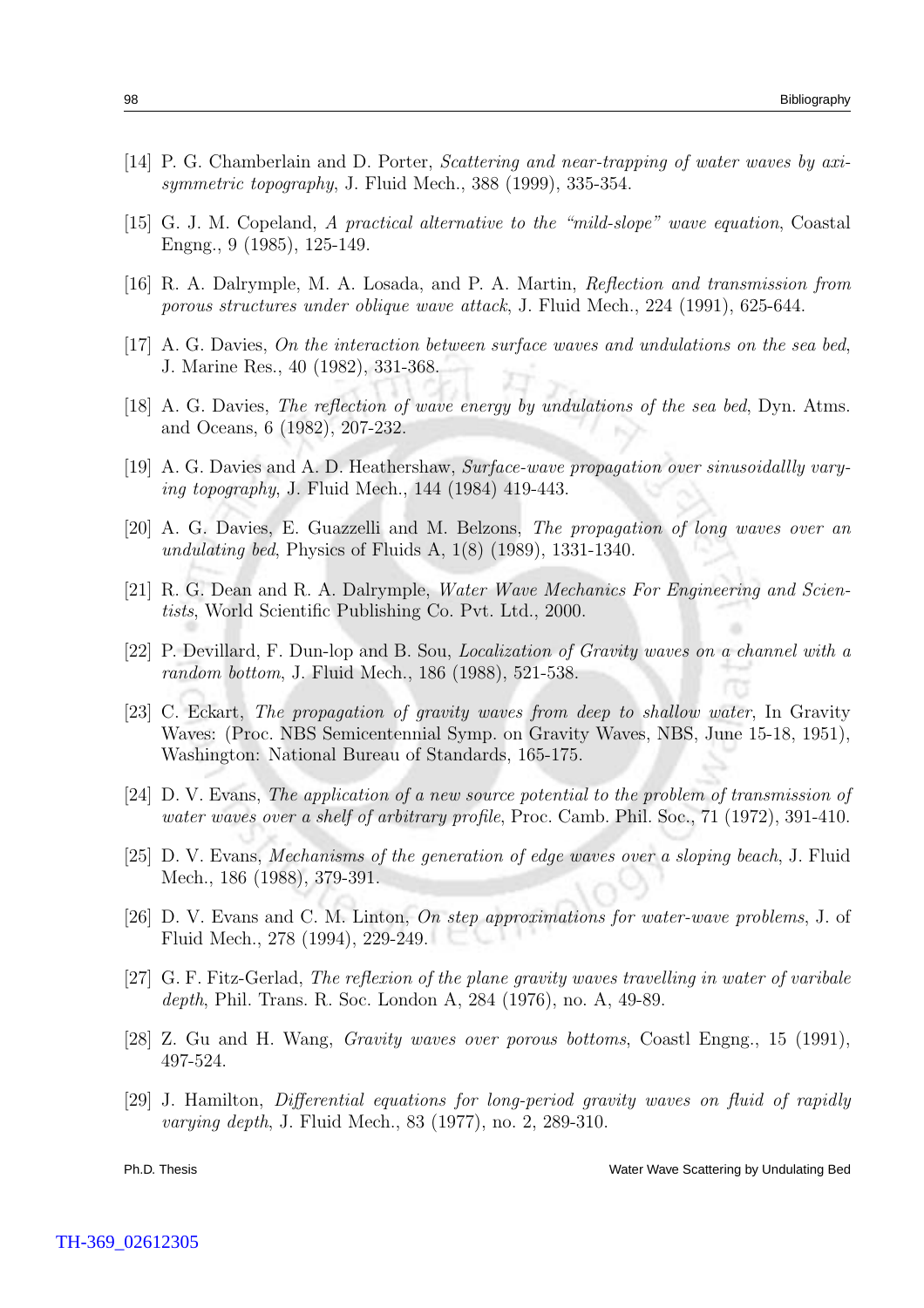- [30] E. Guazzelli, V. Rey, and M. Belzons, Higher-order bragg reflection of gravity surface waves by periodic beds, J. Fluid Mech., 245 (1992), 301-317.
- [31] T. Hara and C. C. Mei, Bragg scattering of surface waves by periodic bars: theory and experiment, J. Fluid Mech., 178 (1987), 221-241.
- [32] A. D. Heathershaw, Seabed-wave resonance and sand bar growth, Nature, 296 (1982), 343-345.
- [33] A. D. Heathershaw and A. G. Davies, Resonant wave reflection by transverse bedforms and its reflection to beachs and offshore bars, Marine Geology, 62 (1985), 321-338.
- [34] A. E. Heins, Water waves over a channel of finite depth with a dock, American J. Mathematics, 70 (1948) 730-748 .
- [35] E. R. Johnson, The low-frequency scattering of Kelvin waves by stepped topography, J. Fluid Mech., 215 (1990), 23-44.
- [36] M. Kanoria, D. P. Dolai and B. N Mandal, Water wave scattering by thick barriers, J. Engng. Math., 35 (1999), 361-384.
- [37] J. B. Keller, Shallow water theory for arbitrary slopes of the bottom, J. Fluid Mech., 489 (2003), 345-348.
- [38] S. M. Killen and R. S. Johnson, Propagation of axi-symmetric nonlinear shallow water waves over slowly varying depth, Mathematics and Computers in Simulation, 55 (2001), no. 4-6, 463-472.
- [39] J. T. Kirby, A note on linear surface wave-current interaction over slowly varying topography, J. Geophysical Res., 89 (1984), no. C1, 745-747.
- [40] J. T. Kirby, A general wave equation for waves over rippled beds, J. Fluid Mech., 162 (1986), 171-186.
- [41] J. T. Kirby, On the gradual reflection of weakly nonlinear Stokes waves in regions with varying topography, J. Fluid Mech., 162 (1986), 187-209.
- [42] J. T. Kirby, A note on Bragg scattering of surface waves by sinusoidal bars, Physics of Fluids, 5 (1993), no.2, 380-386.
- [43] G. Kreisel, *Surface waves*, Q. J. Appl. Math., 7 (1949), 21-44.
- [44] H. Lamb, *Hydrodynamics*, Camb. Univ. Press, 1932.
- [45] M. J. Lighthill, Waves in Fluids, Cambridge University Press, 1978.
- [46] R. B. Long, Scattering of surface waves by an irregular bottom, J. Geophysics Res., 78 (1973), no.33, 7861-7870.

Water Wave Scattering by Undulating Bed Ph.D. Thesis and Ph.D. Thesis and Ph.D. Thesis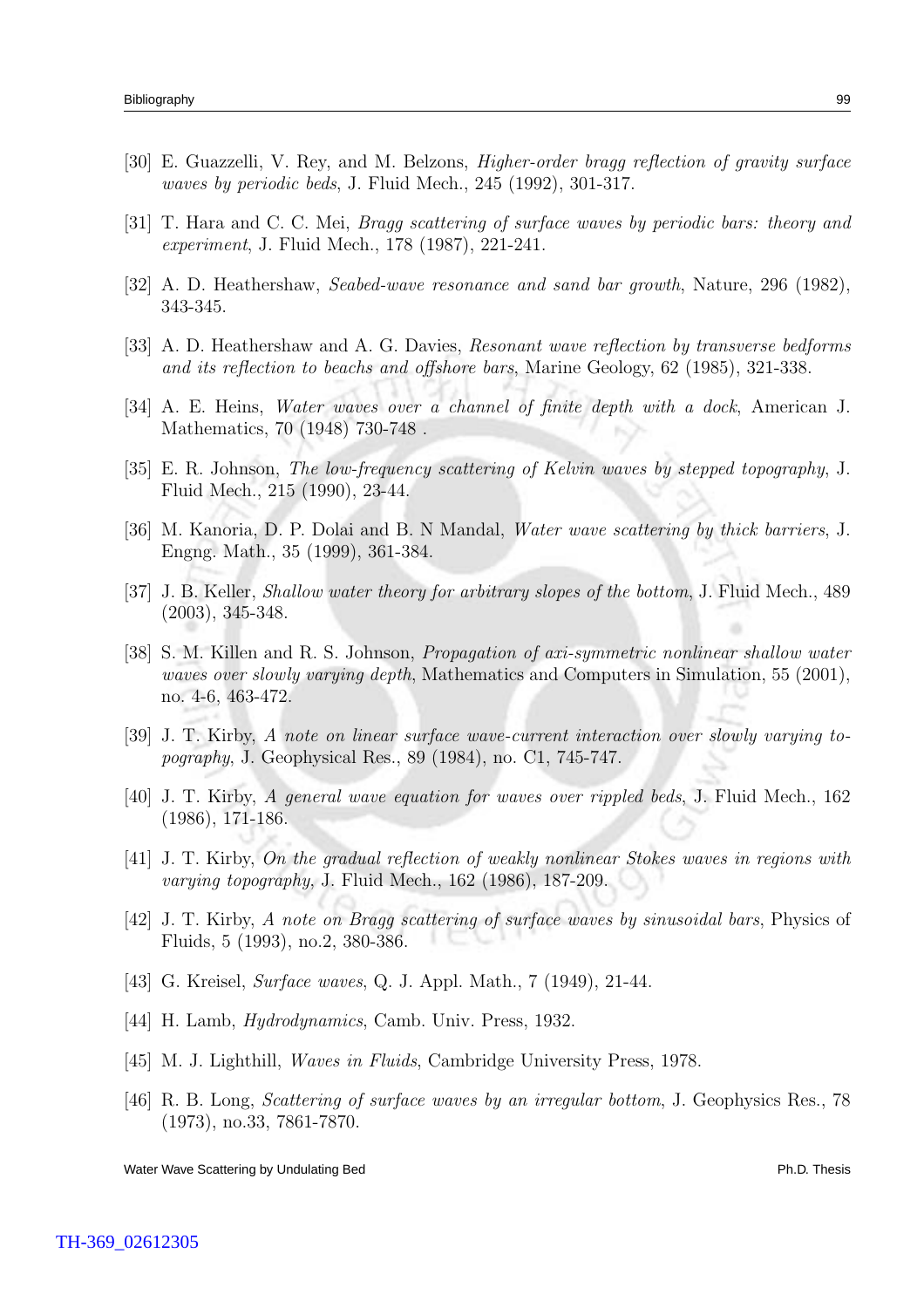- [47] Y. Liu, and D. K. P. Yue, On generalized Bragg scattering of surface waves by bottom ripples, J Fluid Mech., 356 (1998), 297-326.
- [48] O. S. Madsen, Wave transmission through porous structures, J. Waterway, Port, Coastal, and Ocean Engng, Am. Soc. Civ. Engng, 100 (1974), 169-188.
- [49] P. A. Madsen, Wave reflection from a vertical permeable wave absorber, Coastal Engng., 7 (1983), 381-396.
- [50] P. A. Madsen and J. Larsen, An efficient finite-difference approach to the mild-slope equation, Coastal Engng., 11 (1987), 329 - 351.
- [51] V. Mallayachari and V. Sundar, Reflection characterstics of permeable seawalls, Coastl Engng., 23 (1994), 135-150.
- [52] B. N. Mandal and A. Chakrabarti, A note on diffraction of water waves by a nearly vertical barrier, IMA J. Appl. Math., 43 (1989), 157-165.
- [53] B. N. Mandal and U. Basu, A note on oblique water-wave diffraction by a cylindrical deformation of the bottom in the presence of surface tension, Arch. Mech., 42 (6) (1990), 723-727.
- [54] B. N. Mandal and U. Basu, Free Surface Flow over a small geometrical disturbance at the bottom, Bull. Cal. Math. Soc., 88 (1996), 355-362.
- [55] B. N. Mandal and A. Chakrabarti, Water Wave Scattering by Barriers, WIT Press, 2000.
- [56] B. N. Mandal and U. Basu, Wave diffraction by a small elevation of the bottom on an ocean with an ice cover, Arch. Appl. Mech., 73 (2004), 812-822.
- [57] S. C. Martha and S. N. Bora, Water wave diffraction by a small deformation of the ocean bottom for oblique incidence, Acta Mechanica, 185 (3-4) (2006), 165-177.
- [58] S. C. Martha and S. N. Bora, Reflection and transmission coefficients for water wave scattering by a sea-bed with small undulation, Zeitschrift für Angewandte Mathematik und Mechanik (ZAMM), 87(4) (2007), 314-321.
- [59] H. Mase and K. Takeba, Bragg scattering of gravity waves over a porous ripple bed, In: Proc. 24th ICCE. ASCE, kobe, Japan, (1994), 635-649.
- [60] S. R. Massel, Extended refraction-diffraction equation for surface waves, Coastal Engng., 19 (1993), 97-126.
- [61] C. C. Mei, The Applied Dynamics Ocean Surface Waves, John Wiley, 1983.
- [62] C. C. Mei, Resonant reflection of surface water waves by periodic sand-bars, J. Fluid Mech., 152 (1985), 315-335.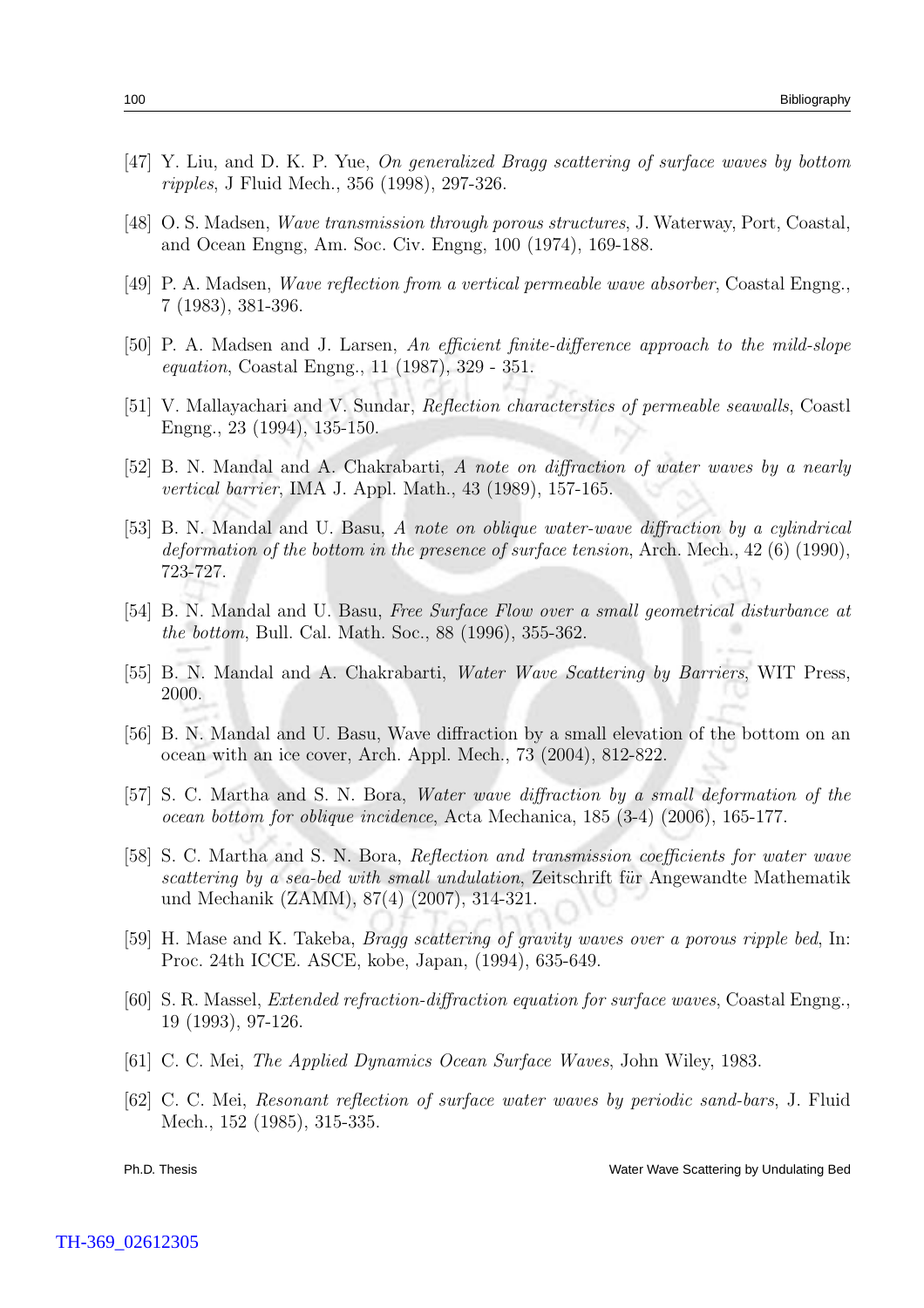- [63] C. C. Mei and J. L. Black, Scattering of surface waves by rectangular obstacles in waters of finite depth, J. Fluid Mech., 38 (3) (1969), 499-511.
- [64] C. C. Mei, T. Hara and M. Nachari, Note on Bragg scattering of water waves by parallel bars in the sea bed, J. Fluid Mech., 186 (1988), 147-162.
- [65] C. C. Mei and B. Le Méhauté, Note on the equations of long waves over an uneven bottom, J. Geophysical Res., 71 (1966), no. 2, 393-400.
- [66] J. W. Miles, Surface-wave scattering matrix for a shelf, J. Fluid Mech., 28 (1967) 755- 767.
- [67] J. W. Miles, Integral Transforms in Applied Mathematics, Cambridge University Press, Cambridge, 1971.
- [68] J. W. Miles, Oblique surface wave diffraction by a cylindrical obstacle, Dyn. Atms. and Oceans, 6 (1981), 121-123.
- [69] J. W. Miles, Variational approximations for gravity waves in water of variable depth, J. Fluid Mech., 232 (1991), 681-688.
- [70] J. W. Miles, On gravity-wave scattering by non-secular changes in depth, J. Fluid Mech., 376 (1998), 53-60.
- [71] J. W. Miles and P. G. Chamberlain, Topographical scattering of gravity waves, J. Fluid Mech., 361 (1998), 175-188.
- [72] M. Nachari and C. C. Mei, Bragg scattering of water waves by doubly periodic sea bed, J. Fluid Mech., 192 (1988), 51-74.
- [73] A. Nachbin and G. C. Papanicolaou, Water waves in shallow channels of rapidly varying depth, J. Fluid Mech., 241 (1992), 311-332.
- [74] T. J. O'Hare and A. G. Davies, A new model for surface wave propagation over undulating topography, Coastal Engng., 18 (1992), 251-266.
- [75] T. J. O'Hare and A. G. Davies, A comparison of two models for surface-wave propagation over rapidly varying topography, Appl. Ocean Res., 15 (1993), 1-11.
- [76] D. Porter, *The Mild-Slope Equations*, J. Fluid Mech., 494 (2003), 51-63.
- [77] D. Porter and P. G. Chamberlain, Linear wave scattering by two-dimensional topography. Chapter-2 In Gravity waves in water of finite depth, (ed. J.N.Hunt), Southampton, Computational Mechanics, 1997, 13-53.
- [78] D. Porter and D. J. Staziker, Extensions of the mild-slope equation, J. Fluid Mech., 300 (1995), 367-382
- [79] R. Porter and D. Porter, Water wave scattering by a step of arbitrary profile, J. Fluid Mech., 411 (2000), 131-164.

Water Wave Scattering by Undulating Bed Ph.D. Thesis and Ph.D. Thesis and Ph.D. Thesis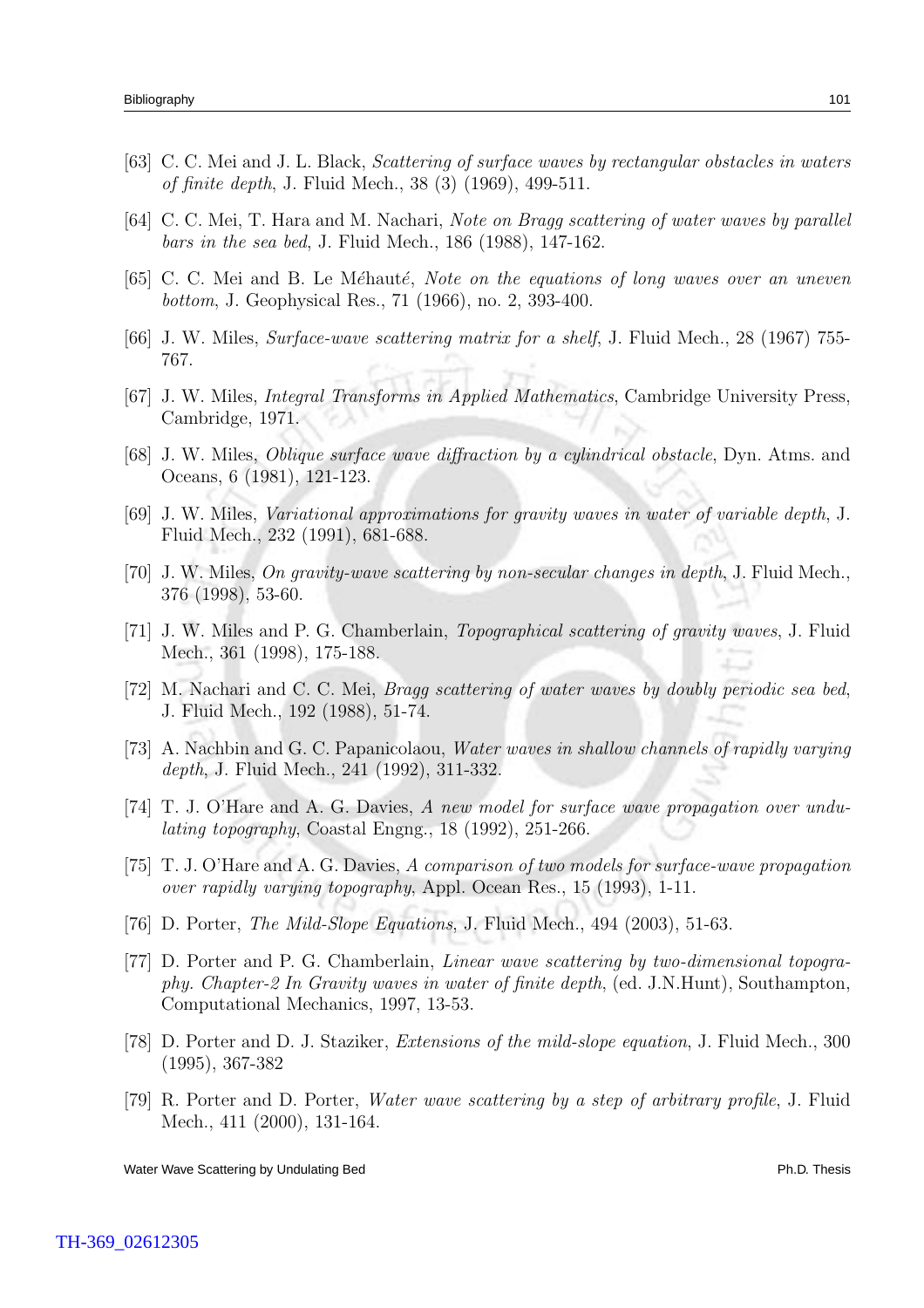- [80] R. Porter and D. Porter, Interaction of water waves with three-dimensional periodic topography, J. Fluid Mech., 434 (2001), 301-335.
- [81] R. Porter and D. Porter, Scattered and free waves over periodic beds, J. Fluid Mech., 483 (2003), 129-163 .
- [82] S. Rojanakamthorn, M. Isobe and A. Watanabe, A mathematical model of wave transformation over submerged breakwaters, Coastal Engng. Jpn., 32 (1989), no. 2, 209-234.
- [83] S. Rojanakamthorn, M. Isobe and A. Watanabe, Modelling of wave transformation on submerged breakwaters, Proc. 22nd ICCE. ASCE, New York, (1990), 1060-1073.
- [84] R. Silva, P. Salles and A. Palacio, Linear wave propagating over a rapidly varying finite porous bed, Coastal Engng., 44 (2002), 239-260.
- [85] R. Smith and T. Sprinks, *Scattering of surface waves by a conical island*, J. Fluid Mech., 72(2) (1975), 373-384.
- [86] C. K. Sollitt and R. H. Cross, Wave transmission through permeable breakwaters, In: Proc. 13th Coast. Engng. Conf., ASCE, (1972), 1827-1846.
- [87] D. J. Staziker, D. Porter and D. S. G. Stirling, The Scattering of surface waves by local bed elevations, Appl. Ocean Res., 18 (1996), 283-291.
- [88] J. J. Stoker, Water Waves, Interscience, NewYork, 1957.
- [89] C. Ting, M. Lin and C. Kuo, Bragg scattering of surface waves over permeable rippled beds with current, Physics of Fluid, 12 (2000), no. 6, 1382-1388.
- [90] T.-K. Tsay, W. Zhu and P. L.-F. Liu, A finite element model for wave refraction, diffrcation, reflection and dissipation, Appl. Ocean Res., 11 (1989), no. 1, 33-38.
- [91] J. V. Wehausen, E. V. Laitone, Surface waves, Handbuch Der Physik, Springer Verlag, Berlin, 1960.
- [92] X. Yu and A. T. Chwang, Wave motion through porous structures, J. Engng. Mech. Div., Am. Soc. Civ. Engng., 120 (1994), 989-1008.
- [93] S. Zhu, Water waves within a porous medium on an undulating bed, Coastal Engng., 42 ( 2001), 87-101.
- [94] S. Zhu and A. T. Chwang, Wave reflection from a porous absorber, Proc. 12th Engng. Mech. Conf., ASCE, (1998), 1605-1608.
- [95] S. Zhu and A. T. Chwang, Analytical study of a porous wave absorber, J. Engng. Mech. Div., Am. Soc. Civ. Engng., 127 (2001), no.4, 326-332.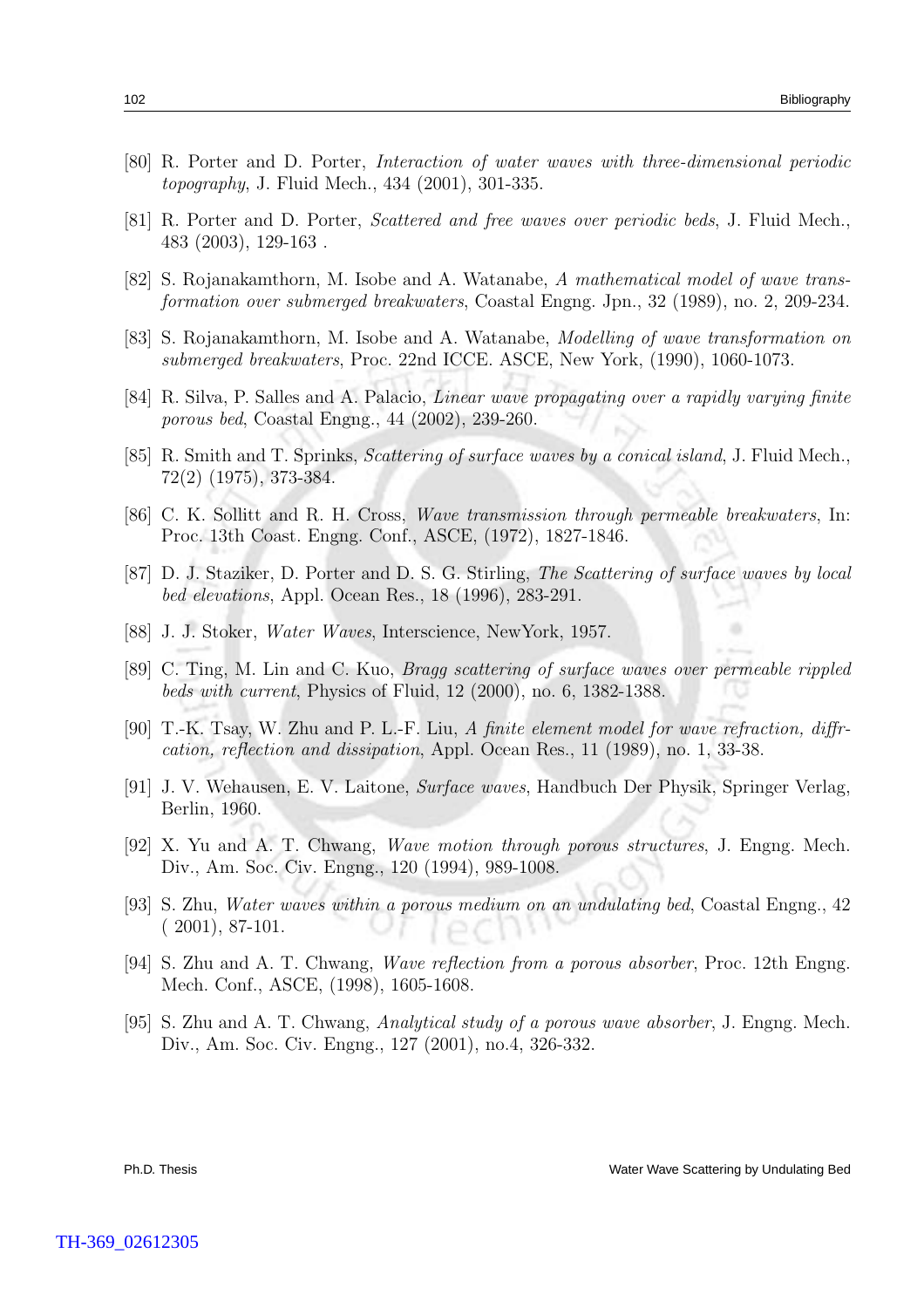# Appendix I

# Derivation of Bernoulli's Equation for Potential Flow

We present a classical method in deriving the Bernoulli's equation applicable to water waves mechanics in the xyz-plane. Euler's equation of motion is given by

$$
\frac{\partial \overrightarrow{q}}{\partial t} + (\overrightarrow{q} \cdot \nabla) \overrightarrow{q} = F - \frac{1}{\rho} \nabla p
$$
\n
$$
\Rightarrow \frac{\partial}{\partial t} (\overrightarrow{u} \hat{i} + \overrightarrow{v} \hat{j} + \overrightarrow{w} \hat{k}) + \left\{ (\overrightarrow{u} \hat{i} + \overrightarrow{v} \hat{j} + \overrightarrow{w} \hat{k}) \cdot (\frac{\partial}{\partial x} \hat{i} + \frac{\partial}{\partial y} \hat{j} + \frac{\partial}{\partial z} \hat{k}) \right\} (\overrightarrow{u} \hat{i} + \overrightarrow{v} \hat{j} + \overrightarrow{w} \hat{k})
$$
\n
$$
= (F_1 \hat{i} + F_2 \hat{j} + F_3 \hat{k}) - \frac{1}{\rho} \left( \frac{\partial}{\partial x} \hat{i} + \frac{\partial}{\partial y} \hat{j} + \frac{\partial}{\partial z} \hat{k} \right) p
$$
\n
$$
\Rightarrow \left( \frac{\partial u}{\partial t} \hat{i} + \frac{\partial v}{\partial t} \hat{j} + \frac{\partial w}{\partial t} \hat{k} \right) + \left( u \frac{\partial}{\partial x} + v \frac{\partial}{\partial y} + w \frac{\partial}{\partial z} \right) (\overrightarrow{u} \hat{i} + v \hat{j} + w \hat{k})
$$
\n
$$
= (F_1 \hat{i} + F_2 \hat{j} + F_3 \hat{k}) - \frac{1}{\rho} \left( \frac{\partial p}{\partial x} \hat{i} + \frac{\partial p}{\partial y} \hat{j} + \frac{\partial p}{\partial z} \hat{k} \right)
$$

where  $F = F_1\hat{i} + F_2\hat{j} + F_3\hat{k}$  is the body force per unit mass. This equation in the x direction can be explicitly written as (equating the coefficient of i):

$$
\frac{\partial u}{\partial t} + u \frac{\partial u}{\partial x} + v \frac{\partial u}{\partial y} + w \frac{\partial u}{\partial z} = X - \frac{1}{\rho} \frac{\partial p}{\partial x} \quad \text{(Here } X = F_1), \tag{I.1}
$$

in the  $y$  direction it can be explicitly written as (equating the coefficient of j):

$$
\frac{\partial v}{\partial t} + u \frac{\partial v}{\partial x} + v \frac{\partial v}{\partial y} + w \frac{\partial v}{\partial z} = Y - \frac{1}{\rho} \frac{\partial p}{\partial y} \quad \text{(Here } Y = F_2), \tag{I.2}
$$

and in the z direction it can be explicitly written as (equating the coefficient of k):

$$
\frac{\partial w}{\partial t} + u \frac{\partial w}{\partial x} + v \frac{\partial w}{\partial y} + w \frac{\partial w}{\partial z} = Z - \frac{1}{\rho} \frac{\partial p}{\partial z} \text{ (Here } Z = F_3),\tag{I.3}
$$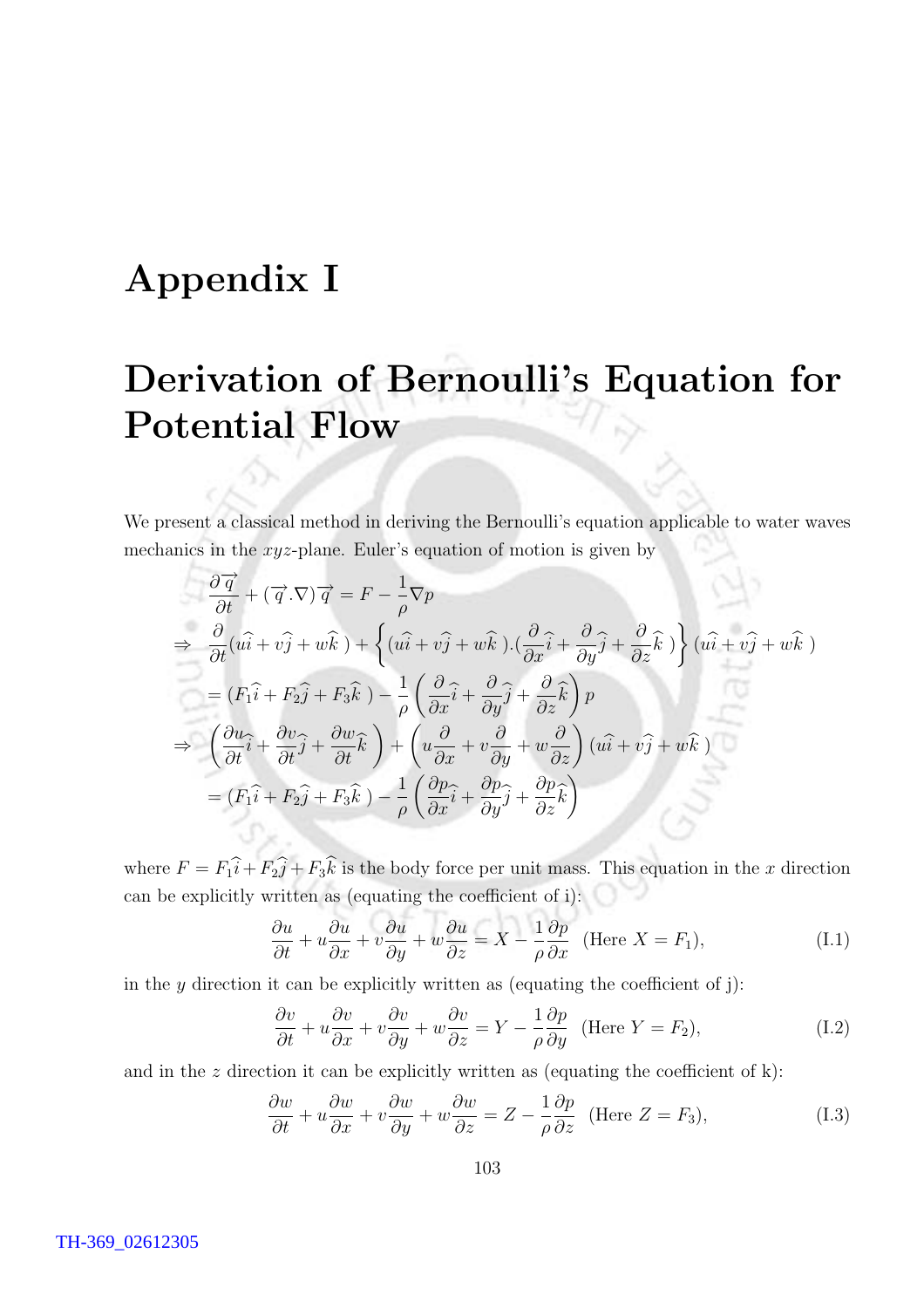Assuming that only external force acting on the fluid particle is the gravitational body force per unit mass, then we may write

 $X = 0, Z = 0, Y = g$ , where g is the gravitational constant.

Since we know that the gravitational force can be derived from a potential, we may write

$$
Y = g = \frac{\partial}{\partial y}(gy)
$$

Under the assumption that the motion is irrotational, we have

$$
\nabla \times \vec{q} = 0 \Leftrightarrow \vec{q} = \nabla \Phi
$$
  
\n
$$
\Rightarrow u = \frac{\partial \Phi}{\partial x}, v = \frac{\partial \Phi}{\partial y}, w = \frac{\partial \Phi}{\partial z}
$$
  
\n
$$
\Rightarrow \frac{\partial u}{\partial t} = \frac{\partial^2 \Phi}{\partial t \partial x}; \frac{\partial v}{\partial t} = \frac{\partial^2 \Phi}{\partial t \partial y}; \frac{\partial w}{\partial t} = \frac{\partial^2 \Phi}{\partial t \partial w}
$$
(I.4)

and

$$
\frac{\partial u}{\partial y} = \frac{\partial v}{\partial x}; \quad \frac{\partial u}{\partial z} = \frac{\partial w}{\partial x}; \quad \frac{\partial v}{\partial z} = \frac{\partial w}{\partial y}
$$
(I.5)

Substituting  $(I.4)$  and  $(I.5)$  in equations  $(I.1)$ ,  $(I.2)$  and  $(I.3)$  we obtained respectively as

$$
\frac{\partial^2 \Phi}{\partial t \partial x} + u \frac{\partial u}{\partial x} + v \frac{\partial v}{\partial x} + w \frac{\partial w}{\partial x} = -\frac{1}{\rho} \frac{\partial p}{\partial x},\tag{I.6}
$$

$$
\frac{\partial^2 \Phi}{\partial t \partial y} + u \frac{\partial u}{\partial y} + v \frac{\partial v}{\partial y} + w \frac{\partial w}{\partial y} = \frac{\partial}{\partial y} (gy) - \frac{1}{\rho} \frac{\partial p}{\partial y}
$$
(I.7)

and 
$$
\frac{\partial^2 \Phi}{\partial t \partial z} + u \frac{\partial u}{\partial z} + v \frac{\partial v}{\partial z} + w \frac{\partial w}{\partial z} = -\frac{1}{\rho} \frac{\partial p}{\partial z}
$$
 (I.8)

Integrating equations (I.6), (I.7) and (I.8) w.r.t.  $x, y$  and  $z$ , respectively we obtained

$$
\frac{\partial \Phi}{\partial t} + \frac{1}{2}(u^2 + v^2 + w^2) + \frac{p}{\rho} = F_1(y, z, t),
$$
 (I.9)

$$
\frac{\partial \Phi}{\partial t} + \frac{1}{2}(u^2 + v^2 + w^2) + \frac{p}{\rho} - gy = F_2(x, z, t)
$$
 (I.10)

and 
$$
\frac{\partial \Phi}{\partial t} + \frac{1}{2}(u^2 + v^2 + w^2) + \frac{p}{\rho} = F_3(x, y, t)
$$
 (I.11)

Subtracting  $(I.9)$  from  $(I.11)$  we have

$$
F_1(y, z, t) = F_3(x, y, t)
$$
\n(1.12)

Ph.D. Thesis Water Wave Scattering by Undulating Bed

TH-369\_02612305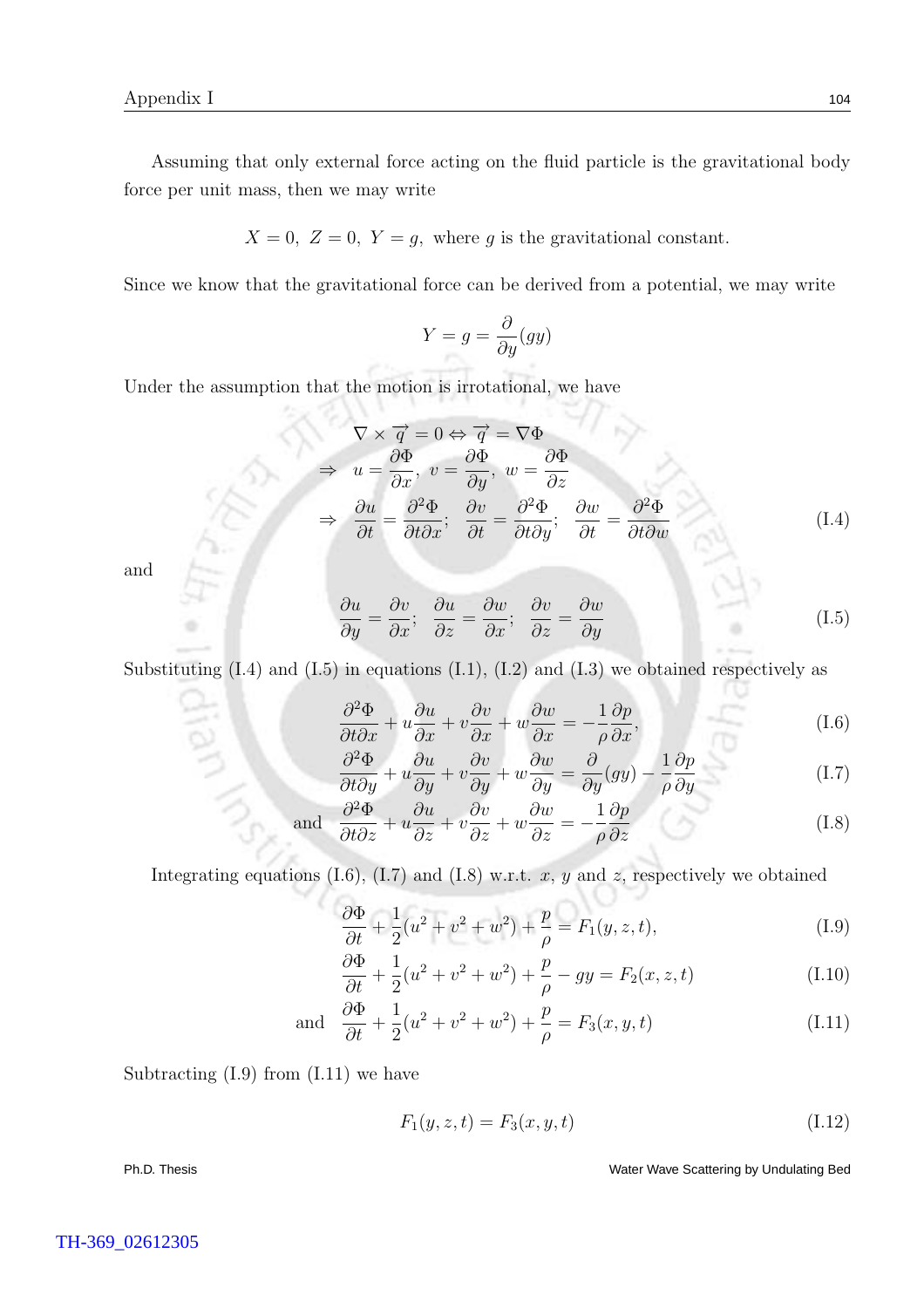Subtracting  $(I.9)$  from  $(I.10)$  we have

$$
-gy = F_2(x, z, t) - F_1(y, z, t) \tag{I.13}
$$

Since left hand side is a function of  $y$ , so right hand side should be a function of  $y$  alone for which  $F_2(x, z, t)$  will be a function of z, t. Thus,

$$
F_2(x, z, t) = F_2(z, t)
$$
\n(1.14)

and hence from (I.13),

$$
F_1(y, z, t) = F_2(z, t) + gy \tag{I.15}
$$

Thus by the help of equations  $(1.12)$ ,  $(1.14)$  and  $(1.15)$ , equations  $(1.9)$ ,  $(1.10)$  and  $(1.11)$ reduces to the single equation

$$
\frac{\partial \Phi}{\partial t} + \frac{1}{2}(u^2 + v^2 + w^2) + \frac{p}{\rho} - gy = F_2(z, t)
$$
 (I.16)

which is **Bernoulli's equation** in two dimensional fluid flow problem. Without loss of generality,  $F_2(z, t)$  can be combined with the velocity potential,  $\Phi(x, y, z, t)$  so that **Bernoulli's** equation becomes

$$
\frac{\partial \Phi}{\partial t} + \frac{1}{2}(u^2 + v^2 + w^2) + \frac{p}{\rho} - gy = 0
$$
 (I.17)

hnolooy G

which is nothing but equation  $(1.5)$ .

**Solidate of T**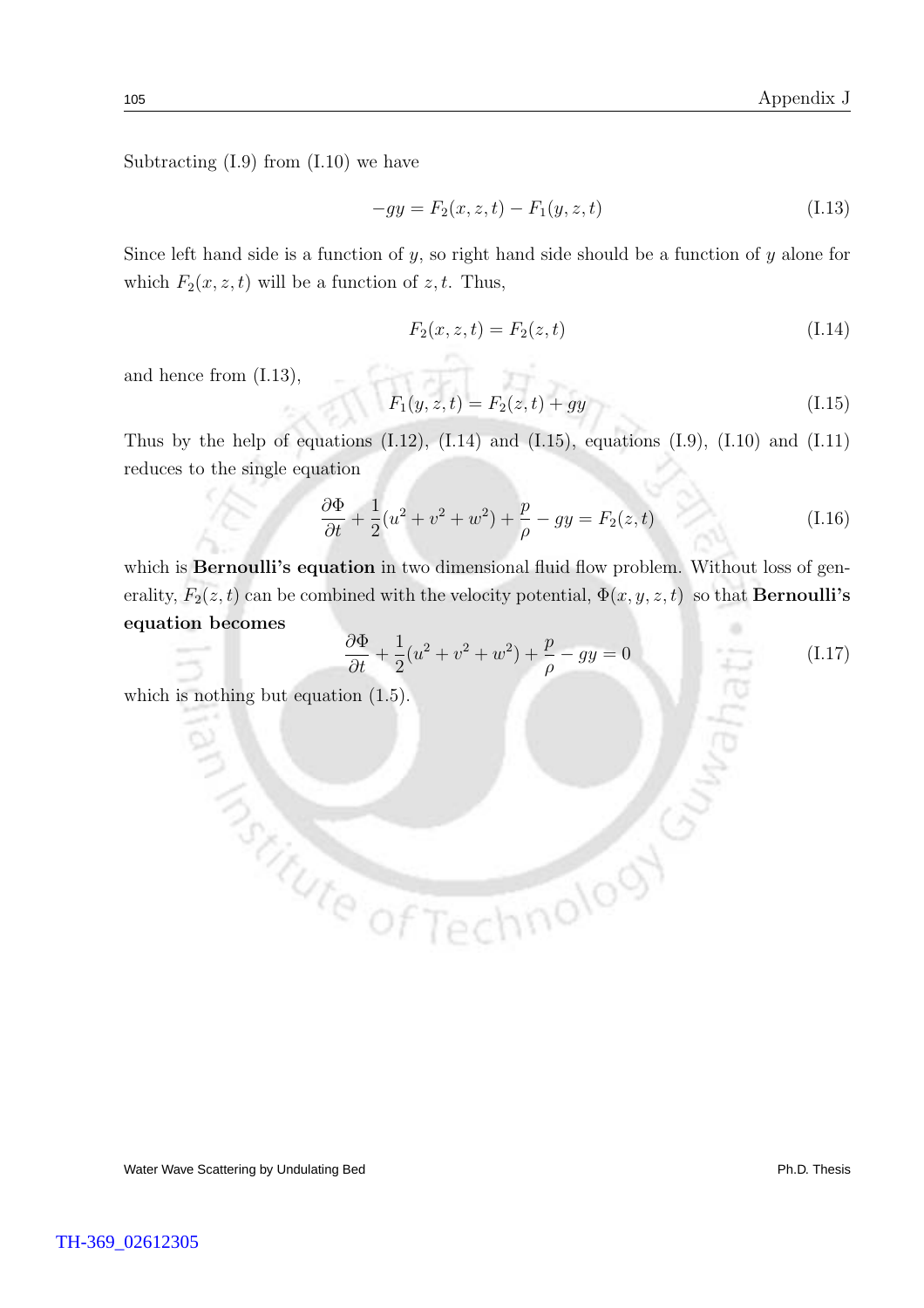### Appendix J

# Derivation of Bottom Boundary Condition

The bottom of a sea with small undulation is described by  $y = h + \varepsilon c(x)$  where  $c(x)$  is a function with compact support and describes the bottom undulation,  $h$  denotes the uniform finite depth of sea far to either side of the undulation of the bottom so that  $c(x) \to 0$  as  $|x| \to$  $\infty$  and the non-dimensional number  $\varepsilon(\ll 1)$  a measure of smallness of the undulation. The condition on the bottom of sea-bed (equation  $(2.3)$ ) is given by

$$
\frac{\partial \phi}{\partial n} = 0, \quad \text{on} \quad y = h + \varepsilon c(x)
$$

where  $\partial/\partial n$  denotes the normal derivative at a point  $(x, y)$  on the bottom. Now,

$$
\tan \theta = \frac{dy}{dx} = \varepsilon c'(x)
$$

$$
\cos \theta = \frac{1}{[1 + \varepsilon^2 c'^2(x)]^{1/2}}
$$

$$
\sin \theta = \frac{\varepsilon c'(x)}{[1 + \varepsilon^2 c'^2(x)]^{1/2}}
$$

$$
\frac{\partial \phi}{\partial n} = \frac{\partial \phi}{\partial x} \cos(x, n) + \frac{\partial \phi}{\partial y} \cos(y, n)
$$
\n
$$
= \frac{\partial \phi}{\partial x} \cos\left(\frac{\pi}{2} + \theta\right) + \frac{\partial \phi}{\partial y} \cos\theta
$$
\n
$$
= \frac{\partial \phi}{\partial x} (-\sin \theta) + \frac{\partial \phi}{\partial y} \cos \theta
$$
\n
$$
= \frac{-\partial \phi}{\partial x} \varepsilon c'(x) \left[1 - \frac{1}{2} \varepsilon^2 c'^2(x) + \dots\right] + \frac{\partial \phi}{\partial y} \left[1 - \frac{1}{2} \varepsilon^2 c'^2(x) + \dots\right]
$$
\n
$$
= -\varepsilon c'(x) \frac{\partial \phi}{\partial x} + \frac{\partial \phi}{\partial y} + O(\varepsilon^2) \quad \text{on} \quad y = h + \varepsilon c(x)
$$
\n
$$
= \frac{\partial \phi}{\partial y} - \varepsilon \frac{\partial}{\partial x} \left\{c(x) \frac{\partial \phi}{\partial x}\right\} + O(\varepsilon^2) = 0 \quad \text{on} \quad y = h \text{ (by the help of Taylor's Expansion)}
$$

which is nothing but equation  $(2.7)$ .